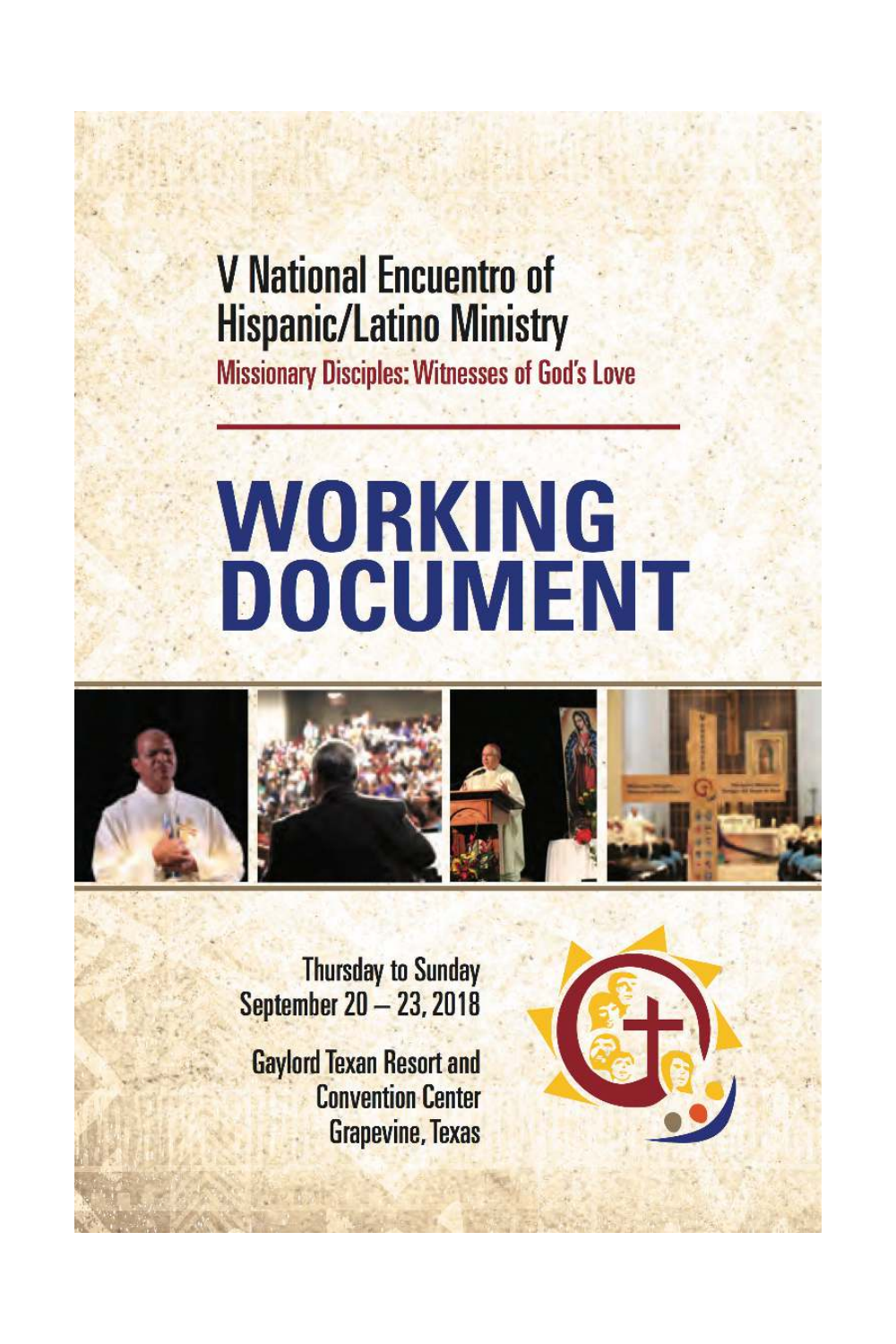# **PRAYER OF THE V** *ENCUENTRO*

God of infinite Mercy, you sent your Risen Son to encounter the disciples on the way to Emmaus.

> Grant us today a missionary spirit and send us forth to encounter our sisters and brothers:

to walk with them in friendship, to listen to their hopes and dreams with compassion, and to proclaim your Word with courage, so that they might come to know you once again in the breaking of the Bread.

Make us all missionary disciples, and stay with us always, as we seek to share the joy of the Gospel with people of all generations, from every race, language, culture, and nation.

We ask you this with burning hearts, filled with the Holy Spirit, in the name of our Lord Jesus Christ, and through the loving intercession of our Blessed Mother Mary, Our Lady of Guadalupe, Star of the New Evangelization in the Americas.

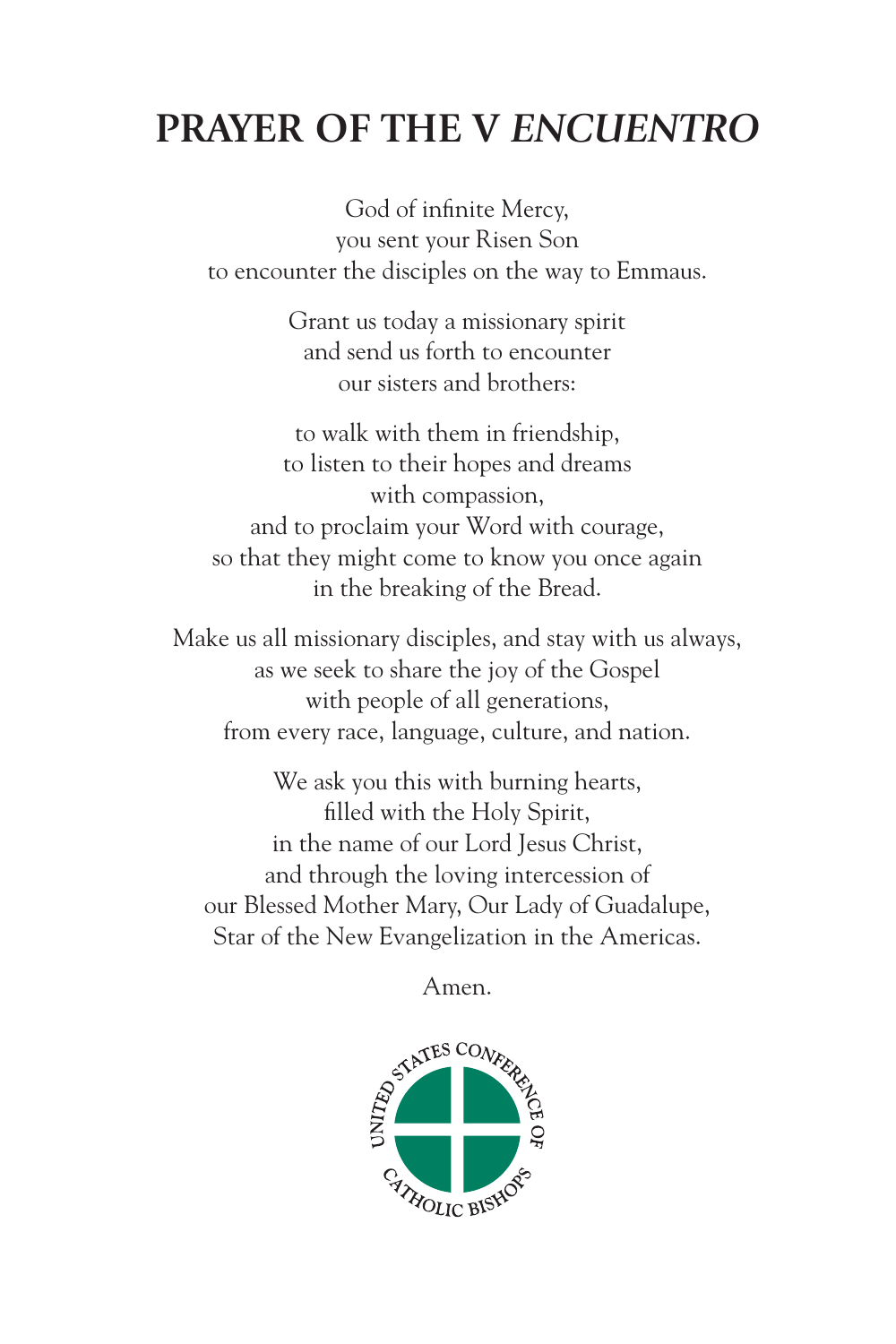Excerpts from Pope Francis, Evangelii Gaudium, © 2013, Libreria Editrice Vaticana (LEV), Vatican City. Used with permission. All rights reserved.

Excerpts from Pope Francis, Laudato Si', © 2015, Libreria Editrice Vaticana (LEV), Vatican City. Used with permission. All rights reserved.

Prayer for the Fifth National Encuentro of Hispanic/Latino Ministry © 2017, United States Conference of Catholic Bishops, Washington, D.C. All rights reserved.

The V Encuentro National Event ("the Event") is being recorded and all persons entering this facility grant to the United States Conference of Catholic Bishops and its licensees and those acting under its permission the rights to use your image, likeness and voice or other sound effects for any live or recorded display of the Event, for any other transmission or reproduction of the Event in whole or in part, and for other legal purposes throughout the world in perpetuity in any media now known or subsequently developed. Each person entering this facility ("Participant") hereby releases and discharges USCCB and its licensees from any and all claims, demands or causes of actions that Participant has or may have for libel, defamation, invasion of privacy or right of publicity, or violation of any other right arising out of or relating to the visual and audio recording, and waive any right to inspect or approve any recording of the Event.

If you do not agree to this, please do not enter this area.

Cover photos: Getty Images, United States Conference of Catholic Bishops.

First printing, August 2018

Copyright © 2018 United States Conference of Catholic Bishops, Washington, DC. All rights reserved. No part of this work may be reproduced or transmitted in any form or by any means, electronic or mechanical, including photocopying, recording, or by any information storage and retrieval system, without permission in writing from the copyright holder.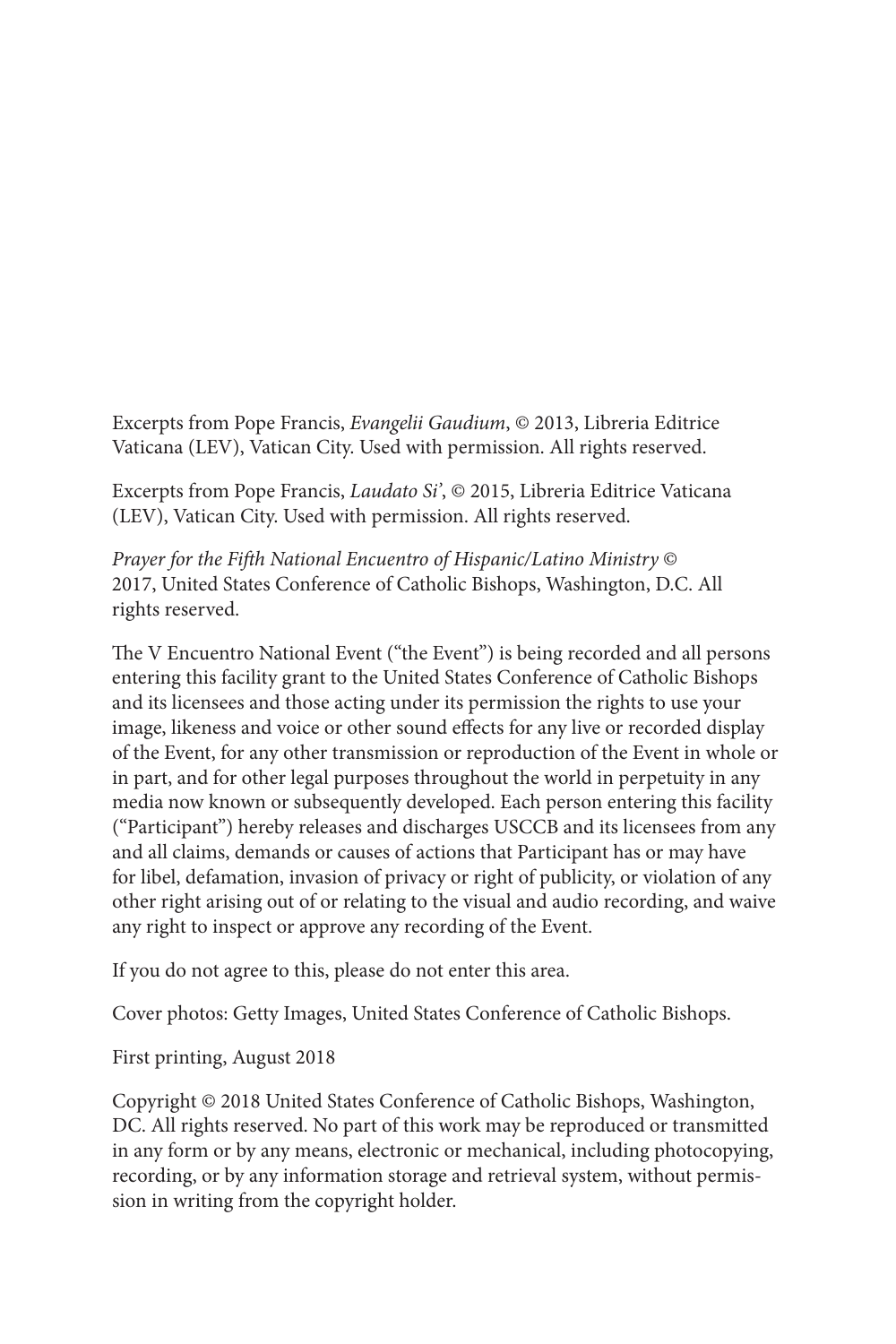# **CONTENTS**

| Echoes of the Encounters in the Peripheries 11 |
|------------------------------------------------|
|                                                |
|                                                |
|                                                |
|                                                |
|                                                |
|                                                |
|                                                |
|                                                |
|                                                |
|                                                |
|                                                |
|                                                |
|                                                |
|                                                |
|                                                |
|                                                |
|                                                |
|                                                |
|                                                |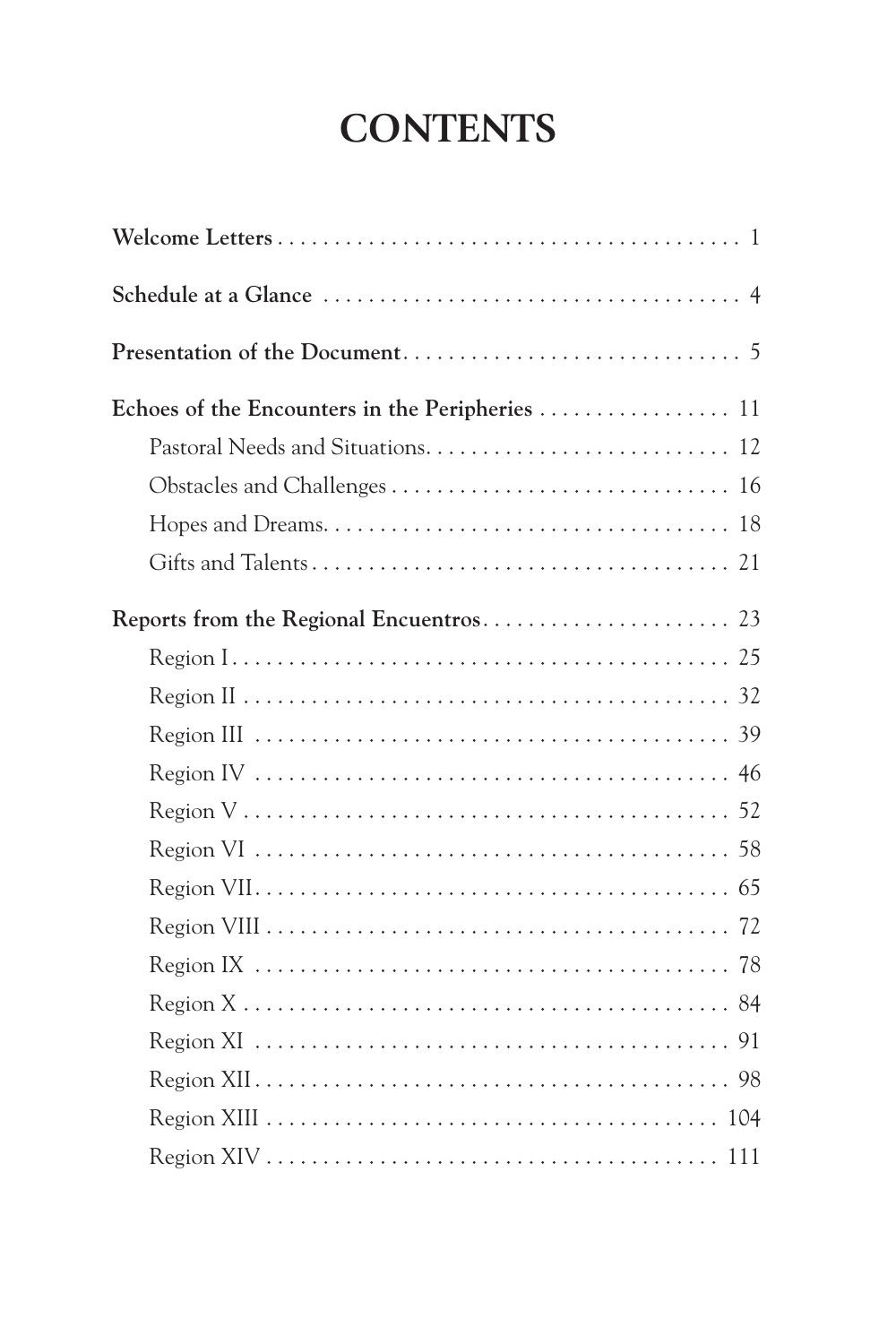| Key Demographic, Social, and |  |
|------------------------------|--|
|                              |  |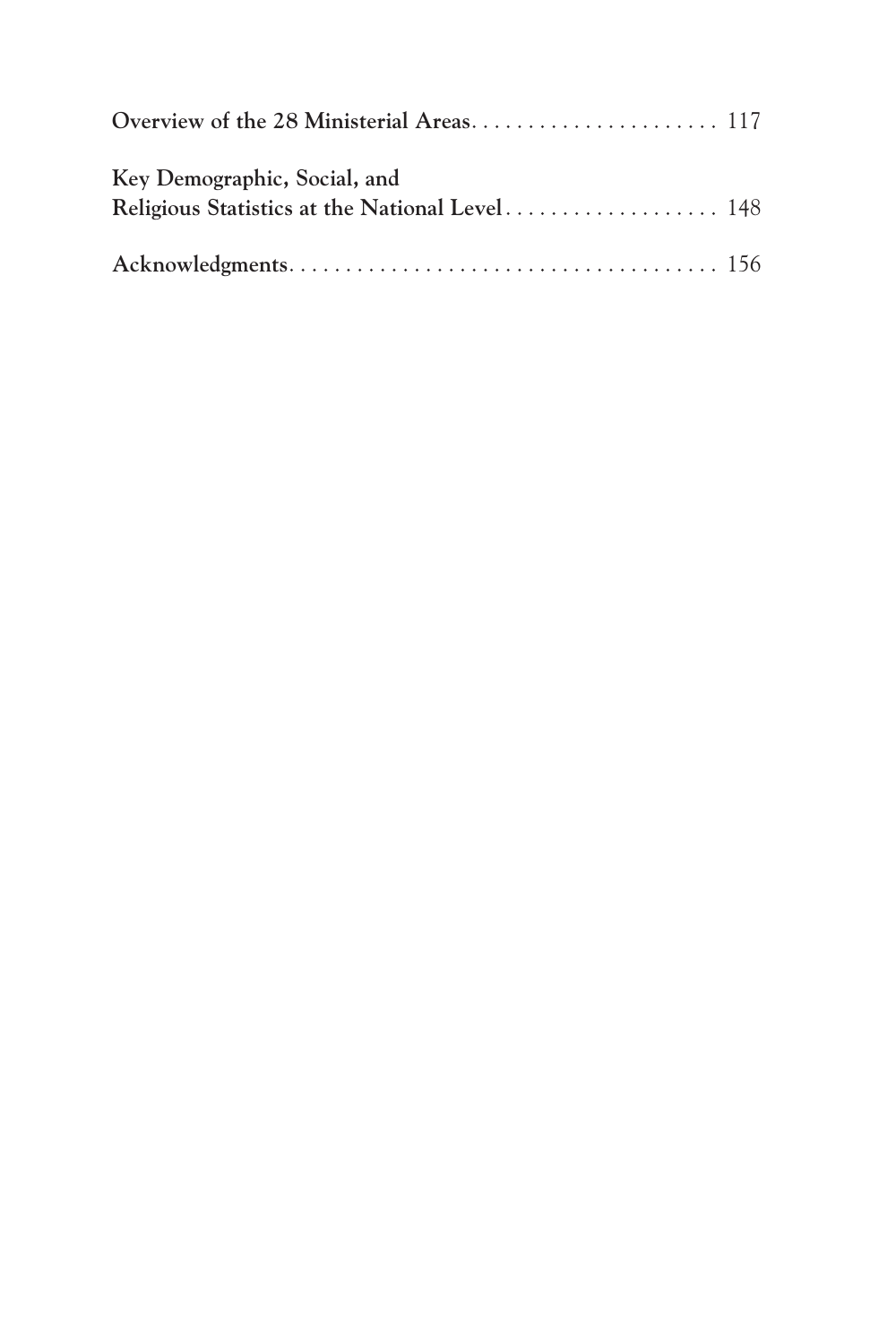

Committee on Cultural Diversity in the Church SUBCOMMITTEE ON HISPANIC AFFAIRS 3211 FOURTH STREET NE . WASHINGTON, DC 20017 TELEPHONE: 202-541-3350 • FAX: 202-541-5417<br>EMAIL: MDAVEY@USCCB.ORG EMAIL: MDAVEY@USCCB.ORG



September 20, 2018

Dear brothers and sisters,

At this moment of grace, we welcome you with great joy to the *V National Encuentro of Hispanic/Latino Ministry!*

We gather today as missionary disciples after a long journey in our communities and their peripheries. Many months ago, all of you accepted the invitation of Pope Francis to be a Church that goes forth in mission and promotes a culture of encounter. You also accepted the invitation of the bishops of the United States to once again raise your prophetic voice, as you have been doing since 1972, in a V National *Encuentro* dedicated to mission, consultation, and unity in our faith communities.

The process of the *V Encuentro* has already generated many fruits in your parishes, dioceses, regions, ecclesial movements, and organizations. During the next few days, we will continue to listen to the voices of thousands of people who live in the peripheries of society, and to the recommendations and commitments expressed by thousands of leaders who, just like you, actively participated in parish, diocesan, and regional *Encuentros.* 

Let us, then, get ready to continue our dialogue throughout these days, with a joyful and grateful heart for the many fruits we have received. We ask the Holy Spirit to continue guiding our discernment as we move forward with a Hispanic/Latino ministry in a permanent state of mission, with and from the Hispanic/Latino people, a blessing for the Church and society in the United States.

With our prayers for you and asking for the loving intercession of Our Lady of Guadalupe, we remain,

Sincerely in Christ,

+ guestavo

Most Rev. Gustavo García-Siller, MSpS Most Rev. Nelson Pérez Archbishop of San Antonio Bishop of Cleveland Chairman, Committee on Chairman, Subcommittee on Cultural Diversity in the Church Hispanic Affairs

+ Nebon d. Perez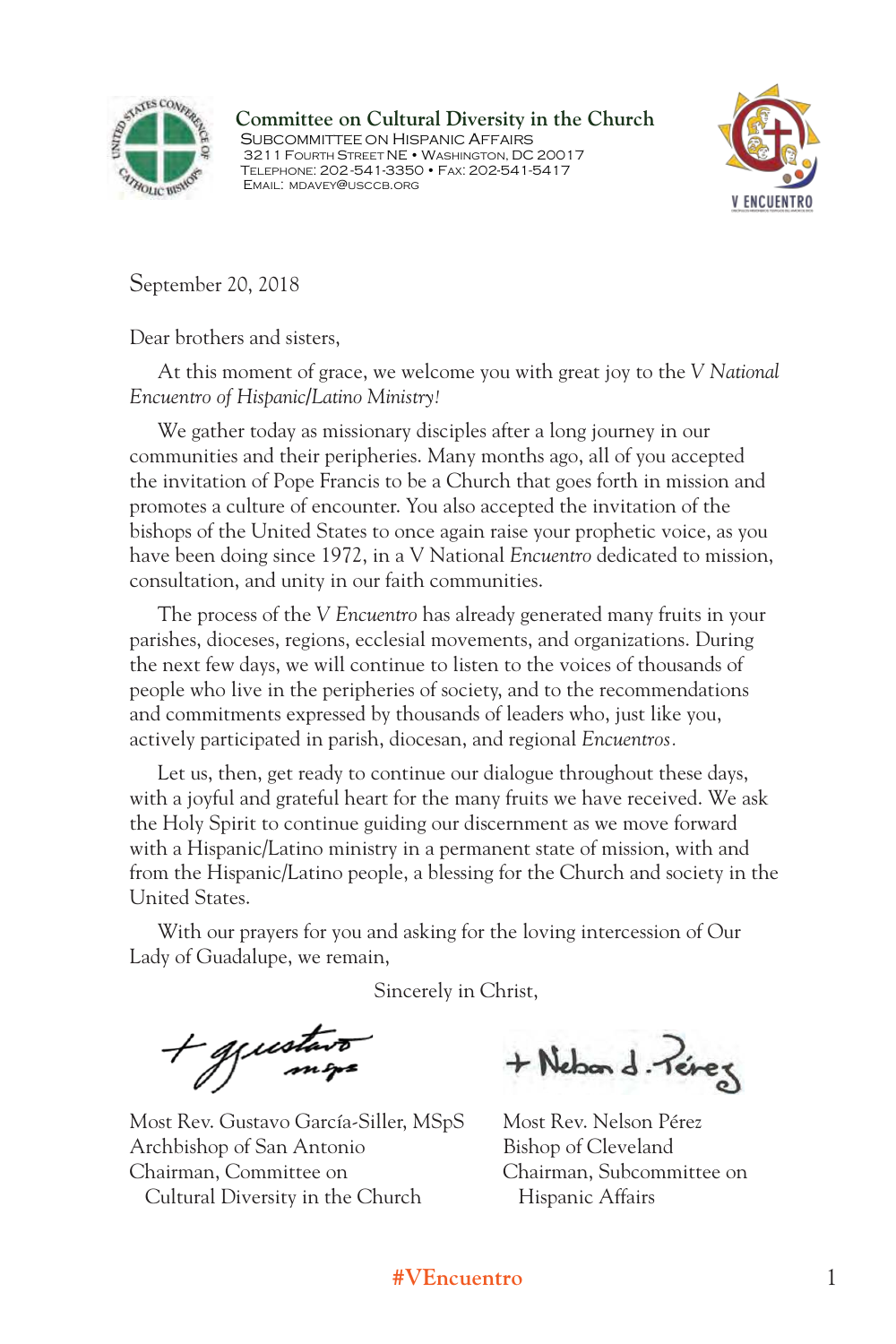

Committee on Cultural Diversity in the Church SUBCOMMITTEE ON HISPANIC AFFAIRS 3211 FOURTH STREET NE •WASHINGTON, DC 20017 **TELEPHONE: 202-541-3350 • FAX: 202-541-5417**<br>EMAIL: MDAVEY@USCCB.ORG EMAIL: MDAVEY@USCCB.ORG



September 20, 2018

Dear friends and fellow companions on this journey,

Welcome to the Fifth National Encuentro of Hispanic/Latino Ministry!

We have labored together to get to this point and, though in no way is this the end of the line, it is an important stop along the way: our National Encuentro!

We come as delegates and representatives of the dioceses and organizations that have participated in this *process of encounter*. We bring with us the stories and recommendations of the missionary disciples that have gone out to encounter others in the existential peripheries of our Church and society. Besides our own voices, we represent the voices of the communities that have reflected on these experiences. We come well disposed to dialogue with our shepherds and with other fellow disciples about what it is that we have learned along the way, and especially what it means to be *a church that goes forth*. As we continue to walk together, we are ready to take the torch of the new evangelization in the United States of America and run with it.

On behalf of the Secretariat of Cultural Diversity in the Church, which, in representation of the U.S. Conference of Catholic Bishops has had the responsibility of coordinating and organizing the National Encuentro as well as supporting you throughout the entire process, I want to thank you —and many others back home— for the numerous efforts and countless sacrifices that allow us to be here today.

May these days together be filled with joy and peace. May this be a time to reflect and dialogue, to pray and celebrate, to deepen our thirst for justice and our hunger to know and serve the Lord, so that, when we return to our homes and daily lives, people may easily recognize in us the joyful missionary disciples who know that they are sent by the Lord Jesus to share his Good News.

May the Lord bless our work during this Encuentro, and may He bless all our efforts and our families as well.

Sincerely in Christ and our Blessed Mother Mary,

María del Mar Muñoz-Visoso, MTS Executive Director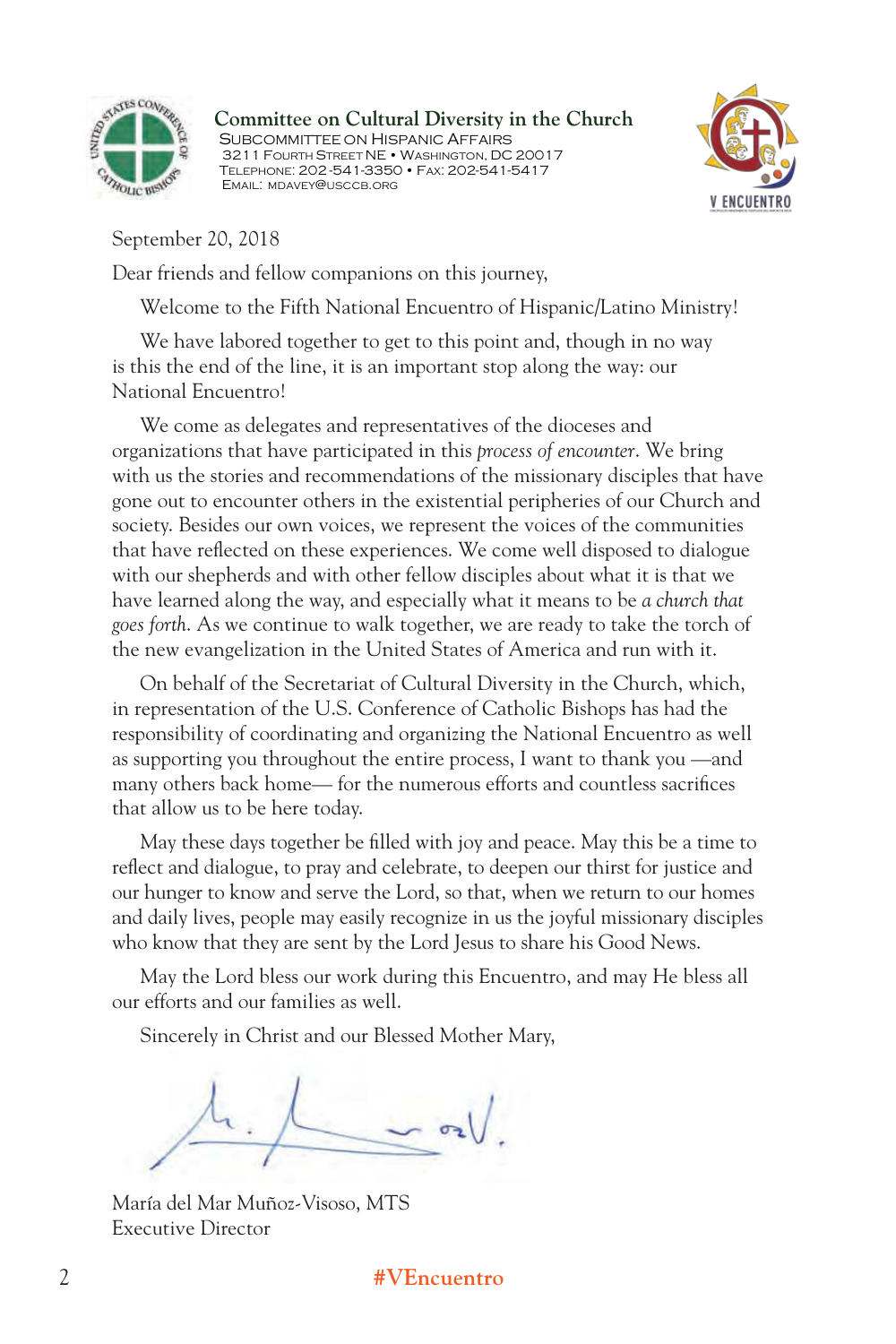

Committee on Cultural Diversity in the Church SUBCOMMITTEE ON HISPANIC AFFAIRS 3211 FOURTH STREET NE . WASHINGTON, DC 20017 **TELEPHONE: 202-541-3350 • FAX: 202-541-5417**<br>EMAIL: MDAVEY@USCCB.ORG EMAIL: MDAVEY@USCCB.ORG



September 20, 2018

Dear Friends on the journey,

Welcome to the Fifth National Encuentro of Hispanic/Latino Ministry!

It is so good to arrive at this National Encuentro with joyful and grateful hearts. We come as missionary disciples and we bring with us the dreams, concerns, gifts and recommendations of millions of Hispanics/Latinos who live out their faith in every region of the country, from Alaska to Florida, covering all fifty states of the nation.

We began our journey many months ago in thousands of parishes, small communities and ecclesial movements, when we decided to leave our comfort zone going out to encounter our brothers and sisters who live on the periphery of society, just as our beloved Pope Francis invited us to do.

 The march towards this National Encuentro was at times an uphill climb. But climbing the mountain has been a source of great joy as well as personal and pastoral conversion that produced many fruits. Our parish, diocesan and regional Encuentros were true moments of grace where the Holy Spirit filled us with joy, stirred up hope and generated love in Christ Jesus.

 During these days here in Grapevine, Texas, we continue our pastoral discernment in profound dialogue with our beloved bishops and with all the leaders of the Church who seek to strengthen Hispanic/Latino Ministry. This is truly a moment of grace that invites the Hispanic/Latino people to once again raise their prophetic voices. An opportune time to generously offer their great gift of faith and family, and their missionary vocation to share the joy of the Gospel with people of every race, language, culture and nation.

 I pray that the V National Encuentro be a source of boundless joy, conversion, communion and solidarity for all of us. And may we descend from this summit with greater clarity and determination to continue our journey as missionary disciples, witnesses of God's love, always under the protection of Our Lady of Guadalupe, Star of the New Evangelization.

Your brother in Christ,

Stquilitt

Alejandro Aguilera-Titus National Coordinator of the V Encuentro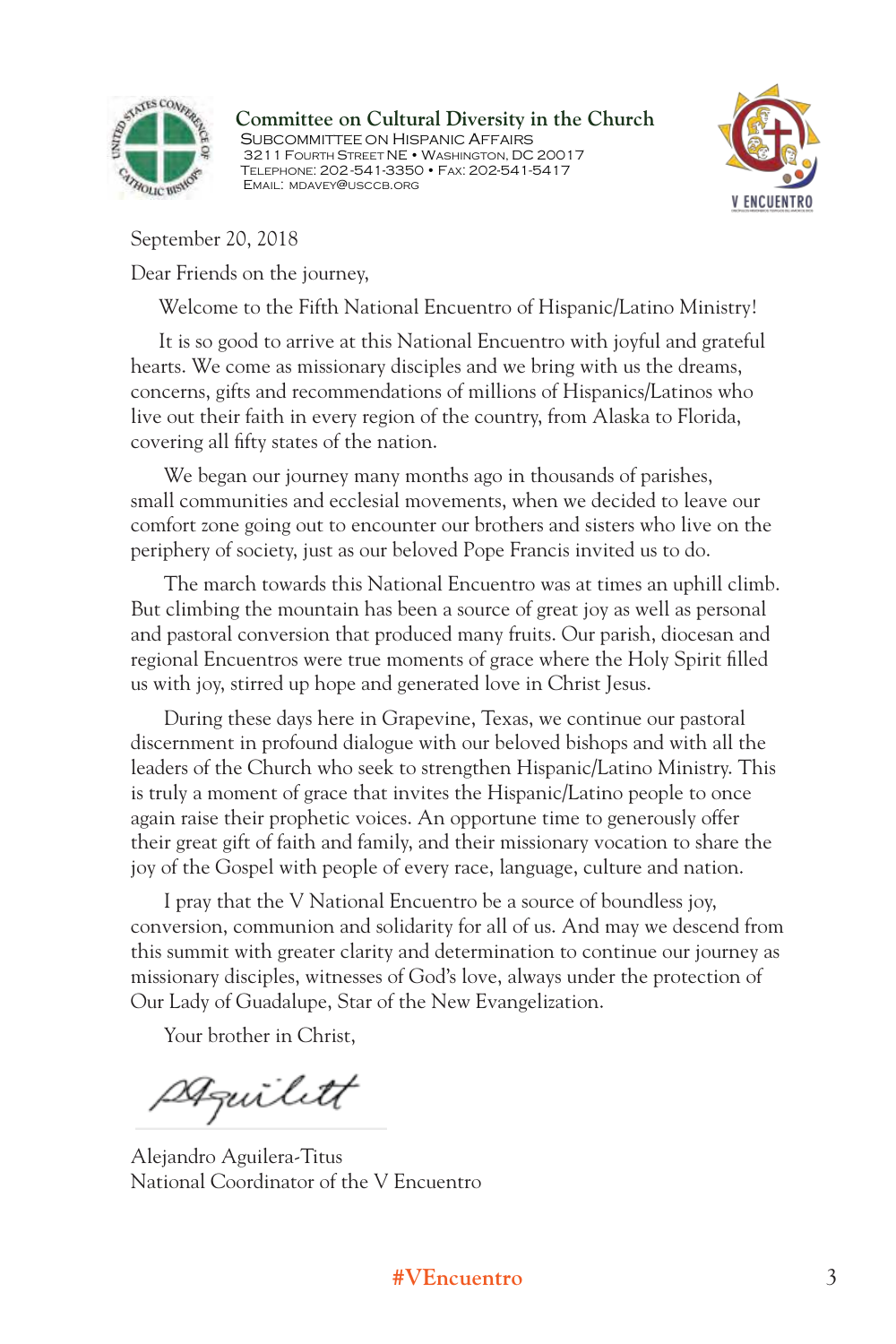### **USCCB V ENCUENTRO NATIONAL EVENT SCHERLEWENGLENTRGWATIONAL EVENT . SCHEDULE-AT-A-GLANCE**

|                                 | <b>TAKING FIRST STEPS</b><br><b>&amp; ARRIVAL/OPENING</b>           | <b>GETTING INVOLVED &amp;</b><br><b>ACCOMPANIMENT</b>                                     | <b>BEARING FRUIT &amp; BEST</b><br><b>PRACTICES</b>                                        | <b>CLOSING/DEPART &amp;</b><br><b>CELEBRATION</b>                                                                             |
|---------------------------------|---------------------------------------------------------------------|-------------------------------------------------------------------------------------------|--------------------------------------------------------------------------------------------|-------------------------------------------------------------------------------------------------------------------------------|
|                                 | Thursday, 9/20                                                      | Friday, 9/21                                                                              | Saturday, 9/22                                                                             | Sunday, 9/23                                                                                                                  |
| 7:00 AM<br>7:30 AM              | <b>Breakfast</b><br>(on your own)                                   | Breakfast/Exhibits<br>(on your own)                                                       | <b>Marian Devotion</b><br>$(7:00-7:30am)$<br>Breakfast/Exhibits                            | Breakfast/Exhibits<br>(on your own)                                                                                           |
| 8:00 AM<br>8:30 AM<br>$9:00$ AM | <b>Exhibit Set-Up</b><br>(8:00 am to 1:00 pm)                       | <b>Plenary Session:</b><br><b>Morning Prayer &amp;</b><br><b>Involucrarse</b> (Grapevine) | <b>Plenary Session:</b><br><b>Morning Prayer &amp;</b><br>Fructificar Pt. 1<br>(Grapevine) | <b>Plenary Session:</b><br><b>Morning Prayer,</b><br><b>Ministerial Area Session</b><br>Reporting,<br><b>Recommendations,</b> |
| 9:30 AM<br>10:00 AM             |                                                                     | <b>Break</b>                                                                              | <b>Break</b>                                                                               | <b>Closing Remarks</b><br>(Grapevine)                                                                                         |
| 10:30 AM                        |                                                                     | Regional<br><b>Breakout Sessions</b>                                                      | Inter-Regional<br><b>Breakout Sessions</b>                                                 | <b>Extended Break</b>                                                                                                         |
| 11:00 AM                        | <b>Delegate Check-In</b>                                            | <b>Break</b>                                                                              | <b>Break</b>                                                                               | (delegate check-out)                                                                                                          |
| 11:30 AM<br>12:00 PM            | (opens 10:00 am)                                                    | Friday Mass for the<br>feast                                                              | <b>Saturday Mass for the</b><br><b>Blessed Virgin Mary</b>                                 | <b>Closing Mass for 25th</b><br><b>Sunday in Ordinary Time</b>                                                                |
| 12:30 PM                        |                                                                     | of St. Matthew (Grapevine)                                                                | (Grapevine)                                                                                | (Grapevine)                                                                                                                   |
| 1:00 PM                         |                                                                     | <b>CRS Helping Hands</b><br>$(1:00-2:00pm)$                                               | <b>CRS Helping Hands</b><br>$(1:00-2:00pm)$                                                |                                                                                                                               |
| 1:30 PM                         |                                                                     | Lunch/Exhibits                                                                            | Lunch/Exhibits                                                                             |                                                                                                                               |
| 2:00 PM                         | <b>Exhibit Hall Open</b><br>$(1:00 \text{ pm to } 4:00 \text{ pm})$ |                                                                                           |                                                                                            |                                                                                                                               |
| 2:30 PM<br>3:00 PM              |                                                                     | <b>Plenary Session:</b><br>Acompañar (Grapevine)                                          | <b>Plenary Session:</b><br><b>Reporting (Grapevine)</b>                                    |                                                                                                                               |
| 3:30 PM                         |                                                                     |                                                                                           |                                                                                            |                                                                                                                               |
| 4:00 PM                         |                                                                     | <b>Break</b>                                                                              | <b>Break</b><br><b>Plenary Session:</b>                                                    |                                                                                                                               |
| 4:30 PM                         | <b>Line Up for Procession</b>                                       | Regional<br><b>Breakout Sessions</b>                                                      | <b>Fructificar Pt. 2</b><br>(Grapevine)                                                    |                                                                                                                               |
| 5:00 PM                         |                                                                     | <b>Break</b>                                                                              | <b>Break</b>                                                                               |                                                                                                                               |
| 5:30 PM                         |                                                                     |                                                                                           |                                                                                            |                                                                                                                               |
| 6:00 PM                         | <b>Opening Session:</b><br>Procession, Prayer,                      | <b>Plenary Session: Regional</b><br><b>Reporting (Grapevine)</b>                          | <b>Ministerial Area</b><br><b>Breakout Sessions</b>                                        |                                                                                                                               |
| 6:30 PM                         | Welcome, Dinner,<br><b>Keynote, and Remarks</b>                     |                                                                                           |                                                                                            |                                                                                                                               |
| 7:00 PM                         | (Texas Ballroom)                                                    | <b>Break</b>                                                                              | <b>Break</b>                                                                               |                                                                                                                               |
| 7:30 PM                         |                                                                     | <b>Via Crucis</b><br>$(7:15-8:00 \text{pm})$                                              |                                                                                            |                                                                                                                               |
| 8:00 PM                         |                                                                     |                                                                                           | <b>Final Evening Banquet</b>                                                               |                                                                                                                               |
| 8:30 PM                         |                                                                     | <b>Young Adult &amp; Bishop</b><br><b>Dinner Encounter</b><br>(Texas                      | and Event Celebration<br>(Texas Ballroom)                                                  |                                                                                                                               |
| 9:00 PM                         | <b>Exhibit Hall Open</b><br>(8:30 pm to 10:00 pm)                   | Ballroom)                                                                                 |                                                                                            |                                                                                                                               |
| 9:30 PM                         |                                                                     |                                                                                           |                                                                                            |                                                                                                                               |

#### 4 **#VEncuentro**  $\pi$  **v** Encuentro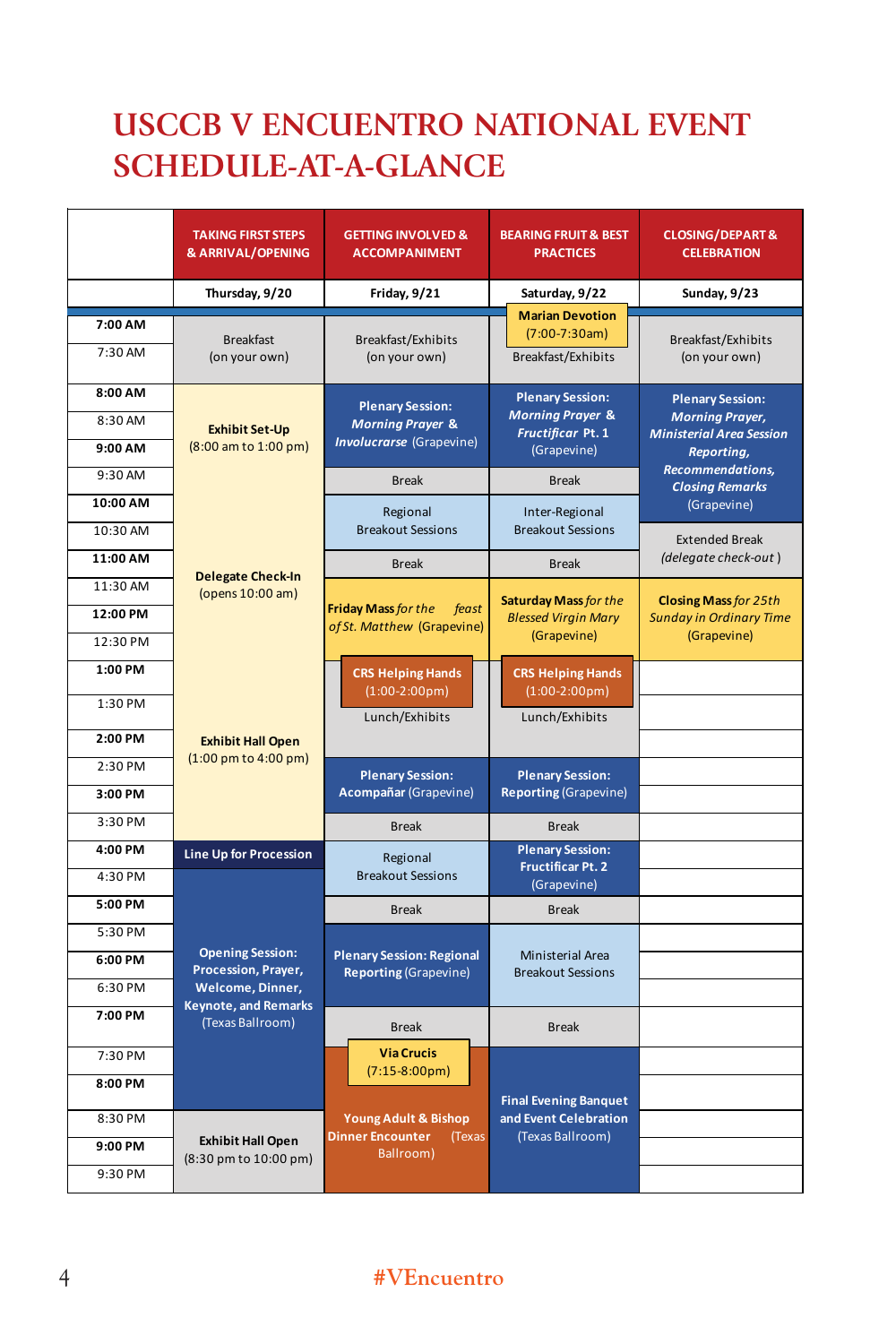# **PRESENTATION OF THE DOCUMENT**

### **Process Implemented to Arrive at the V National** *Encuentro*

Inspired by Pope Francis's vision for a Church that goes forth which always "takes the first step" through the announcement of the Good News of God's infinite and merciful love—the United States Conference of Catholic Bishops (USCCB) decided to carry out the V National *Encuentro* of Hispanic / Latino Ministry in the course of the current Strategic Plan that corresponds to the years 2017 to 2020. With the intention of launching the process at the beginning of 2017, the *Equipo Nacional de Acompañamiento al V Encuentro* (ENAVE) was formed in 2014 with the responsibility to develop the process and prepare the way. To fully understand the context and purpose of this document, it is worth reviewing the main milestones that the Hispanic People of God have reached so far:

• **January to December 2015** 

Mobilization of ENAVE to develop the vision, the theological-pastoral framework, and the communication systems for the V *Encuentro*. With the support of an Lead Bishop and an Anchoring Institution in each episcopal region, the *Equipos Regionales de Acompañamiento al V Encuentro* (ERAVE) were formed, to guide the implementation of the process in each stage: parish / organization, diocese, region and nation. The Regional Teams also received training through an *Encuentro* process.

#### • **January to December 2016**

Development of resources and training for diocesan teams and the outline of the process, inspired by no. 24 of *Evangelii Gaudium* and the experience of the disciples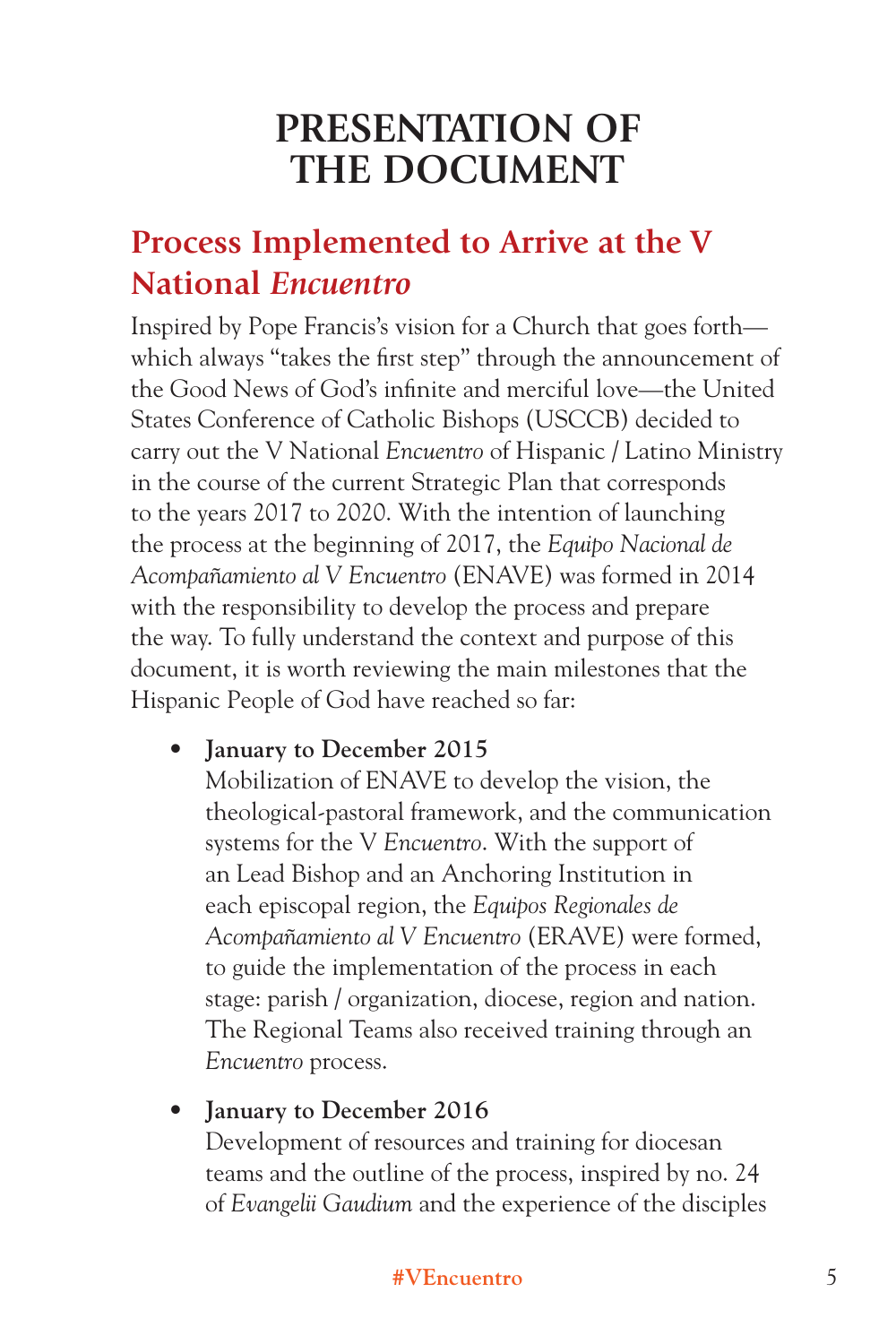on the road to Emmaus. The website *www.vencuentro. org* was also launched, the Guide for the V *Encuentro* was published for the five small group sessions, and the training of the Diocesan and Parish Teams began.

#### • **January to June 2017**

Each region and each diocese established a process calendar according to their local needs. The parishes began the process of the five sessions and many also held their Parish *Encuentro*. Based on the reports received to date, it is projected that there were more than 1,200 trainings for parish teams and small group facilitators, more than 30,000 people trained, more than 110,000 people who participated in the process, and over 200,000 more who were visited in the missionary action.

#### • **July to December 2017**

Most of the dioceses experienced the Diocesan *Encuentro* during these months. To date, 145 dioceses have celebrated the Diocesan Encuentro, with the participation of almost 47,000 delegates. They developed their Working Documents based on the consultations in the five sessions and the Parish *Encuentros*. More than 52,500 consultations were analyzed with the help of an online system to collect the data. A diocesan survey on Hispanic ministry and Hispanics in ministry was also launched, to which we received a 100% response from the dioceses—177 in total.

#### • **January to June 2018**

The results of the diocesan surveys were published along with demographic research for each diocese and region in the country. The Regional Working Documents were also prepared, incorporating an analysis based on the 28 Ministerial Areas that will be studied at the V National *Encuentro*. All regions held their Regional *Encuentro*,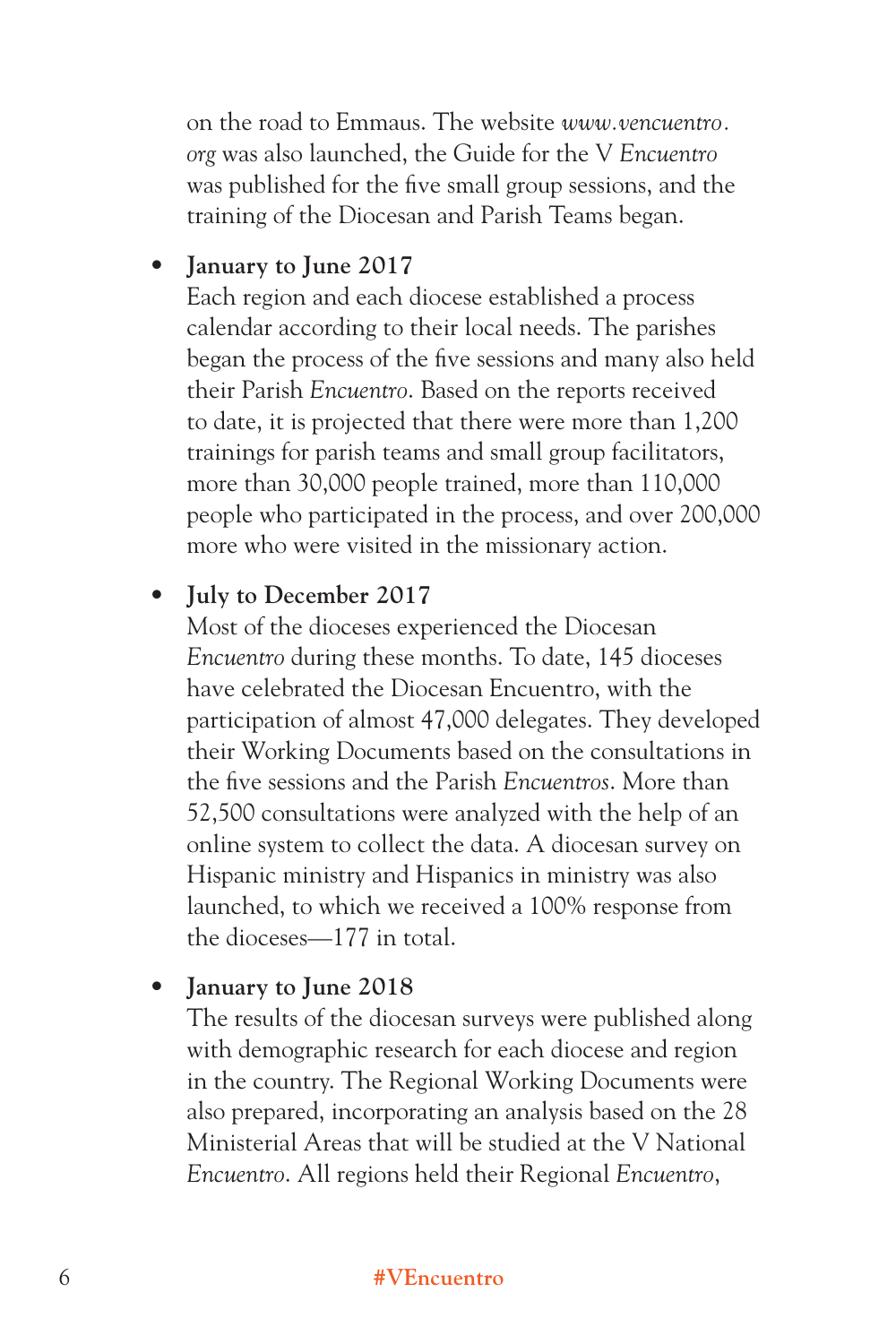with the total participation of 5,182 delegates and 118 bishops.

### **Use of the Working Document and Role of the Delegates in the V National Encuentro**

This document is the fruit of the missionary action, consultation, prayer and reflection of the Church that goes forth, embodied in the commitment and considerable efforts of more than 100,000 missionary disciples, each one of them a witness of God's love, but it does not represent the final word! The consultation continues in each session and in the person of each one of the delegates in the V National *Encuentro*.

While it is ultimately the U.S. bishops as a body—and each ordinary bishop within his own diocese—who will set the course of pastoral action in response to the insights and recommendations of the V *Encuentro*, the delegates have an important role to play as they provide feedback and recommendations to the bishops. This process has been ongoing in the V *Encuentro* process at every level. At the V National *Encuentro*, the delegates will have the opportunity to engage in dialogue with their peers and offer recommendations in three settings:

**• Regional Sessions.** At the Regional *Encuentros*, delegates gathered in small groups to discern challenges, opportunities, and the top strategies for Hispanic/Latino Ministry in their region, within a selection of Ministerial Areas chosen by their Regional Team on the basis of the Diocesan Reports. At the V National *Encuentro* they will meet once again with delegates from their own region to discern what prophetic action the Holy Spirit is calling the Church to carry out in the region, without limiting the conversation to any particular ministerial area.

In other words, among the many needs that have been identified, and in light of the voices from the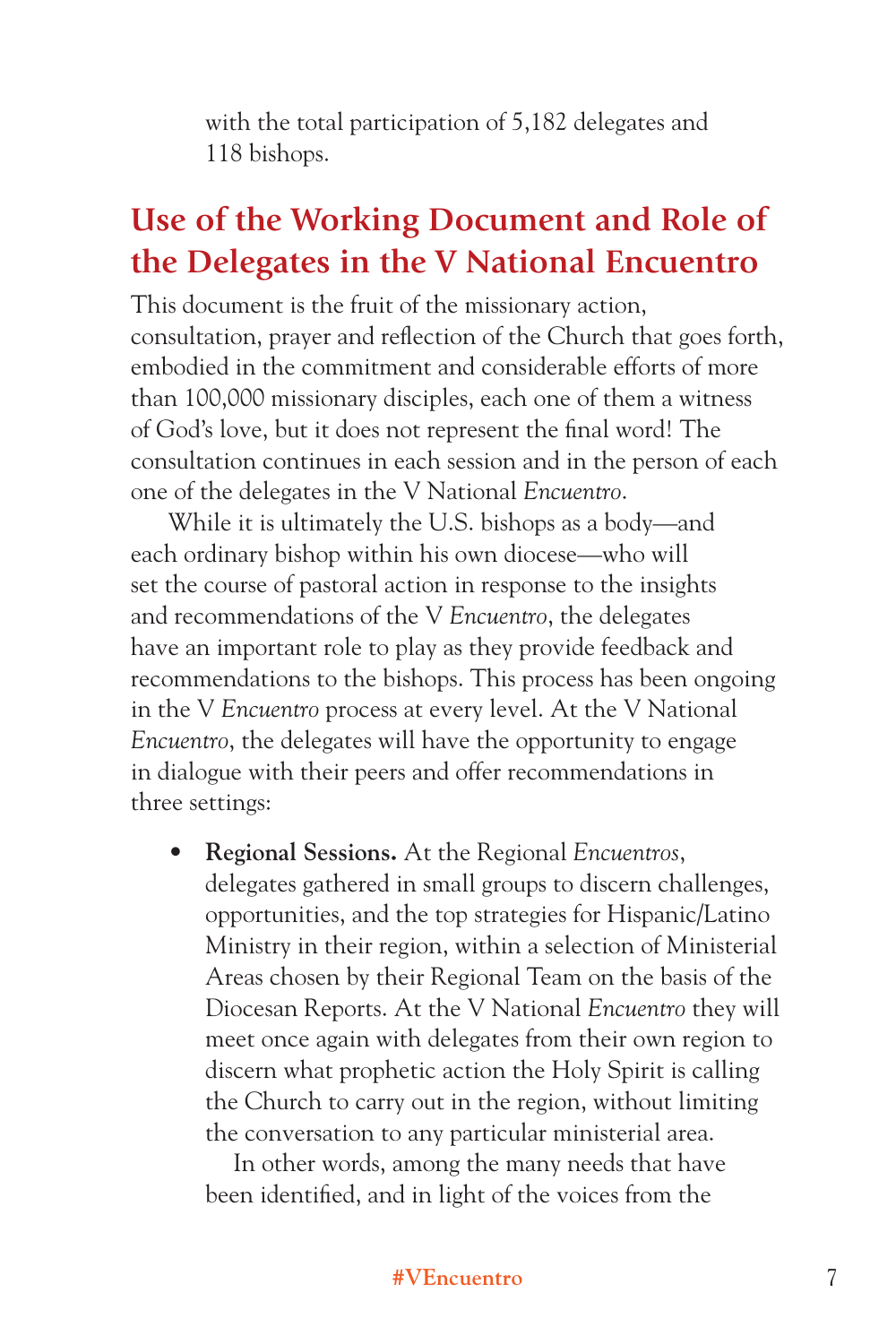peripheries throughout the country, what are the most urgent priorities for the region? And how should the Church respond creatively and prophetically to those needs, both as an institution through formal plans and programs, and through the concrete actions of committed Hispanic/Latino missionary disciples, whether as individuals or through groups and movements? The value of this feedback to the bishops will depend on the degree to which the delegates have absorbed, reflected on, and internalized the voices that were heard from the peripheries.

**• Inter-regional Sessions.** Throughout the V *Encuentro* process, open-ended feedback on the pastoral care and accompaniment of the Hispanic / Latino community was solicited, analyzed, and summarized. Based on this feedback, 28 Ministerial Areas of importance for the future of Hispanic / Latino ministry in the Catholic Church have been identified. However, ten of those areas stood out as being of greatest importance for every ciocese and every episcopal region.

During the Inter-Regional Sessions, the delegates will have an opportunity to discuss the ways they themselves will commit to advancing the missionary action of the Church in one of those top Ministerial Areas of their own choosing, as well as the ways they would like to see the Church respond as an institution nationwide. These conversations should be deeply informed by, and evermindful of, the voices from the peripheries—although they may or may not choose to make explicit reference to them during their dialogue.

**• Ministerial Area Sessions.** On Saturday afternoon of the V National *Encuentro*, delegates will engage in a dialogue with their peers about exemplary and commendable practices that have demonstrated success in the pastoral care of Hispanic / Latino Catholics in one of the 28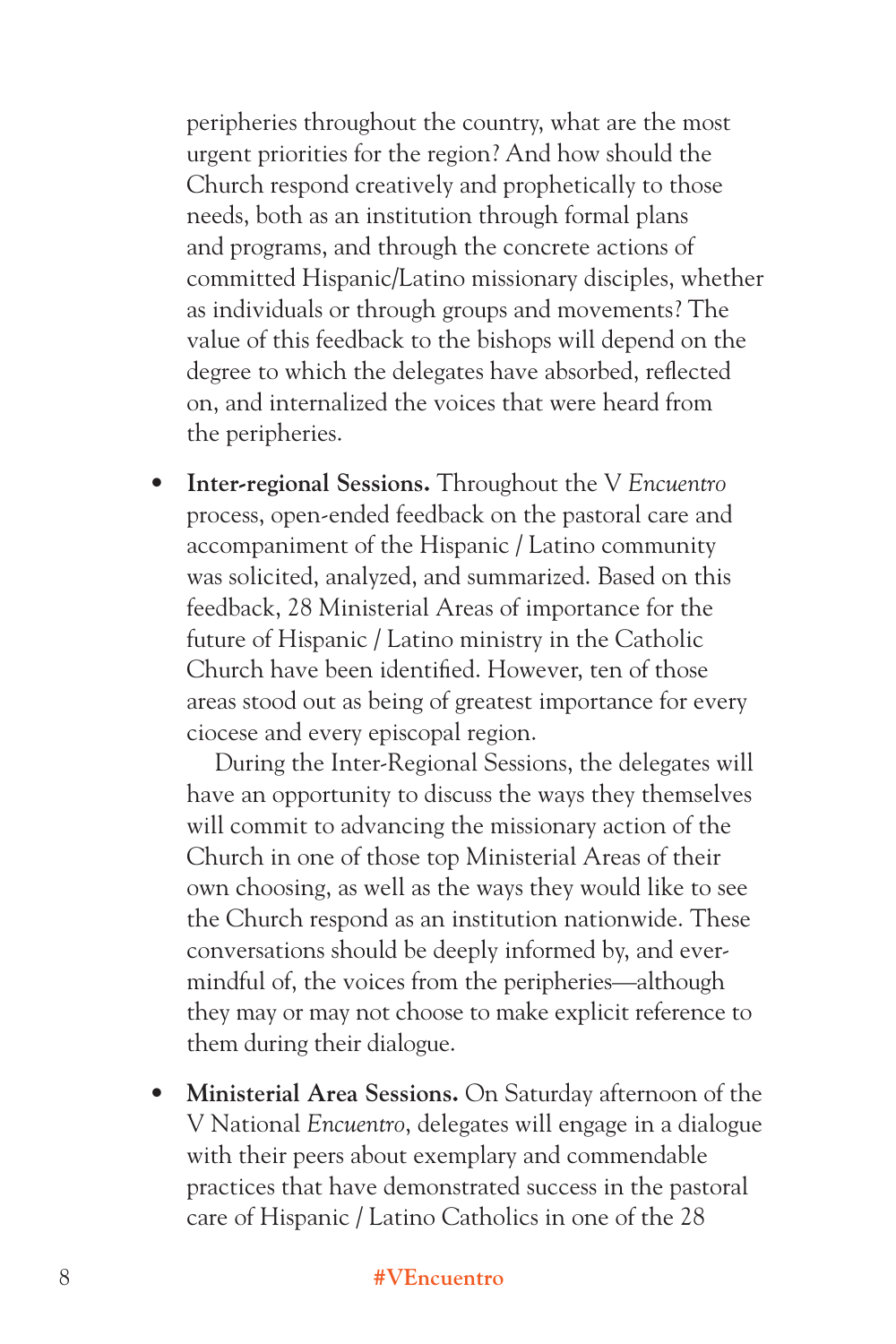Ministerial Areas of their choosing. The context for these conversations will be provided by a panel of experts in the assigned area, together with highlights from the V *Encuentro* consultation contained in a two-page summary document for each of the Ministerial Areas. Those summary documents are not contained in this Working Document; rather they will be received in print on the day of the Session, and they will be available for download from the V *Encuentro* website and mobile app.

*The primary point of departure for those conversations will be the lived experience of the delegates themselves,* informed by the handout and panel presentations. However, the voices from the peripheries ought not to be neglected altogether. Those voices should provide great insight and perspective to the delegates as they seek to align their understanding of effective and successful pastoral practices with the real expressed needs, concerns, hopes, and dreams of the Hispanics / Latinos in the peripheries. Without that connection, pastoral planning runs the risk of creating a bevy of wonderful and idealized services for a community that does not exist and which no one seeks or needs.

It would be impossible in a short document such as this to capture the totality of the consultation and the missionary action that we have experienced together throughout the V *Encuentro*. That is not the purpose of the document. In fact, the parish, diocesan, and regional working documents contain much more detail and are still valid for Hispanic Ministry in each of their corresponding levels. The best we can hope for in this document is that it helps delegates to savor in their mind and in their heart the experiences they have lived through the process—both personally and by means of the sharing and reflection of their sisters and brothers in Christ.

This document should be read as a means to drink deeply once again from the encounter with Christ we have experienced first in the peripheries, then in the parish or organization, in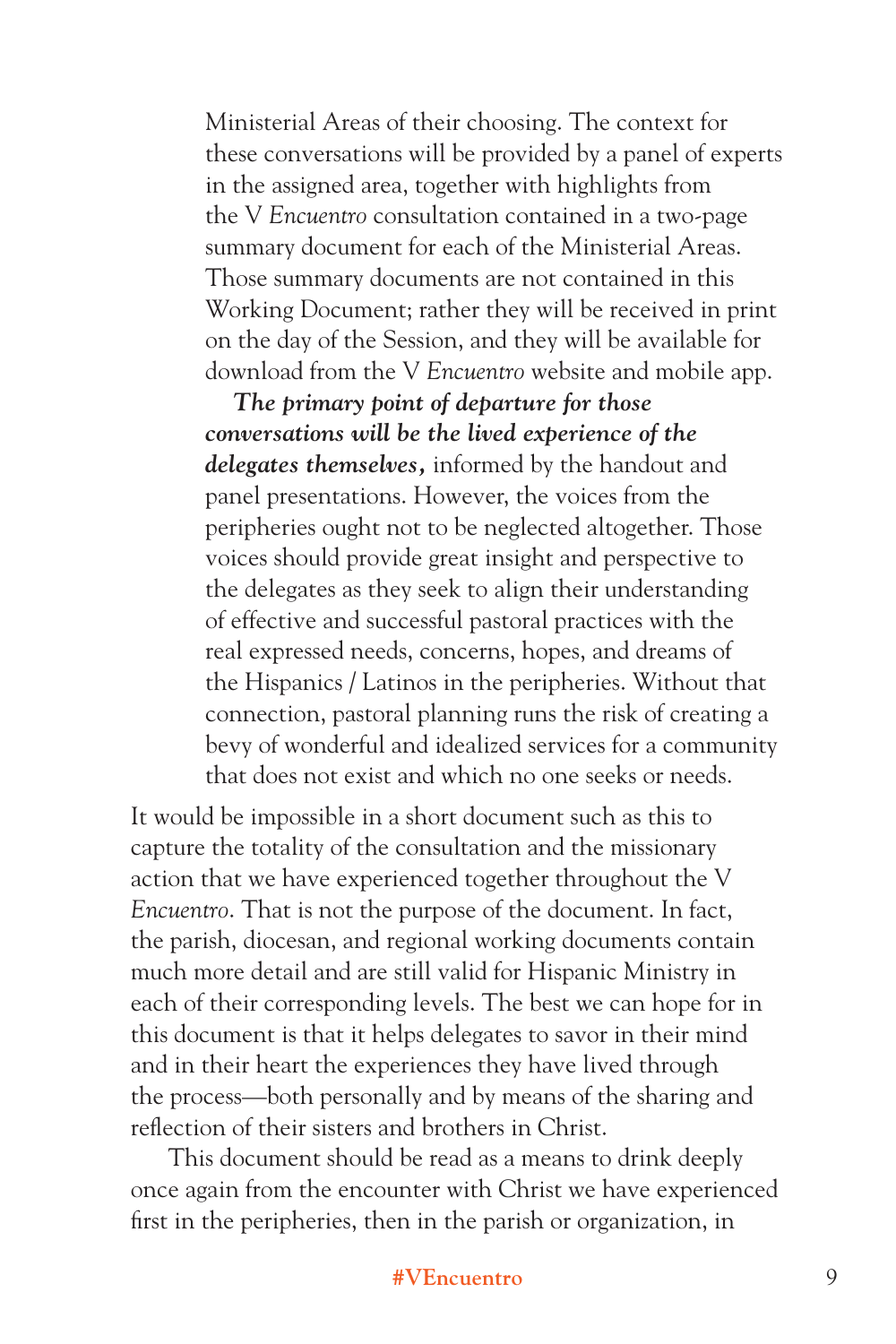the diocese, and in the region. The other materials that will be received for the inter-regional sessions and the ministerial area sessions should also be used in a similar way. Let us not allow our conversations to become disconnected from the social, religious, and family realities we have come from. Thus, together with God's help and in the company of our Holy Mother Mary of Guadalupe, Star of the New Evangelization, let's make history!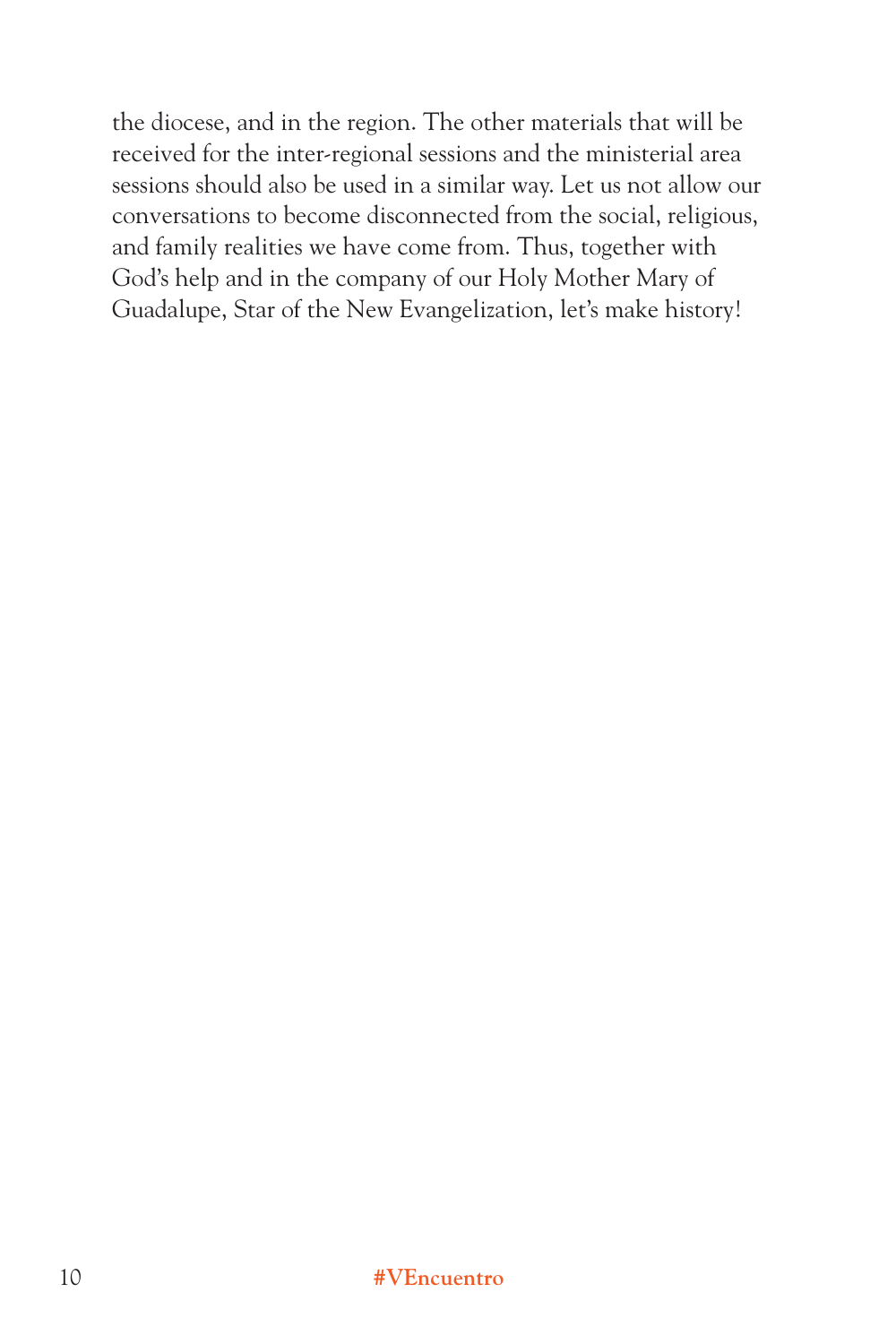### **ECHOES OF THE ENCOUNTERS IN THE PERIPHERIES**

The consultation process of the V *Encuentro* began last year by commissioning and accompanying missionary disciples in their visits to the peripheries of their communities. Through the visits, the participants in the V *Encuentro* gained valuable insights into the lives, hopes, dreams, obstacles, and needs of Hispanics / Latinos who in many cases have lost touch with the pastoral care of the Church. Their voices and concerns were collected, summarized, and reported at the parish, diocesan, and regional levels through their respective working documents. It has never been the task of the delegates to alter or add to those voices—all they could do was include those insights and concerns in each working document so that they might inform and guide the deliberative conversations that would take place at the corresponding *Encuentro*.

Now that we have come to the V National *Encuentro*, it is appropriate to summarize what was heard throughout the country in the hundreds of thousands of missionary visits to the peripheries. That is what this section of the document will do. It is important to understand that the concerns and insights contained in this section are not doctrinal statements. Nor do they form a pastoral plan or dictate any particular course of action on the part of the Church at any level. However, it is certainly the task of the Catholic Church in the United States to give due consideration to what was said and what was heard, discerning in a spirit of pastoral conversion (see *Evangelii Gaudium*, n. 25-33) how to respond and where to start.

Delegates should understand that the information contained in this section represents a summary of the corresponding sections of the Regional Working Documents, which in turn gave summaries of the Diocesan and Parish Working Documents, ultimately leading back to the reports provided in the consultation forms by the missionary disciples at the

#### **#VEncuentro** 11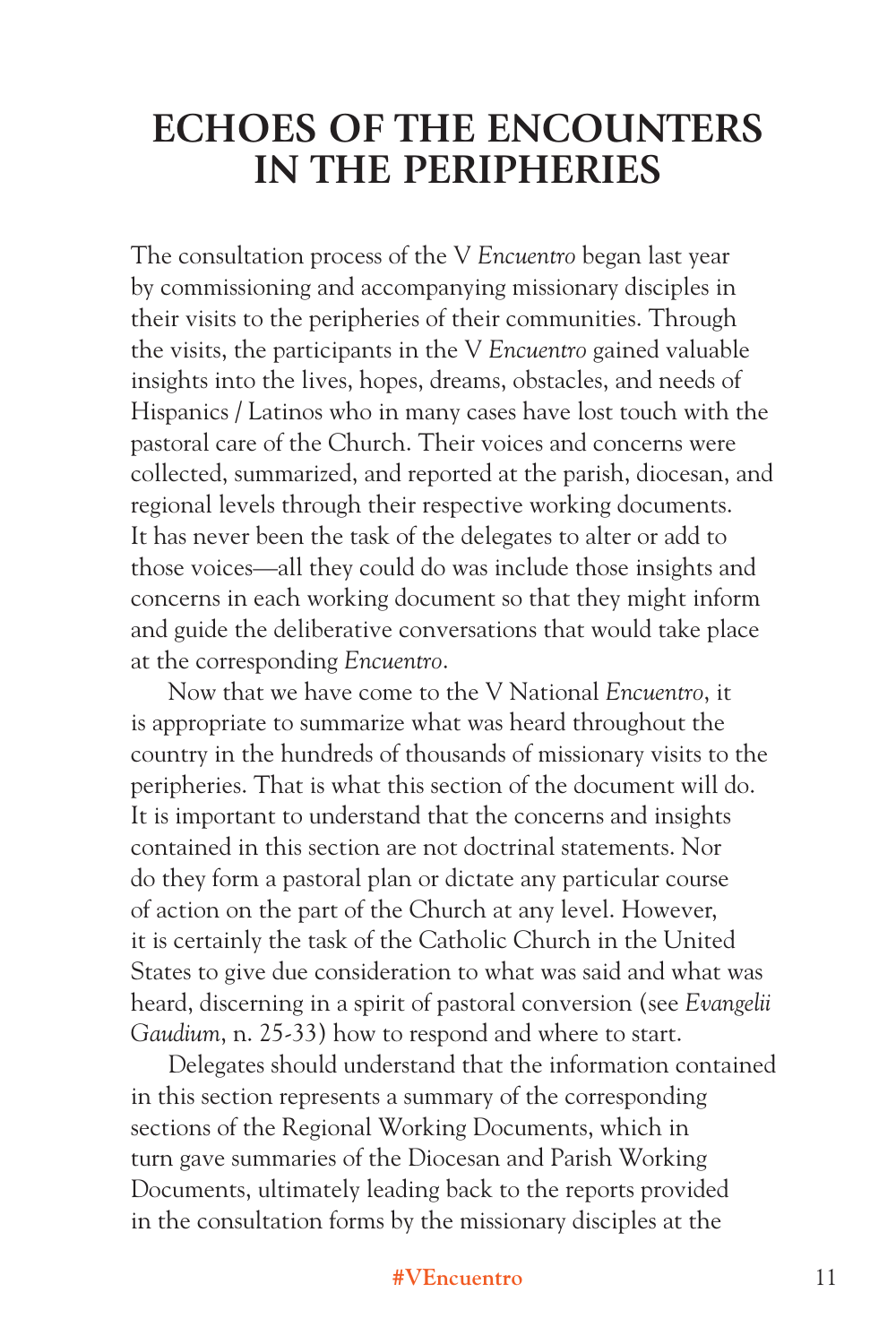forefront of the V *Encuentro* missionary action. Some detail may be lost, but great effort has been made to remain faithful to the key concepts and concerns expressed in the earlier documents. Greater detail may be found in the Regional and Diocesan Working Documents. With that caveat, here follow the echoes of the missionary encounters in the peripheries with Hispanics / Latinos throughout the United States.

### **Pastoral Needs and Situations**

At the risk of starting this section on a negative note, we begin with a look at the most common pastoral needs and situations identified in the missionary consultations. It is estimated that about 14.5% of Hispanics / Latinos living in the United States today are undocumented—about one of every seven—with more than half of those being between the ages of 25 and 44. Over 60% of them have also lived in the United States for more than ten years. Although this situation directly affects only a small minority of Latinos, it was certainly the greatest single concern expressed in the missionary visits. Most Latinos know someone whose direction and potential in life have been deeply affected by their lack of immigration papers, and for many it is someone in their own family—a parent, an aunt or uncle, a sibling, or a family member by marriage.

The consequences identified for being here without authorization are many: constant fear of deportation or of separation from a loved one; inability to legally marry, to visit family members in prison, to qualify for subsidized health insurance or Medicaid, or many other government benefits for low-income individuals; inability to obtain financial aid for higher education; loss of protections in the workplace, where unscrupulous employers often take advantage of them; fear of going to the police when victimized by crime; and general concerns about how society regards them in the current political climate—even within the Church.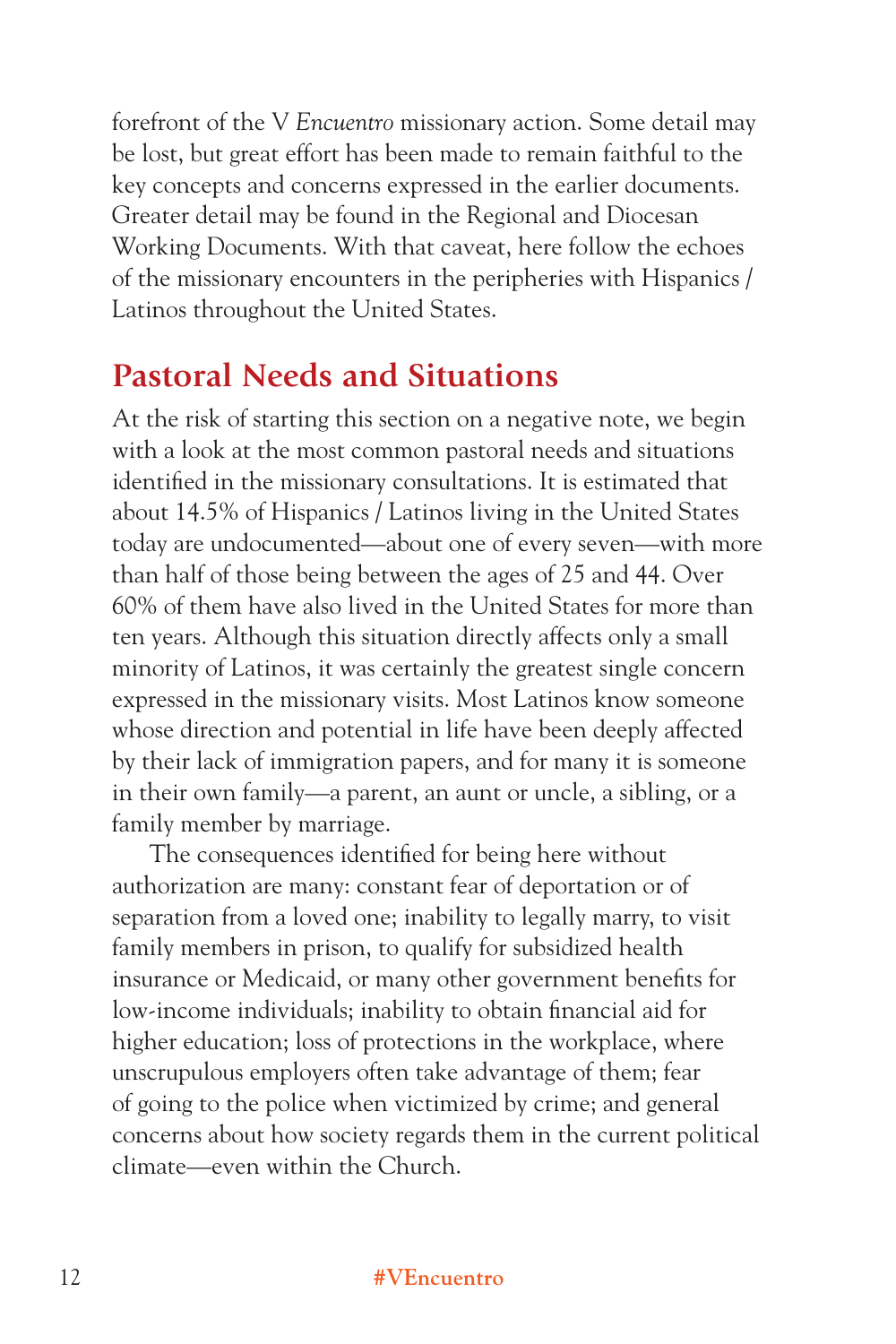All of these realities have led many to become isolated—too fearful to even leave their place of residence for any reason other than what is required for survival. The pathways to permanent residence are narrow, complicated, and constantly shifting, which creates a need for affordable legal assistance. The promise of legalization for "Dreamers" (young childhood arrivals) and refugees with Temporary Protected Status (TPS) has become a political football with competing interests vying to score points, while their lives, hopes, and dreams remain on the line. Many seek pastoral sensitivity and accompaniment from the Church, as well as advocacy for a comprehensive and just reform of the immigration system.

A variety of comments and concerns were expressed about the Church and the place of Hispanics / Latinos within it, which taken together formed the greatest center of focus in the conversations about needs and situations. A large number of comments in this regard had to do with the V *Encuentro* itself. People were generally enthusiastic about the visits to the peripheries. In fact, many called for making it a permanent ministry within the parish community and finding ways to train and commission people to visit the sick and homebound regularly.

Nevertheless, these visits also identified a number of areas where the Church's pastoral outreach within the Hispanic / Latino community has been deficient at times: care for married couples and families in the problems they face; support for youth in crisis and their families, including care and sensitivity for young people who identify as LGBTQ; accompaniment of single mothers or the divorced and separated; reaching out to people at risk or suffering from violence, substance abuse, and gangs; advocacy for the unemployed and those receiving substandard wages; mental health services and counseling for the depressed, grieving, and mentally ill... to name some of the more common concerns.

Other comments related to experiences of rejection or illequipped pastors and pastoral teams. They spoke of being told to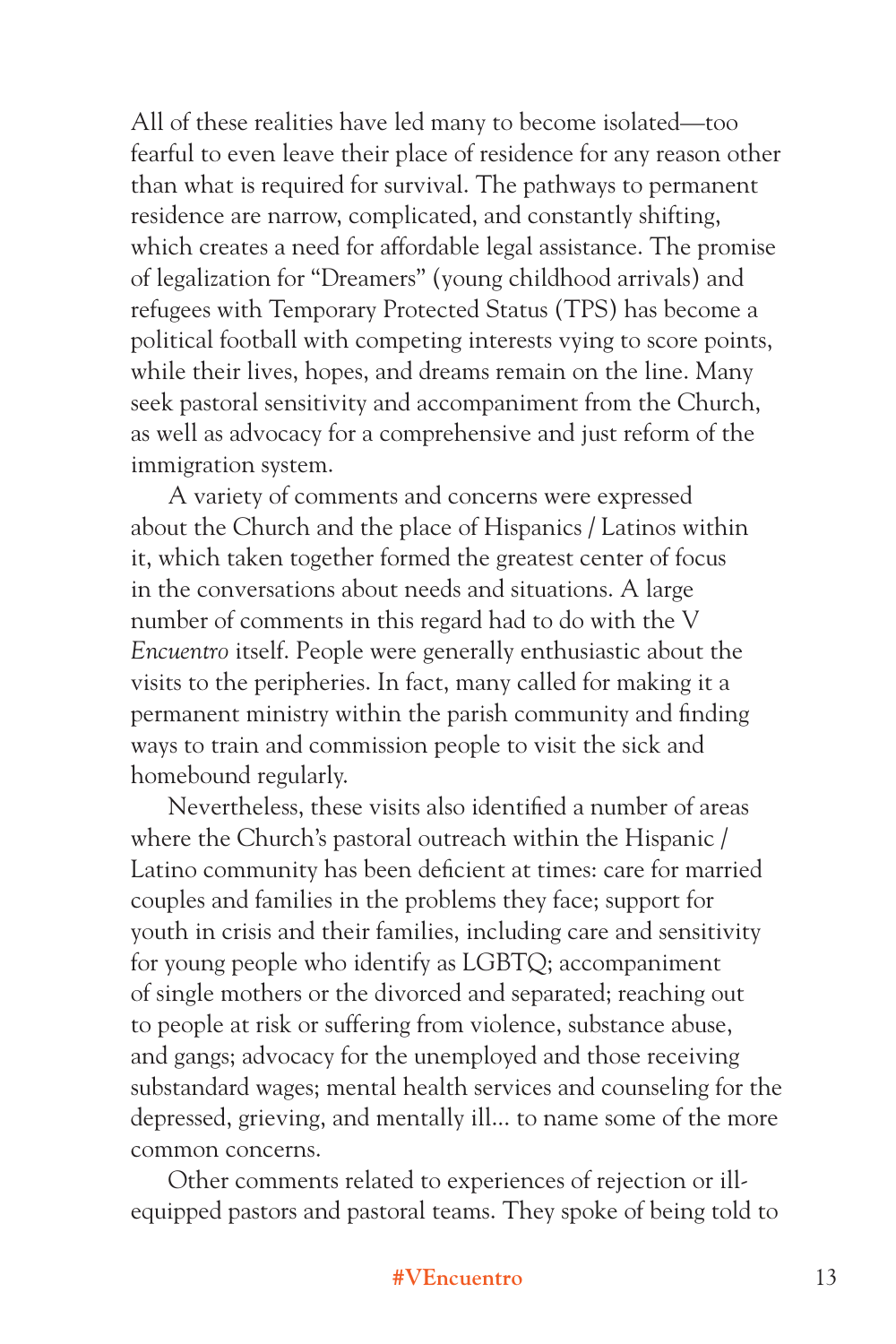go to another parish because they speak Spanish; of the divisions and unequal access to resources and facilities in the parish; and especially of their frustration with priests who cannot find time to be with the Hispanic community, to learn the language and culture, or to provide spiritual sustenance through the popular devotions and celebrations. They seek greater openness and collaboration across cultures and languages and a willingness from all leaders, whatever their culture, to engage and learn from other cultural groups. Some felt that parishes were more concerned about rules than people, and they would like to see easier requirements for sacramental preparation.

The pastoral care and accompaniment of Hispanic / Latino youth and young adults was also a common concern. The people visited frequently voiced the perception that existing services did not cater to the majority of young Hispanics, and parents were distraught or frustrated to see their children abandon the faith—especially after completing Confirmation—or to hear them express that their gifts were not welcome in the Church. Young Latinos who are dealing with serious challenges in life are typically the most abandoned. The parents would like to see more retreats, groups, sports, and mission experiences in which young Hispanics take the lead.

In many cases, the voices from the peripheries admitted that it was not all the Church's fault. They recognized that frequently those who are marginalized have only themselves to blame, and they are not at all motivated to engage in the life of the parish. Nevertheless, they appreciated being visited and the concern expressed by listening to their responses. In some cases, they did ask for more Masses in Spanish or for the availability of priests and pastoral leaders who know the language and culture, but obstacles such as a lack of transportation, work schedules, or a lack of any understanding of Church teaching prevented them from benefitting from the services already available.

Another class of frequently mentioned pastoral needs and situations could be described as threats to human life and dignity. The high cost of medical care for the elderly puts a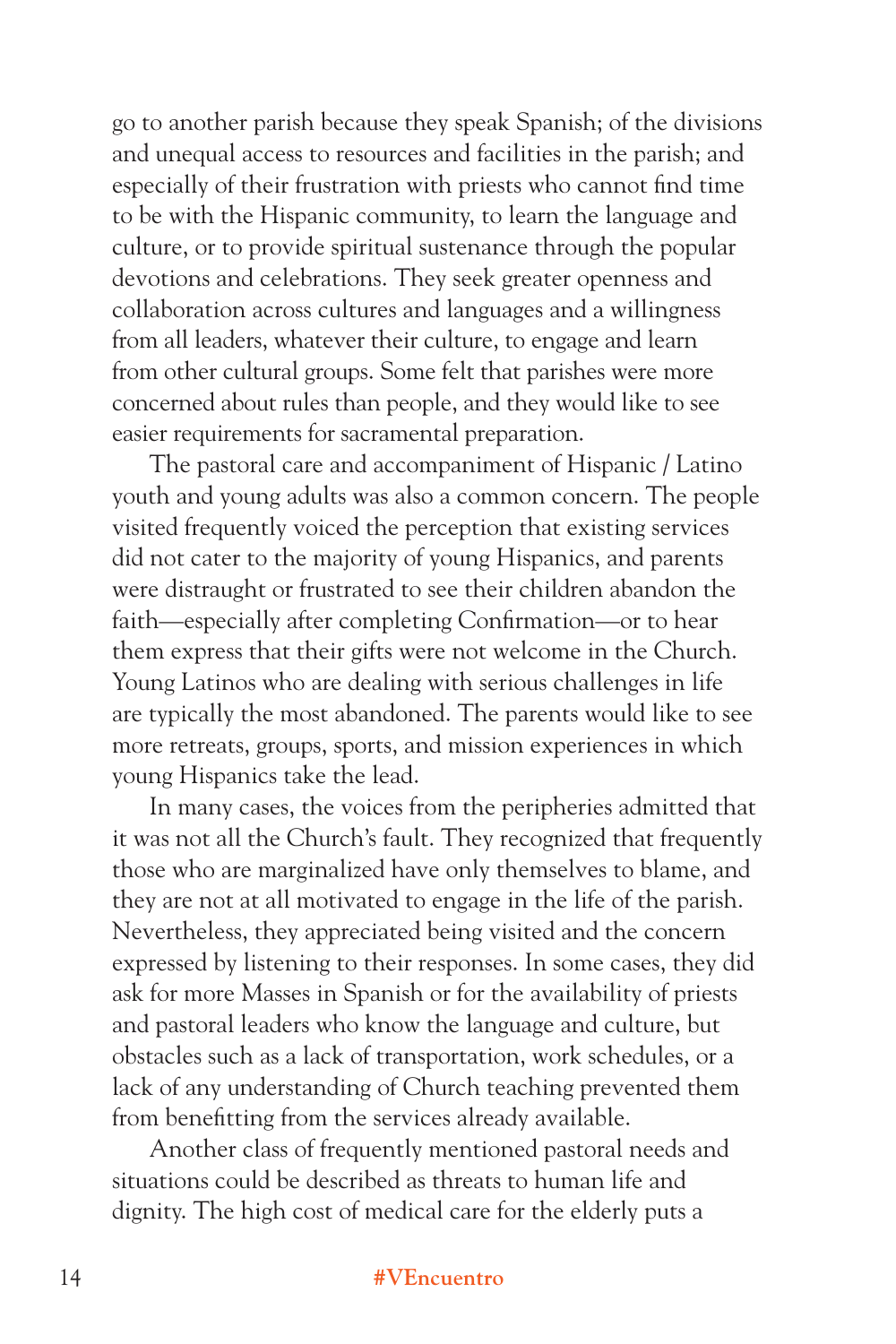strain on many families without insurance, causing a great deal of anxiety both for one's parents and for one's own health care in old age. At the same time, unrecognized or unanswered mental health challenges have led to an epidemic of suicide among young Latinos, especially among adolescent girls and young women. For some it may be caused by oppressive parenting, machismo, sexual abuse, domestic violence, or even human trafficking. The lack of understanding among immigrant parents about U.S. cultural standards for the care and disciplining of children can be a contributing factor.

Although unintended pregnancies and abortions are on the decline, far too many young Latinas are still encouraged by society to make a "choice" to end the life of their unborn children, then are left without support to deal with the regret or anguish that may follow. Many of them arrive at that point because they see no realistic pathway to raise a child (or another child), or because they are afraid to admit to their parents that they have become sexually active. Substance abuse has also taken a large toll on human life in Hispanic communities, whether by overdose, liver disease, DUI, or drug-induced violence. Indeed, violent crime continues at epidemic levels in the Latino community, led by gun and gang violence. Many young Hispanics are faced with the terrible alternative of joining a gang or succumbing to a physical attack. In all of this, the undocumented are doubly vulnerable, and they face unique threats to life especially when crossing the border. Even climate change and environmental pollution have an outsized effect on the lives of the poor, including many Hispanics.

The final category of pastoral needs and situations has to do with the accompaniment of Hispanic / Latino families. A major concern is the absence of many Hispanic fathers in the lives of their children. In fact, the "irregular situations" of which Pope Francis speaks (see *Amoris Laetitia,* n. 296 and following) have become the norm for many Hispanic families. The families desire support, guidance, mercy, understanding, and accompaniment in these difficult situations, yet they may avoid going to Church

#### **#VEncuentro** 15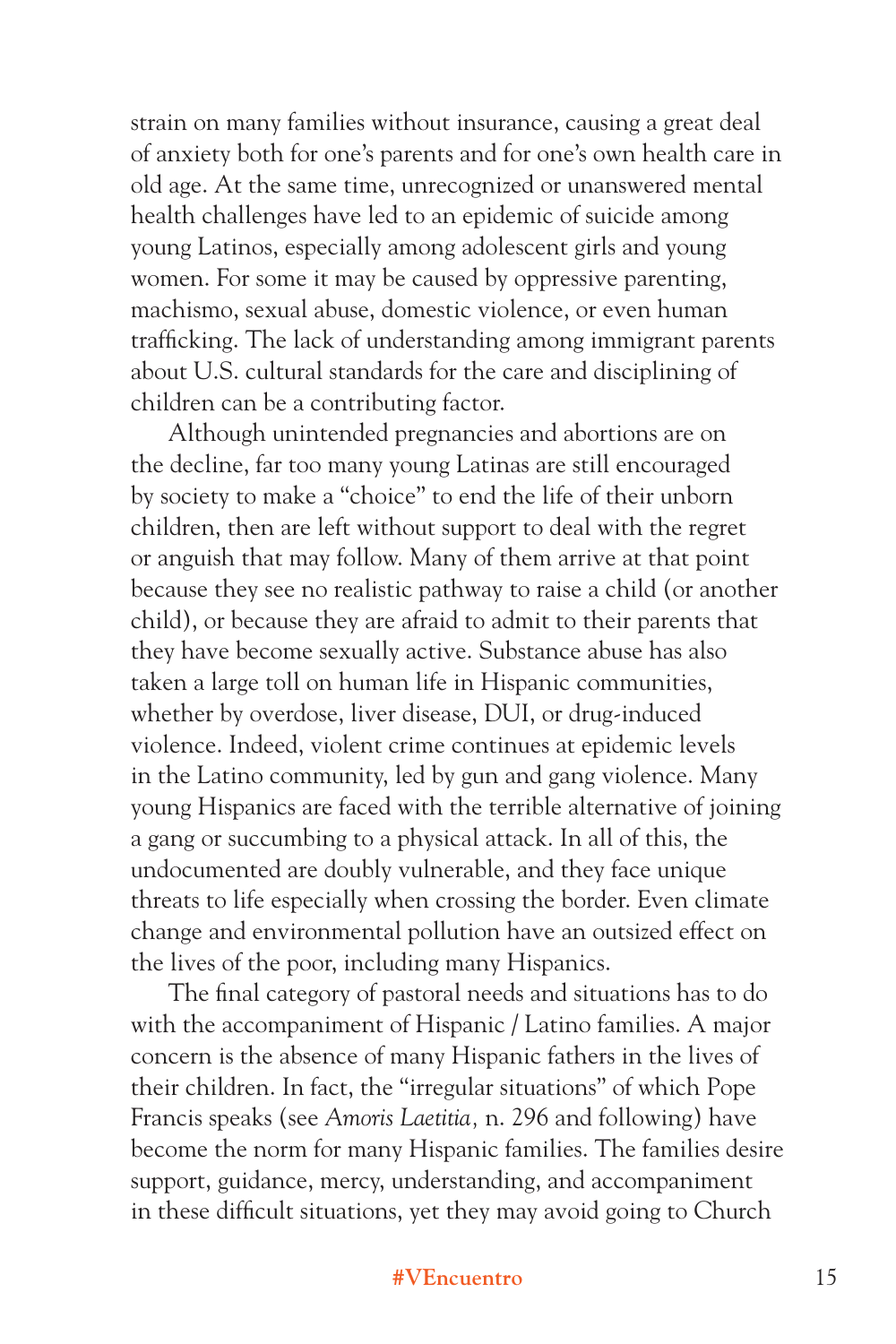because they are not allowed to receive communion and they feel judged and rejected. Over time, they may reach a point of acceptance living life without the Church, although they continue to believe in God and some may make efforts to live a spiritual or devout life on their own.

Immigrant parents also need guidance—perhaps in the form of workshops or courses—to help them understand what their children are experiencing as they grow up between two cultures. Challenges of poor communication, isolation, and a variety of other problems already mentioned also burden both the marriage relationship and family life. For many Latino families, the existing problems are compounded by the necessity to work long hours at low-paying jobs in order to survive, leaving the children to "raise themselves". They seek guidance and a connection with God and the community; if they do not find it within the Catholic Church, they are equally likely to go to another denomination or practice brujería ("witchcraft"), santería, or engage in the services of psychics and mediums.

### **Obstacles and Challenges**

Outside of immigration status, which has already been addressed, the most frequently mentioned challenge among the voices from the peripheries was education. Although reports indicate that the high school dropout rates have come down, they often do not take into account the fact that many so-called Hispanic "dropouts" in the 1990s and early 2000s actually consisted of immigrants who had arrived in their late teens or 20s to work and did not have the equivalent of a high school degree. As the number of young immigrants, especially from México, has declined since the 2008 financial crisis amid increased border security, the proportion of young "immigrant workers" has also declined. Nevertheless, Hispanics still have the highest dropout rate among the major ethnic/racial groups in the United States.

While the dream of a college education for themselves and/ or their children is still deeply held, many Hispanic parents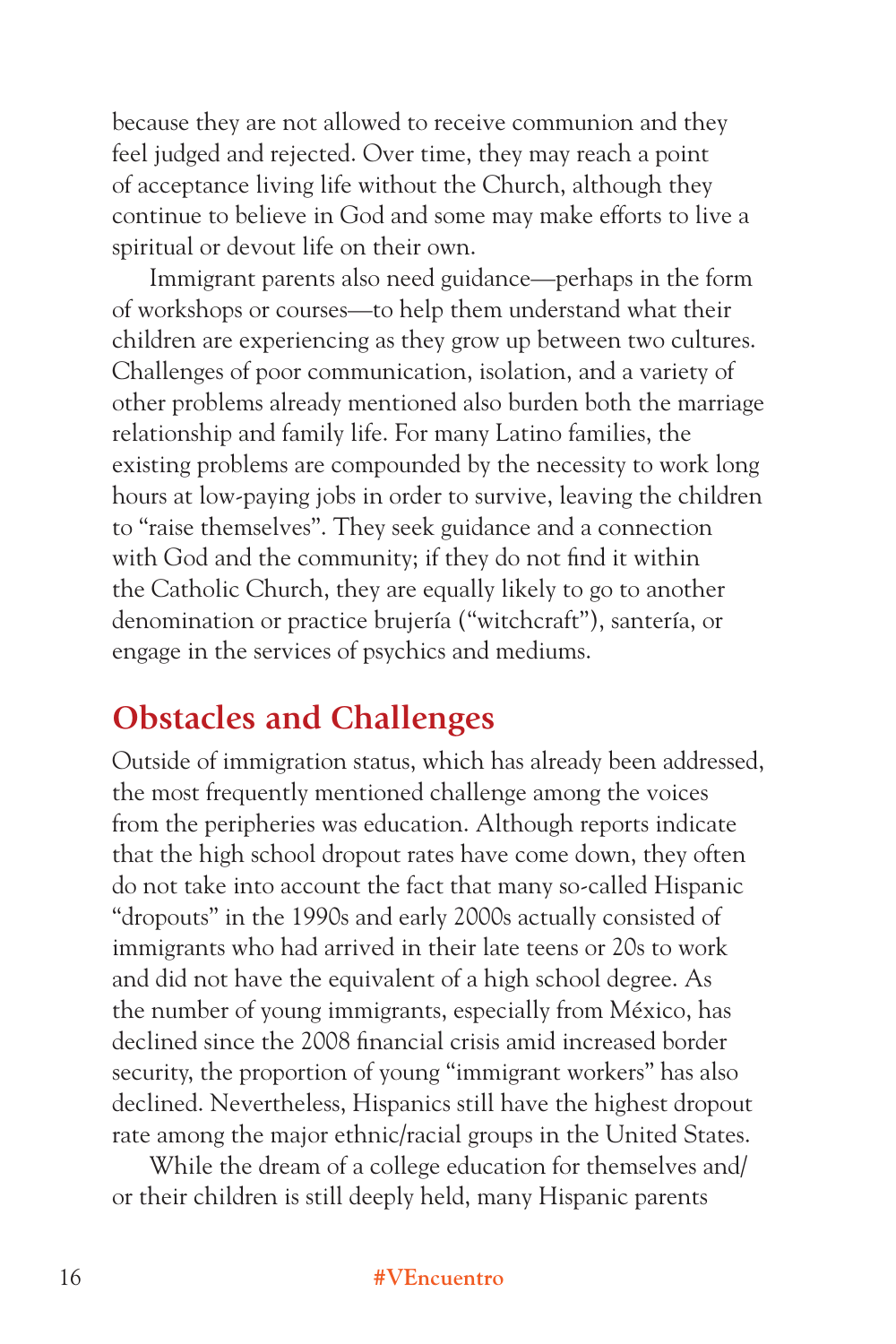do not know how to set their children on a path to achieve that goal, and they see no financial path forward to obtain a degree for themselves, in no small part because they must work long hours just to meet basic needs for themselves and their families. A Catholic education for their children seems like an impossible dream for most, so they resign themselves to sending their children to underperforming public schools and have no idea how to diminish the risks of their children losing motivation or getting lost amid a tidal wave of children without basic skills. For many immigrants, there is a need to learn basic literacy and language skills before they can even contemplate working toward a G.E.D., so more often than not they lose hope and give up on education. At the other end of the spectrum, people who have earned professional degrees in their country of origin are unable to practice their profession here because of their immigration status or the lack of reciprocity in recognizing degrees and credentials.

Hand in hand with the lack of English language skills comes the lack of understanding and competence in working within the dominant culture of the United States. If language is difficult to acquire, culture is even more so. There are things most Americans take for granted about which Latino immigrants do not have any knowledge, and this poses daily risks for getting into trouble or making mistakes that are harmful to their wellbeing without even realizing it, including in the work place, at school, at home, in business, in law, and even at church. This is compounded by the contemporary reality of a culture that has taken a turn toward anti-immigrant bias, xenophobia, and overt racism. These are challenges that the Hispanic community cannot overcome simply by its own efforts, yet it cannot cease to engage in refuting biases and reaffirming its own dignity and value.

A number of voices spoke about attitudes that have become obstacles to the progress of the Hispanic / Latino community. They include some internalized attitudes such as low selfesteem, being judgmental, laziness, loss of a sense of community,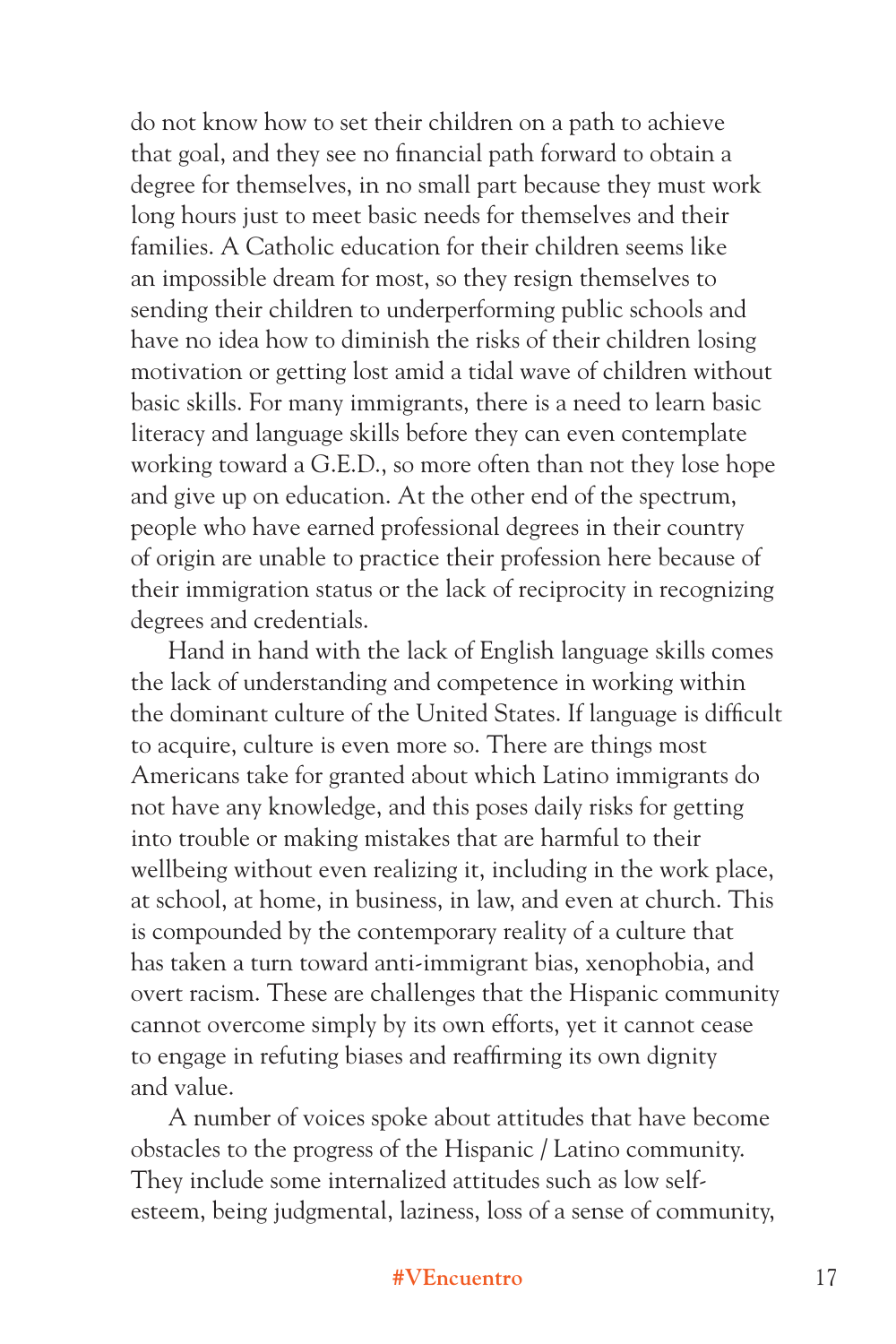selfishness, materialism, giving up, fear, workaholism, indifference, inferiority, shame, loneliness, jealousy or rivalry, and negativity or boastfulness among leaders. Others were attitudes projected onto them by others such as discrimination and racism, bullying, competition, the political climate, lack of cultural sensitivity or tolerance, generalized hatred in society, terrorism, marginalization, and isolation.

They also described a variety of personal situations and circumstances that could be challenging: divorce; being widowed; being single parents; becoming a parent at a young age; having children with disabilities; getting stuck in regret for past decisions including prior criminal behavior; and feeling useless, aimless, or overwhelmed by personal and family problems. Even the smartphone and social networks are described as personal challenges that must be overcome in the contemporary world. Many suffer with financial problems from which they cannot see a way out, including some who end up homeless. Others are confused about their sexual, gender, or cultural identity. Many young people do not have enough parental support. Others feel hopeless in the face of social and political problems that seem to only get worse every day, so they disengage from the process. Finally, many lack access to mental health, counseling, and recovery services, not to mention basic and emergency medical care and good nutrition.

### **Hopes and Dreams**

It is not surprising that many of the hopes and dreams expressed by the Hispanic / Latino voices in the peripheries have a direct correlation to their challenges and pastoral needs. At a fundamental level, they expressed concerns for security and basic needs, including food, housing, and transportation. They also expressed a longing for the ability to live without fear and in safety, far from violence in the community or the constant threat of deportation. They dream of gaining immigration papers and a fair immigration reform so that they can return to visit family in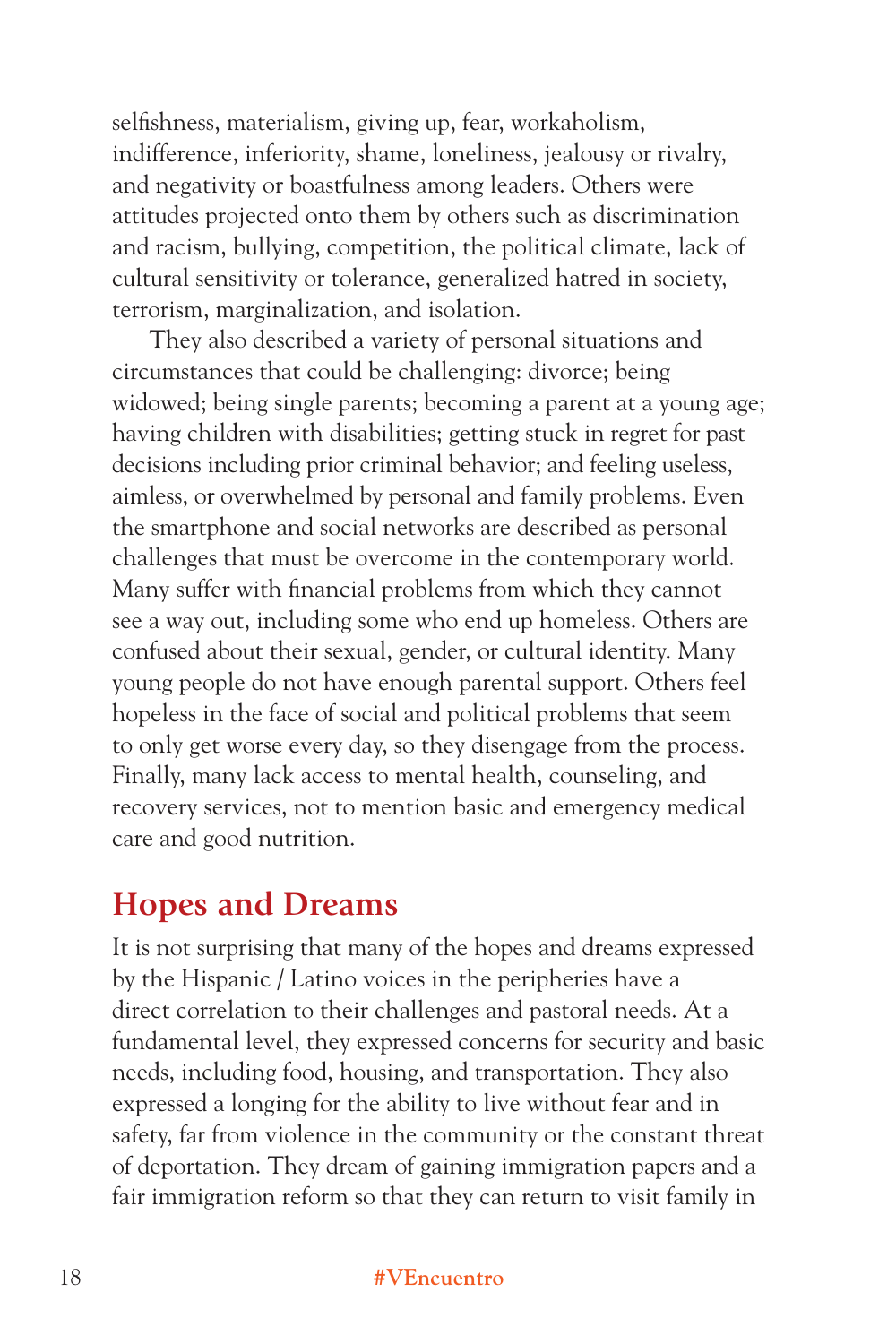their country of origin without having to abandon their family here, as well as doing the many other things here that they have not been able to do while living in the shadows.

Those who struggle with health problems, addictions, or workplace and financial issues have hopes for a life free of those difficulties—or even the ability to see a doctor "just in case". For all its failures and shortcomings, they still see the United States as a land of opportunity and a better place than the one they left, yet they long for greater social justice and relief from the sufferings they have encountered upon their arrival here.

Another cluster of hopes and dreams surround their personal and social relationships. The most common expression is also the simplest and all-encompassing: they dream to be happy and united as a family. They also provide some specifics of what that would look like for them: children who become successful and good people, better communication and conflict resolution, having their children avoid delinquency and drugs, that families stay together, and that couples might be able to marry in the Church.

A few dreamt for a business of their own or a religious vocation in the family. More commonly, they hoped to complete a degree, save money, establish a career, and contribute positively to society, either for themselves or their children. They also desire for their children to become well-rounded people, committed to the Catholic faith while retaining their cultural identity and language. On a larger scale, they dream of greater stability in their home countries, so that they might be free from violence and poverty.

The voices from the peripheries quickly extended what they hoped for in social relationships to what they dreamed they might see happen in the Church. First and foremost, they described the qualities they would like to see among the priests and pastoral teams: bilingual and bicultural, present in the Hispanic community, capable of leading and guiding the young people, and having a pastoral plan for Hispanic ministry with organized and systematic formation for all. Others

#### **#VEncuentro** 19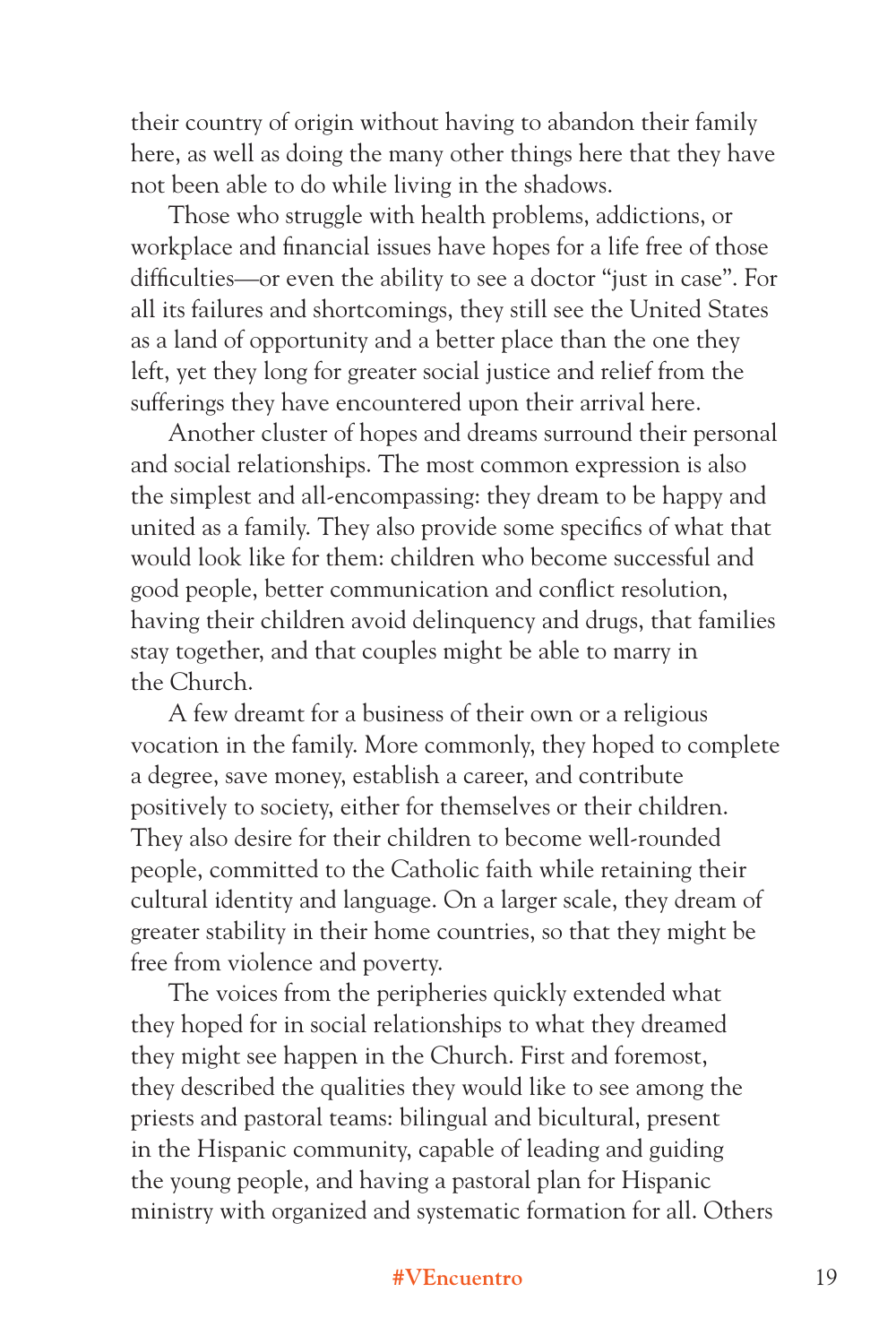imagined an expansion of the diaconate program in Spanish, greater hospitality and outreach, collaboration and mutual respect among the movements, bridges to social services in the community, and offices for Hispanic ministry in parishes and dioceses. Inspired by the V *Encuentro* itself, some spoke of a hope that new ministries would be created to visit people in the peripheries and attend to the needs of the most vulnerable.

The missionary consultations turned up hundreds of suggestions for services and ministries to be offered by the Church. Some of the more common ideas include: sports and activities for young people and families; flexible Mass times in Spanish, outside working hours; dynamic catechesis for children as well as family-based catechesis; groups for Hispanic young people in which they are leaders and protagonists in the ministry to their peers; scripture study, theology, and apologetics for adults and youth; greater communications on radio, television, and through the internet or social media; services for the poor; formation for liturgical ministries; spiritual direction for individuals, especially leaders in the community; retreats for evangelization and vocational discernment; building a relationship between Hispanic ministry and the Catholic schools; and a comprehensive preparation for matrimony. One common theme in all of these dreams is that the services should be without cost or at as low a cost as possible.

Along with the hopes and dreams for personal growth and happiness, many expressed a real desire to know God and grow in their spiritual lives. For some this involved a dream that they might be able to receive all of their sacraments. For others, it centered on the hope of eternal salvation and glory in the presence of the Most High. Many of the other hopes that they might have for themselves or for the Church could be seen as pathways to achieve this primary goal in life, both for themselves and their children, including greater participation at church and in daily prayer, especially the Rosary, and learning to share the Good News without fear or trepidation.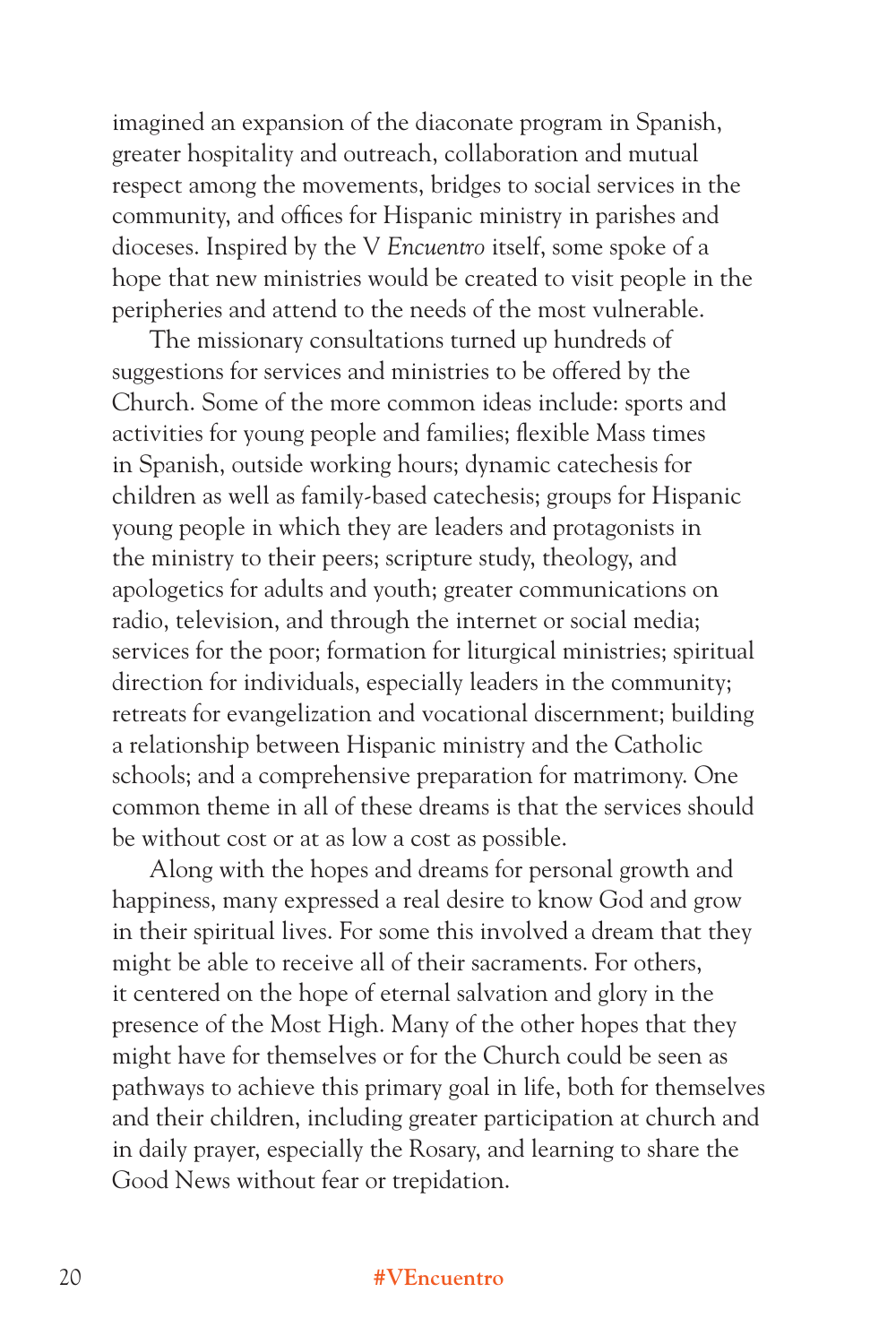### **Gifts and Talents**

One of the great contributions of the V *Encuentro* was asking the people in the peripheries what gifts and talents they have that could be useful in the life of the Church. The responses ranged from simple to sophisticated, and they were received in huge numbers, demonstrating the generosity of God in providing everything the Church needs to carry out its mission. It would not be possible or helpful in this space to catalog all of the gifts and talents mentioned. However, there are four categories that can be used to summarize and illuminate some of the more commonly mentioned themes.

The first category consists of gifts that can be employed on behalf of the community or gifts that pertain to the community itself. For example, many people spoke about certain beneficial traits within Hispanic cultures, such as: love for the family, especially care for grandparents; generosity and solidarity when someone in the community is facing a crisis; being hard-working; solidarity with family members in their countries of origin; and love for the Church. Others mentioned specific gifts of individual members, whose use can strengthen community life. Among these are: the many bilingual people in the community; leadership and communication skills; joyfulness, energy, and youthfulness; celebration; artistic abilities; openness, devotion, wisdom, and consensus; and loyalty.

Another constellation of gifts and talents centered on gifts for service. Some of these are very practical abilities, such as computer skills, administration or secretarial abilities, construction, gardening, cleaning, cooking, making music, and so on. Others consisted of attitudes and accomplishments, such as academic or professional studies and experience; generosity with time and talent; professional services; specialized ministries like care for the sick and dying, for the bereaved, or for the incarcerated; and mercy, humility, charity, compassion, and love. Fund-raising was also mentioned as a practical skill that empowers many other ministries and services to take place.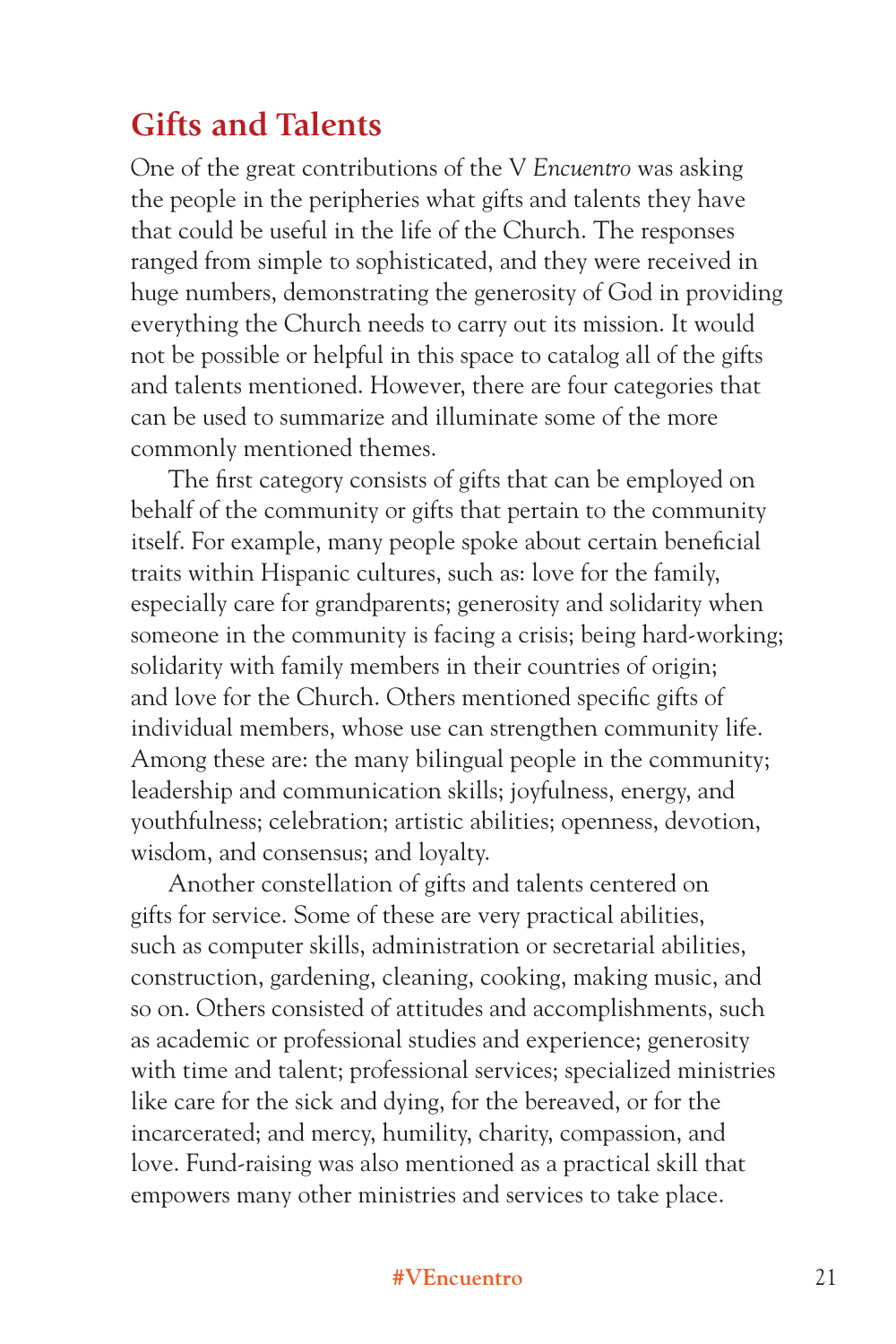The last two categories consist of gifts for the spiritual life and gifts that have been learned or developed from a God-given potential. Many people spoke of their ability to contribute to the liturgical life of the community in the liturgical ministries or as "prayer warriors" and spiritual guides. For some it was as simple as a sincere desire to seek God as faithful disciples of Jesus Christ. Others spoke of their ability to write, to sing, to dance, to create music or theatrical productions or the fine arts; to teach, to give a good example, and to mentor; to translate and interpret between languages; to understand and explain the Catholic faith; or they mentioned their innate gifts such as intelligence, sociability, sense of humor, and masculinity or femininity.

### **Final Remarks**

Behind every "echo" contained in this section, there are actual human beings who were encountered in the missionary actions of the V *Encuentro*. It might be easy to get lost in the abstract details gleaned from so many human stories, but it is hoped that these echoes will bring to mind the real and ever-changing people each delegate encountered or whose story inspired them in the course of the Parish, Diocesan, and Regional *Encuentros*, with all of their struggles, needs, gifts, and dreams. May these people be our inspiration and our beacon as we engage in dialogue to clarify priorities, directions, commitments, and practices for the future of Hispanic Ministry.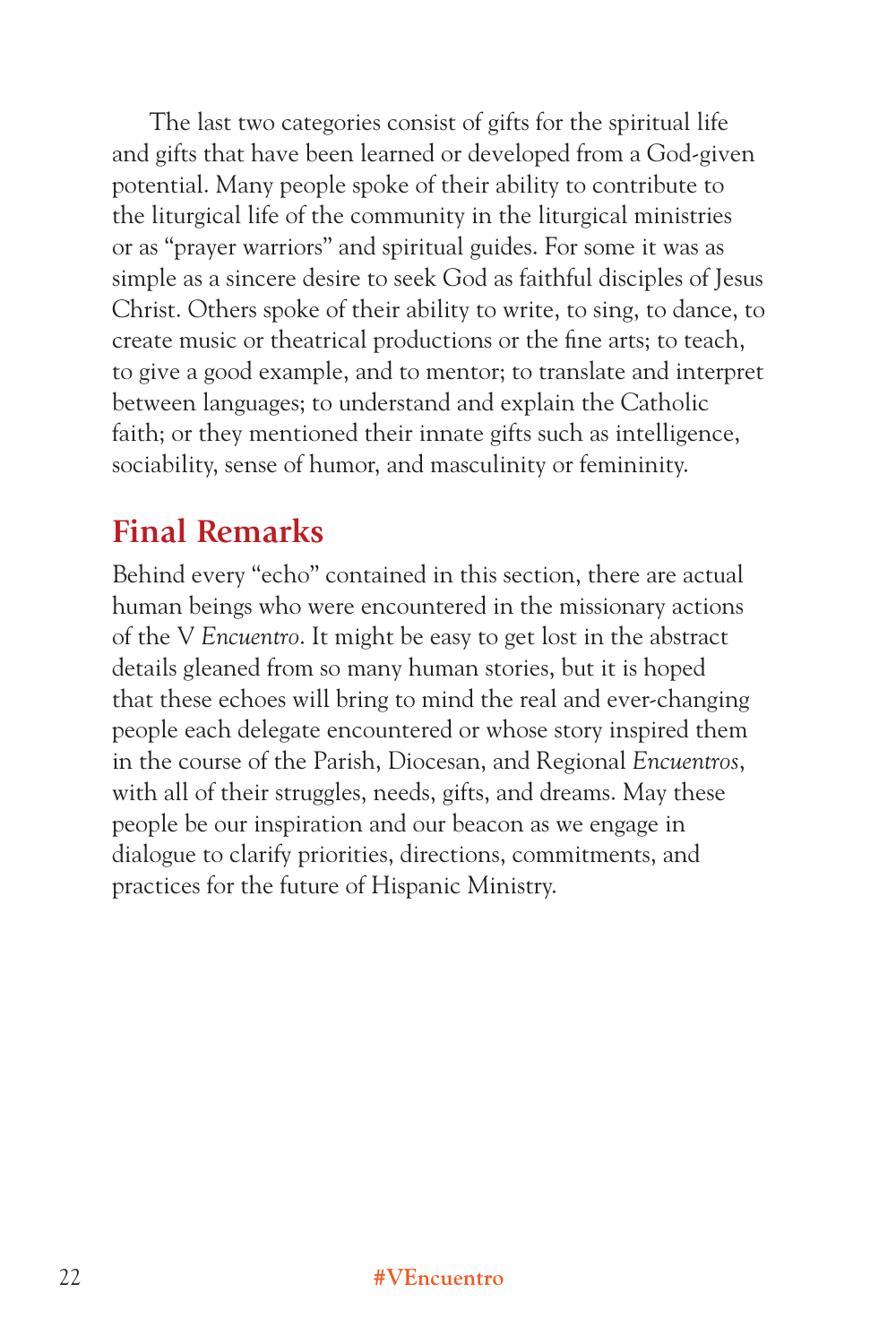# **REPORTS FROM THE REGIONAL** *ENCUENTROS*

At the V National *Encuentro*, delegates will have the opportunity to continue and deepen the dialogue that began in their Regional *Encuentros*. It would not be possible, nor desirable, to reproduce here all the content that was analyzed in the Regional Working Documents. In fact, those Documents continue to be the main reference point for the regional dialogue that will take place on Friday, September 21, during the Regional Sessions. For this reason, the documents are available for download on the regional pages of the V *Encuentro* website (vencuentro.org), as well as through the mobile app.

Some of the Regional Teams have finished updating their Regional Document with the insights from the consultation at the Regional *Encuentro*. Others are still in that process and will upload the final document as soon as it becomes available. Meanwhile, in the subsequent pages the following elements are presented to guide and contextualize the regional dialogues at the V National *Encuentro*:

- Some important data that make up the pastoral profile of the region and the experience of the V *Encuentro* within it. More socio-religious and pastoral data are found in the statistical reports by diocese and region. A complete accounting of each stage of the V *Encuentro* will be presented in the Concluding Document.
- An anecdote or perspective prepared by the Regional Team, which describes some of the outstanding results of the V *Encuentro* in the tegion.
- A summary of the contributions and main concepts of the Regional *Encuentro* consultation. The gifts and opportunities, the obstacles and challenges, and the top regional strategies in the Ministerial Areas that were worked on in the Regional Meeting are briefly presented here. In order not to be too repetitive, successful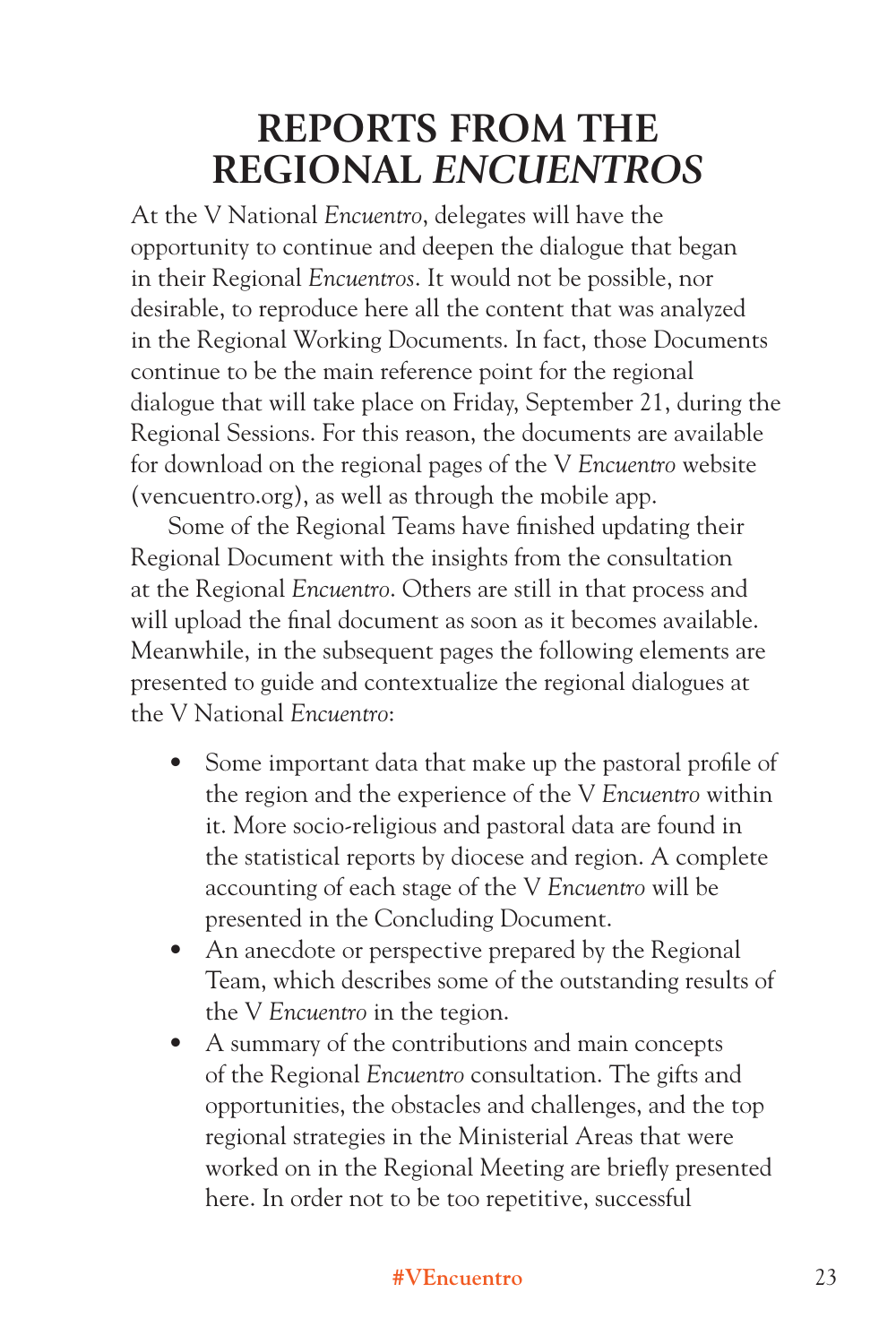practices and national recommendations will be presented only in the two-page flyer for each Ministerial Area at the time of the Ministerial Area Sessions on Saturday afternoon, September 22. They will also be available on the website and through the mobile app.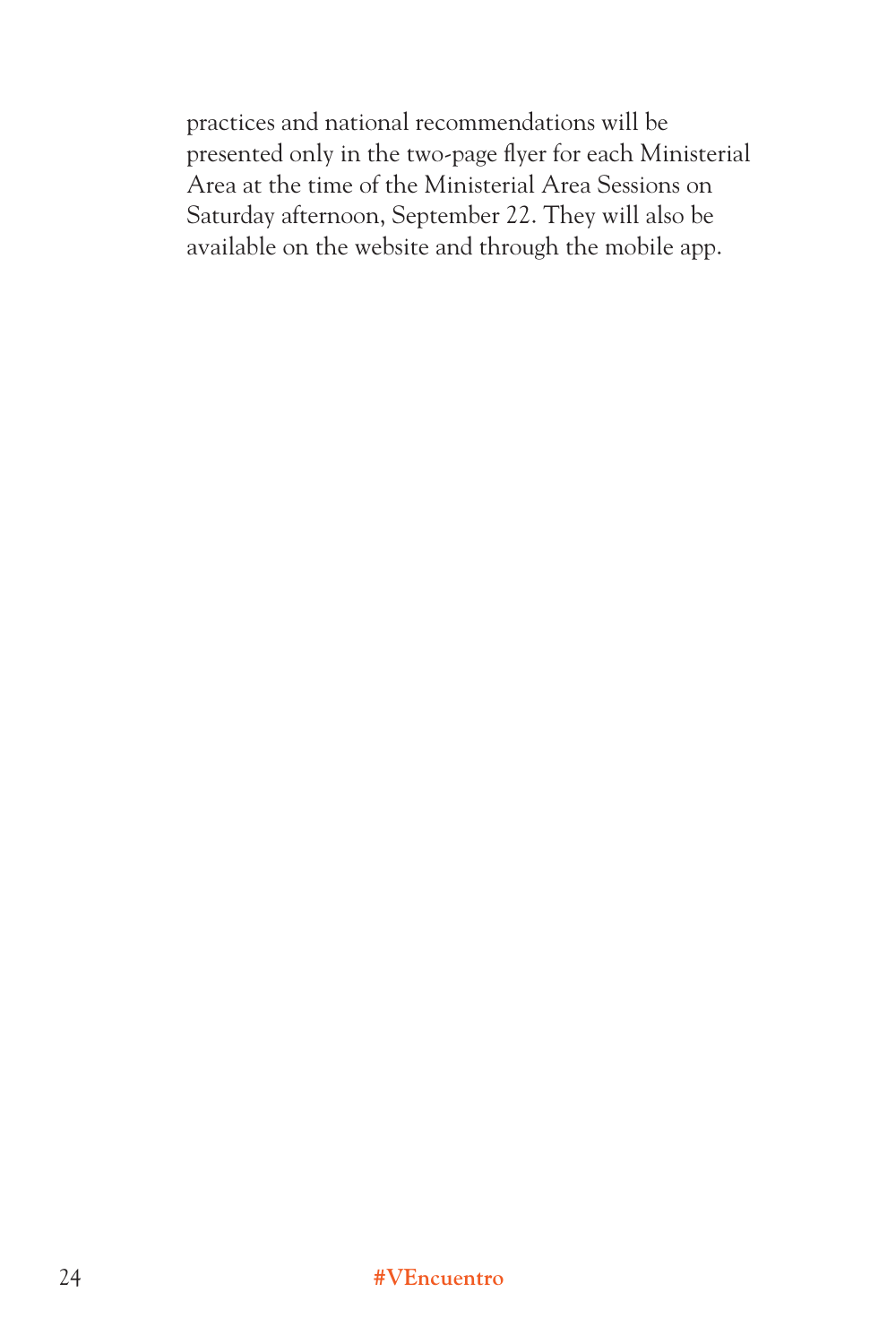### **Region I**

Meets in Fort Worth Rooms 5-6-7 at the time of the Regional Sessions

### **Pastoral Profile of Region I in Hispanic / Latino Ministry**

• Region I includes the states of Connecticut, Maine, Massachusetts, New Hampshire, Rhode Island, and Vermont; the Archdioceses of Boston and Hartford; and the Dioceses of Bridgeport, Burlington, Fall River, Manchester, Norwich, Portland, ME, Providence, Springfield, MA and Worcester.

### **Expanding Horizons in a Region Endowed with Many Resources**

The V *Encuentro* in the New England dioceses was a unique opportunity to connect leaders at various levels regionally in ways that we had not done for a while. It also served as a way to assess the vast difference of experiences in our region.

We acknowledge that there are many resources among us, including Catholic universities, schools, and organizations that can be more intentionally at the service of the fast-growing Hispanic Catholic population, especially youth and young adult Hispanics / Latinos, and families as well. In some of our dioceses it opened opportunities for new ministries and more personnel to serve the needs of Hispanic / Latino Catholics, and it improved communication and collaboration between the Hispanic Ministry Office and other diocesan offices.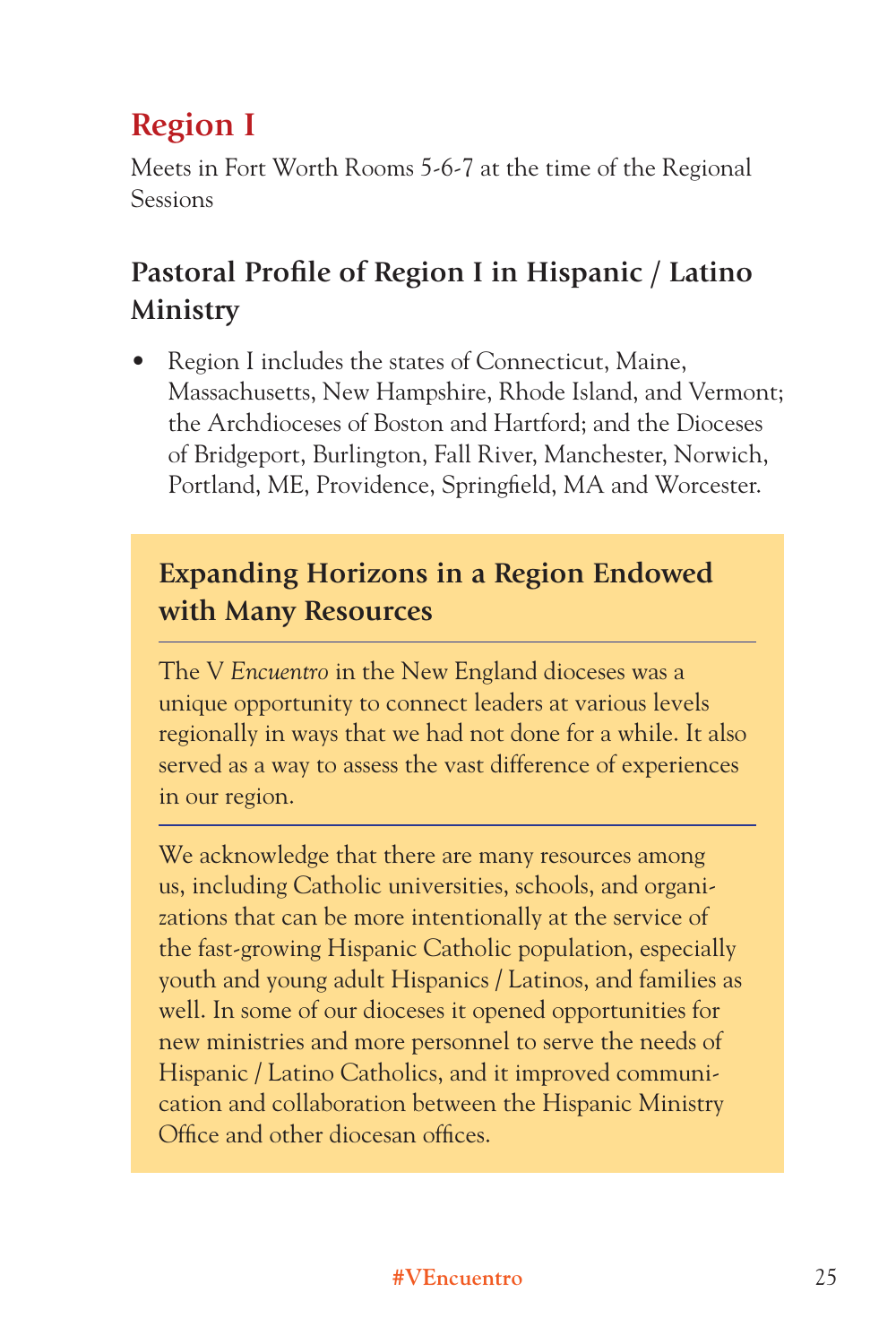- Lead Bishop: **Seán Cardinal O'Malley, Archdiocese of Boston**
- Regional Co-Chairs: **Silvio Cuellar y Sr. Mary Jude Lazarus, SCMC**
- Anchoring Institution: **Boston College**
- Diocesan personnel dedicated to Hispanic ministry in the Region<sup>\*</sup>:
	- ◊ In offices of Hispanic Ministry† : **10**
	- ◊ Responsible for Pastoral Juvenil Hispana: 1
	- ◊ In ethnic/multicultural or other specialized offices: **3**
	- ◊ Clerical personnel assisting these leaders: **2**
- Estimated Hispanic Catholic population:
	- **◊ 413,000** immigrant Hispanic Catholics
	- **◊ 363,000** Hispanic Catholics born in the U.S.
	- **◊ 16%** of the Catholics in the Region are Hispanic / Latino
- Parishes with Hispanic / Latino Ministry: **130**
- Masses in Spanish:
	- ◊ Weekly Masses: **207**
	- ◊ Once-a-month Masses: **9**
	- ◊ Attendance per Mass: **298** (**8.3%** of all Hispanic Catholics)
- Among Catholic children from 0 to 17 years old:
	- **◊ 23%** are Hispanics / Latinos born in the U.S.
	- **◊ 4%** are immigrant Hispanics / Latinos

<sup>\*</sup> Of the eleven (arch)dioceses in the Region, two do not have an office or personnel for Hispanic Ministry and one has an Office of Multiculutral Ministry that serves Hispanics/Latinos.

<sup>†</sup> May include personnel in other offices when their responsibility is for the Latino community, such as the Director of Hispanic Catechesis.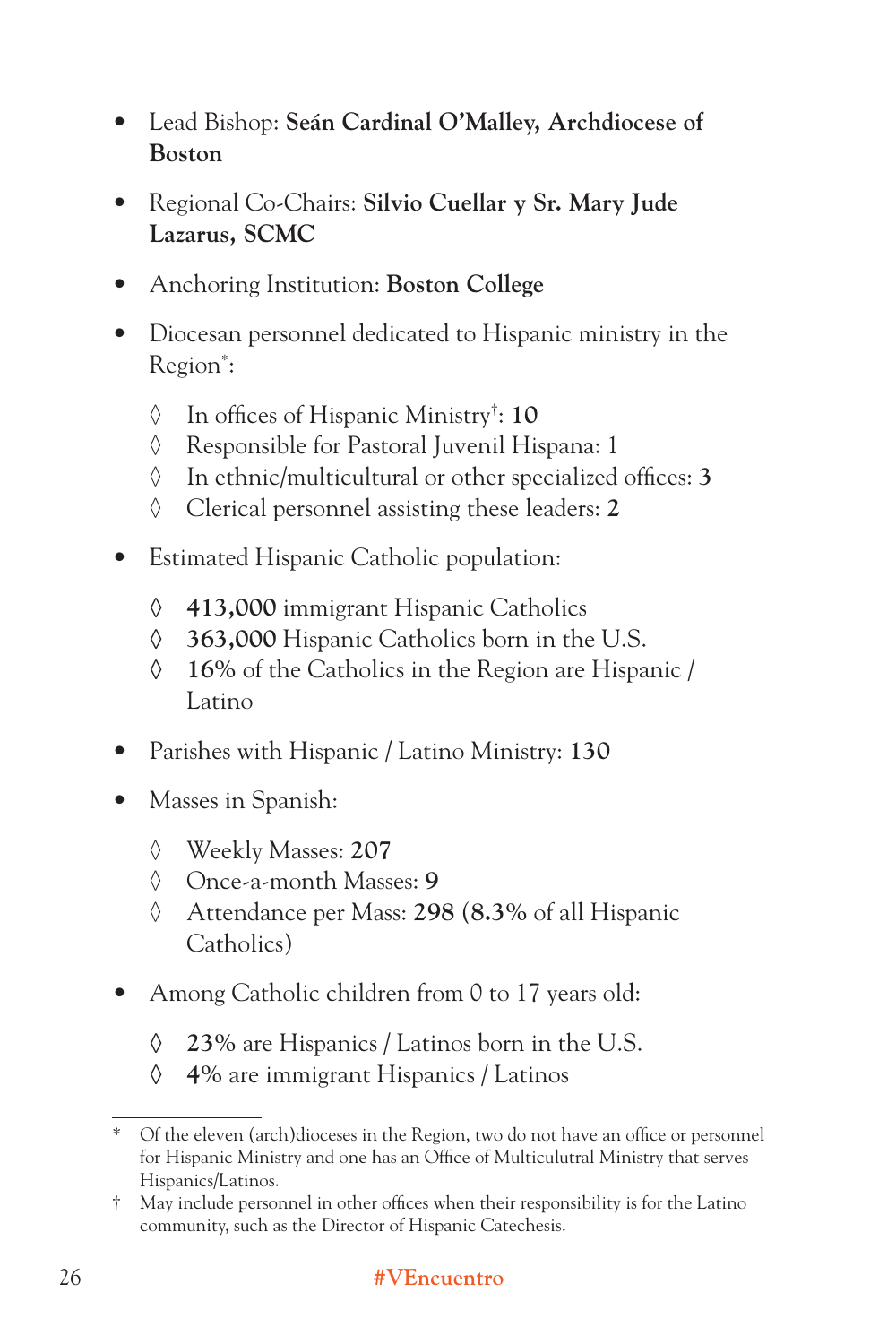- ◊ In K-8 Catholics schools, **8.9%** are Hispanics / Latinos
- ◊ In Catholic high schools, **6.3%** are Hispanics / Latinos
- Hispanic / Latino ecclesial ministers serving in the region:
	- ◊ Immigrant priests: **98**
	- ◊ U.S.-born priests: **11**
	- ◊ Religious sisters and brothers: **61**
	- ◊ Deacons: **82**
	- ◊ Lay ecclesial ministers: **73**

### **The V** *Encuentro* **in Region I**

- Regional *Encuentro*:
	- ◊ Date: **March 10 and May 12, 2018**
	- ◊ Place: **Attleboro, MA and Bloomfield, CT**
	- ◊ Attendance: **698 delegates and 8 bishops**
- **10** Diocesan *Encuentros* were celebrated, with total attendance of **1,981**
- **1,352** leaders received training for the V *Encuentro* in **95** trainings
- Main areas of new outreach in parishes through the V *Encuentro*:
	- ◊ Hispanic / Latino young adults
	- ◊ People living in housing projects
	- ◊ Homeless people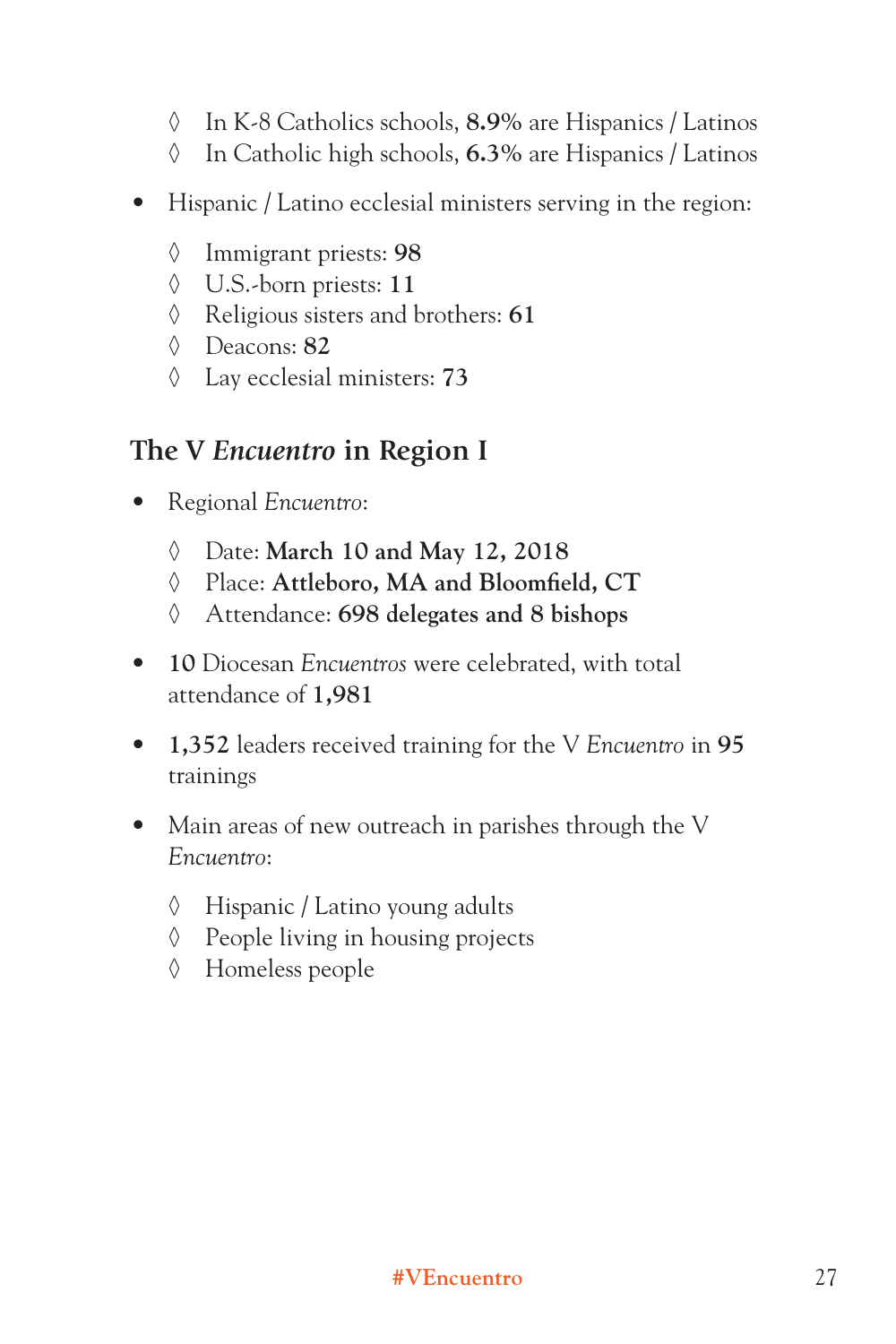### **Summary of the Main Contributions and Concepts from the Regional Consultation by Ministerial Area**

#### **1. Evangelization and Mission**

- *Main gifts and opportunities:* Many do not attend; the welcome ministry already exists and can be sent forth.
- *Main obstacles and challenges:* In the parishes they have not had a good experience with the Church—rejection.
- *Top regional strategies:* Mission and evangelization teams; *pastoral de conjunto* between groups and movements; form leaders and prayer groups.

#### **2. Stewardship and Development**

- *Main gifts and opportunities:* Latinos participate more; willing to serve; many young people.
- *Main obstacles and challenges:* Scarce financial resources and work demands; lack of transportation.
- *Top regional strategies:* Promote Latino permanent deacons; formation and welcome centers for youth; form the priests on the basis of the V *Encuentro*.

#### **3. Faith Formation and Catechesis**

- *Main gifts and opportunities:* The harvest is abundant; leaders want to share the faith.
- *Main obstacles and challenges:* Indifference or negativity towards the Church; the language barrier between generations.
- *Top regional strategies:* Family catechesis as a domestic church with good materials; comprehensive marriage preparation; biblical catechesis.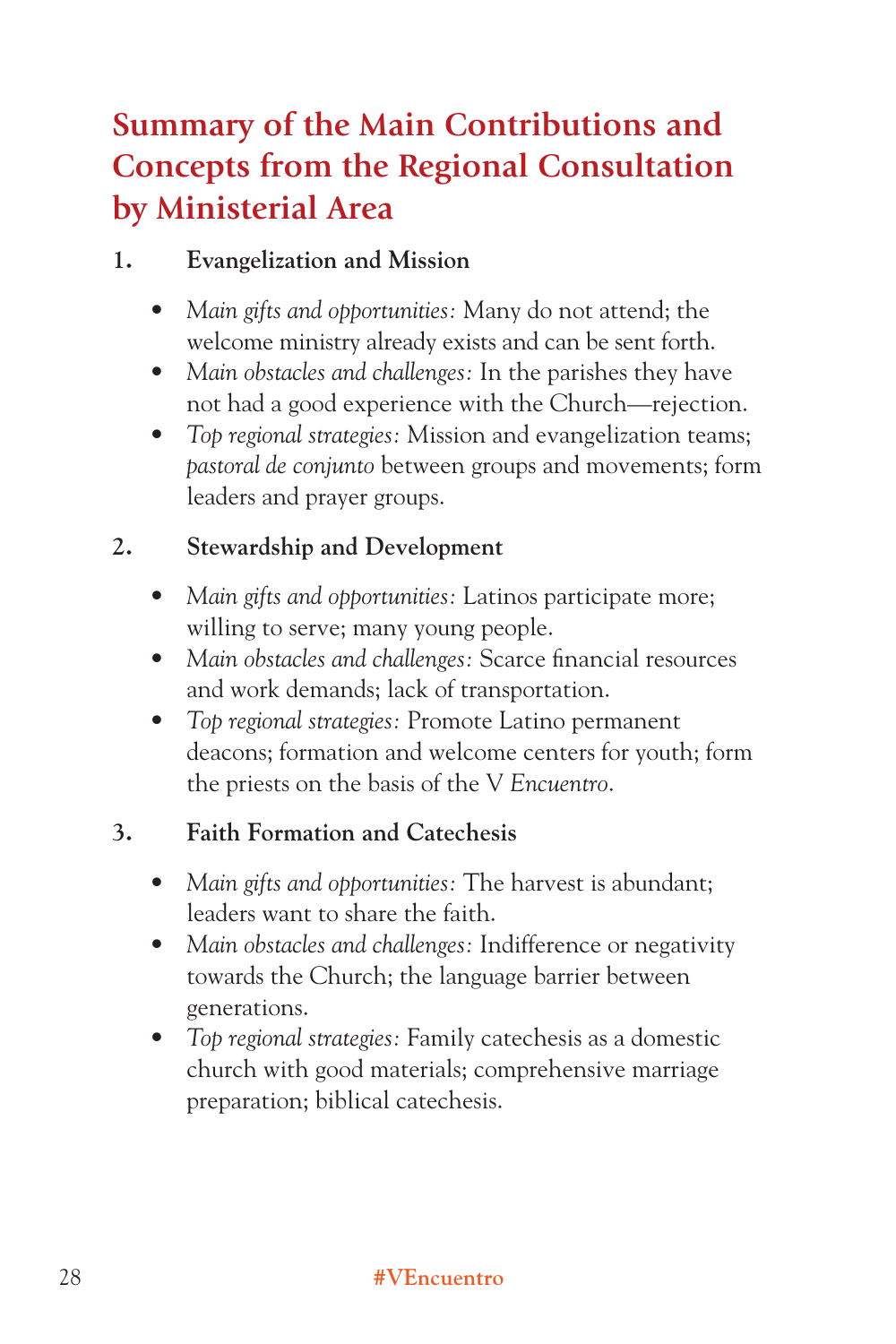### **4. Family Ministry**

- *Main gifts and opportunities:* Family catechesis; many young families, open to be accompanied.
- *Main obstacles and challenges:* Many unmarried couples and separated families; domestic violence.
- *Top regional strategies:* Activities for families; comprehensive marriage preparation; visits to families and youth as a permanent mission.

#### **5. Ministry with Hispanic Adolescents**

- *Main gifts and opportunities:* Adolescents eager to evangelize; social networks; dreams of dads.
- *Main obstacles and challenges:* Parishes that do not have *pastoral juvenil;* shortage of leaders and resources; drugs.
- *Top regional strategies:* Promote holistic *pastoral juvenil hispana;* plan to train missionary disciples; retreats grounded in our culture / language.

### **6. Leadership Development and Pastoral Formation**

- *Main gifts and opportunities:* The movements form many leaders; formation from the dioceses.
- *Main obstacles and challenges:* Racism of the pastoral leaders who block ministry; personal situations that overwhelm them; low educational achievements.
- *Top regional strategies:* Formation for lay ministers; liturgical formation for catechists, youth, and movements; agents of evangelization.

### **7. Ministry with Hispanic Young Adults**

- *Main gifts and opportunities:* Young people eager to evangelize; new leaders; social networks.
- *Main obstacles and challenges:* Lack of *pastoral juvenil* in the parishes; untrained leaders; gangs.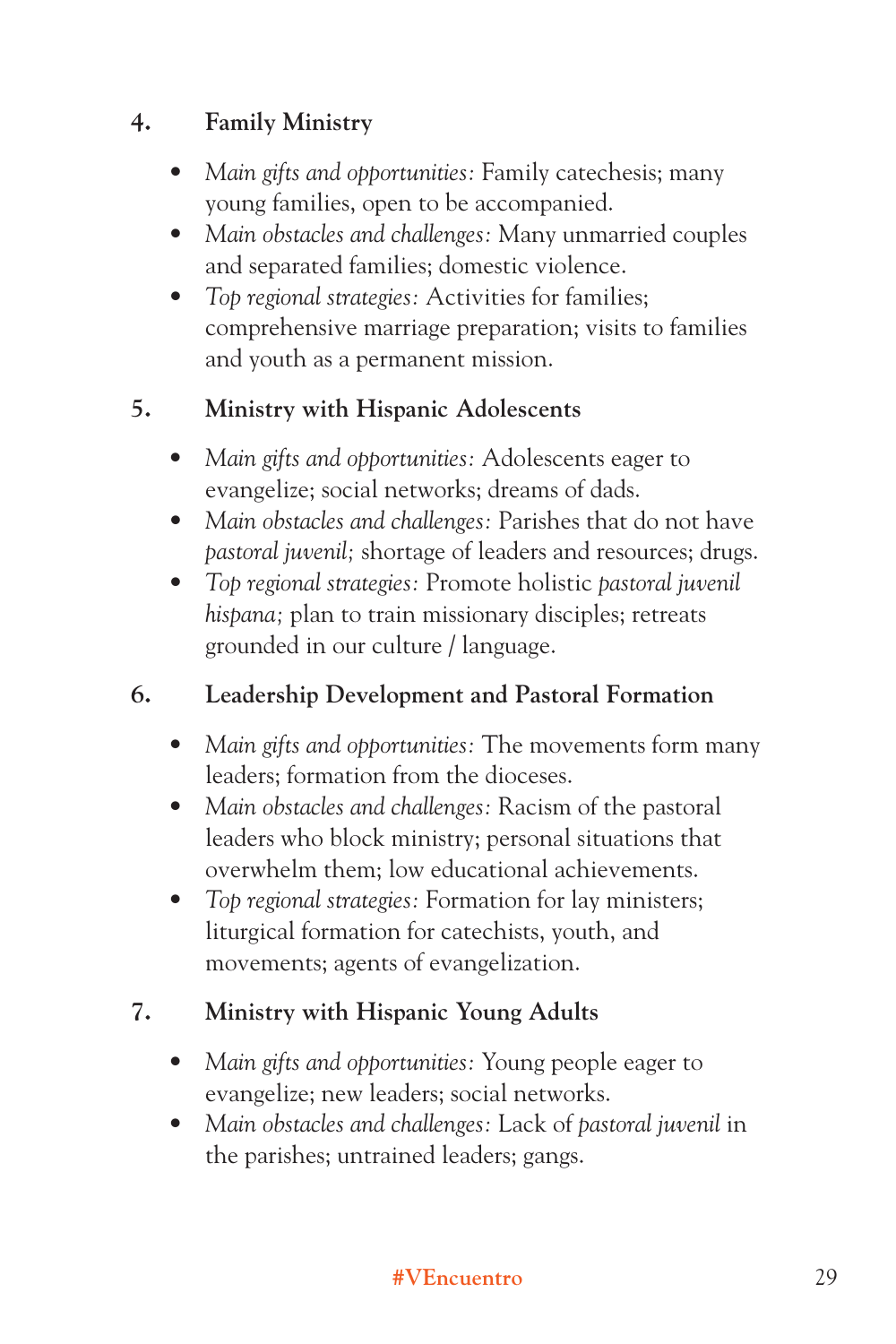*• Top regional strategies:* Successful practices to involve young people in the liturgy; inter-diocesan activities; welcome people with disabilities.

#### **8. Human Development**

- *Main gifts and opportunities:* Social services can help; Catholic schools as a resource.
- *Main obstacles and challenges:* Low educational achievements; abuse, dependence, and violence; they do not know systems in the U.S.
- *Top regional strategies:* Collaboration at all levels; support parents for the holistic formation of their children; academic education.

### **9. Immigration**

- *Main gifts and opportunities:* Parishes with migrant care; services from the diocese; dreams of permanent residence and citizenship.
- *Main obstacles and challenges:* Fear and isolation; lack of documents; acculturation and discrimination.
- *Top regional strategies:* Directory of support for immigrants; workshop on how to raise children well in the U.S.; communities of faith and support.

### **10. Liturgy and Spirituality**

- *Main gifts and opportunities:* Community's liturgical gifts; celebrations of the Hispanic holidays.
- *Main obstacles and challenges:* Embarrassed about marital situation; marginalization in the church; superstition.
- *Top regional strategies:* Formation of the clergy on Hispanic celebrations; liturgical formation for choirs; celebrations and retreats at the diocesan level.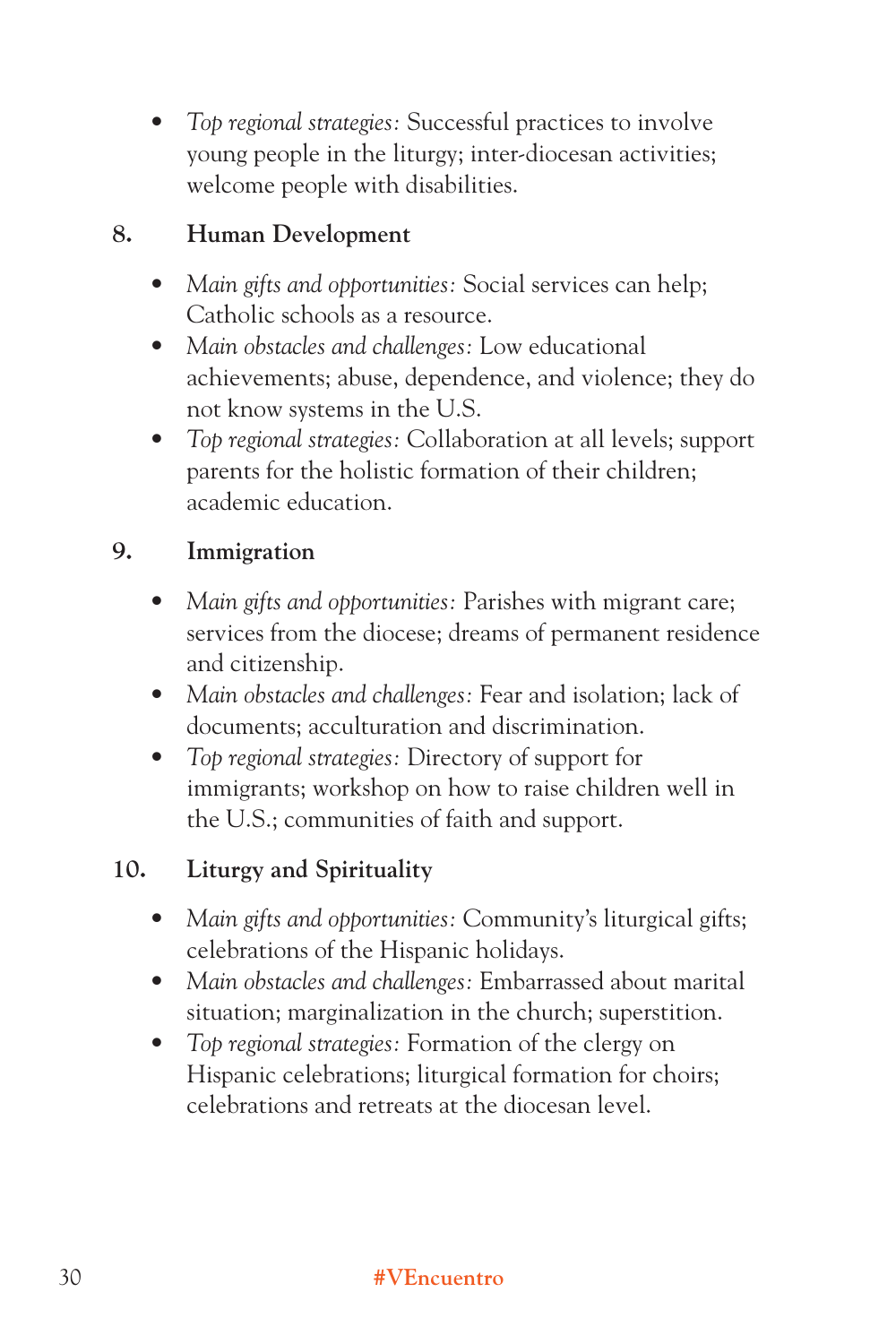### **11. Justice and Peace / Global Solidarity**

- *Main gifts and opportunities:* Ministry with the incarcerated; access to professional services.
- *Main obstacles and challenges:* Discrimination and abuse; minimum wage or less; fear, violence, and vice.
- *Top regional strategies:* Local action with global impact; respond to injustices: immigration, labor abuse, domestic violence... and much more.

#### **12. Ecumenism**

- *Main gifts and opportunities:* Common concern for social justice; Latino leadership; diocesan office.
- *Main obstacles and challenges:* Resistance on the part of Latino Catholics; attitude of confrontation and apologetics; lack of biblical and theological training.
- *Top regional strategies:* Biblical and theological training; coexistence and ecumenical social advocacy.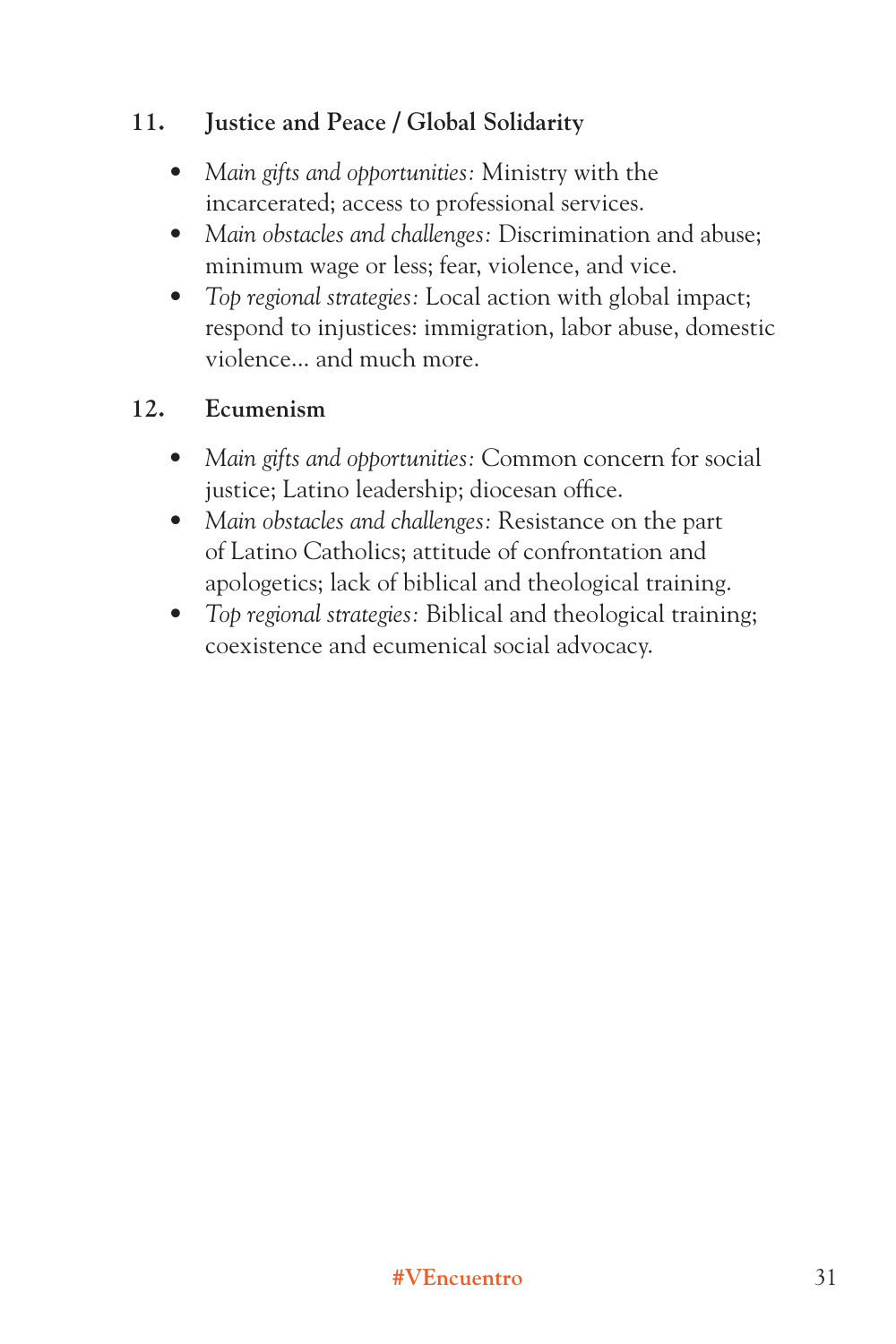# **Region II**

Meets in the Texas Ballroom Rooms 4-5-6 at the time of the Regional Sessions

## **Pastoral Profile of Region II in Hispanic / Latino Ministry**

• Region II covers the state of New York; the Archdiocese of New York; and the Dicoeses of Albany, Brooklyn, Buffalo, Ogdensburg, Rochester, Rockville Centre, and Syracuse.

## **A Seed that Springs Forth, Bringing Joy and Unity in the Holy Spirit**

The V *Encuentro* has united the eight dioceses and has drawn together the diocesan leaders and pastoral agents in the various dioceses of Region II. We can say that in presenting the V *Encuentro* it has been like a seed that springs forth, realizing that we grow together without differences of color or race, that we are one people in the Lord, who walks by our side through baptism and communion.

The bishops have been very open to this process and have instilled a deeper awareness in each participant. They have been enthusiastic about the fruits they have experienced through the participation of many different diocesan and archdiocesan groups.

The Holy Spirit has been the architect of all the fruits achieved. He has guided us, united us, and continues to move us to evangelizing action, proclaiming the kingdom of God to all. We are truly blessed to live this moment in the life of the Catholic Church.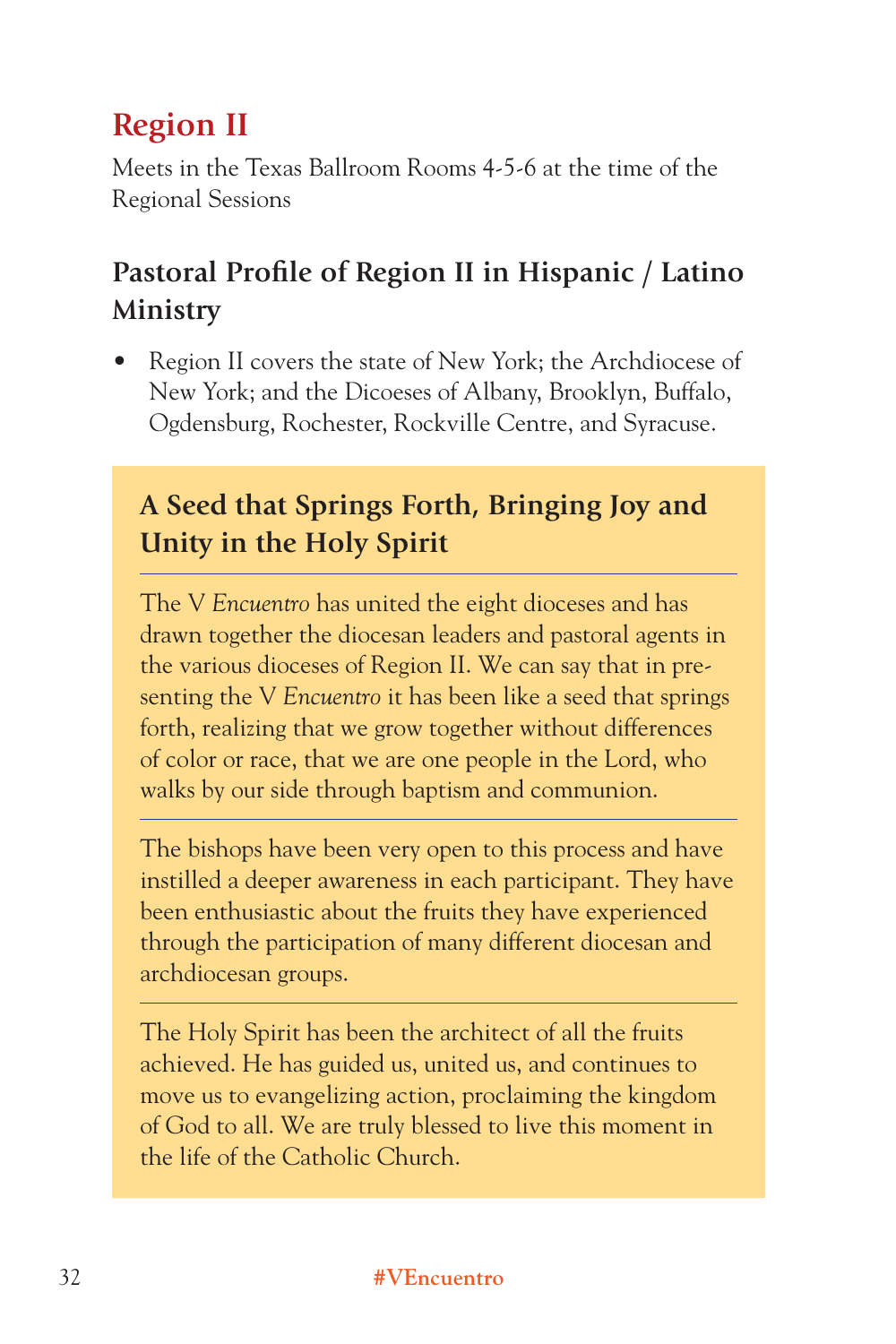- Lead Bishop: **Bishop Octavio Cisneros, Diocese of Brooklyn**
- Regional Chair: **Wanda F. Vasquez**
- Anchoring Institution: **Diocese of Rockville Centre**
- Diocesan personnel dedicated to Hispanic ministry in the region:
	- ◊ In offices of Hispanic Ministry\* : **14**
	- ◊ Responsible for *Pastoral Juvenil Hispana:* **1**
	- ◊ In ethnic/multicultural or other specialized offices: **5**
	- ◊ Clerical personnel assisting these leaders: **4**
- Estimated Hispanic Catholic population:
	- **◊ 1,142,000** immigrant Hispanic Catholics
	- **◊ 922,000** Hispanic Catholics born in the U.S.
	- **◊ 31%** of the Catholics in the region are Hispanic / Latino
- Parishes with Hispanic / Latino Ministry: **322**
- Masses in Spanish:
	- ◊ Weekly Masses: **513**
	- ◊ Once-a-month Masses: **7**
	- ◊ Attendance per Mass: **294** (**7.4%** of all Hispanic Catholics)
- Among Catholic children from 0 to 17 years old:
	- **◊ 36%** are Hispanics / Latinos born in the U.S.
	- **◊ 5%** are immigrant Hispanics / Latinos
	- ◊ In K-8 Catholics schools, **20.4%** are Hispanics / Latinos
	- ◊ In Catholic high schools, **16.3%** are Hispanics / Latinos
- Hispanic / Latino ecclesial ministers serving in the region:

<sup>\*</sup> May include personnel in other offices when their responsibility is for the Latino community, such as the Director of Hispanic Catechesis.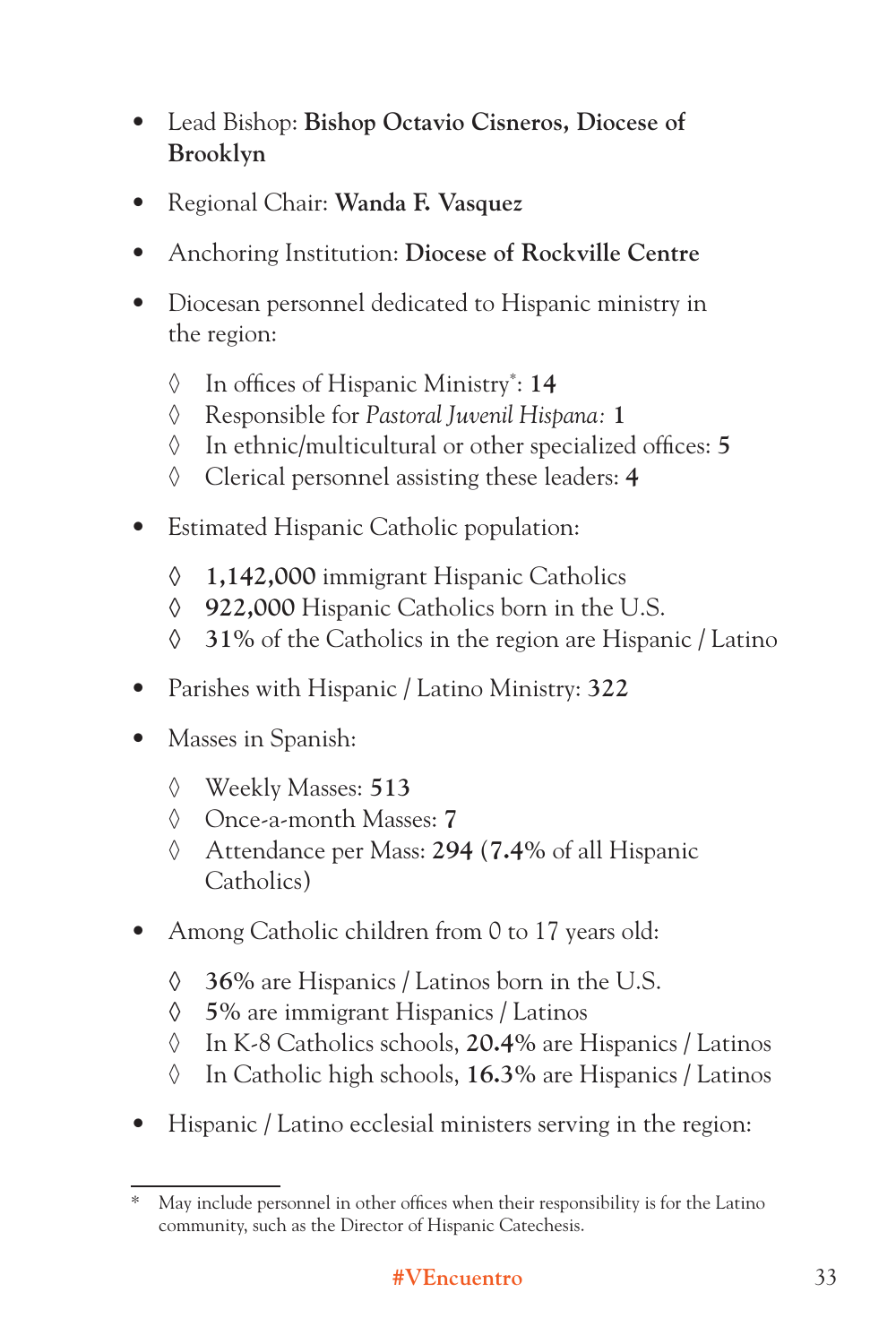- ◊ Immigrant priests: **122**
- ◊ U.S.-born priests: **54**
- ◊ Religious sisters and brothers: **129**
- ◊ Deacons: **147**
- ◊ Lay ecclesial ministers: **269**

#### **The V** *Encuentro* **in Region II**

- Regional *Encuentro*:
	- ◊ Date: **June 22 24, 2018**
	- ◊ Place: **Desmond Hotel in Albany, NY**
	- ◊ Attendance: **251 delegates and 8 bishops**
- **6** Diocesan *Encuentros* were celebrated, with total attendance of **2,155**
- **1,534** leaders received training for the V *Encuentro* in **29** trainings
- Main areas of new outreach in parishes through the V *Encuentro*:
	- ◊ Hispanic / Latino young adults
	- ◊ People living in housing projects
	- ◊ Homeless people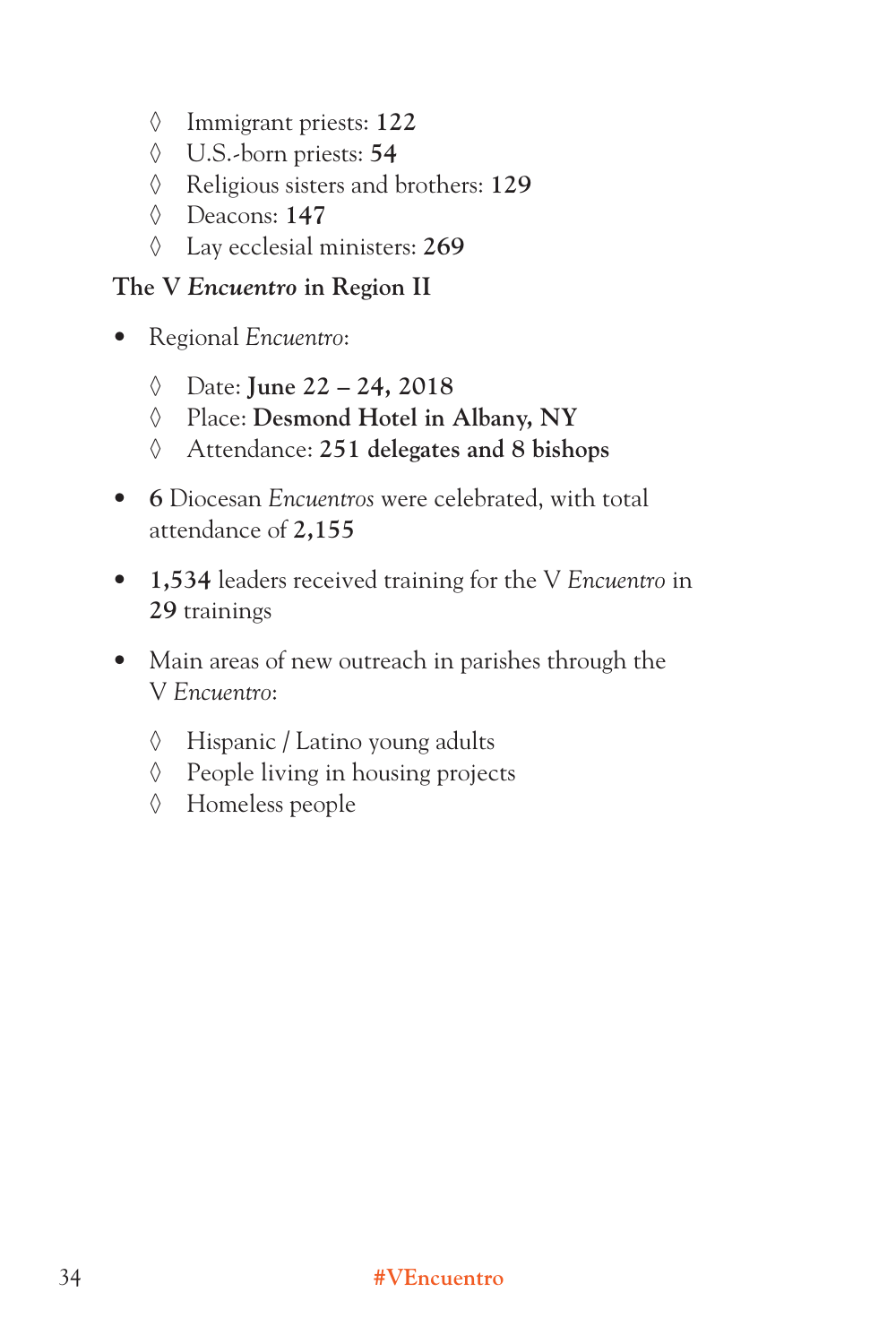# **Summary of the Main Contributions and Concepts from the Regional Consultation by Ministerial Area**

## **1. Evangelization and Mission**

- *Main gifts and opportunities:* Moments of encounter; celebrations to promote faith formation; announcements at Mass; presentation of missionaries.
- *Main obstacles and challenges:* Lack of unity, love, and compassion in groups; motivate leaders and young people; lack of example promoting sacramental practice.
- *Top regional strategies:* Evangelization workshops with marginalized people; training of pastoral leaders; recognize the needs in the Latino community; share ways to attract people.

## **2. Hispanic Youth and Young Adult Ministry**

- *Main gifts and opportunities:* Create spaces for young people; offer means to find your vocation; retreats or talks with young people and their families.
- *Main obstacles and challenges:* Find inviting programs for young people; shortage of bilingual priests; lack of funds for youth ministry.
- *Top regional strategies:* Retreats or bilingual workshops for Hispanic teenagers at risk; giving young people a voice in decision-making; formation of young leaders, missionaries to other young people.

## **3. Intercultural Competencies**

- *Main gifts and opportunities:* Bilingual programs; more hours of study and preparation; include celebrations of the Eucharist in different languages.
- *Main obstacles and challenges:* lack of Masses and ministries in Spanish; bilingual services can miss a

#### **#VEncuentro** 35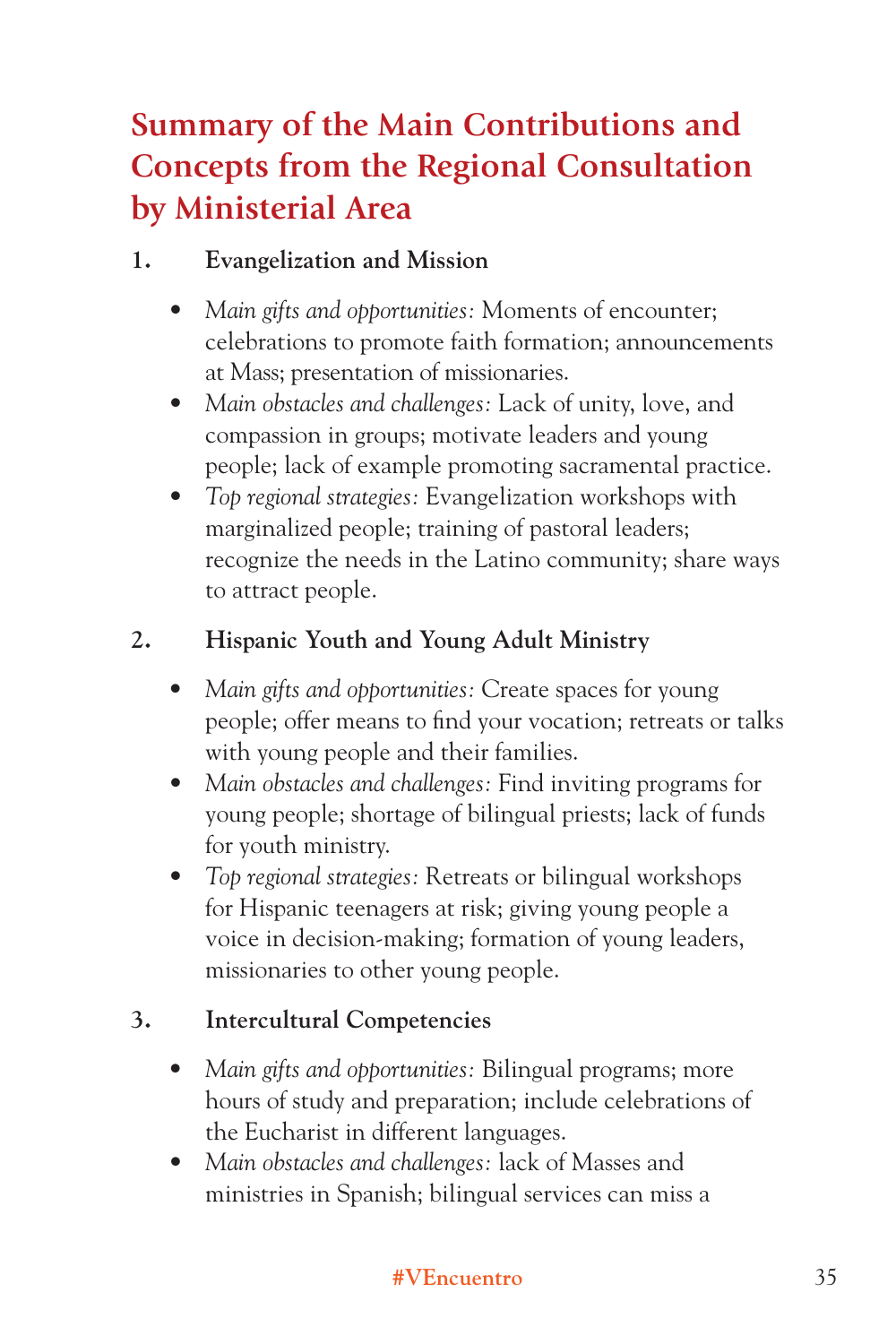formation opportunity; acceptance of the cultural and religious wealth of others.

*• Top regional strategies:* Train in Hispanic spirituality and devotions; develop and offer workshops to unite Catholics of diverse cultures; have bilingual and bicultural diocesan personnel.

## **4. Leadership Development and Pastoral Formation**

- *Main gifts and opportunities:* Discover gifts and charisms; keep active leaders; communication between the parish priest and the laity.
- *Main obstacles and challenges:* There is no support from leaders; lack of time, space, funds, and training opportunities; communication problems by language.
- *Top regional strategies:* Train teen leaders to serve their peers; promote youth programs; bilingual programs with personal, spiritual, doctrinal, cultural and pastoral formation.

## **5. Faith Formation and Catechesis**

- *Main gifts and opportunities:* Bilingual formation at the diocesan and parish levels; retreats for different ages; children and young people who help in catechesis.
- *Main obstacles and challenges:* Parents who do not participate in the church; lack of follow-up with catechesis; bad example of baptized adults who do not have faith or do not live a religious life.
- *Top regional strategies:* Training of catechists to identify needs; participation of parents in the formation of their children; identify resources, programs, and training processes.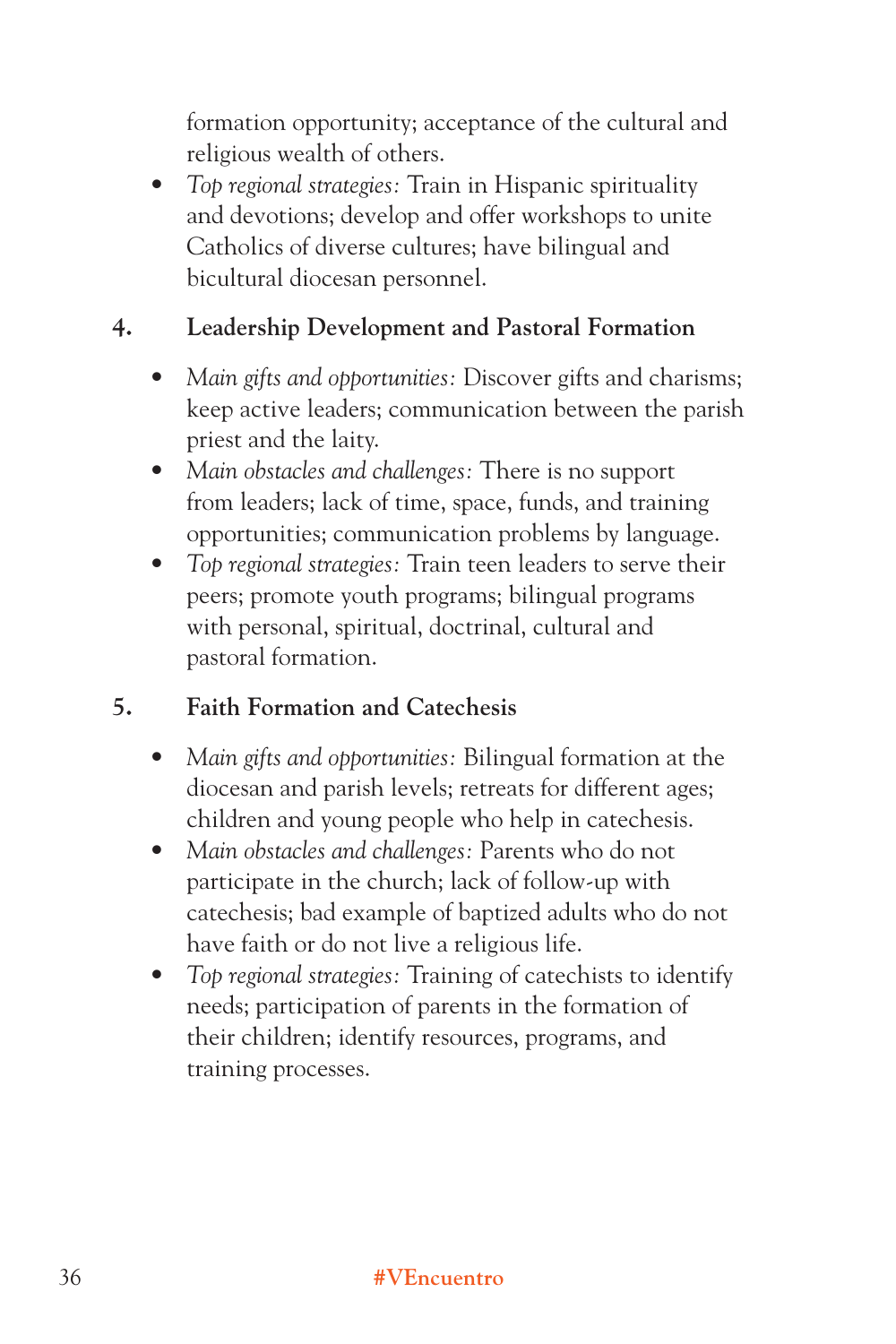## **6. Family Ministry**

- *Main gifts and opportunities:* Participation in the Mass as a family; train families to go out to the periphery; encourage vocations at home.
- *Main obstacles and challenges:* They work on Sundays and cannot attend Mass; lack of space and committed leaders; absence of young people due to lack of inclusivity in topics appropriate for them.
- *Top regional strategies:* Preparation for marriage: communication, spirituality, finances, conjugal love, chastity, formation in the faith, etc.; promote an annual Family *Encuentro*.

#### **7. Immigration and Migrant Ministry**

- *Main gifts and opportunities:* Assistance and legal advice / immigration services; social ministry with a focus on immigrant families.
- *Main obstacles and challenges:* Immigration status causes fear, prevents access to basic services; find the migrant and promote their integration; loss of faith in the second generation of Hispanics.
- *Top regional strategies:* Media campaign on the vision of Catholic social teaching regarding immigration reform; advice to families without financial resources on their rights.

## **8. Ministry Among People with Disabilities and the Deaf Community**

- *Main gifts and opportunities:* They are missionary disciples and witnesses of the love of God; increase their participation in the faith and sacramental life; accompany them and their families.
- *Main obstacles and challenges:* Identify people with disabilities—families often hide them; identify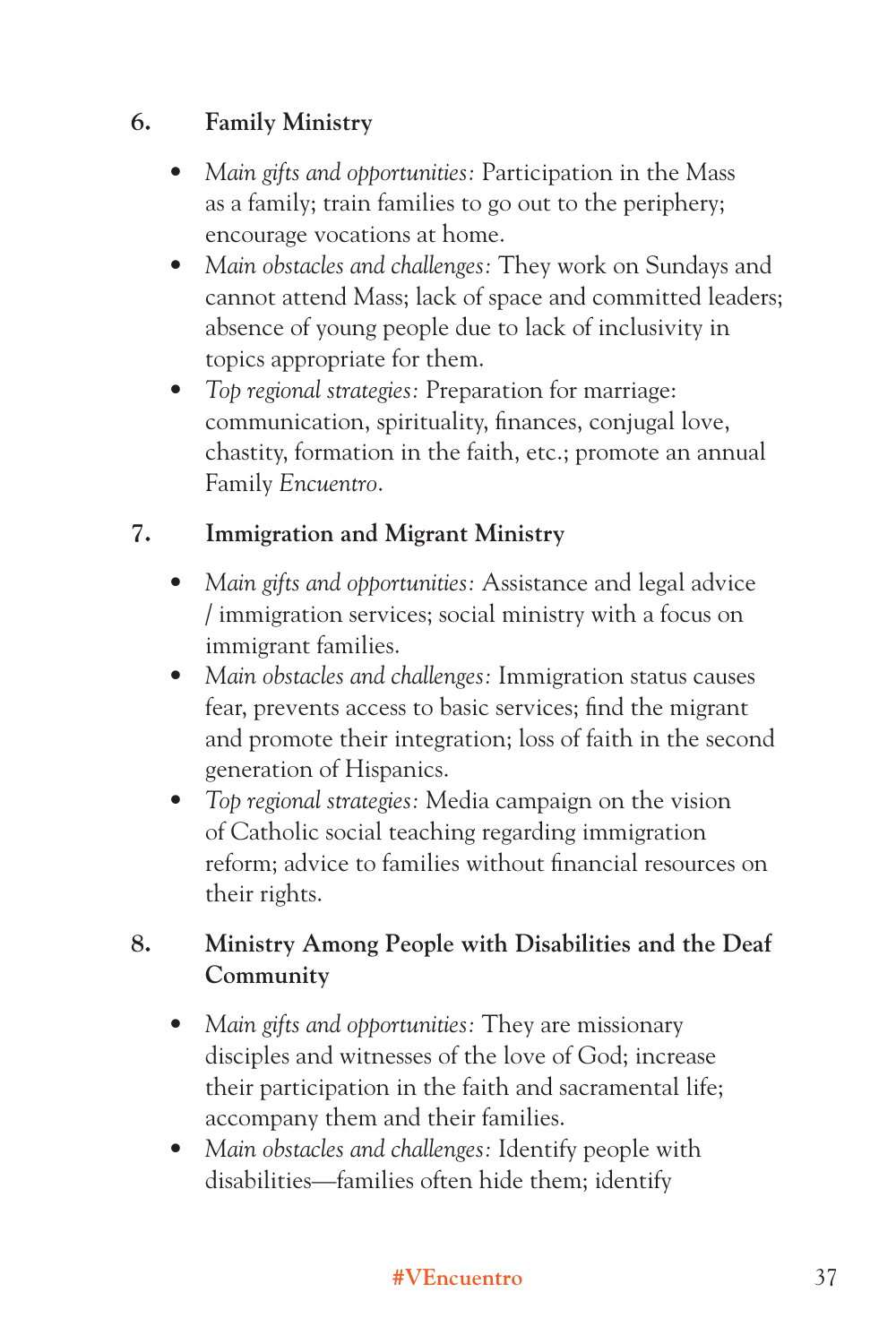people and train them for this ministry; make our spaces accessible.

*• Top regional strategies:* Collaboration with social agencies; advocacy for resources and faith formation for the deaf; that the Catholic Health System helps immigrants without health insurance.

"I invite everyone to be bold and creative in this task of rethinking the goals, structures, style and methods of evangelization in their respective communities." – *Evangelii Gaudium,* no. 33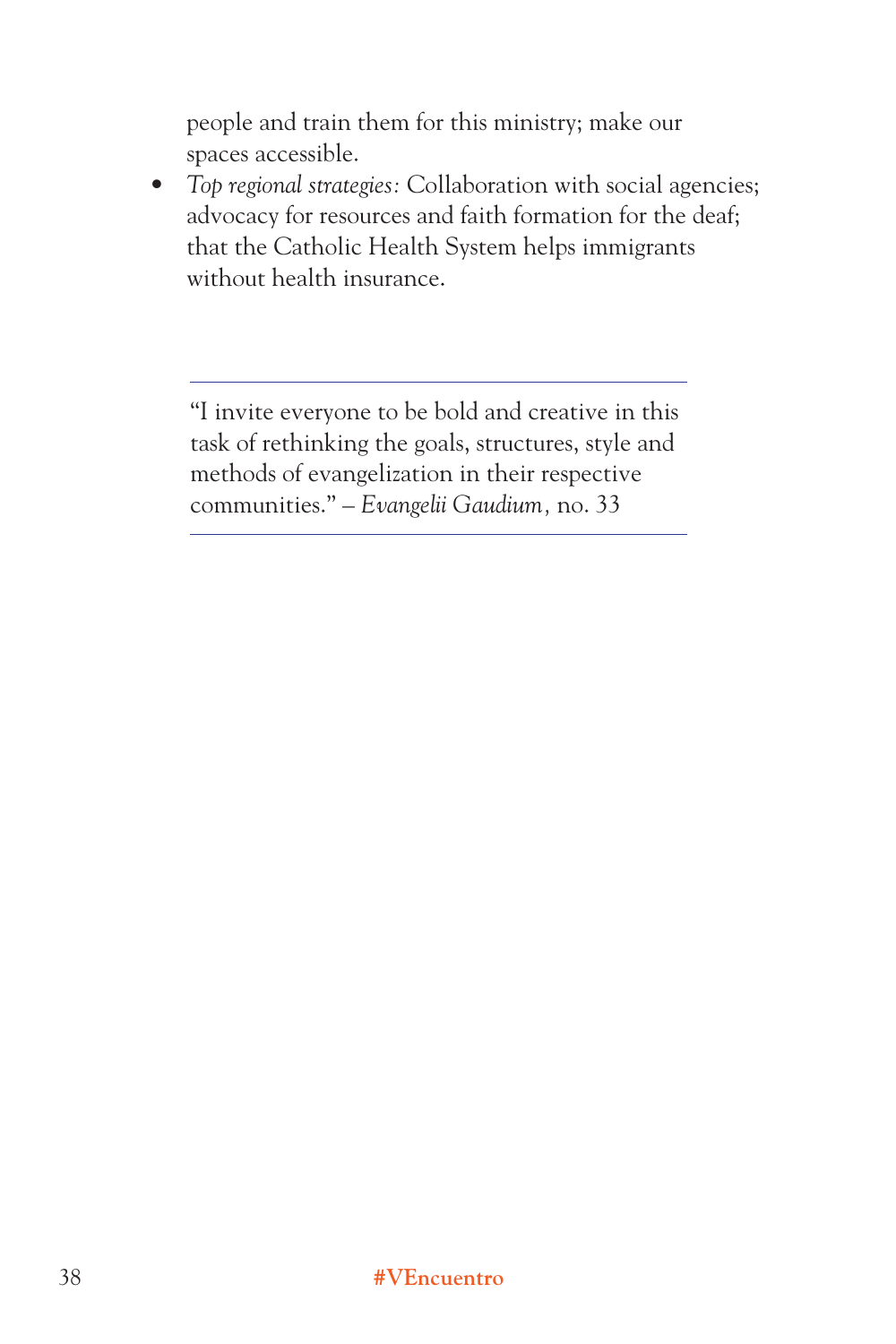# **Region III**

Meets in the Texas Ballroom Rooms 1-2-3 at the time of the Regional Sessions

## **Pastoral Profile of Region III in Hispanic / Latino Ministry**

• Region III includes the states of New Jersey and Pennsylvania; the Archdioceses of Newark and Philadelphia; and the Dioceses of Allentown, Altoona-Johnstown, Camden, Erie, Greensburg, Harrisburg, Metuchen, Paterson, Pittsburgh, Scranton, and Trenton

## **New Ties of Communication and Collaboration**

I believe we cannot summarize in just one paragraph the many benefits of the V *Encuentro* in Region III. Our sisters and brothers in the region have emphasized at each moment of the process that the V *Encuentro* has helped them to develop a more personal relationship with the Lord, which in turn has impelled them to meet their brothers and sisters with a welcoming missionary attitude, and accompaniment. They have committed themselves to collaborate in the creation of communities in which, in addition to improving communication among their members, they have their arms outstretched to welcome the one who arrives and their feet ready to walk to meet those who are far away.

A tangible benefit has been the communication and collaboration of the different dioceses of the region, which was previously nonexistent. We have united minds and efforts not only for the preparation of the Regional *Encuentro*, but for an ongoing future collaboration in our mission.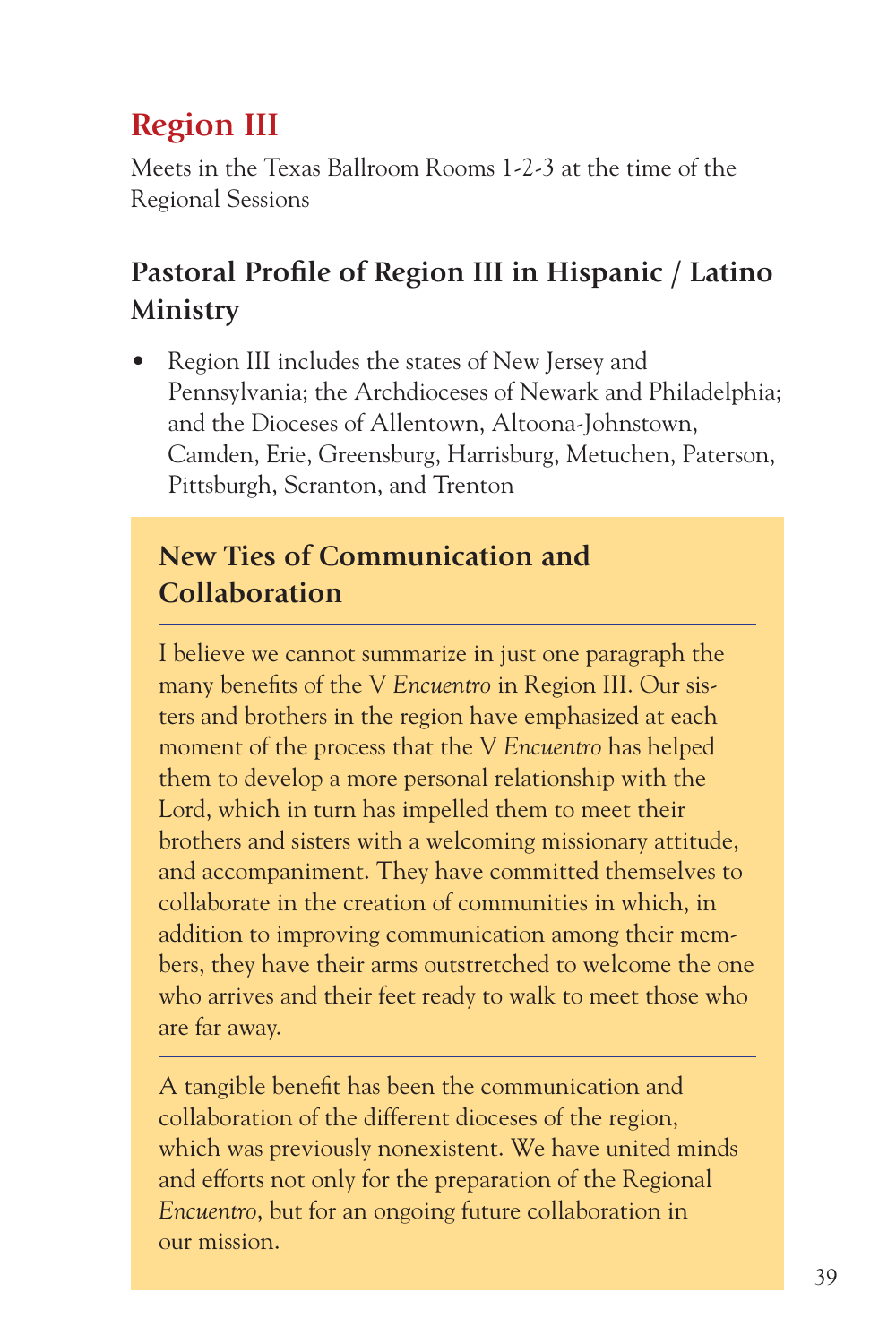- Lead Bishop: **Bishop Manuel Cruz, Archdiocese of Newark**
- Regional Chair: **Deacon Asterio Velasco**
- Anchoring Institution: **Renew International**
- Diocesan personnel dedicated to Hispanic ministry in the region\* :
	- ◊ In offices of Hispanic Ministry: **9**
	- ◊ Responsible for *Pastoral Juvenil Hispana:* **2**
	- ◊ In ethnic/multicultural or other specialized offices: **5**
	- ◊ Clerical personnel assisting these leaders: **3**
- Estimated Hispanic Catholic population:
	- **◊ 698,000** immigrant Hispanic Catholics
	- **◊ 597,000** Hispanic Catholics born in the U.S.
	- **◊ 20%** of the Catholics in the region are Hispanic / Latino
- Parishes with Hispanic / Latino Ministry: **256**
- Masses in Spanish:
	- ◊ Weekly Masses: **469**
	- ◊ Once-a-month Masses: **10**
	- ◊ Attendance per Mass: **240** (**8.9%** of all Hispanic Catholics)
- Among Catholic children from 0 to 17 years old:
	- **◊ 27%** are Hispanics / Latinos born in the U.S.
	- **◊ 4%** are immigrant Hispanics / Latinos
	- ◊ In K-8 Catholics schools, **9.5%** are Hispanics / Latinos
	- ◊ In Catholic high schools, **7.7%** are Hispanics / Latinos
- Hispanic / Latino ecclesial ministers serving in the region:
	- ◊ Immigrant priests: **198**

Of the thirteen (arch)dioceses in the region, four do not have an office or personnel for Hispanic Ministry or Multicultural Ministry.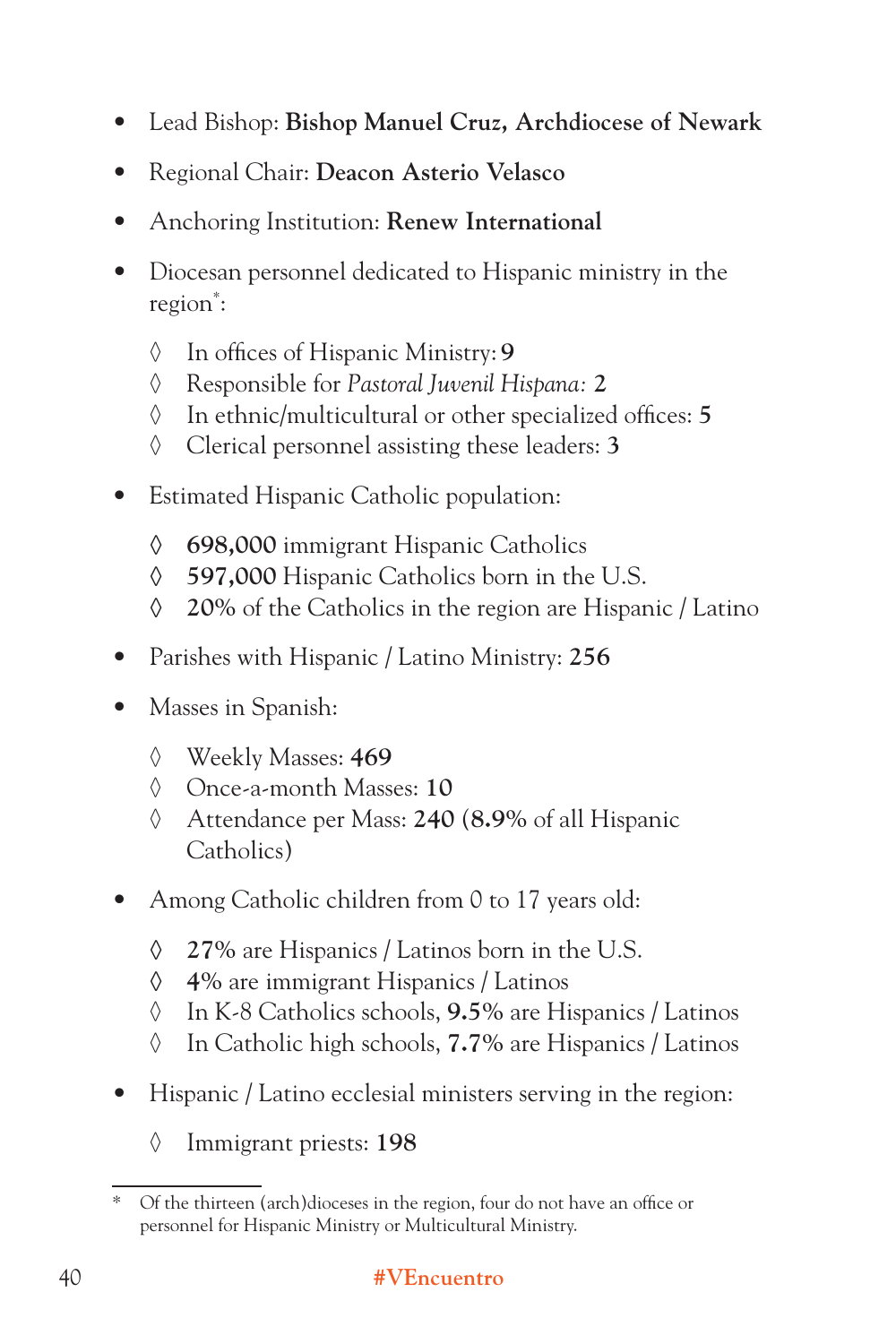- ◊ U.S.-born priests: **41**
- ◊ Religious sisters and brothers: **97**
- ◊ Deacons: **139**
- ◊ Lay ecclesial ministers: **215**

#### **The V** *Encuentro* **in Region III**

- Regional *Encuentro*:
	- ◊ Date: **April 28, 2018**
	- ◊ Place: **Co-Cathedral of St. Robert Bellarmine in Freehold, NJ**
	- ◊ Attendance: **362 delegates and 7 bishops**
- **9** Diocesan *Encuentros* were celebrated, with total attendance of **2,648**
- **1,935** leaders received training for the V *Encuentro* in **71** trainings
- Main areas of new outreach in parishes through the V *Encuentro*:
	- ◊ Hispanic / Latino young adults
	- ◊ People living in housing projects
	- ◊ University students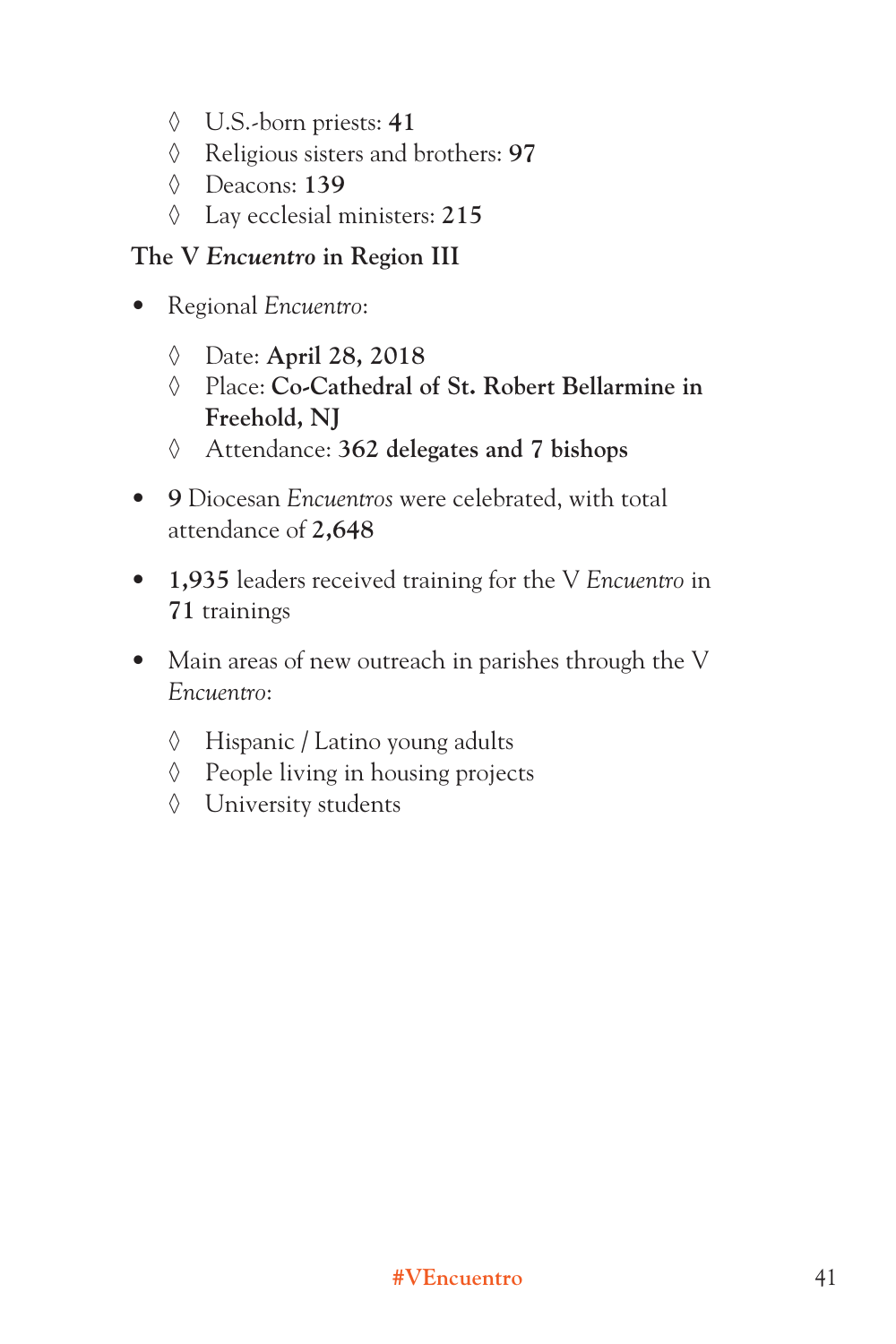# **Summary of the Main Contributions and Concepts from the Regional Consultation by Ministerial Area**

#### **1. Evangelization and Mission**

- *Main gifts and opportunities:* Visits to isolated people; dynamic and inviting events; social communitybuilding activities.
- *Main obstacles and challenges:* Promote existing groups, workshops, and retreats, and create others according to the needs; ministry more attractive to young people.
- *Top regional strategies:* Movements and retreats for an encounter with Jesus Christ; training for welcoming ministers; recognize and respond to the needs identified in the V *Encuentro*.

#### **2. Faith Formation and Catechesis**

- *Main gifts and opportunities:* Children present at the time of the prayer group; desire to know the Bible; desire to serve and spread the gospel.
- *Main obstacles and challenges:* Young people give up after Confirmation; transportation and time to take the children; catechists do not handle the class well.
- *Top regional strategies:* Promote processes and programs of spiritual formation; improve and emphasize catechesis on marriage for all ages; comprehensive marriage preparation.

## **3. Leadership Development and Pastoral Formation**

- *Main gifts and opportunities:* Online courses and catechist certification; new leaders eager to serve; creative and bilingual volunteers.
- *Main obstacles and challenges:* No training that accounts for culture and language; activate young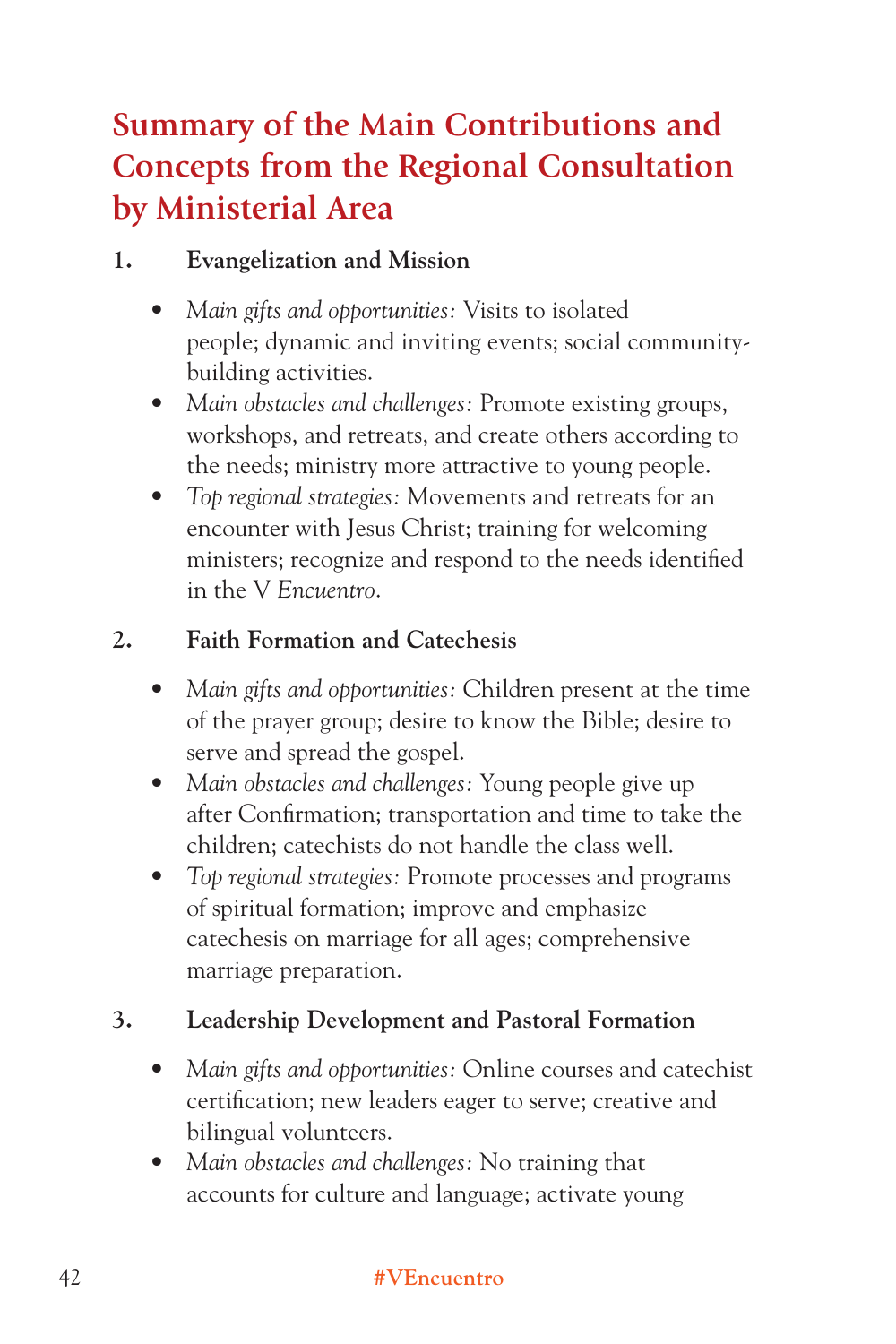missionaries to their peers; clergy who do not understand the community.

*• Top regional strategies:* Training of young leaders; formation of a Regional Institute for pastoral training; shared pastoral models for culturally diverse communities.

#### **4. Family Ministry**

- *Main gifts and opportunities:* Marriage Encounters; Christian Family Movement in Spanish; meeting with families in the periphery.
- *Main obstacles and challenges:* Problems with children, sometimes due to the cultural gap; pregnancies at an early age; marriages in "irregular" situations; lack of family communication; disconnected families.
- *Top regional strategies:* Retreats for couples and families; follow-up for newlyweds; mentor couples; support for victims and addicts.

## **5. Hispanic Young Adult Ministry**

- *Main gifts and opportunities:* Youth encounters; continuity after Confirmation; attractive activities: sports, music, retreats, etc.
- *Main obstacles and challenges:* Language needs and separate spaces for immigrant, assimilated, and "neither from here nor there" Latinos; shortage of young Hispanic leadership; financial support.
- *Top regional strategies:* Give young people a voice in parish decision-making; evaluate programs for their ability to involve Latinos; mentoring, affective-sexual formation, values, and leadership.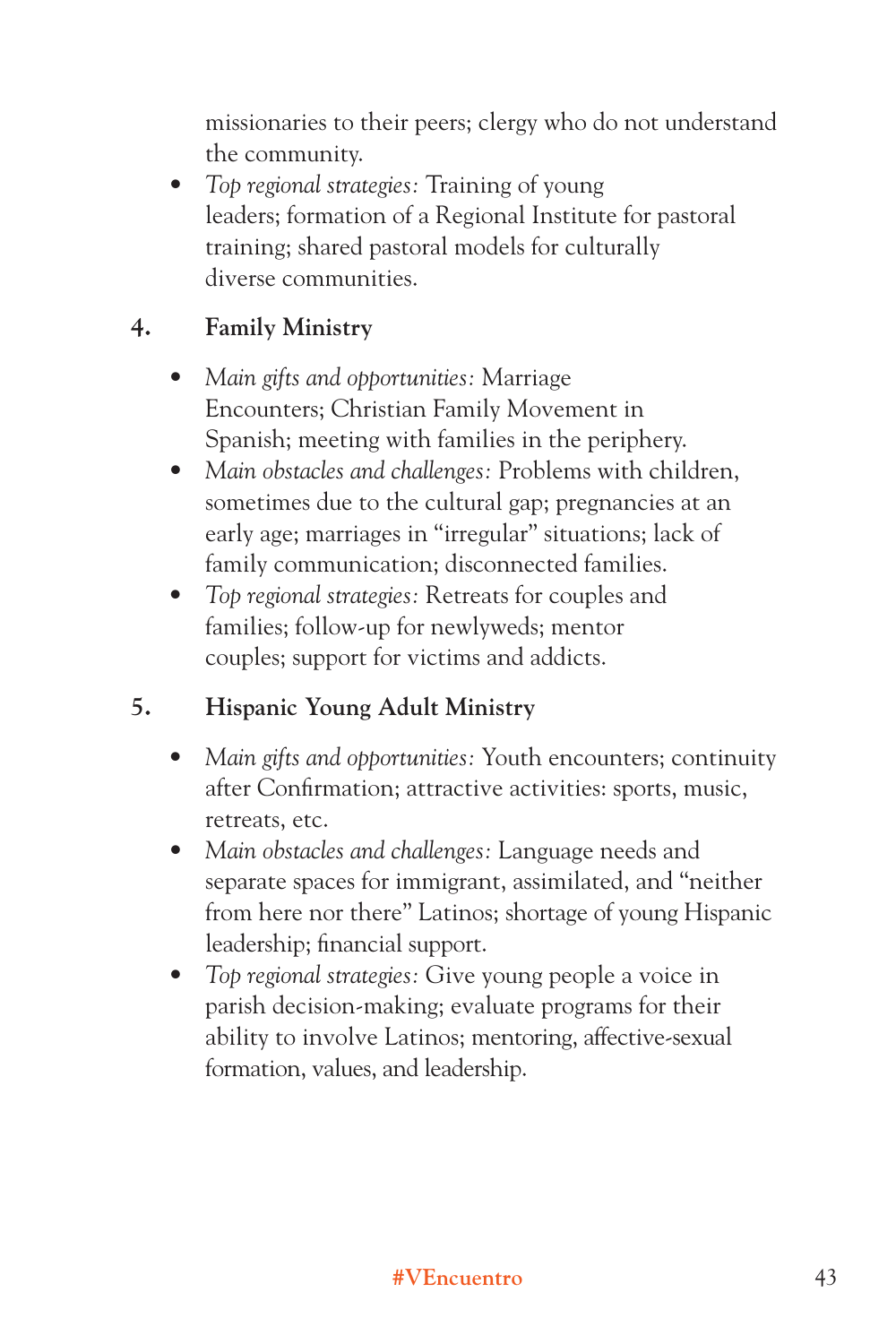#### **6. Immigration**

- *Main gifts and opportunities:* Offer transportation for immigrants without a driver›s license; language—there are people who can teach English; collaboration with social services in the community.
- *Main obstacles and challenges:* Ignorance of the American language and systems; immigration status; poverty and lack of medical access.
- *Top regional strategies:* Guidance for separated families; help confront discrimination, exploitation, and abuse; support guide for immigrants.

#### **7. Vocations**

- *Main gifts and opportunities:* Prayer in family and community for vocations; classes on vocations in catechesis; vocational retreats.
- *Main obstacles and challenges:* Shortage of priests and seminarians who know Spanish and Latino celebrations; priests disconnected from the Latinos.
- *Top regional strategies:* Invitation and support for Latino seminarians; prayer for vocations in the home; vocational promotion tools.

#### **8. Liturgy and Spirituality**

- *Main gifts and opportunities:* Bilingual homily directing the message in English to young people; worship; devotions and patron saint festivals.
- *Main obstacles and challenges:* Lack of bilingual staff in the offices; more services are needed in Spanish; access to parish facilities; divisions between groups and ministries.
- *Top regional strategies:* Share practices of sacramental and devotional celebration; liturgical formation for choirs; prayer and reflection with the Word of God; devotional formation for pastors.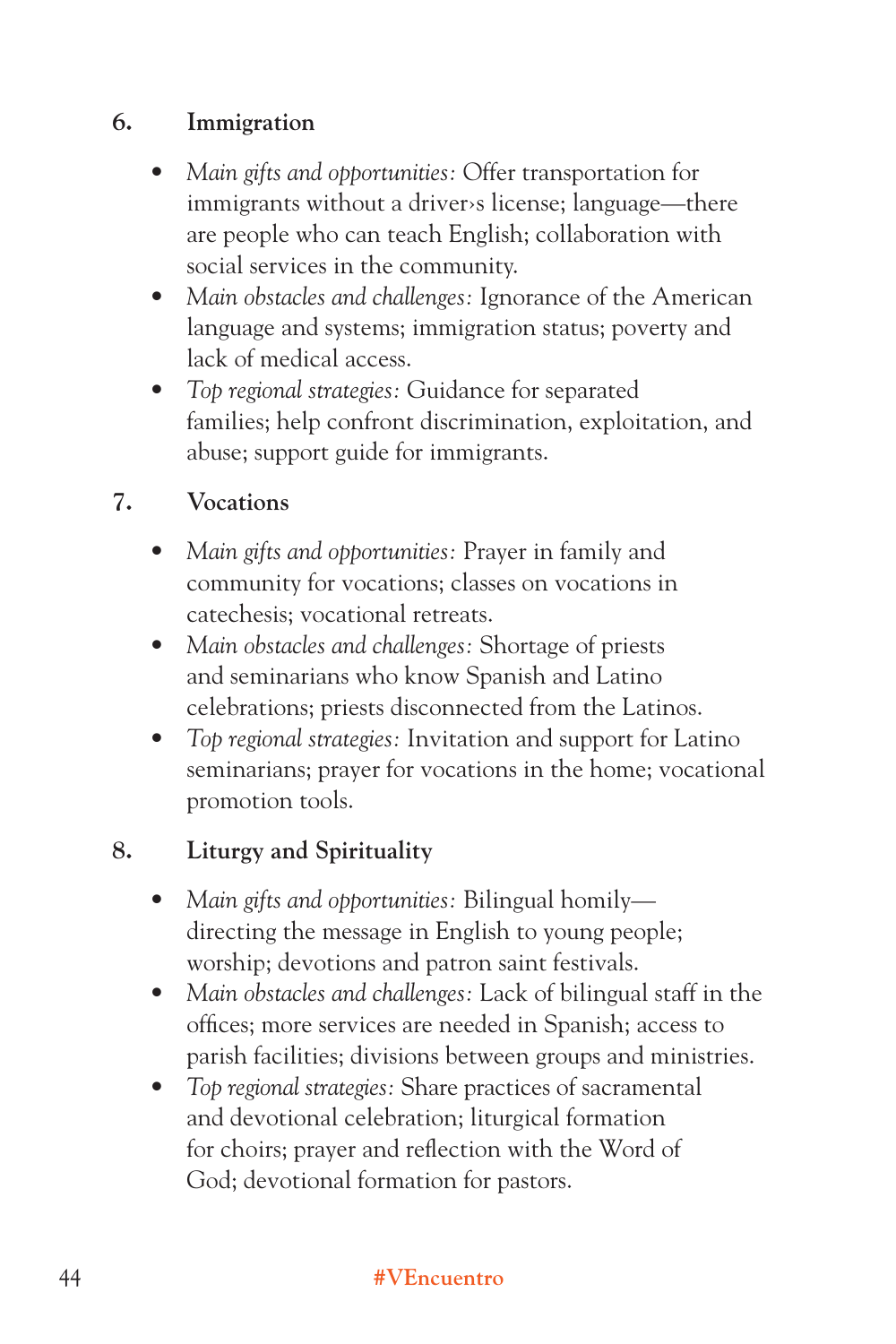#### **9. Latinas in Church and Society**

- *Main gifts and opportunities:* «Change me Lord" retreat for women; encourage Catholic marriages; opportunities to discover gifts and talents.
- *Main obstacles and challenges:* Culture of machismo is oppresive to women; Latina immigrant professionals who cannot practice their profession due to lack of documents or systems that exclude them.
- *Top regional strategies:* Pastoral care for widows, divorcees and pregnant girls; mentoring by and for Latinas; form associations of professional Latinas.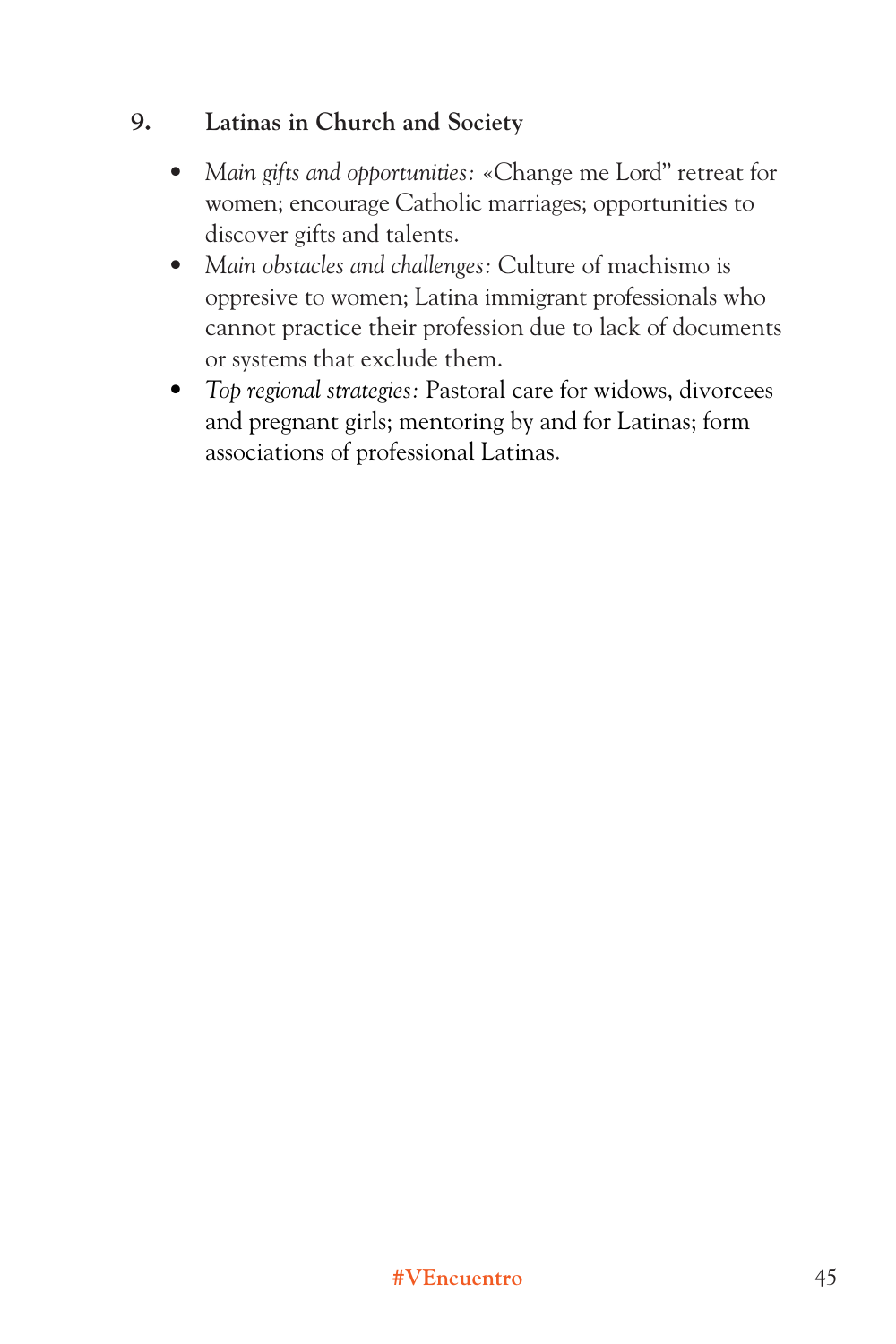# **Region IV**

Meets in Austin Rooms 1-2-3 at the time of the Regional Sessions

## **Pastoral Profile of Region IV in Hispanic / Latino Ministry**

• Region IV includes the states of Delaware, Maryland, Virginia, West Virginia, and D.C.; the Archdioceses of Baltimore, Washington, and the Military Services, USA; and the Dioceses of Arlington, Richmond, Wheeling-Charleston, and Wilmington.

## **Awareness Leads Us to Advocacy for the Common Good**

The V *Encuentro* process has given Region IV a way to connect and collaborate in a joint ministry as we have never done before, especially with diocesan directors and delegates. We are more aware of the needs of the different dioceses in the region, and the process has allowed us to see that we have many things in common, especially with regard to the needs of the community, the formation of leaders, accompanying young people and families, etc.

The process has been highly successful in the formation of missionary disciples, and we have seen a great interest in advocacy for the common good. In addition, the process has made us aware and opened our eyes to the great work that the Military Archdiocese performs, which could be seen as a global diocese. The V *Encuentro* has fostered collaboration between diocesan offices and has also connected us with national organizations such as CRS, NFCYM, and many more.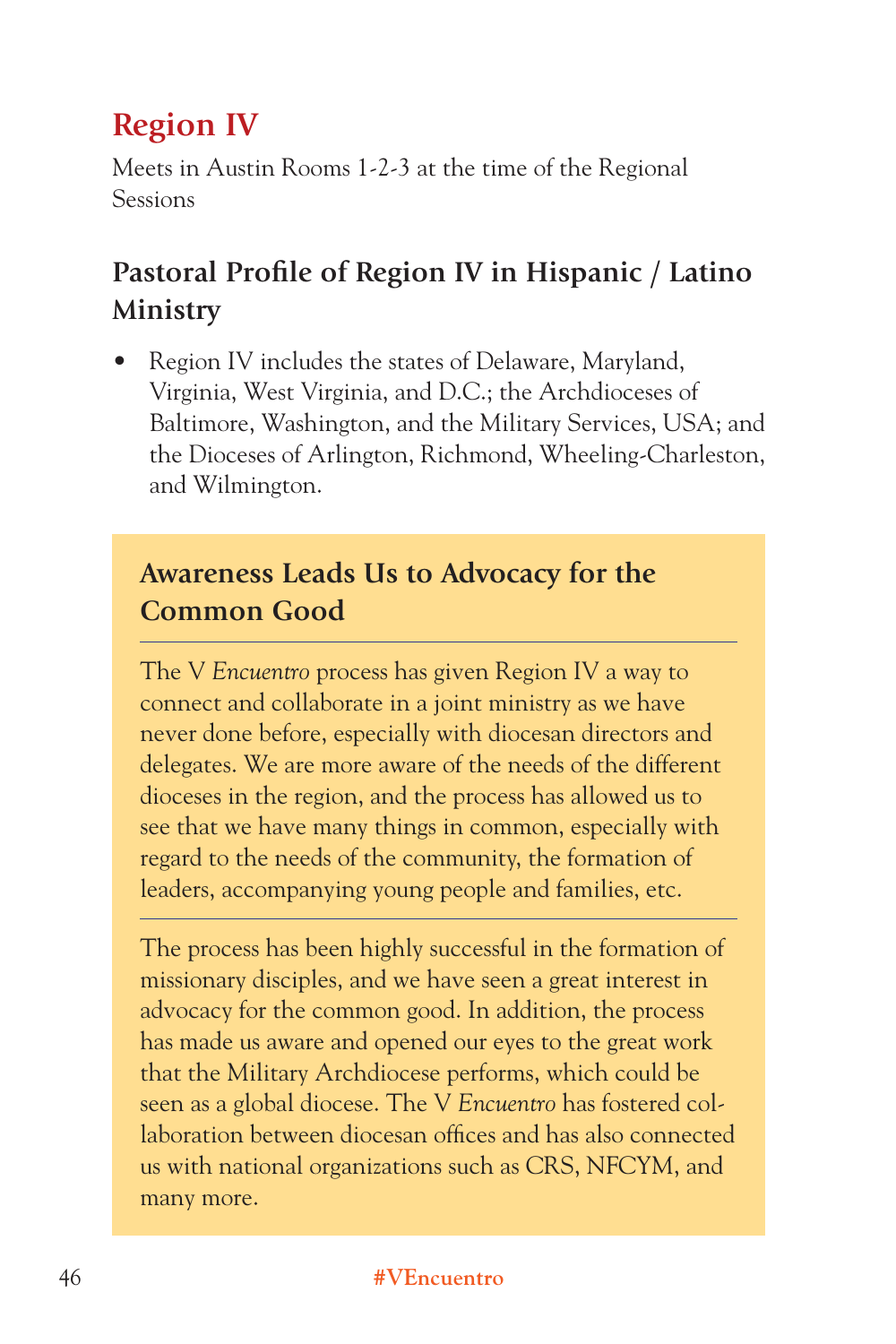- Lead Bishop: **Bishop Mario Dorsonville, Archdiocese of Washington**
- Regional Co-Chairs: **Sr. Inma Cuesta, CMS and Lia Salinas**
- Anchoring Institution: **National Federation for Catholic Youth Ministry**
- Diocesan personnel dedicated to Hispanic ministry in the region\* :
	- ◊ In offices of Hispanic Ministry† : **4**
	- ◊ Responsible for *Pastoral Juvenil Hispana*: **1**
	- ◊ In ethnic/multicultural or other specialized offices: **2**
	- ◊ Clerical personnel assisting these leaders: **2**
- Estimated Hispanic Catholic population:
	- **◊ 418,000** immigrant Hispanic Catholics
	- **◊ 295,000** Hispanic Catholics born in the U.S.
	- **◊ 26%** of the Catholics in the Region are Hispanic / Latino
- Parishes with Hispanic / Latino Ministry: **160**
- Masses in Spanish:
	- ◊ Weekly Masses: **180**
	- ◊ Once-a-month Masses: **11**
	- ◊ Attendance per Mass: **379** (**10.2%** of all Hispanic Catholics)
- Among Catholic children from 0 to 17 years old:
	- **◊ 33%** are Hispanics / Latinos born in the U.S.
	- **◊ 6%** are immigrant Hispanics / Latinos
	- ◊ In K-8 Catholics schools, **6.7%** are Hispanics / Latinos

<sup>\*</sup> Of the eight (arch)dioceses in the region, two do not have an office or personnel for Hispanic Ministry or Multicultural Ministry.

<sup>†</sup> May include personnel in other offices when their responsibility is for the Latino community, such as the Director of Hispanic Catechesis.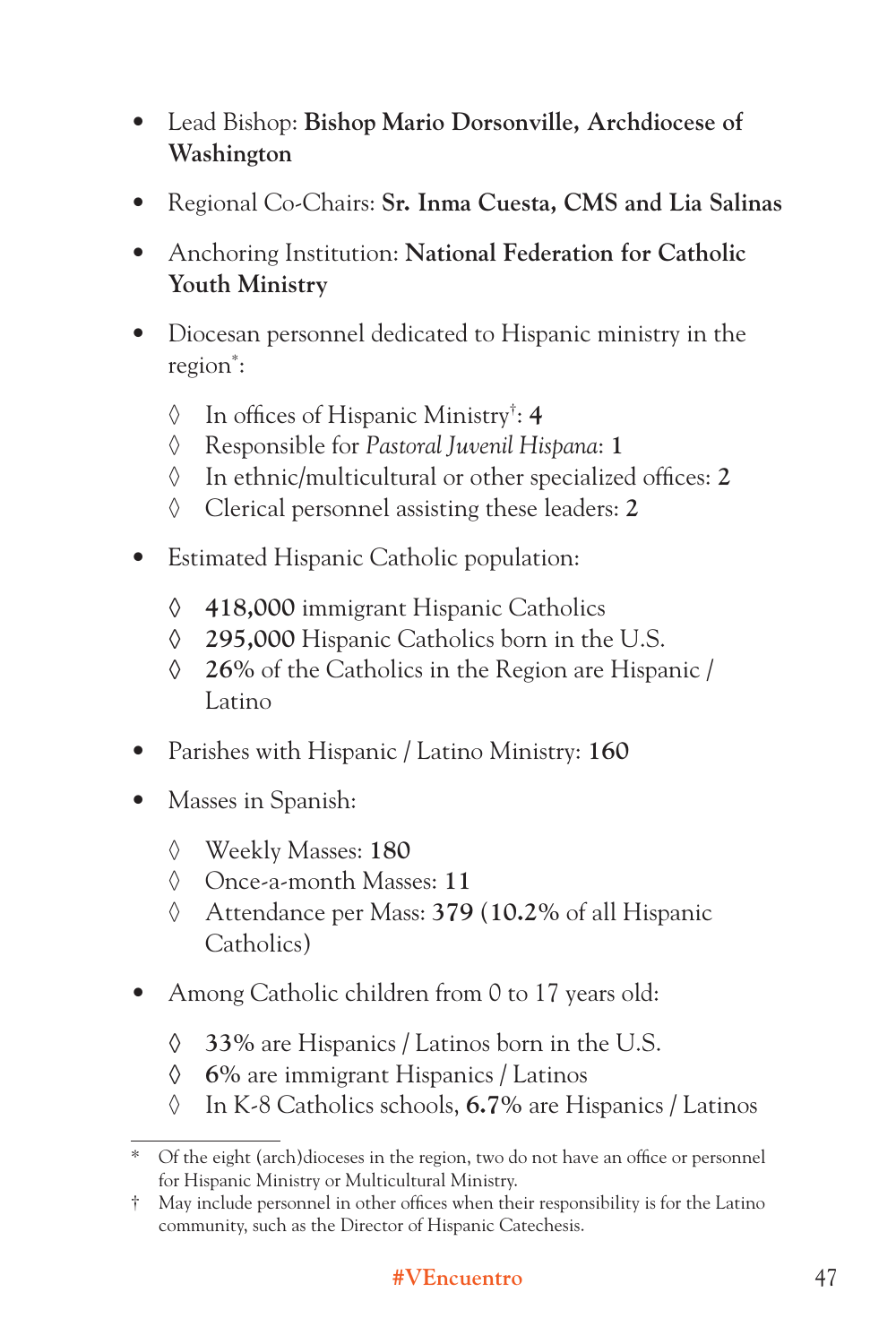- ◊ In Catholic high schools, **7%** are Hispanics / Latinos
- Hispanic / Latino ecclesial ministers serving in the region:
	- ◊ Immigrant priests: **63**
	- ◊ U.S.-born priests: **17**
	- ◊ Religious sisters and brothers: **22**
	- ◊ Deacons: **30**
	- ◊ Lay ecclesial ministers: **173**

#### **The V** *Encuentro* **in Region IV**

- Regional *Encuentro*:
	- ◊ Date: **May 19, 2018**
	- ◊ Place: **The Catholic University of America in Washington, D.C.**
	- ◊ Attendance: **115 delegates and 5 bishops**
- **7** Diocesan *Encuentros* were celebrated, with total attendance of **4,352**
- **1,081** leaders received training for the V *Encuentro* in **41** trainings
- Main areas of new outreach in parishes through the V *Encuentro*:
	- ◊ Hispanic / Latino young adults
	- ◊ People living in housing projects
	- ◊ Migrants and campesinos in rural areas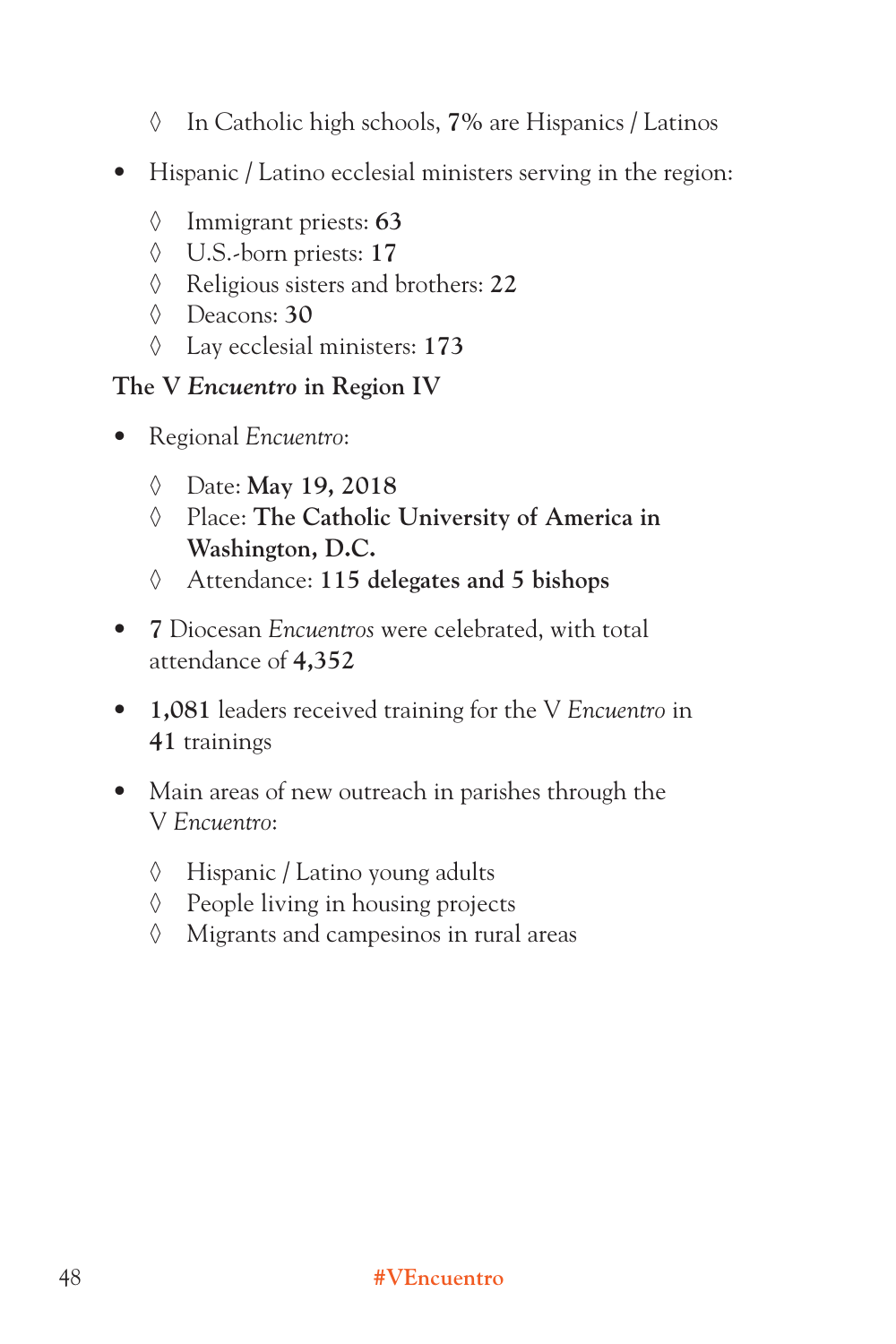# **Summary of the Main Contributions and Concepts from the Regional Consultation by Ministerial Area**

## **1. Evangelization and Mission**

- *Main gifts and opportunities:* Support of the parish priest; *pastoral de conjunto;* go out to the peripheries.
- *Main obstacles and challenges:* Leadership training; promotion of vocations; better communication.
- *Top regional strategies:* Leadership development; retreats and workshops; social media campaign; ecclesial movements; family catechesis.

## **2. Vocations and Leadership Development**

- *Main gifts and opportunities:* Formation of deacons in Spanish; special attention for seminarians; family catechesis.
- *Main obstacles and challenges:* Lack of resources; family and child care; legal status.
- *Top regional strategies:* Classes in Spanish for the clergy; reach young people; create leadership and vocations programs.

## **3. Hispanic Youth and Young Adult Ministry**

- *Main gifts and opportunities:* More participation; retreats for DREAMERS; new leaders; new media; discernment of gifts.
- *Main obstacles and challenges:* Separation of families; lack of pastoral attention, communication, and resources.
- *Top regional strategies:* Form missionary disciples; know the reality of young people; encourage spirituality; transportation.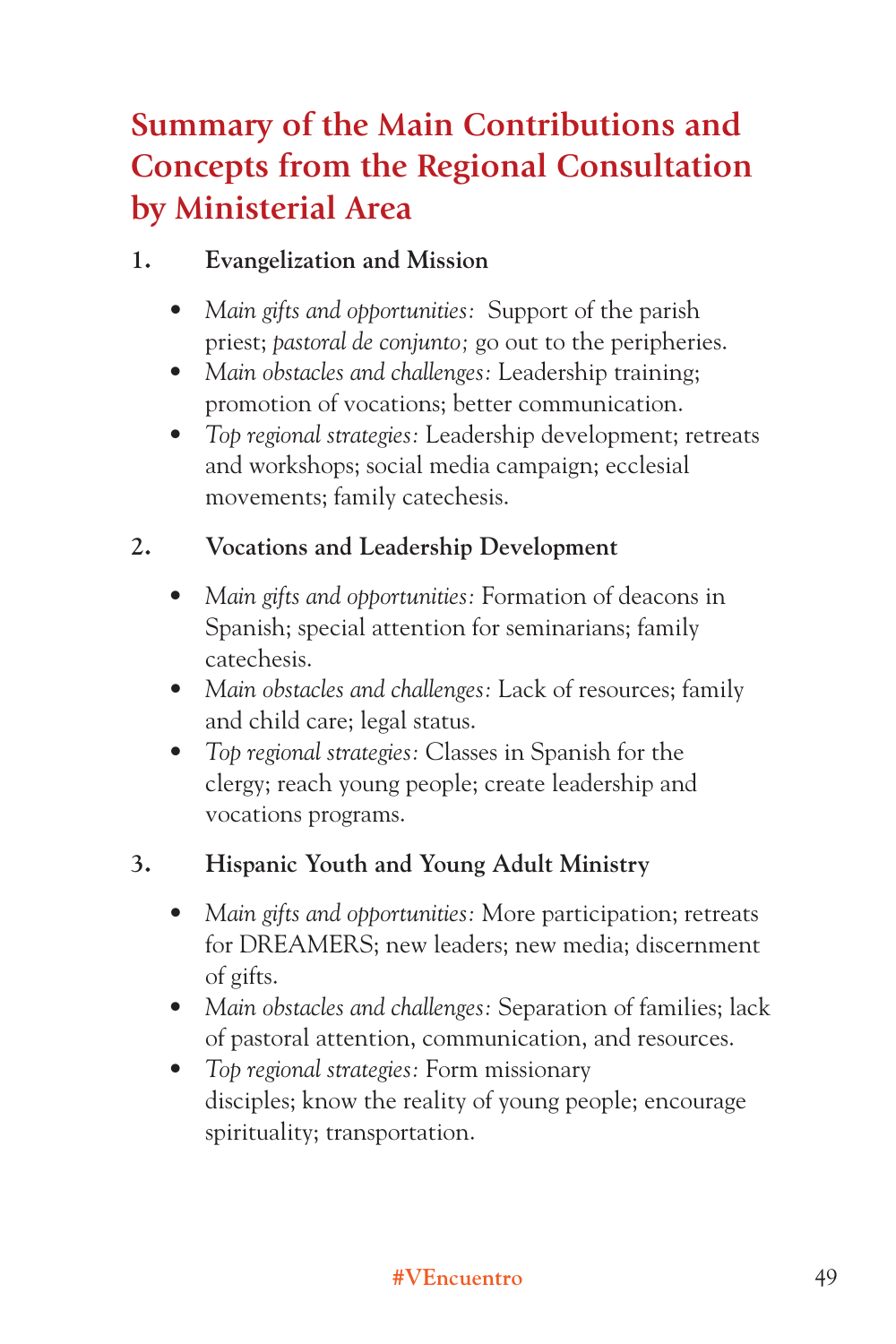## **4. Family Ministry, Immigration, and Social Justice**

- *Main gifts and opportunities:* Scholarship funds; formation in the faith; solidarity.
- *Main obstacles and challenges:* Access to Catholic schools; immigration status; family participation; lack of resources; fear of being overly political.
- *Top regional strategies:* Evangelization teams; training in social doctrine; support for families; promote social services.

#### **5. Faith Formation and Catechesis**

- *Main gifts and opportunities:* Systematic programs; the family; share their gifts; more bilingual resources.
- *Main obstacles and challenges:* Leadership training; there is no diocesan office of Hispanic ministry; include disabled people, cultures, and families.
- *Top regional strategies:* Offer topics according to needs.

#### **6. Intercultural Competencies**

- *Main gifts and opportunities:* Leaders with intercultural skills; pastoral care of ministers; space for ministries.
- *Main obstacles and challenges:* The language; lack of pastoral care; settle for accommodation.
- *Top regional strategies:* Require cultural skills training for pastoral leaders.

#### **7. Stewardship and Development**

- *Main gifts and opportunities:* Promote young people; invitation to share gifts; language classes – English and Spanish.
- *Main obstacles and challenges:* Recognize the contributions of Latinos; form a Latin committee; discrimination; different levels of wealth.
- *Top regional strategies:* Collaborate with ecclesial movements; paid positions; leadership training.

#### 50 **#VEncuentro**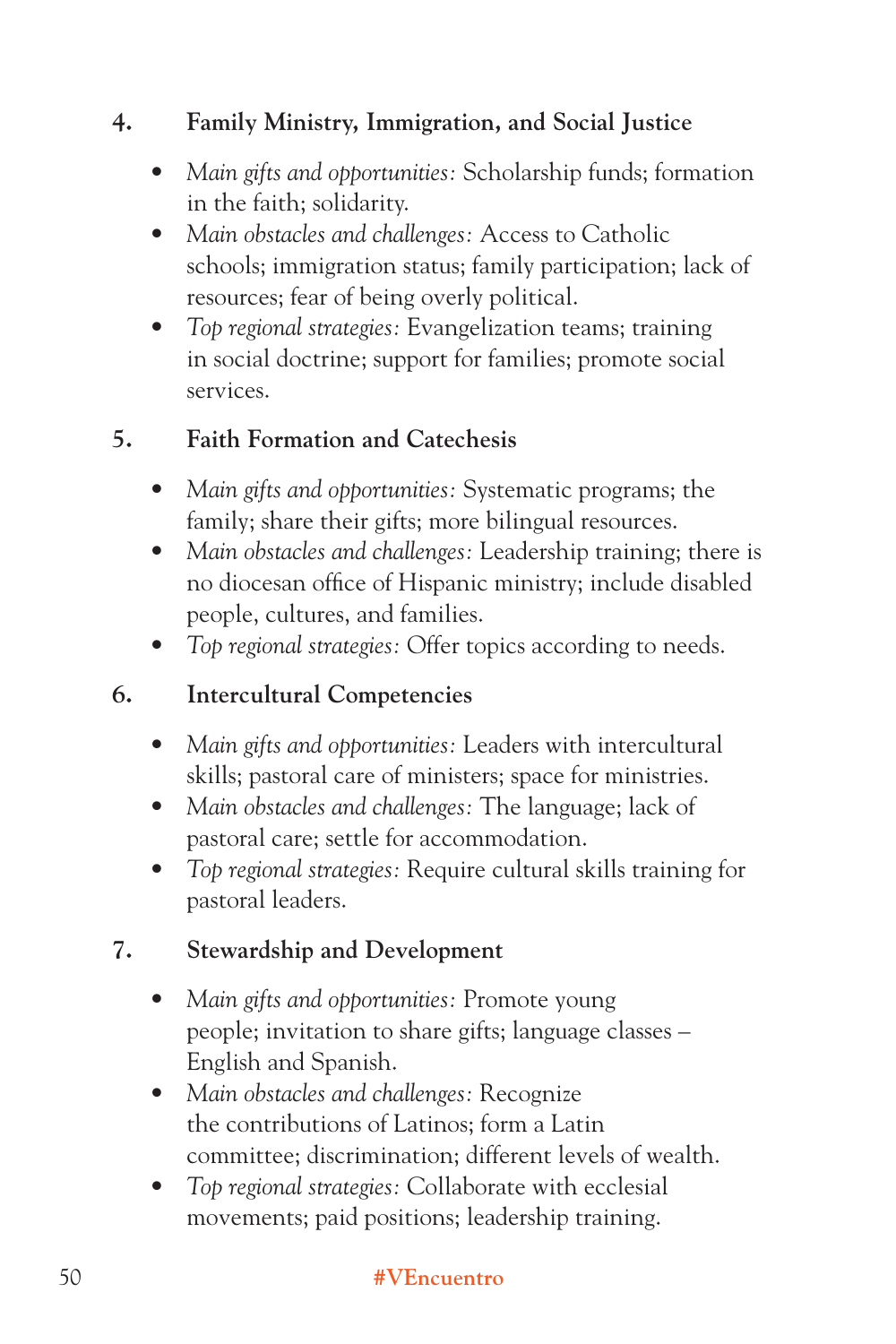#### **8. Hispanics in Public and Professional Life**

- *Main gifts and opportunities:* Support groups for professionals; support from universities; help young people; help immigrant professionals who cannot continue to practice in the U.S.
- *Main obstacles and challenges:* Living the faith in public; difficulty in maintaining traditions; integrate professionals in the community.
- *Top regional strategies:* Create professional networks; structured programs tailored to professionals; highlight Catholic leadership.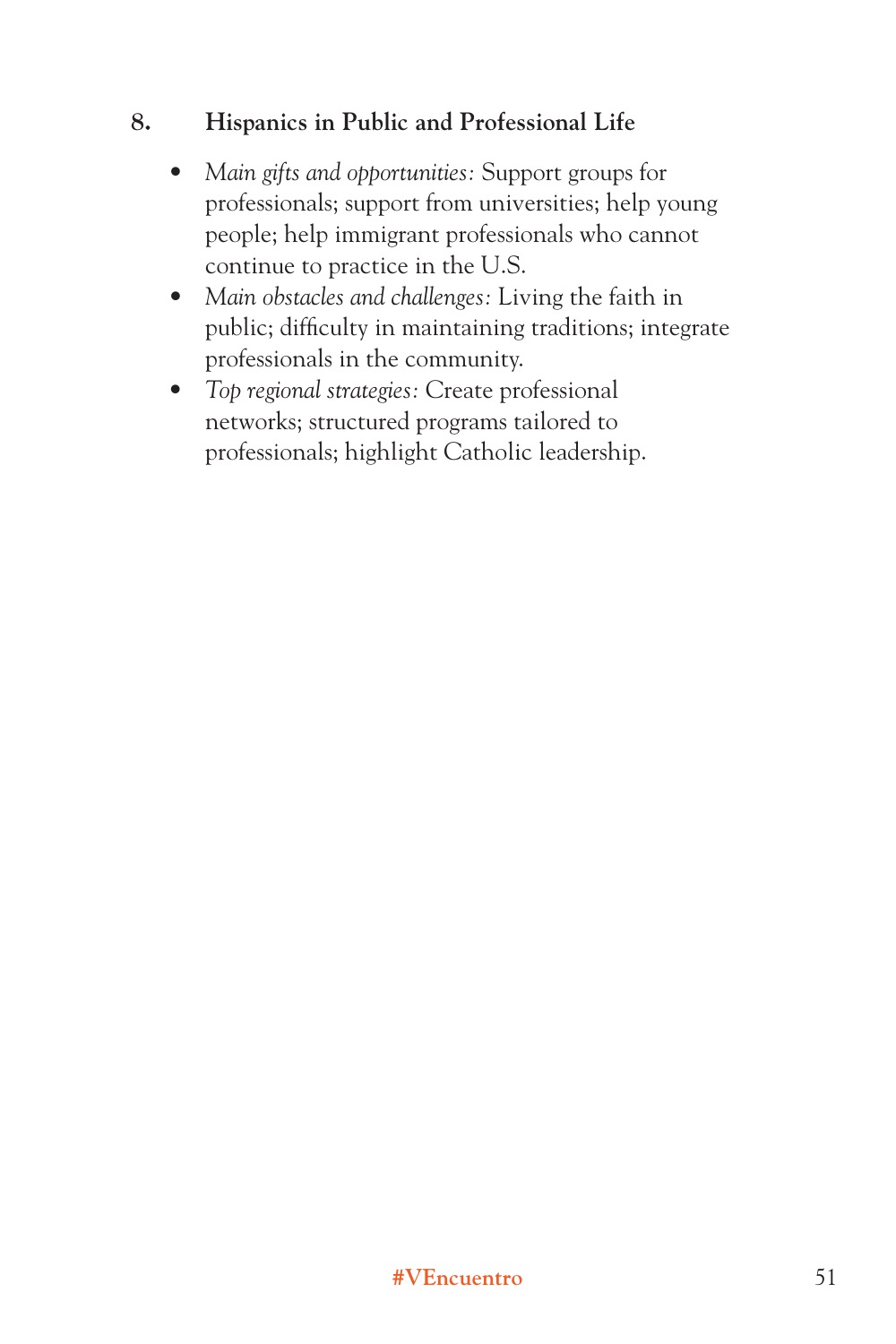# **Region V**

Meets in Austin Rooms 4-5-6 at the time of the Regional Sessions

## **Pastoral Profile of Region V in Hispanic / Latino Ministry**

• Region V includes the states of Alabama, Kentucky, Louisiana, Mississippi, and Tennessee; the Archdioceses of Louisville, Mobile, and New Orleans; and the Dioceses of Alexandria, Baton Rouge, Biloxi, Birmingham, Covington, Houma-Thibodaux, Jackson, Knoxville, Lafayette, LA, Lake Charles, Lexington, Memphis, Nashville, Owensboro, and Shreveport.

## **New Young Leaders Have Emerged**

Episcopal Region V is thankful to God for the V National *Encuentro* process, which has strengthened communion in pastoral ministry *("Pastoral de Conjunto")* between the dioceses in the provinces of New Orleans, Louisville, and Mobile, as well as the Southeast, thanks to the leadership and coordination efforts of its Southeast Regional Office (SEPI).

The process has also brought forth a new wave of committed leaders, especially young Hispanics, with formation initiatives, the development of a *Pastoral Juvenil,* a growing number of formation programs, including schools of ministries and online courses. There have been new initiatives for the accompanying Latino youth and young adults (e.g. local and diocesan retreats and programs) and Hispanic engaged and married couples, connecting diocesan plans with the V *Encuentro*. The process has especially strengthened the identity and responsibility of the Hispanic community regarding missionary discipleship.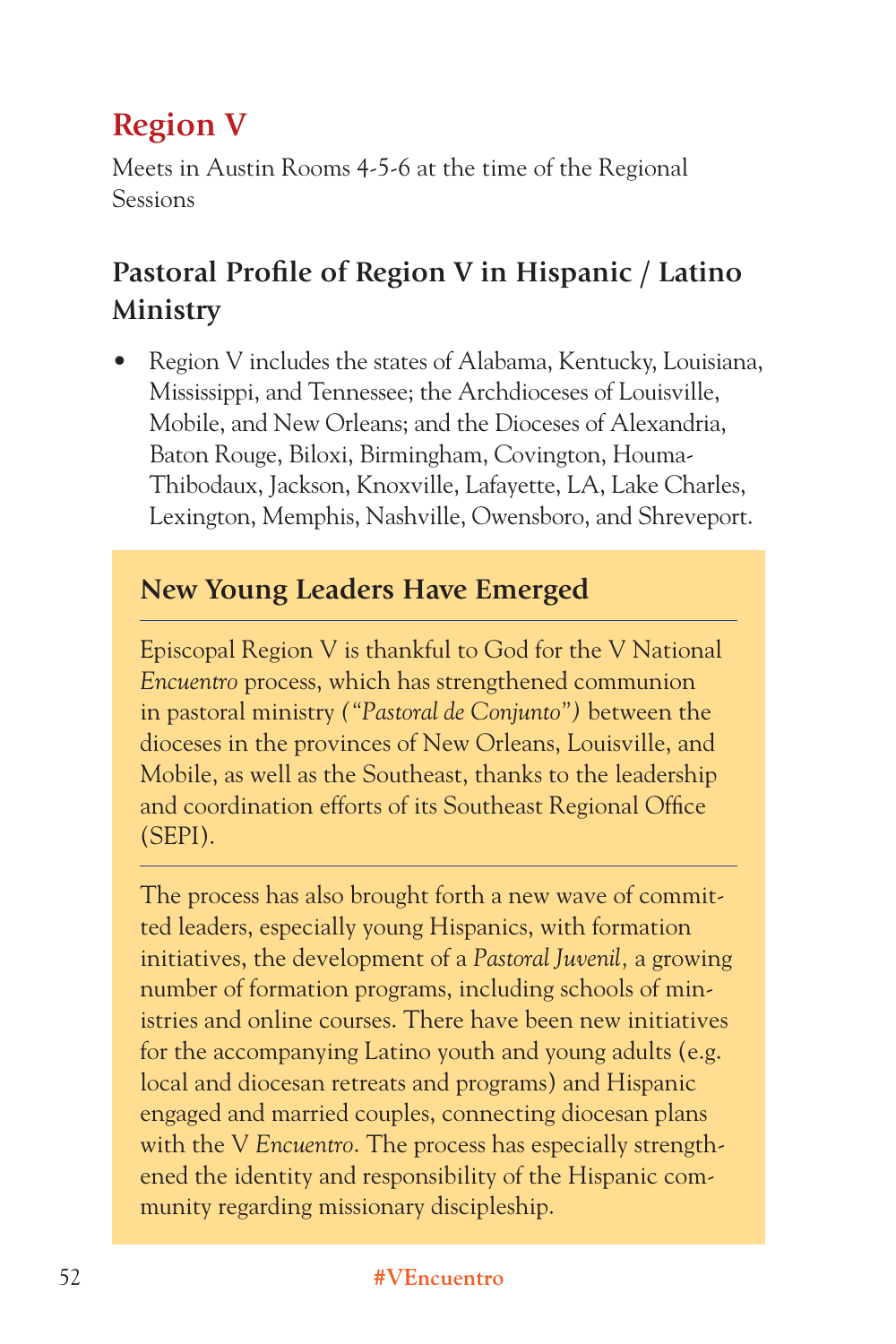- Lead Bishop: **Archbishop Gregory Aymond, Archdiocese of New Orleans**
- Regional Chair: **Eva González**
- Anchoring Institution: **Southeast Pastoral Institute**
- Diocesan personnel dedicated to Hispanic ministry in the region\* :
	- ◊ In offices of Hispanic Ministry† : **29**
	- ◊ Responsible for *Pastoral Juvenil Hispana*: **4**
	- ◊ In ethnic/multicultural or other specialized offices: **6**
	- ◊ Clerical personnel assisting these leaders: **6**
- Estimated Hispanic Catholic population:
	- **◊ 250,000** immigrant Hispanic Catholics
	- **◊ 273,000** Hispanic Catholics born in the U.S.
	- **◊ 19%** of the Catholics in the region are Hispanic / Latino
- Parishes with Hispanic / Latino Ministry: **244**
- Masses in Spanish:
	- ◊ Weekly Masses: **294**
	- ◊ Once-a-month Masses: **17**
	- ◊ Attendance per Mass: **209** (**12.4%** of all Hispanic Catholics)
- Among Catholic children from 0 to 17 years old:
	- **◊ 27%** are Hispanics / Latinos born in the U.S.
	- **◊ 4%** are immigrant Hispanics / Latinos
	- ◊ In K-8 Catholics schools, **4.5%** are Hispanics / Latinos
	- ◊ In Catholic high schools, **3.4%** are Hispanics / Latinos

<sup>\*</sup> Of the eighteen (arch)dioceses in the Region, only one does not have an office or personnel for Hispanic Ministry or Multicultural Ministry.

<sup>†</sup> May include personnel in other offices when their responsibility is for the Latino community, such as the Director of Hispanic Catechesis.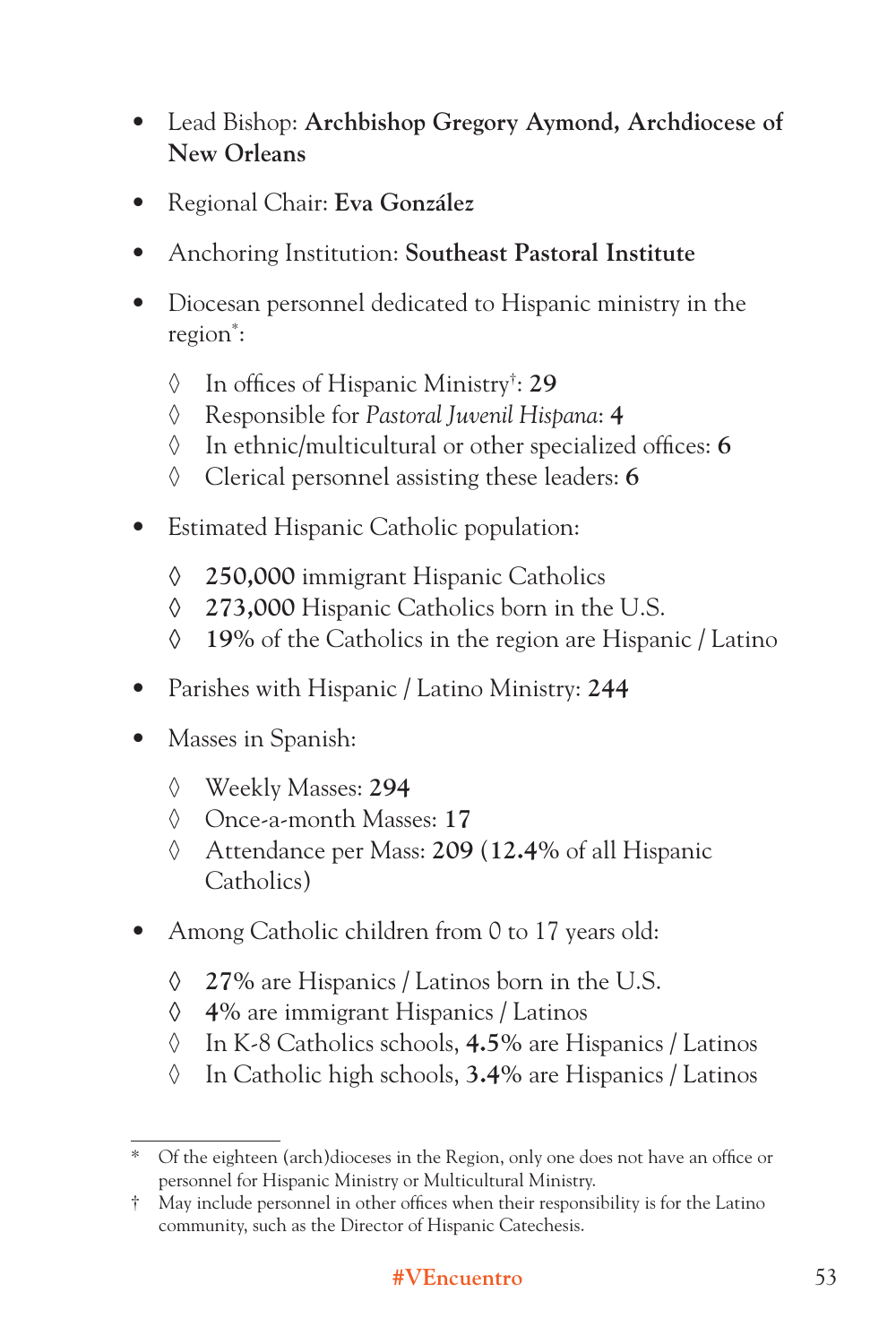- Hispanic / Latino ecclesial ministers serving in the region:
	- ◊ Immigrant priests: **76**
	- ◊ U.S.-born priests: **15**
	- ◊ Religious sisters and brothers: **65**
	- ◊ Deacons: **45**
	- ◊ Lay ecclesial ministers: **185**
- **The V** *Encuentro* **in Region V**
- Regional *Encuentro*:
	- ◊ Date: **February 22 24, 2018**
	- ◊ Place: **Our Lady of Guadalupe Catholic Church in Miami, FL**
	- ◊ Attendance: **82 delegates and 5 bishops**
- **13** Diocesan *Encuentros* were celebrated, with total attendance of **2,696**
- **2,156** leaders received training for the V *Encuentro* in **105** trainings
- Main areas of new outreach in parishes through the V *Encuentro*:
	- ◊ Hispanic / Latino young adults
	- ◊ Migrants and campesinos in rural areas
	- ◊ English-speaking Hispanics/Latinos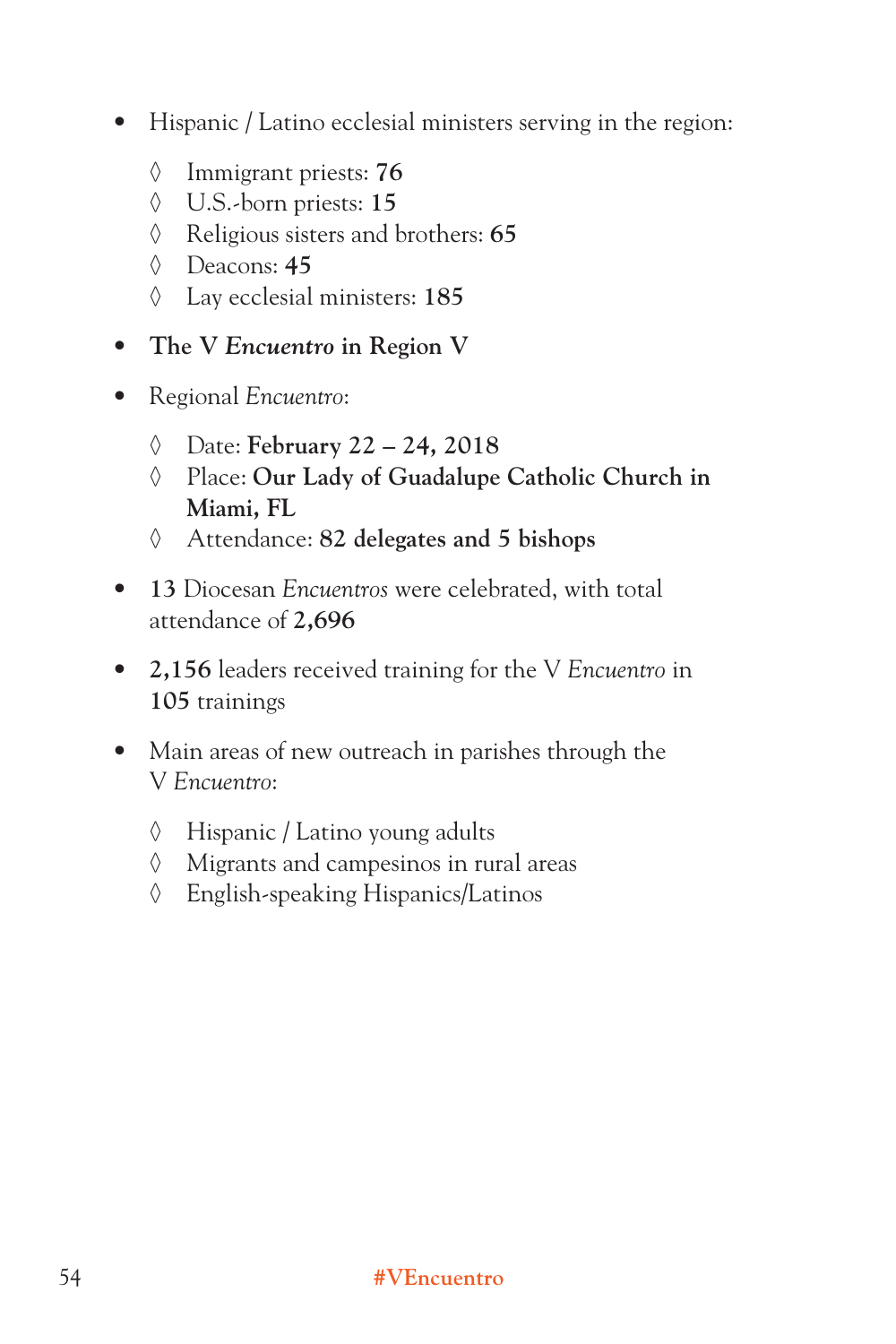# **Summary of the Main Contributions and Concepts from the Regional Consultation by Ministerial Area\***

## **1. Stewardship and Development**

- *Main gifts and opportunities:* Promote a sense of community; identify Hispanic leaders; *pastoral de conjunto;* respond to needs.
- *Main obstacles and challenges:* Lack of priests who speak Spanish; lack of training among leaders; little participation of young people.
- *Top regional strategies:* Encourage participation in parish life and finance councils; bilingual diocesan staff.

## **2. Hispanic Youth and Young Adult Ministry**

- *Main gifts and opportunities:* The presence of young people; evangelization in family; social networks; quinceañeras; the personal development of young people.
- *Main obstacles and challenges:* Lack of pastoral leaders; training of youth leaders; work with different generations; immigration status.
- *Top regional strategies:* Hire diocesan personnel for *pastoral juvenil hispana;* form networks of diocesan leaders; comprehensive training and monthly meetings.

## **3. Leadership Development and Pastoral Formation**

*• Main gifts and opportunities:* Pastoral institutes and online courses; new leaders; support of the priests; withdrawals and movements.

Note: Regions V and XIV held their Encuentro together. Half of the Ministerial Areas are summarized here, and the other half can be found on page 114.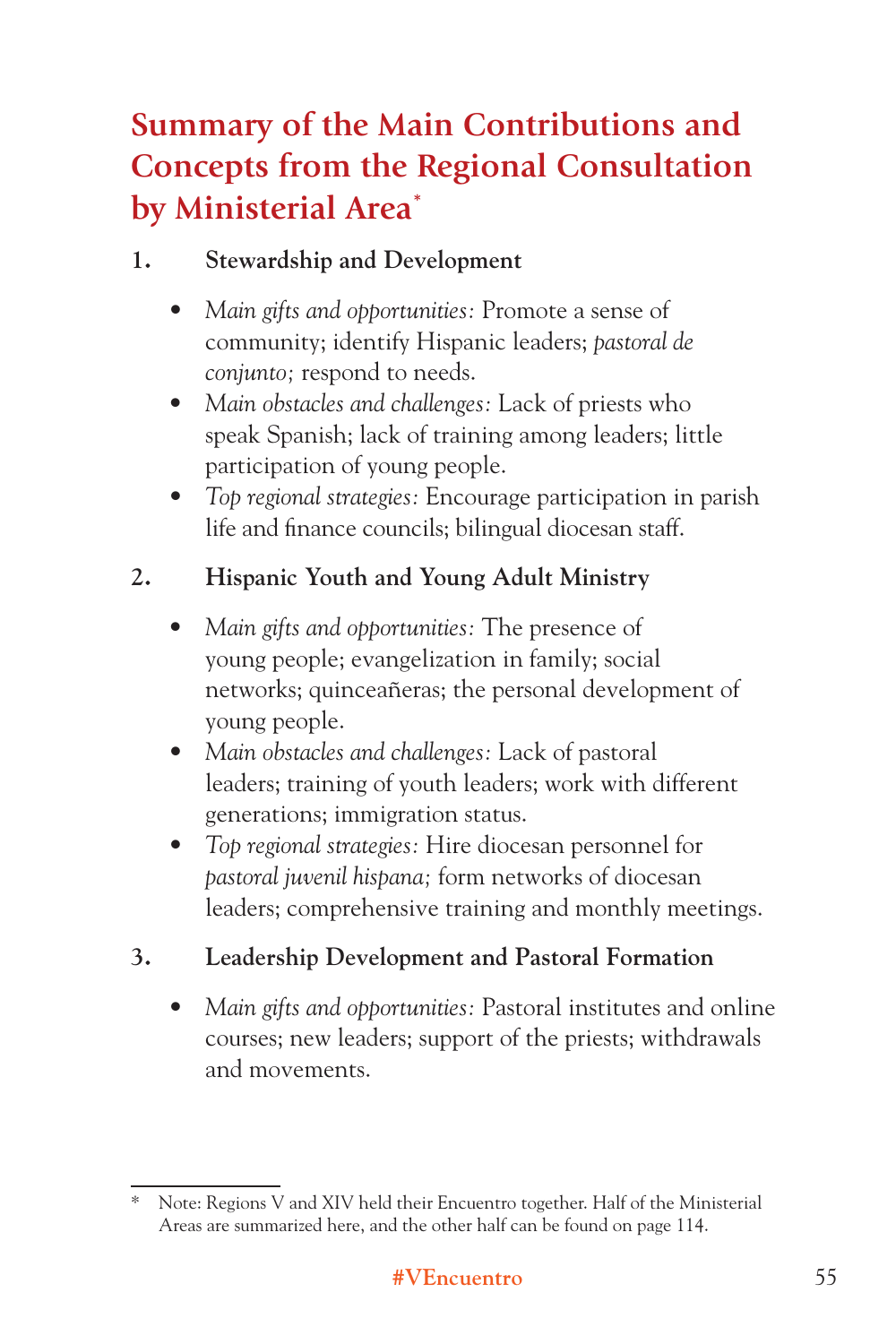- *Main obstacles and challenges:* Courses according to the needs; lack of bilingual diocesan personnel; financial resources; better publicity.
- *Top regional strategies:* Share best practices; promote and expand SEPI; establish diocesan scholarship fund.

#### **4. Immigration**

- *Main gifts and opportunities:* Identify support organizations; education on immigration issues; connect families with lawyers.
- *Main obstacles and challenges:* Family separation; lawyers willing to defend their rights; it is a moral and pastoral issue; counseling and spiritual support.
- *Top regional strategies:* Workshops on changes in laws; build trust with civil authorities; list of lawyers and organizations; promote immigration reform.

#### **5. Catholic Education (K-12)**

- *Main gifts and opportunities:* Increase outreach to Latino students; invite and accompany families; promote vocations.
- *Main obstacles and challenges:* Offer financial aid; foster an inclusive community; bilingual and bicultural staff; English classes for adults.
- *Top regional strategies:* Create diocesan scholarship funds to help families; invite Hispanic students; share successful practices.

## **6. Campus Ministry**

- *Main gifts and opportunities:* Work together with young people; establish ties with the community; meetings in positive environment; church interest.
- *Main obstacles and challenges:* Recruit volunteers; lack of family support; host foreign students; parents do not know the academic life.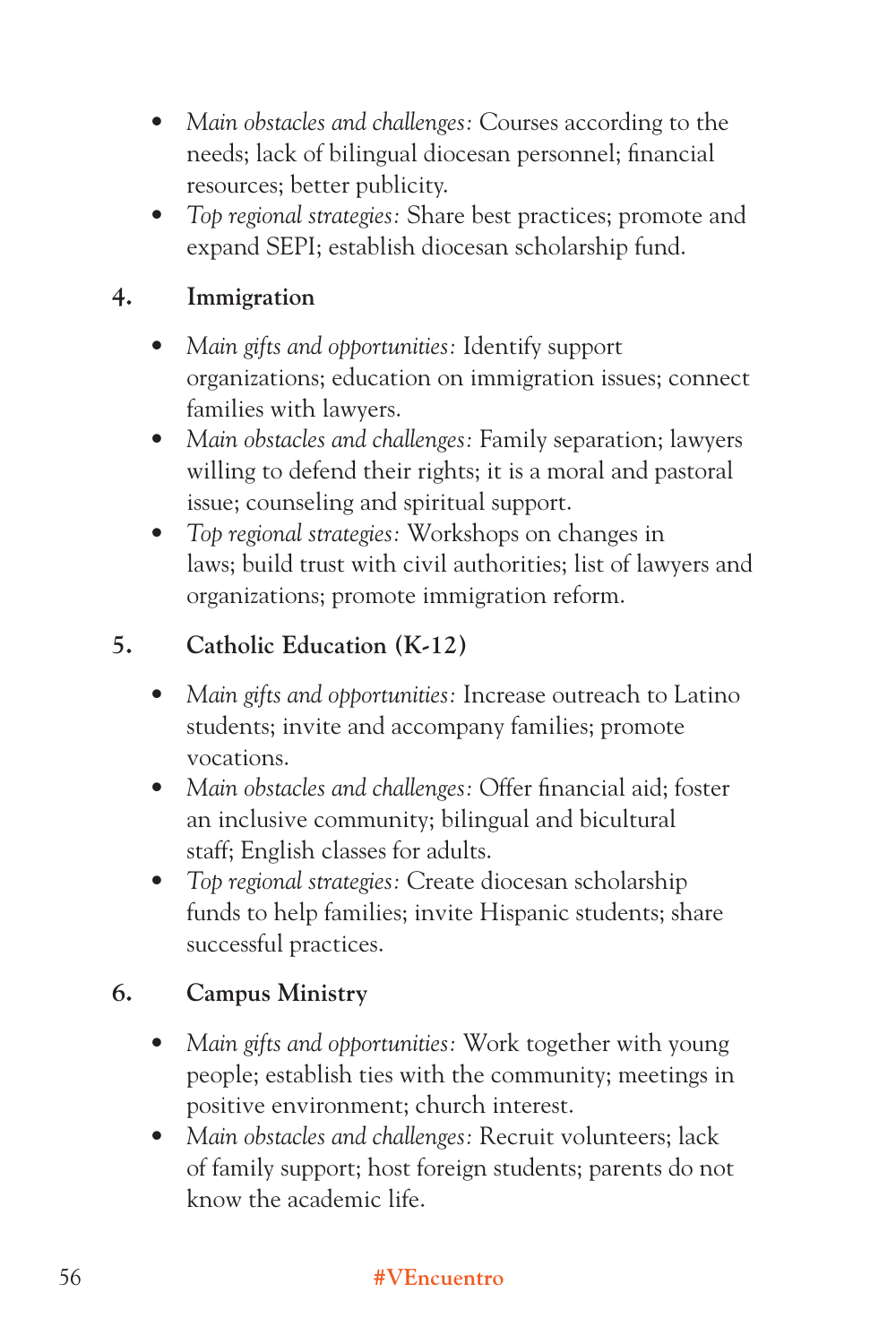*• Top regional strategies:* Connect with a nearby parish; recruit students for pastoral institutes; form groups of young professionals; theology of the body.

#### **#VEncuentro** 57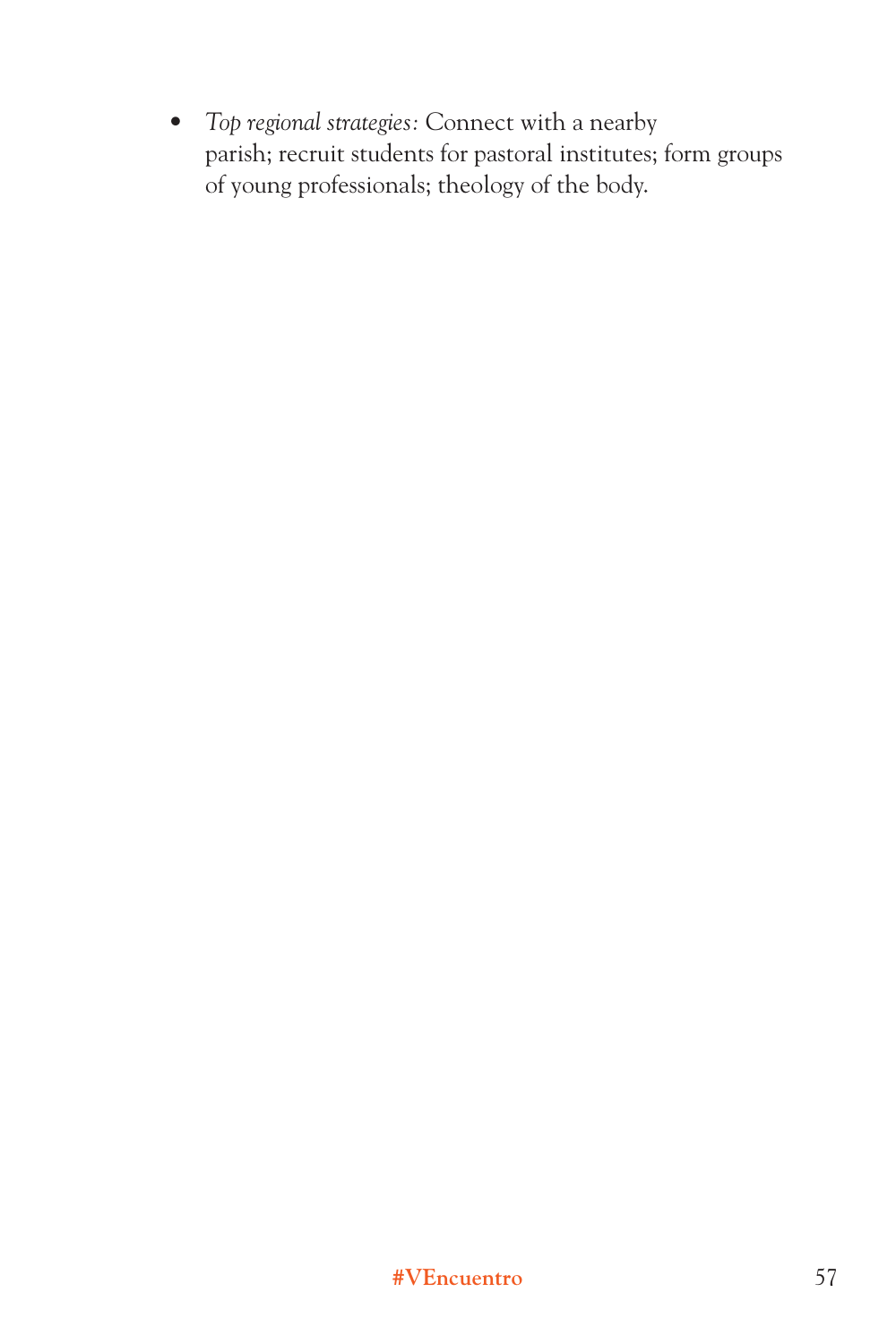# **Region VI**

Meets in Dallas Rooms 5-6 at the time of the Regional Sessions

## **Pastoral Profile of Region VI in Hispanic / Latino Ministry**

- Region VI includes the states of Michigan and Ohio; the Archdioceses of Cincinnati and Detroit; and the Dioceses of Cleveland, Columbus, Gaylord, Grand Rapids, Kalamazoo, Lansing, Marquette, Saginaw, Steubenville, Toledo, and Youngstown.
- Lead Bishop: **Bishop Donald Hanchon, Archdiocese of Detroit**

## **Regional Unity, Strength to Evangelize**

The process of the V *Encuentro* in Region VI has been a process of evangelization, commitment and fraternity among the dioceses of this region. The participants, especially the young people, are enthusiastic and eager to follow the commitments that have emerged. They have set a goal to get involved at all levels of the Church.

In some dioceses, young adult leaders have emerged from the V *Encuentro* who are becoming involved not only at the parish level but also in the region. They have pledged to continue accompanying their brothers and sisters in other dioceses because "unity is strength".

Due to this movement of commitment on the part of youth and adults, we are seeing the need for dioceses to provide even more support to young people and Hispanic families. We have seen in the priests a better understanding and availability to promote the pastoral formation of the parish leaders.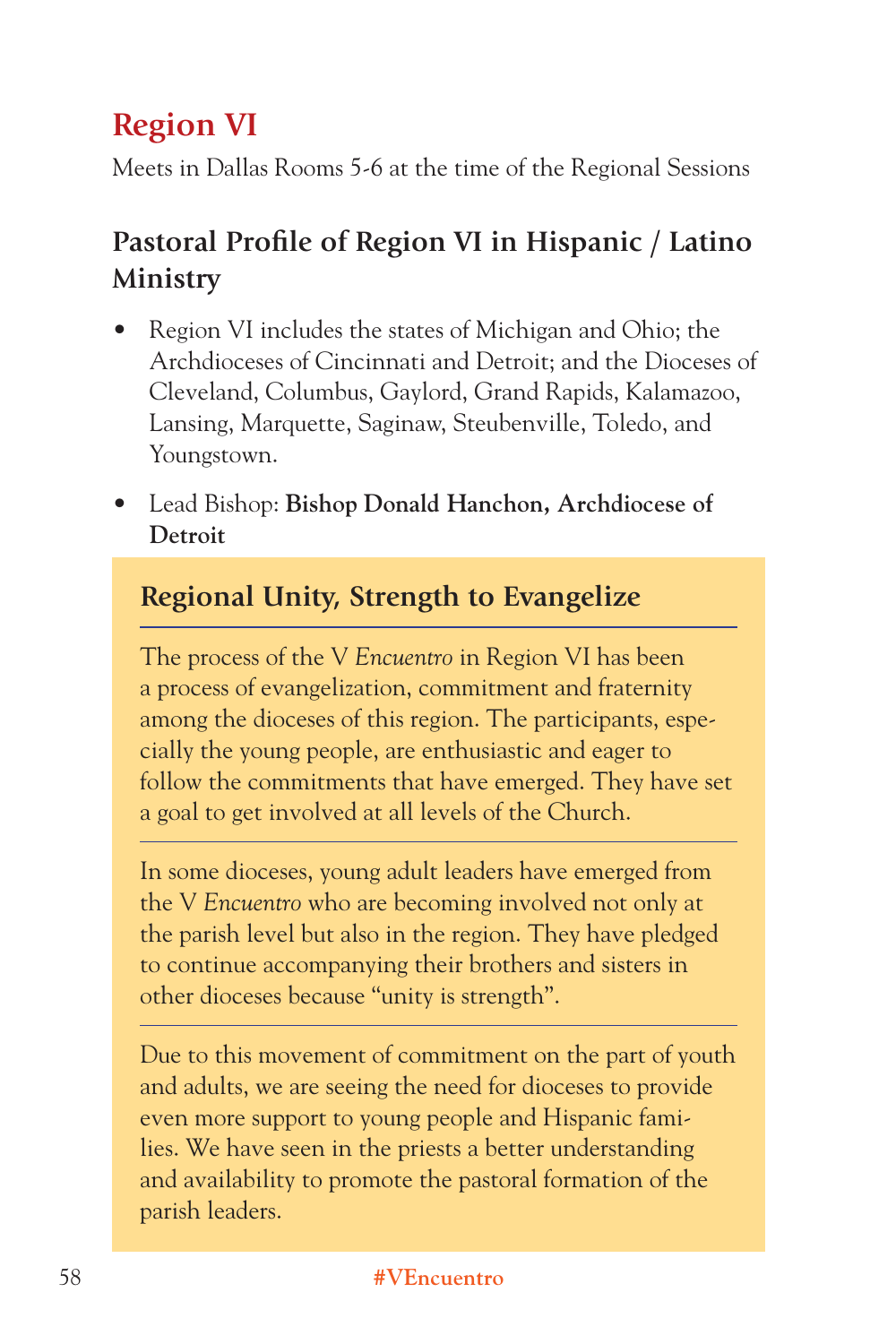- Regional Co-Chairs: **Verónica Rodríguez and Fr. Ernesto Rodríguez**
- Anchoring Institution: **Archdiocese of Detroit**
- Diocesan personnel dedicated to Hispanic ministry in the region\* :
	- ◊ In offices of Hispanic Ministry† : **22**
	- ◊ Responsible for *Pastoral Juvenil Hispana*: **0**
	- ◊ In ethnic/multicultural or other specialized offices: **2**
	- ◊ Clerical personnel assisting these leaders: **2**
- Estimated Hispanic Catholic population:
	- **◊ 138,000** immigrant Hispanic Catholics
	- **◊ 289,000** Hispanic Catholics born in the U.S.
	- **◊ 11%** of the Catholics in the region are Hispanic / Latino
- Parishes with Hispanic / Latino Ministry: **111**
- Masses in Spanish:
	- ◊ Weekly Masses: **136**
	- ◊ Once-a-month Masses: **31**
	- ◊ Attendance per Mass: **248** (**9.7%** of all Hispanic Catholics)
- Among Catholic children from 0 to 17 years old:
	- **◊ 17%** are Hispanics / Latinos born in the U.S.
	- **◊ 1.5%** are immigrant Hispanics / Latinos
	- ◊ In K-8 Catholics schools, **5.1%** are Hispanics / Latinos
	- ◊ In Catholic high schools, **4.5%** are Hispanics / Latinos

<sup>\*</sup> Of the thirteen (arch)dioceses in the region, two do not have an office or personnel for Hispanic Ministry or Multicultural Ministry.

<sup>†</sup> May include personnel in other offices when their responsibility is for the Latino community, such as the Director of Hispanic Catechesis.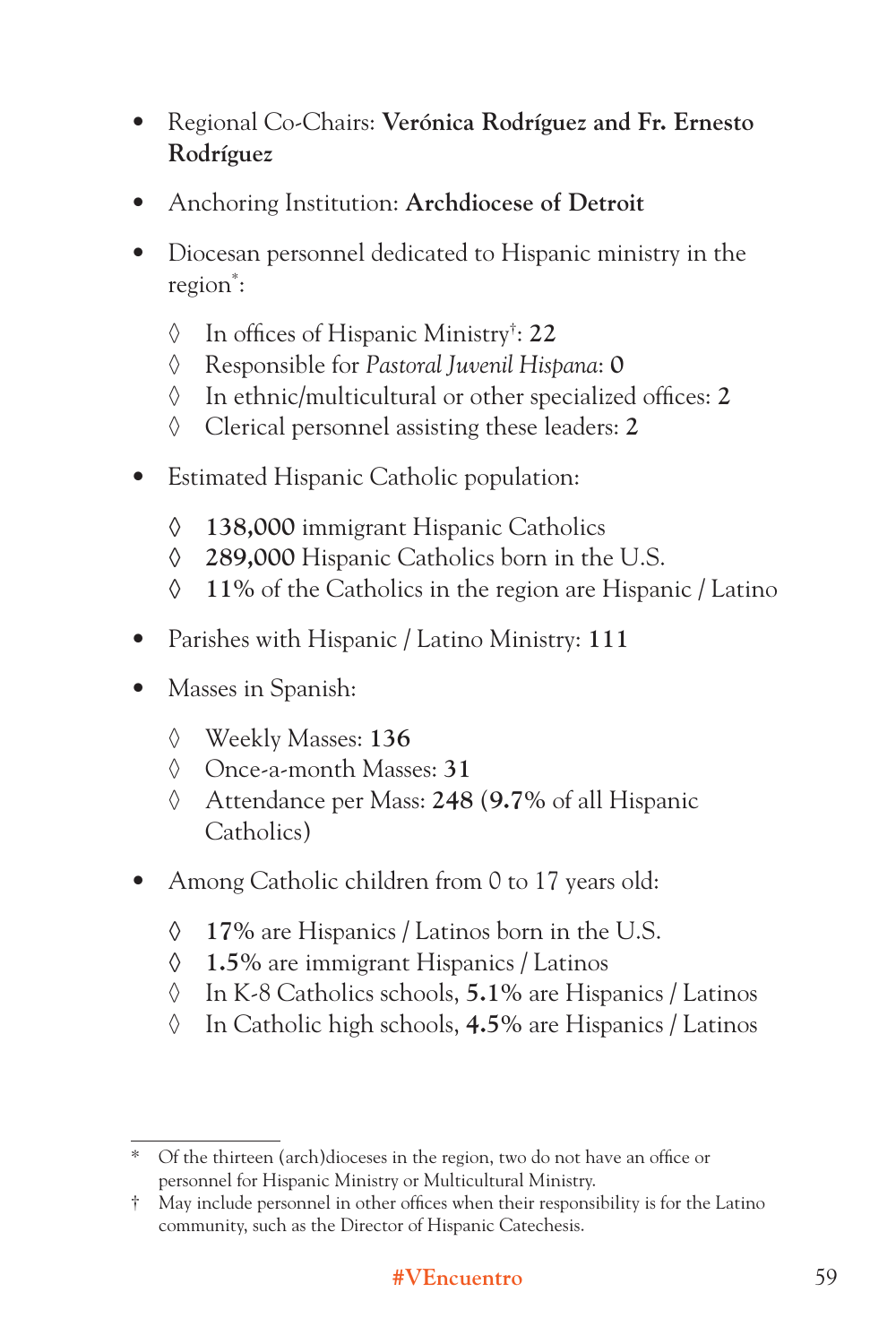- Hispanic / Latino ecclesial ministers serving in the region:
	- ◊ Immigrant priests: **31**
	- ◊ U.S.-born priests: **6**
	- ◊ Religious sisters and brothers: **51**
	- ◊ Deacons: **40**
	- ◊ Lay ecclesial ministers: **78**

#### **The V** *Encuentro* **in Region VI**

- Regional *Encuentro*:
	- ◊ Date: **June 2 3, 2018**
	- ◊ Place: **Sacred Heart Seminary in Detroit, MI**
	- ◊ Attendance: **257 delegates and 5 bishops**
- **10** Diocesan *Encuentros* were celebrated, with total attendance of **1,665**
- **835** leaders received training for the V *Encuentro* in **31** trainings
- Main areas of new outreach in parishes through the V *Encuentro*:
	- ◊ Hispanic / Latino young adults
	- ◊ Migrants and campesinos in rural areas
	- ◊ English-speaking Hispanics / Latinos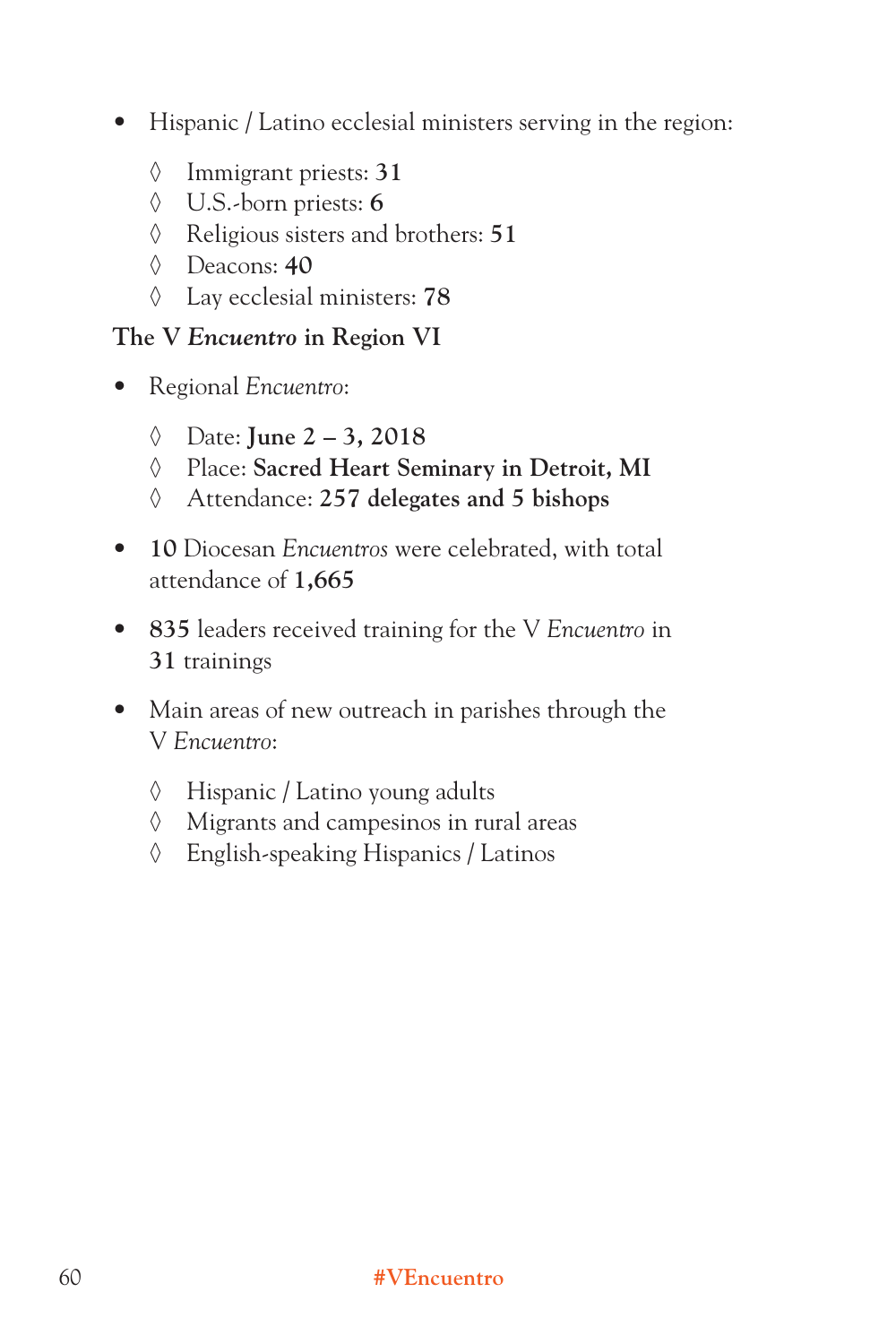# **Summary of the Main Contributions and Concepts from the Regional Consultation by Ministerial Area**

## **1. Evangelization and Mission**

- *Main gifts and opportunities:* Evangelization that offers growth in the faith; evangelization school.
- *Main obstacles and challenges:* Parents are not trained, they do not include children after Baptism. There is no continuity after sacraments.
- *Top regional strategies:* Send missionary disciples to take the first step; develop resources and leadership training; accompany the immigrants.

## **2. Leadership Development and Vocations**

- *Main gifts and opportunities:* Support of the diocese in formation; availability of priests and laity to teach; many Hispanics want to be leaders.
- *Main obstacles and challenges:* Lack of financial support for these programs; not having the diaconate in Spanish; shortage of permanent bilingual priests.
- *Top regional strategies:* Form priests for Hispanic ministry; promote Hispanic vocations at home; hospitality workshop.

## **3. Intercultural Competencies**

- *Main gifts and opportunities:* Discover talents; maintain Hispanic parish ministry and a Latino in every office in the diocese.
- *Main obstacles and challenges:* Knowledge of English; fear of rejection; shortage of trainers; lack of human and economic resources.
- *Top regional strategies:* Create spaces for listening and leadership for Latinos; parish models for unity amid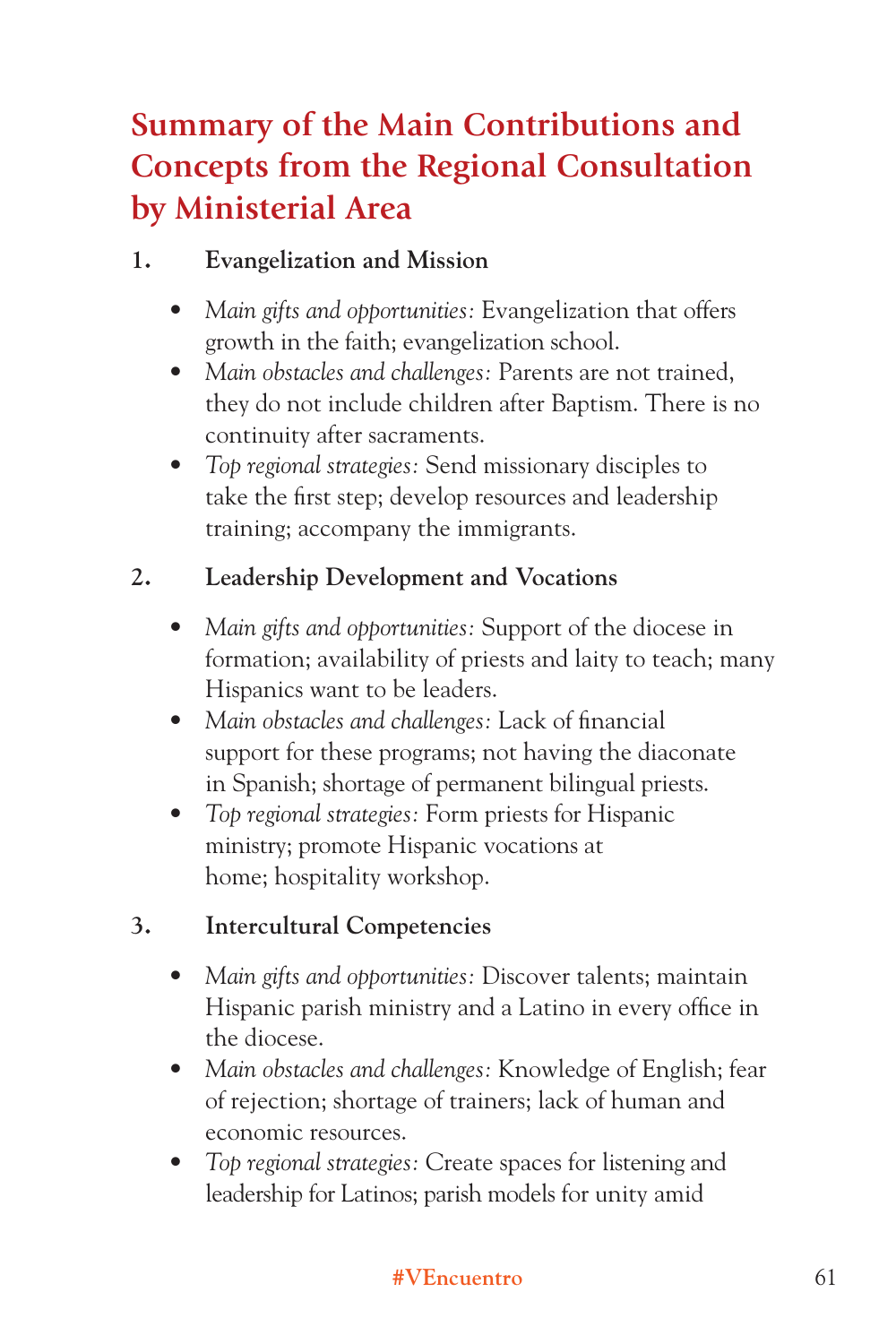cultural diversity; cultural and linguistic formation for diocesan personnel.

### **4. Ministry with Hispanic Adolescents**

- *Main gifts and opportunities:* Train Latino young adults to serve with teens; long-term mentors; adolescent leaders.
- *Main obstacles and challenges:* This ministry does not exist in the diocese; lack of funds for activities; forming parish groups; distrust of the model of adolescents evangelizing adolescents.
- *Top regional strategies:* Have a diocesan coordinator of *pastoral juvenil hispana;* diocesan and regional youth encounters; raise awareness about the importance of creating Hispanic youth groups.

## **5. Liturgy and Spirituality**

- *Main gifts and opportunities:* Academic formation and spiritual direction for ministerial groups; integrate social situation and spirituality in liturgy.
- *Main obstacles and challenges:* Lack of committed parishioners; that the parish priest and leaders recognize the Hispanic community; lack of resources.
- *Top regional strategies:* Formation and workshops on the liturgy; foster a liturgical spirituality; provide retreats and spiritual conferences.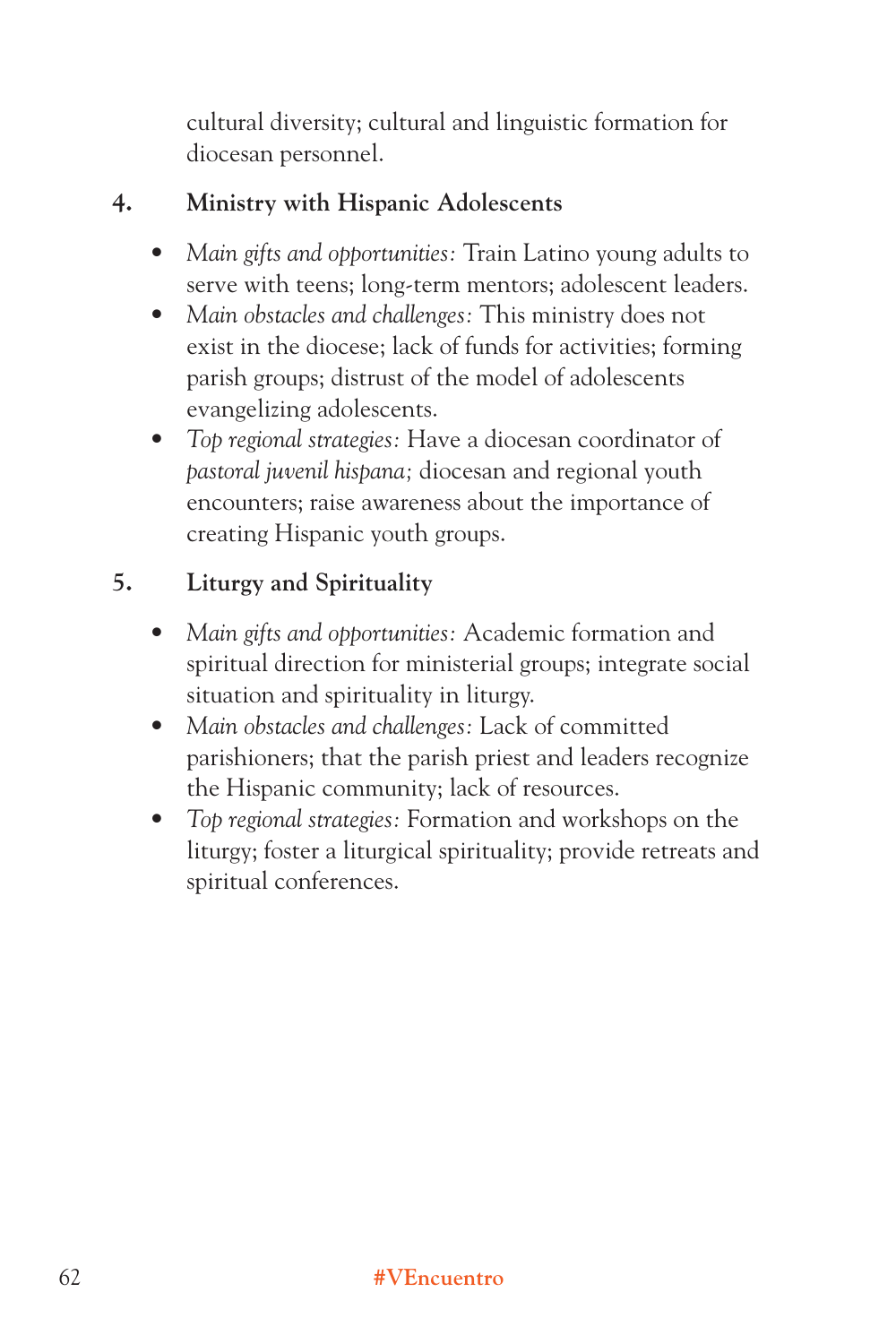#### **6. Faith Formation and Catechesis**

- *Main gifts and opportunities:* Deepen faith as a family, according to the age of each one; that parents and children can express faith in both languages.
- *Main obstacles and challenges:* Lack of time due to work; shortage of bilingual parish priests; language.
- *Top regional strategies:* Promote variety of training programs and services for all ages; form and send missionary disciples with the apostolic movements; train parents as first educators in the faith.

## **7. Ministry of Hispanic Young Adults**

- *Main gifts and opportunities:* Space to form community and promote formation at the diocesan level.
- *Main obstacles and challenges:* Not knowing how to train leaders or create spaces for young people; economic support for activities; make young people independent by giving support.
- *Top regional strategies:* Hire a diocesan minister of *pastoral juvenil hispana*; raise awareness about the importance of a Hispanic youth ministry.

## **8. Family Ministry and Immigration**

- *Main gifts and opportunities:* Involve young people in parish ministries; offer family catechesis; provide information about immigration.
- *Main obstacles and challenges:* Support families when there are deportations; make the liturgy more attractive for children and young people.
- *Top regional strategies:* Accompany single mothers and separated parents; raise awareness about immigration problems; ask for respect from families and human rights; open office of family ministry.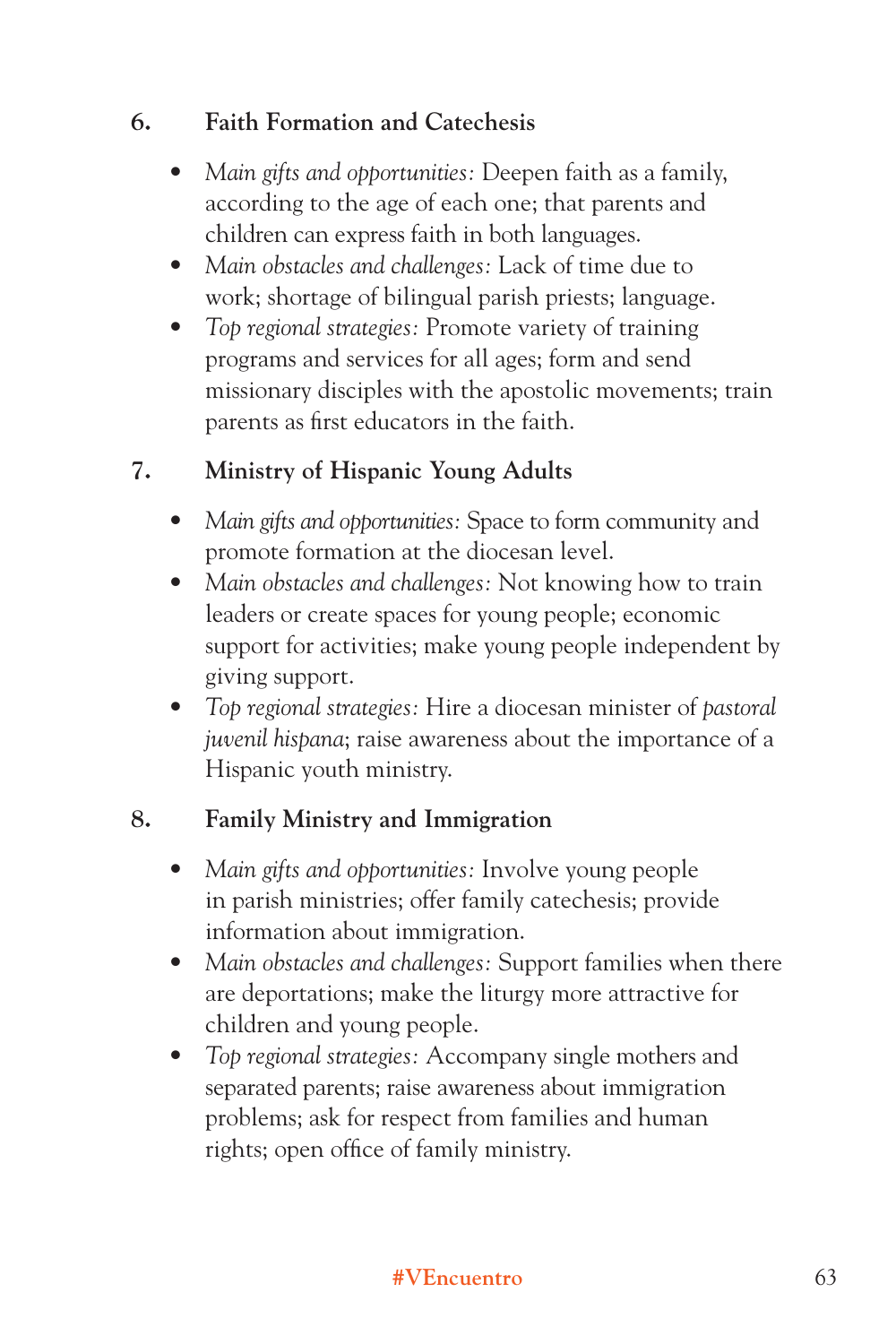#### **9. Stewardship and Development**

- *Main gifts and opportunities:* The collection helps keep parishes open; offer parishes at risk of closure to Hispanic communities.
- *Main obstacles and challenges:* Teach the Hispanic community about the importance of financial contribution; offer programs at the parish level.
- *Top regional strategies:* Study how Hispanics sympathize with other communities; prepare a guide on co-responsibility.

## **10. Pro-Life Ministries**

- *Main gifts and opportunities:* Appropriate use of technology; having young leaders responsible for training other young people; involve organizations.
- *Main obstacles and challenges:* Resistance to cultural change; lack of communication between parents and children; talk about sexuality in an educational way.
- *Top regional strategies:* Confront racism; prevent the entry of young people into gangs; raise awareness about suicides and offer mental health services and support techniques in the family.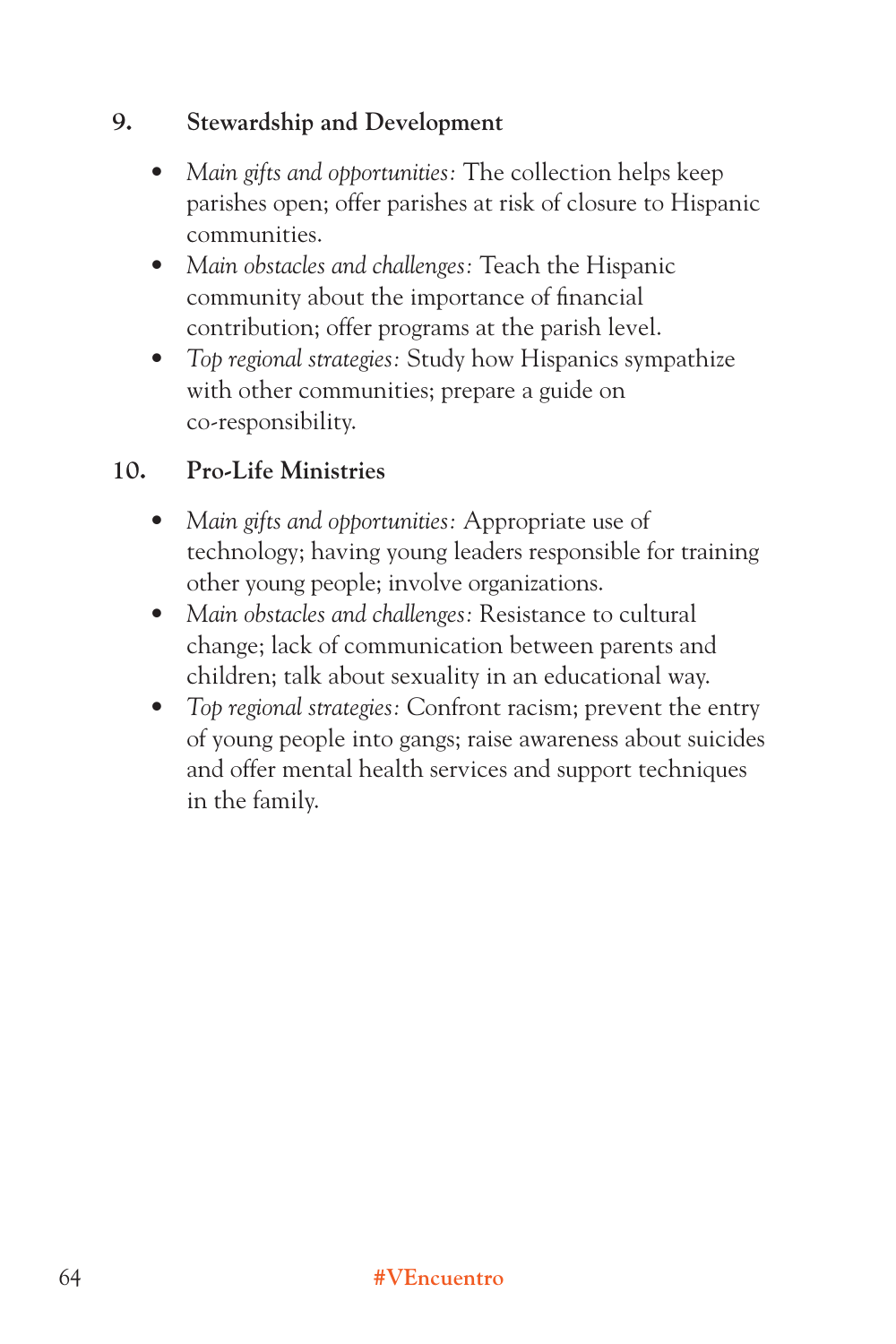# **Region VII**

Meets in San Antonio Rooms 4-5-6 at the time of the Regional Sessions

## **Pastoral Profile of Region VII in Hispanic / Latino Ministry**

- Region VII includes the states of Illinois, Indiana, and Wisconsin; the Archdioceses of Chicago, Indianapolis, and Milwaukee; and the Dioceses of Belleville, Evansville, Fort Wayne-South Bend, Gary, Green Bay, Joliet, La Crosse, Lafayette, IN, Madison, Peoria, Rockford, Springfield, IL, and Superior.
- Lead Bishop: **Bishop Alberto Rojas, Archdiocese of Chicago**

## **A Powerful Tool to Evangelize**

The preparation and implementation of the V *Encuentro* process in our region gave many of our communities the opportunity to discover the richness of the *Encuentro* with each other in the mission phase of the process. Many of them have embraced this action as a powerful tool to evangelize and reconnect with inactive Catholics and sometimes neighbors in their own "backyards". Their renewed vision as missionary disciples has motivated them to continue visiting and listening to people in the peripheries.

**#VEncuentro** 65 The Process of the V *Encuentro* has forged a renewed *pastoral de conjunto* as we worked together to provide an effective and cohesive model of cooperation and collaboration with the individual dioceses of our region, without losing our identity as one regional body in Christ. At the end of the Regional *Encuentro*, the fraternal care and joy of having concluded this part of the process will motivate future parish, diocesan and regional work.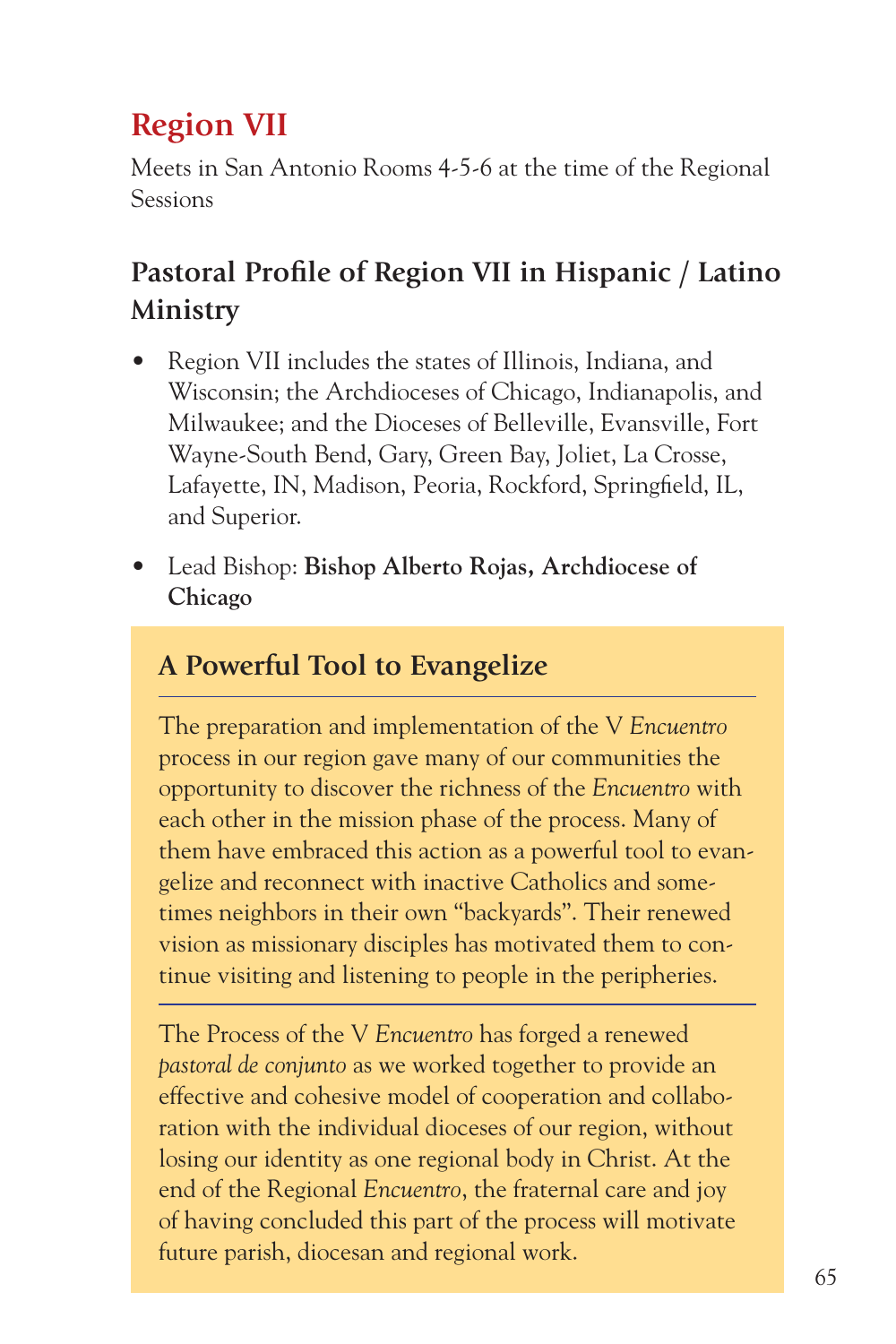- Regional Chair: **Enid Roman-De Jesús**
- Anchoring Institution: **University of Notre Dame**
- Diocesan personnel dedicated to Hispanic ministry in the region\* :
	- ◊ In offices of Hispanic Ministry† : **22**
	- ◊ Responsible for *Pastoral Juvenil Hispana*: **1**
	- ◊ In ethnic/multicultural or other specialized offices: **7**
	- ◊ Clerical personnel assisting these leaders: **6**
- Estimated Hispanic Catholic population:
	- **◊ 718,000** immigrant Hispanic Catholics
	- **◊ 923,000** Hispanic Catholics born in the U.S.
	- **◊ 26%** of the Catholics in the region are Hispanic / Latino
- Parishes with Hispanic / Latino Ministry: **333**
- Masses in Spanish:
	- ◊ Weekly Masses: **625**
	- ◊ Once-a-month Masses: **18**
	- ◊ Attendance per Mass: **362** (**14.2%** of all Hispanic Catholics)
- Among Catholic children from 0 to 17 years old:
	- **◊ 36%** are Hispanics / Latinos born in the U.S.
	- **◊ 3%** are immigrant Hispanics / Latinos
	- ◊ In K-8 Catholics schools, **16.9%** are Hispanics / Latinos
	- ◊ In Catholic high schools, **13.8%** are Hispanics / Latinos
- Hispanic / Latino ecclesial ministers serving in the region:
	- ◊ Immigrant priests: **190**

<sup>\*</sup> Of the sixteen (arch)dioceses in the region, two do not have an office or personnel for Hispanic Ministry or Multicultural Ministry.

<sup>†</sup> May include personnel in other offices when their responsibility is for the Latino community, such as the Director of Hispanic Catechesis.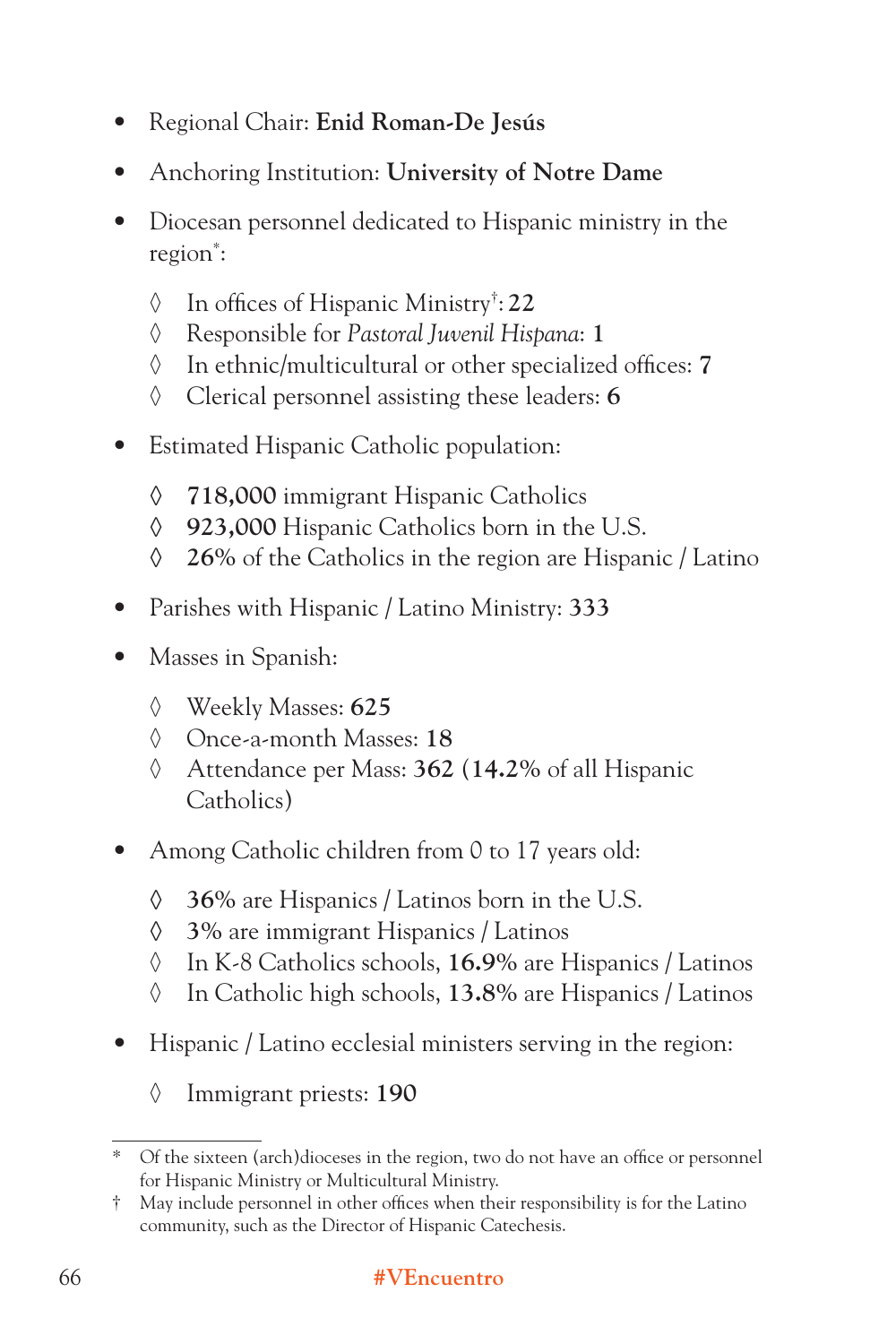- ◊ U.S.-born priests: **40**
- ◊ Religious sisters and brothers: **116**
- ◊ Deacons: **201**
- ◊ Lay ecclesial ministers: **163**

### **The V** *Encuentro* **in Region VII**

- Regional *Encuentro*:
	- ◊ Date: **June 8 10, 2018**
	- ◊ Place: **University of Notre Dame in South Bend, IN**
	- ◊ Attendance: **188 delegates and 6 bishops**
- **12** Diocesan *Encuentros* were celebrated, with total attendance of **2,378**
- **1,242** leaders received training for the V *Encuentro* in **102** trainings
- Main areas of new outreach in parishes through the V *Encuentro*:
	- ◊ English-speaking Hispanics / Latinos
	- ◊ Hispanic / Latino young adults
	- ◊ University students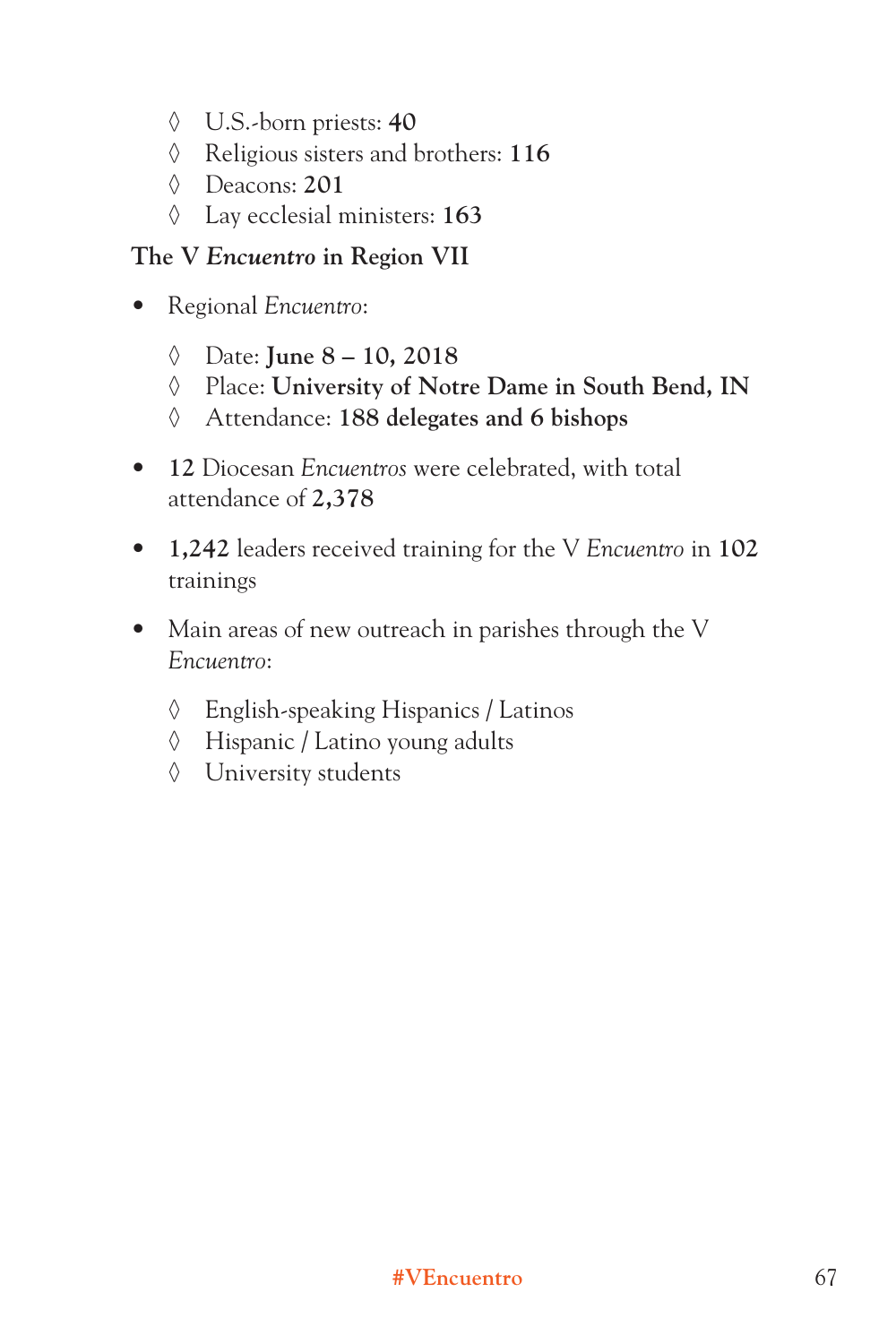# **Summary of the Main Contributions and Concepts from the Regional Consultation by Ministerial Area**

#### **1. Vocations**

- *Main gifts and opportunities:* Tools for families; formation of clergy for Hispanic ministry; reach young people; diaconate training in Spanish; interaction with clergy and religious.
- *Main obstacles and challenges:* Temptations; leaders trained to promote vocations; immigration status; accompaniment of young people.
- *Top regional strategies:* Create a vocational team / committee; days of prayer; resolve irregular status challenge; sacramental formation.

#### **2. Ministry with Hispanic Adolescents**

- *Main gifts and opportunities:* New leaders; lay spiritual mentors; young people evangelizing young people; foster cultural identity.
- *Main obstacles and challenges:* limited resources; communication between parishes and the diocese; lack of interest; cultural clashes.
- *Top regional strategies:* Youth leaders; professional help for at-risk youth; fund-raising.

### **3. Ministry of Hispanic Young Adults**

- *Main gifts and opportunities:* Form missionary disciples; activities that attract; social networks; integrate them into ministries; create spaces.
- *Main obstacles and challenges:* Lack of human and economic resources; immigration status; cultural barriers.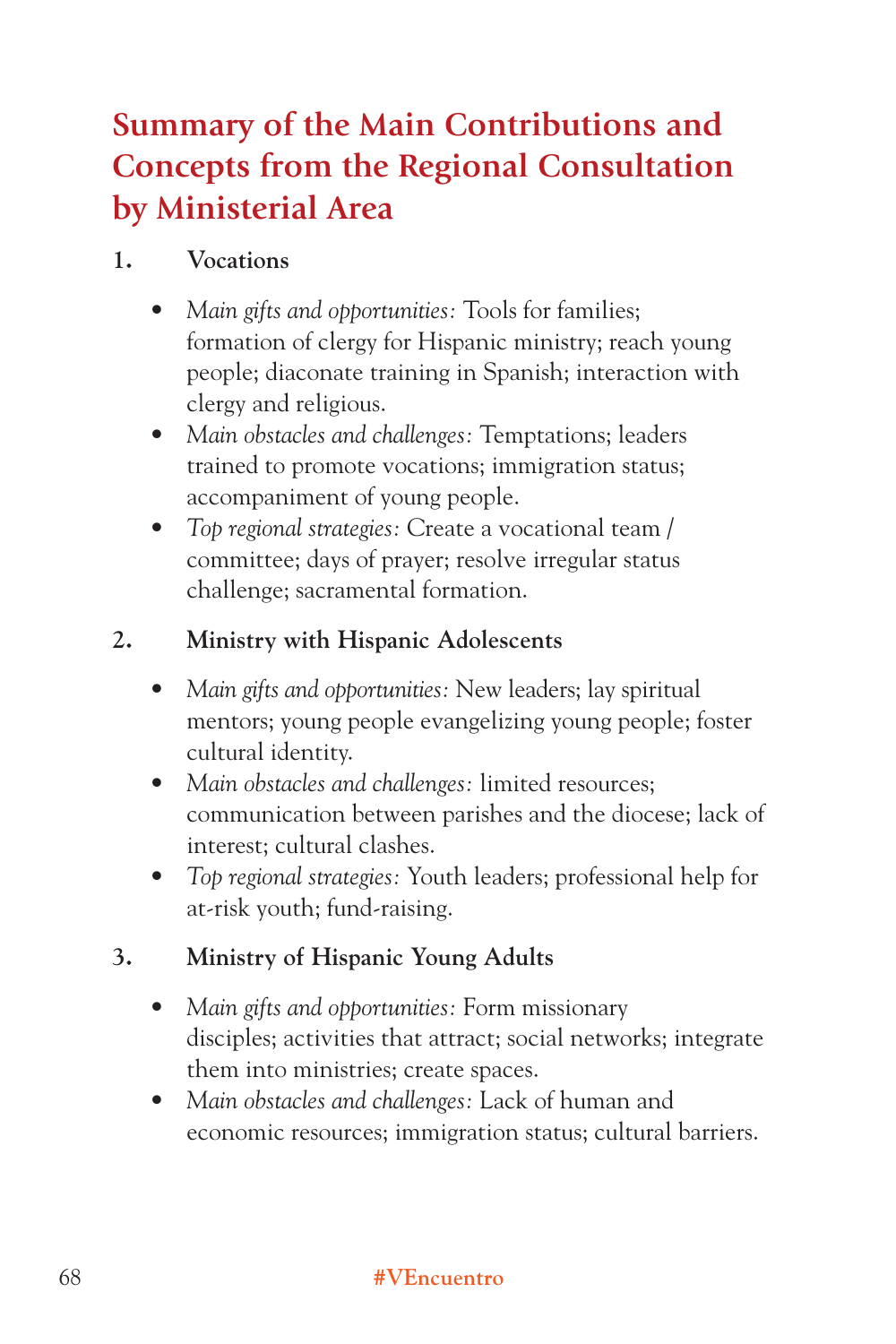*• Top regional strategies:* Promote the model of *pastoral juvenil hispana*; formalize the ministry; continue with the mission of the V *Encuentro*.

# **4. Family Ministry**

- *Main gifts and opportunities:* Visit families; form couples; take advantage of available resources; social networks and technology; good communication.
- *Main obstacles and challenges:* Resources; popular culture; absence of males; social networks; intergenerational relationships; new family structures.
- *Top regional strategies:* Start a family conference; funds for specialized professionals; advocate for families separated by immigration.

## **5. Evangelization and Mission**

- *Main gifts and opportunities:* New projects; go out to the peripheries; meet needs; evangelization workshops; place gifts into God's service.
- *Main obstacles and challenges:* Participation; lack of priests and resources; immigration status; separation from catechesis; youth training; follow-up.
- *Top regional strategies:* Priests who «smell like the sheep"; prioritize evangelization; catechesis together with evangelization.

### **6. Faith Formation and Catechesis**

- *Main gifts and opportunities:* Pastor's support; know the faith; renew the programs; Hispanic growth strengthens the church.
- *Main obstacles and challenges:* Leaders or trained catechists; Hispanic vocations; lack of support.
- *Top regional strategies:* Improved communication between parishes and dioceses; catechist formation; integral formation; presence of the bishop.

#### **#VEncuentro** 69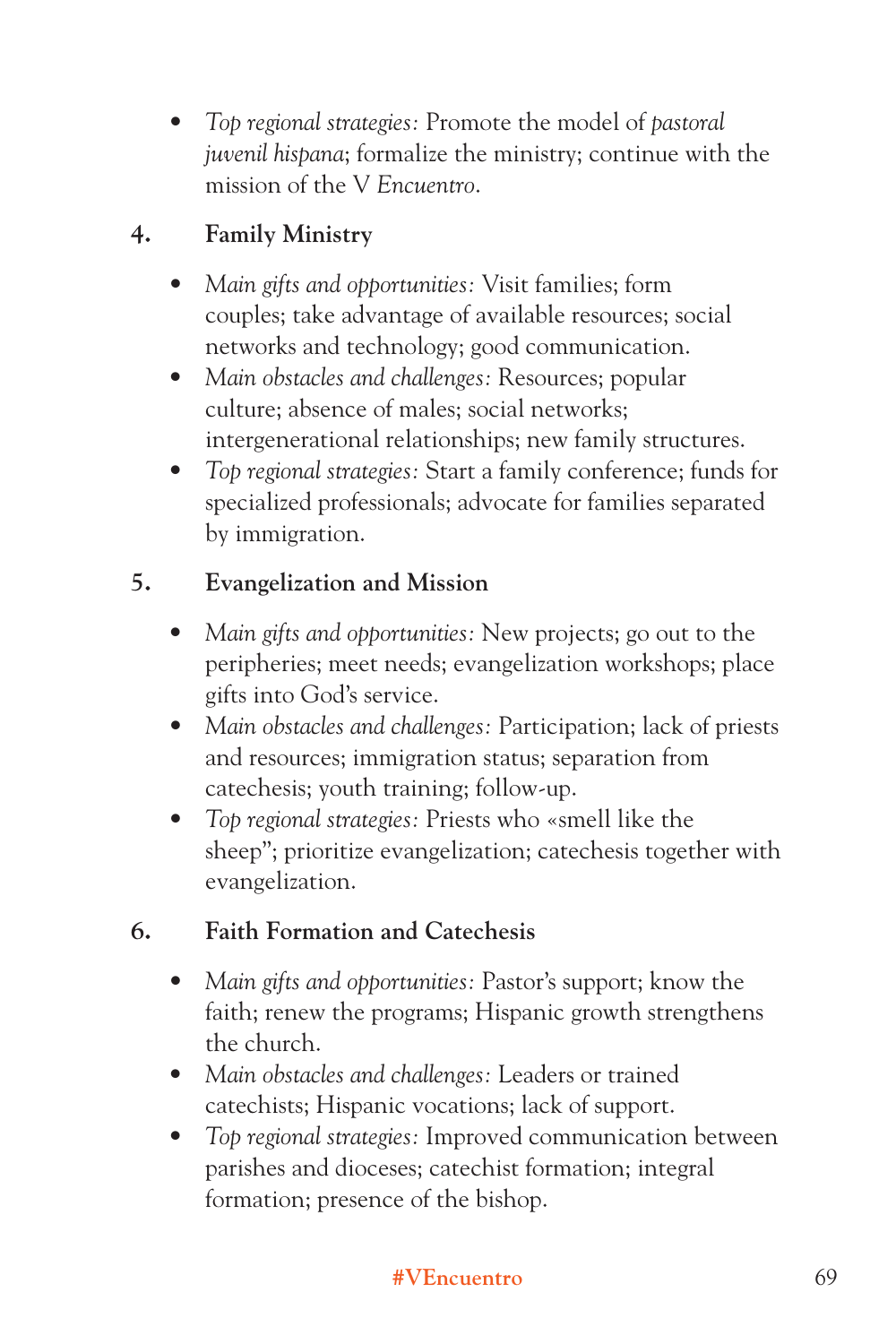#### **7. Higher Education / Universities**

- *Main gifts and opportunities:* Share successful practices and resources; develop a plan for Hispanic formation.
- *Main obstacles and challenges:* Coordinate resources and budgets; diaconate formation; training that reflects the Hispanic culture and reality.
- *Top regional strategies:* Create scholarship fund; programs for parents; support programs; collaboration in the formation of ministers.

### **8. Leadership Development and Ministry Formation**

- *Main gifts and opportunities:* Pastoral institutes; online courses; scholarships; networks of leaders; formation among apostolic movements.
- *Main obstacles and challenges:* Cost; technological limitations; participation; take into account the Hispanic reality; paid Hispanic staff.
- *Top regional strategies:* Leadership training; institutional support for movement leaders; intercultural skills; include Latinos in decision making.

#### **9. Liturgy and Spirituality**

- *Main gifts and opportunities:* Openness to Hispanic ministry; Latino spirituality; social networks; continue living the V *Encuentro*.
- *Main obstacles and challenges:* Lack of human, economic, physical, and Spanish resources; training; shortage of vocations.
- *Top regional strategies:* Establish Hispanic ministry offices; foster interreligious encounters; presence of bishops; family Bible studies.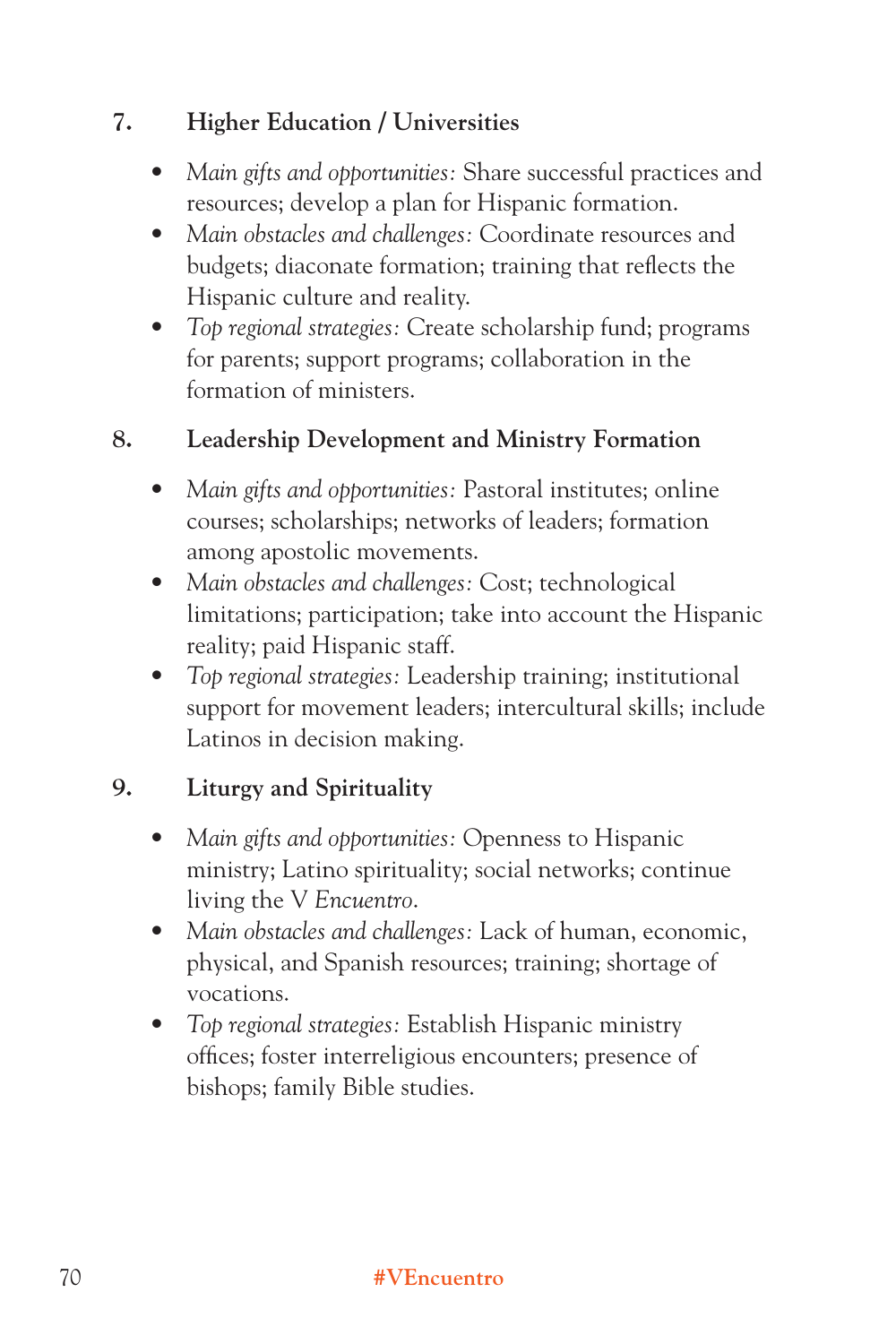#### **10. Migrant Ministry and Immigration**

- *Main gifts and opportunities:* Raise our prophetic voice; be intercultural bridges; take action to change unjust laws.
- *Main obstacles and challenges:* Political climate; lack of intercultural skills; awareness; redistribute limited resources.
- *Top regional strategies:* Use social media to encourage migrants; awareness and acceptance of the immigrant community; organize actions on behalf of immigrants.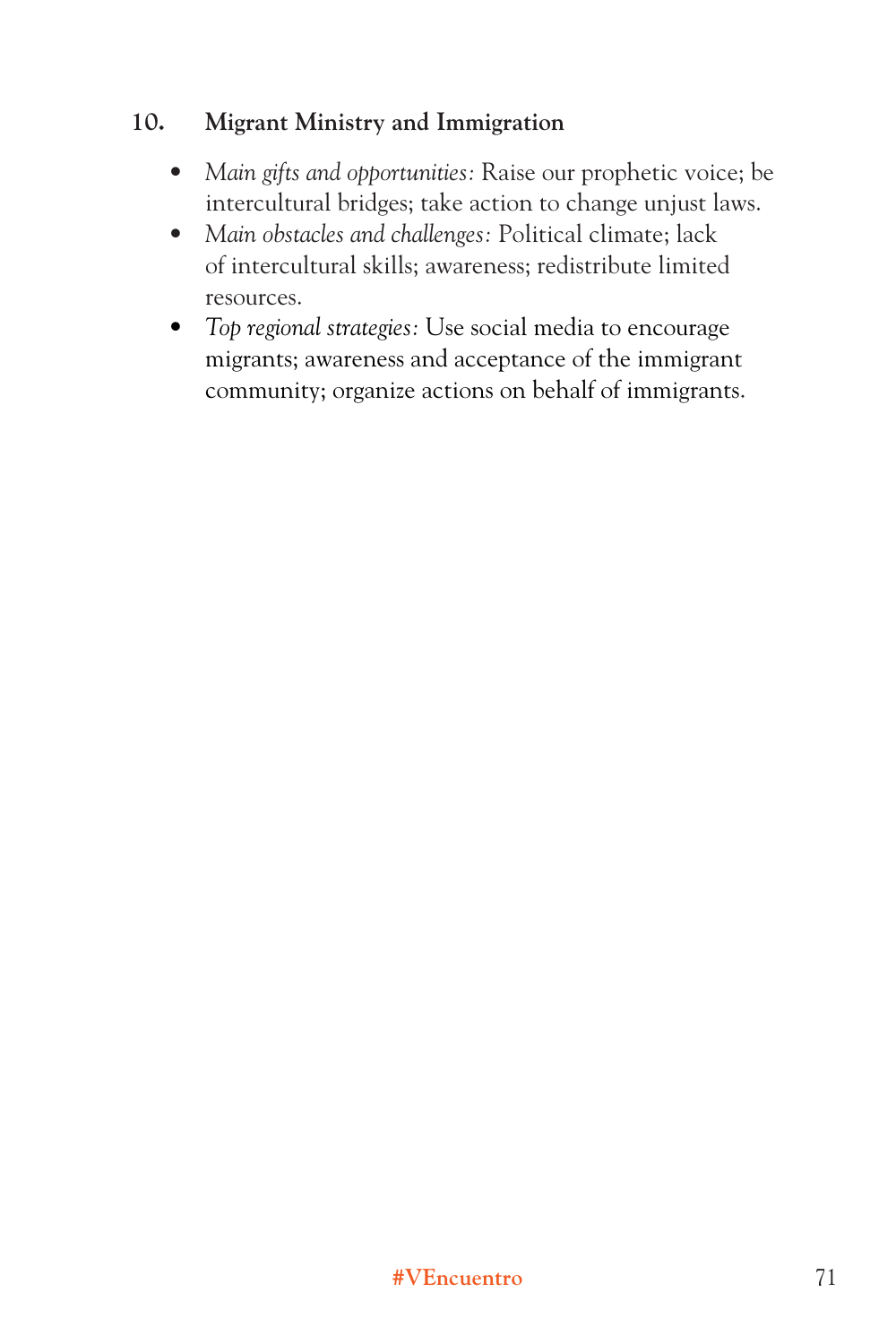# **Region VIII**

Meets in Dallas Rooms 3-4 at the time of the Regional Sessions

# **Pastoral Profile of Region VIII in Hispanic / Latino Ministry**

• Region VIII includes the states of Minnesota, North Dakota, and South Dakota; the Archdiocese of St. Paul & Minneapolis; and the Dioceses of Bismarck, Crookston, Duluth, Fargo, New Ulm, Rapid City, Sioux Falls, St. Cloud, and Winona-Rochester.

# **Going Forth Without Fear to Evangelize**

One of the main fruits of the V *Encuentro* in our region is that we have recovered some dioceses that did not participate much, and we have awakened the interest of others that previously had no ministry to "go forth" into the peripheries and consider serving this people in the near future.

As a result of attentive and kind listening, we were able to identify our pastoral priorities, mainly the great need for welcome and accompaniment that families, young people and new immigrants have. We have also paid more attention to the training of new and emerging leaders, especially young people.

We saw the change of our missionary disciples becoming aware of their baptismal call and going out without fear to evangelize and proclaim their faith. This visible missionary action was received with great joy; the people thirst to be heard and accompanied.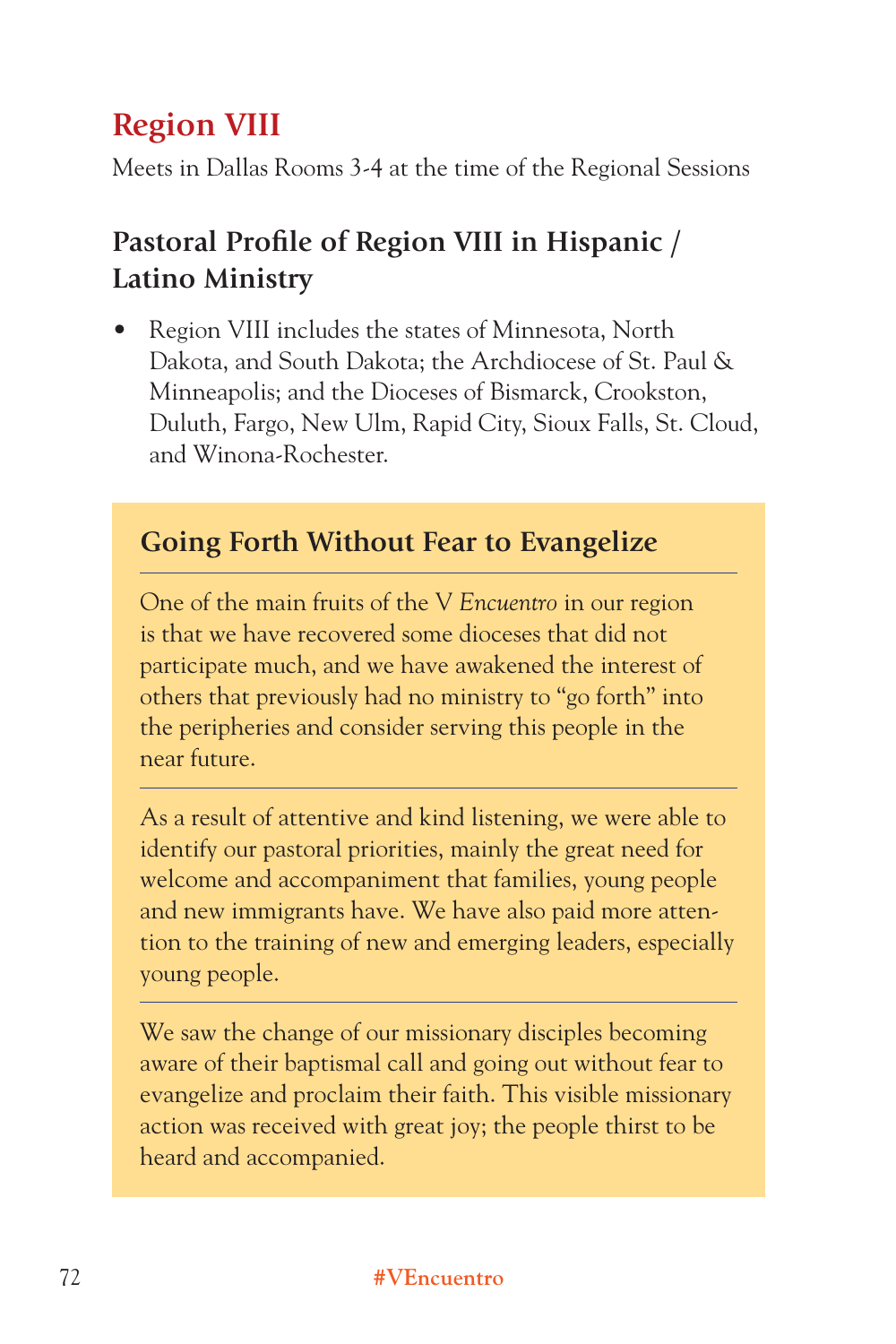- Lead Bishop: **Bishop Andrew Cozzens, Archdiocese of St. Paul-Minneapolis**
- Regional Co-Chairs: **Estela Villagrán Manacero and Luz Zagal**
- Anchoring Institution: **Archdiocese of Saint Paul & Minneapolis**
- Diocesan personnel dedicated to Hispanic ministry in the region\* :
	- ◊ In offices of Hispanic Ministry† : **7**
	- ◊ Responsible for *Pastoral Juvenil Hispana*: **2**
	- ◊ In ethnic/multicultural or other specialized offices: **1**
	- ◊ Clerical personnel assisting these leaders: **1**
- Estimated Hispanic Catholic population:
	- **◊ 81,000** immigrant Hispanic Catholics
	- **◊ 100,000** Hispanic Catholics born in the U.S.
	- **◊ 11%** of the Catholics in the region are Hispanic / Latino
- Parishes with Hispanic / Latino Ministry: **66**
- Masses in Spanish:
	- ◊ Weekly Masses: **70**
	- ◊ Once-a-month Masses: **14**
	- ◊ Attendance per Mass: **223** (**10.3%** of all Hispanic Catholics)
- Among Catholic children from 0 to 17 years old:
	- **◊ 18%** are Hispanics / Latinos born in the U.S.
	- **◊ 1.5%** are immigrant Hispanics / Latinos

<sup>\*</sup> Of the ten (arch)dioceses in the region, six do not have an office or personnel for Hispanic Ministry or Multicultural Ministry.

<sup>†</sup> May include personnel in other offices when their responsibility is for the Latino community, such as the Director of Hispanic Catechesis.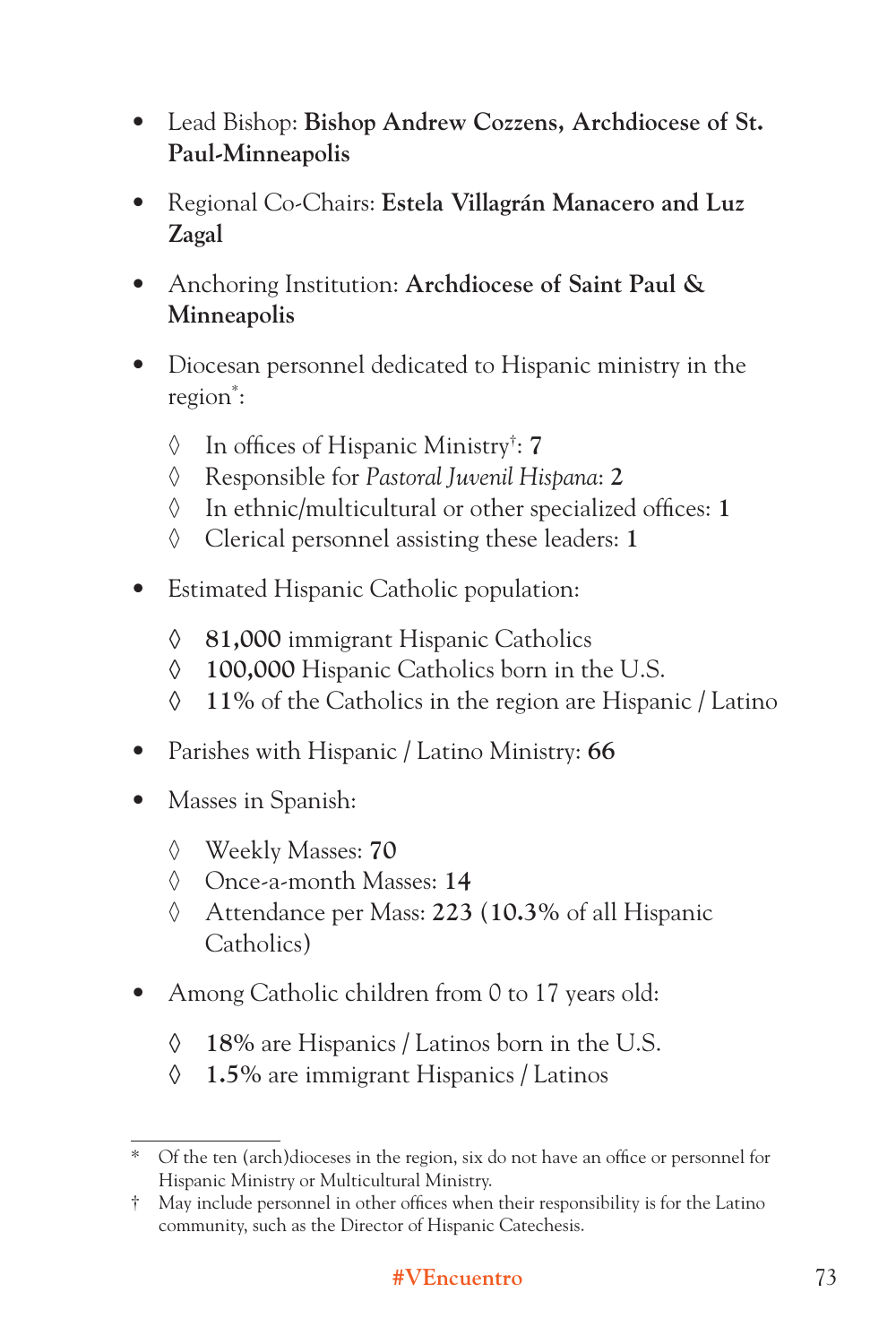- ◊ In K-8 Catholics schools, **4.5%** are Hispanics / Latinos
- ◊ In Catholic high schools, **7.6%** are Hispanics / Latinos
- Hispanic / Latino ecclesial ministers serving in the region:
	- ◊ Immigrant priests: **18**
	- ◊ U.S.-born priests: **1**
	- ◊ Religious sisters and brothers: **25**
	- ◊ Deacons: **6**
	- ◊ Lay ecclesial ministers: **45**

#### **The V** *Encuentro* **in Region VIII**

- Regional *Encuentro*:
	- ◊ Date: **April 13 14, 2018**
	- ◊ Place: **Arrowwood Resort & Conference Center in Alexandria, MN**
	- ◊ Attendance: **200 delegates and 3 bishops**
- **5** Diocesan *Encuentros* were celebrated, with total attendance of **1,687**
- **734** leaders received training for the V *Encuentro* in **26** trainings
- Main areas of new outreach in parishes through the V *Encuentro*:
	- ◊ Hispanic / Latino young adults
	- ◊ The incarcerated and detained
	- ◊ Migrants and campesinos in rural areas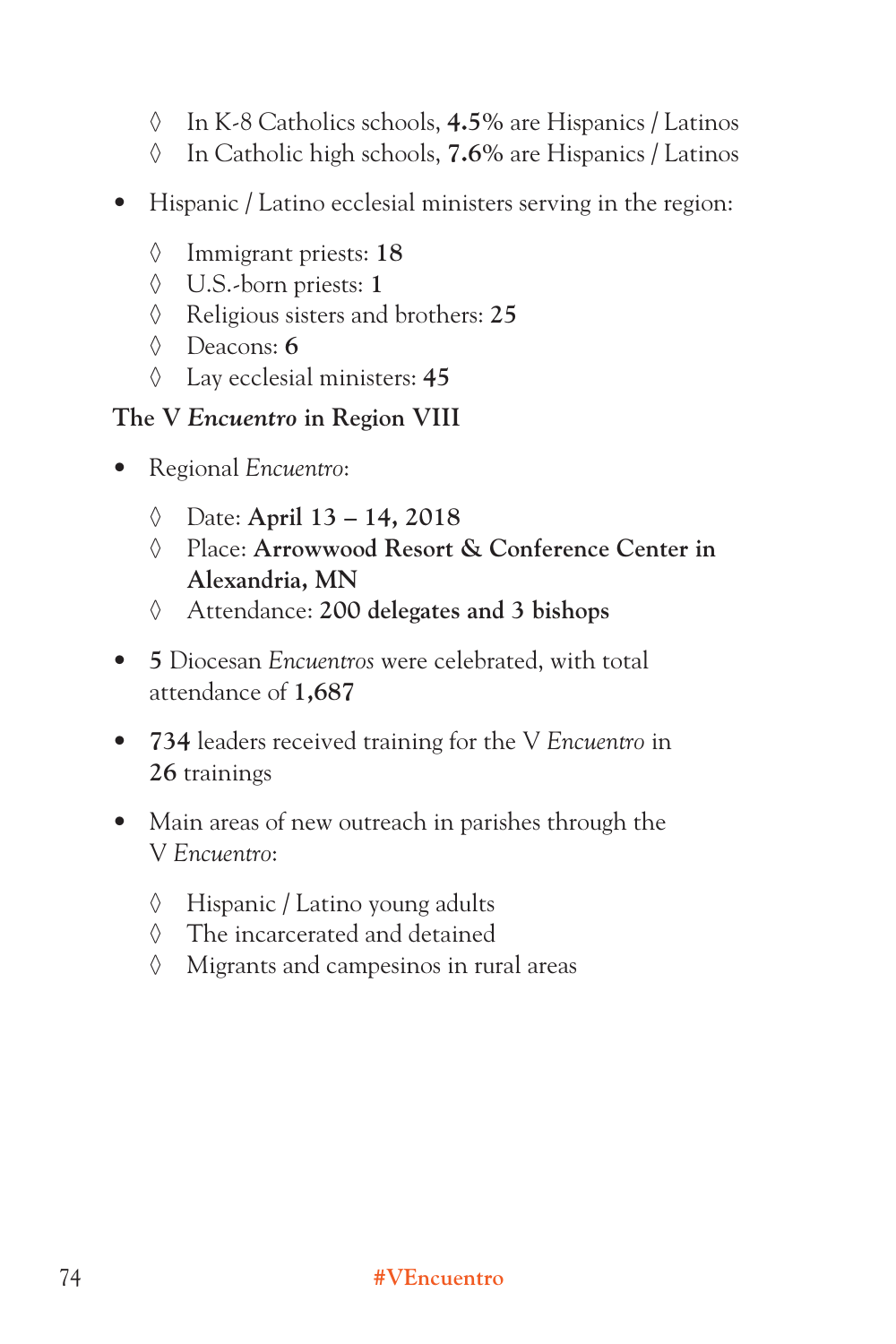# **Summary of the Main Contributions and Concepts from the Regional Consultation by Ministerial Area**

### **1. Leadership Development and Pastoral Formation**

- *Main gifts and opportunities:* Many leaders ready to serve and learn; willingness to sacrifice; enthusiasm and desire for participation and improvement.
- *Main obstacles and challenges:* Need to work and limited time; inclusion of Latinos; low levels of academic education; illiteracy.
- *Top regional strategies:* Formation institutes in Spanish; formation of lay preachers; more lay professionals in the Church.

## **2. Family Ministry**

- *Main gifts and opportunities:* Support for the families of the sick; give advice to families in the bulletin; many young families; love for the family.
- *Main obstacles and challenges:* Lack of documents and the consequent family problems; language difficulties; lack of resources for health; alcohol.
- *Top regional strategies:* Mentoring couples; conferences for families; premarital training; school for immigrant parents; pro-life programs; theology of the body; help with disabilities.

# **3. Hispanic Youth and Young Adult Ministry**

- *Main gifts and opportunities:* Catholic schools and scholarships; young adults willing to serve; hopes for a better life.
- *Main obstacles and challenges:* Need greater emphasis on Hispanic Youth Ministry (PJH), with retreats, talks, music, events, and spiritual exercises.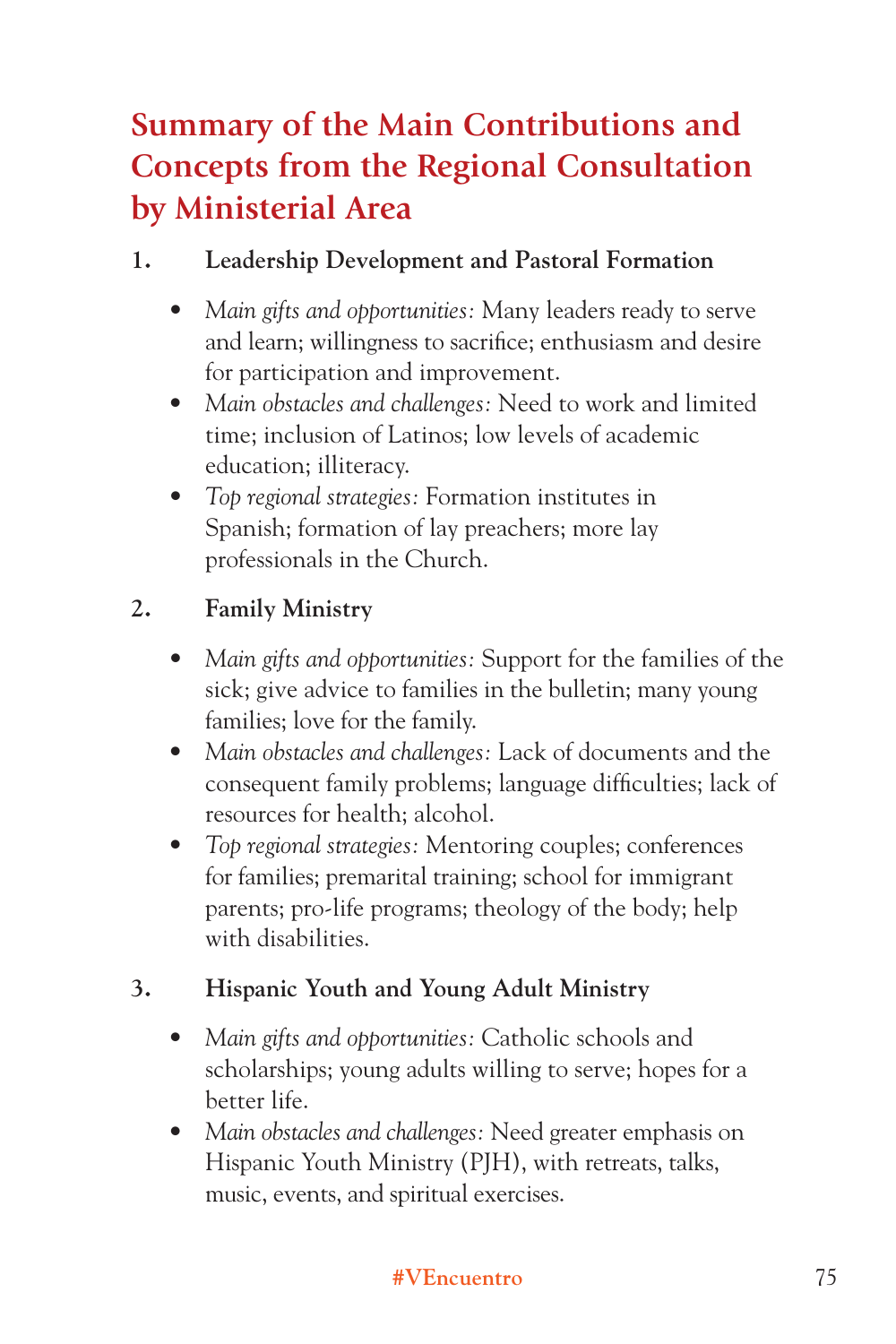*• Top regional strategies:* A differentiated ministry; more resources; greater Latino participation; PJH *encuentros*; retreats; vocations; young people at risk or in crisis; pastoral advisors; social action.

#### **4. Evangelization and Mission**

- *Main gifts and opportunities:* Prayer groups and ecclesial movements; recreational activities for all ages to build a united community.
- *Main obstacles and challenges:* Having people to visit the sick; lack of programs and personnel for social services and outreach.
- *Top regional strategies:* Creation of the ministry of evangelization; formation of missionary disciples; acceptance and welcome; missionary activity.

#### **5. Faith Formation and Catechesis**

- *Main gifts and opportunities:* Desire to know more about the Catholic faith; request for more Latino deacons; education professionals willing to serve the community.
- *Main obstacles and challenges:* Lack of time and transportation; language difficulties; materials in Spanish for adult education.
- *Top regional strategies:* Bilingual directors; involve parents; materials embodied in the Latino reality; training of catechists.

### **6. Liturgy and Spirituality**

- *Main gifts and opportunities:* Missionary priests from Latin America; spiritual formation events for adults; a living and admirable faith.
- *Main obstacles and challenges:* Insufficient Masses in Spanish; poorly trained liturgical ministers.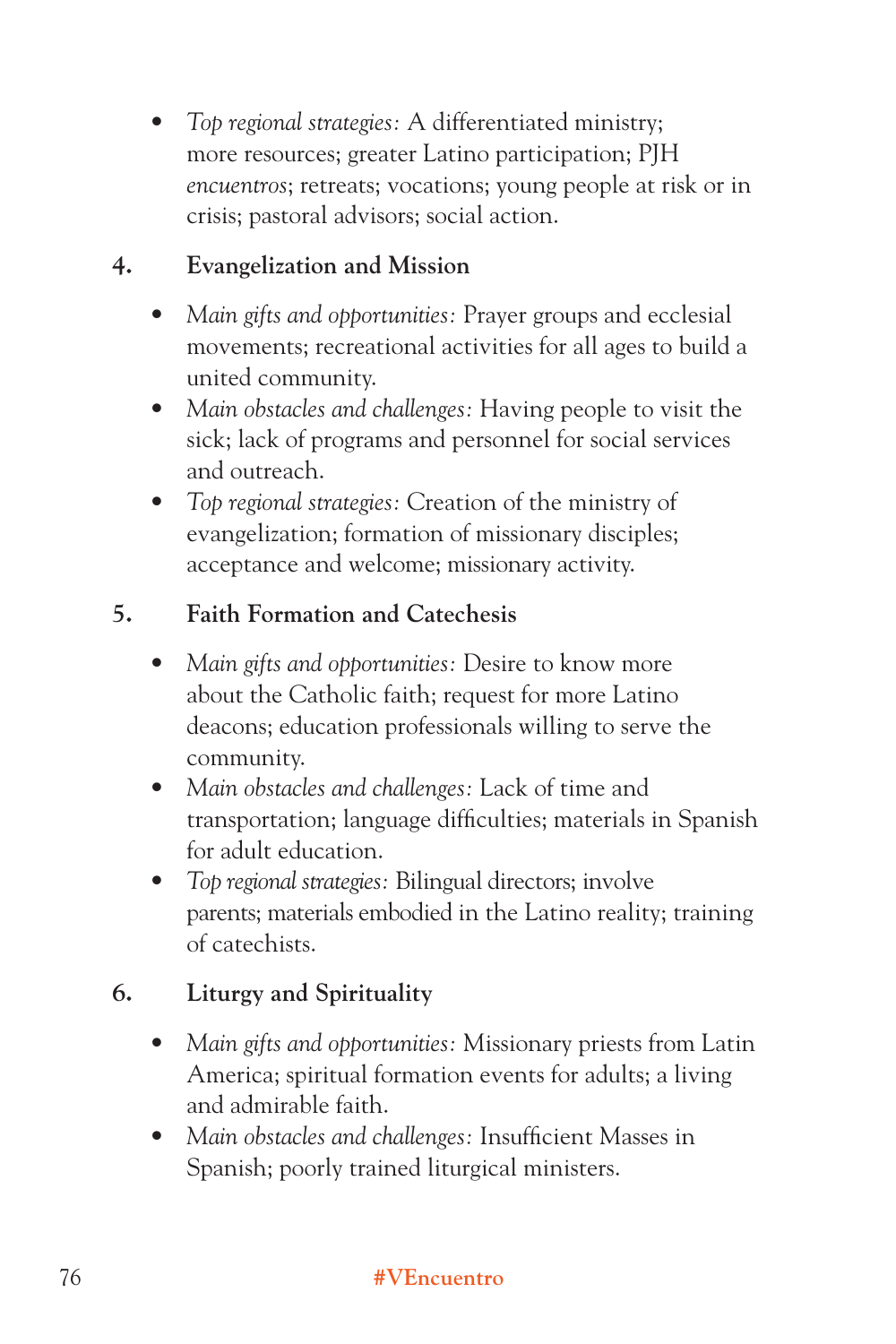*• Top regional strategies:* «School of Prayer"; inexpensive retreats; formation for choirs and liturgical minsters; spiritual direction.

#### **7. Justice and Peace**

- *Main gifts and opportunities:* Solidarity with people in crisis or difficulty; dreams of a just immigration reform; trust in the Church.
- *Main obstacles and challenges:* Lack of documents and the insecurity that accompanies it; economic poverty.
- *Top regional strategies:* Social ministry; Catholic Social Teaching; immigration; affordable housing; justice in the workplace; restorative justice.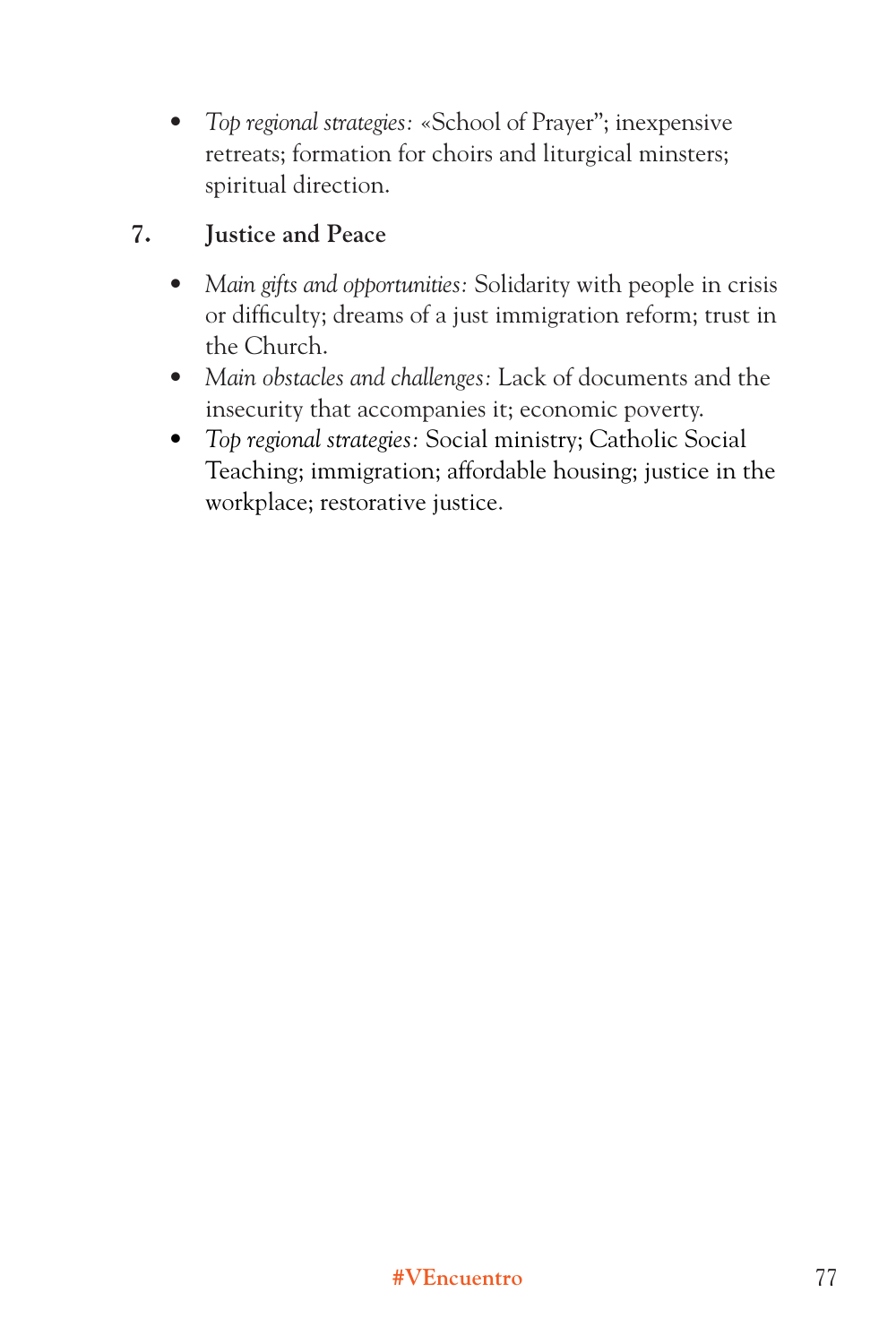# **Region IX**

Meets in Fort Worth Rooms 1-2 at the time of the Regional Sessions

# **Pastoral Profile of Region IX in Hispanic / Latino Ministry**

• Region IX includes the states of Nebraska, Iowa, Kansas, and Montana; the Archdioceses of Dubuque, Kansas City, KS, Omaha, and St. Louis; and the Dioceses of Davenport, Des Moines, Grand Island, Jefferson City, Kansas City-St. Joseph, Lincoln, Salina, Sioux City, Springfield-Cape Girardeau, and Wichita.

# **The Presence of the "Quiet" Dioceses Made Us All Happy**

The V *Encuentro* process provided a more strategic and intentional opportunity to highlight the significance of Hispanic Ministry in our respective dioceses. We received not only financial support but pastoral encouragement to enter the process from the bishops in our Regional *Encuentro*. The collaboration of the regional team in working out the details was excellent, and the presence of dioceses that were previously somewhat "quiet" enlivened the regional process. The presence of the ecclesial movements was also visible at the Diocesan and Regional *Encuentros*.

 $78$  **#** formation. Glory to God! The youth and young adults challenge the Church to be more responsive about social injustices in our region as they follow the call of Pope Francis to go out to where the marginalized are. They responded very well to the call for service to other Hispanic youth and young adult leaders across the region, by traveling to other states to offer their leadership skills at other parishes, and they thirst for the opportunity to hold leadership positions and receive more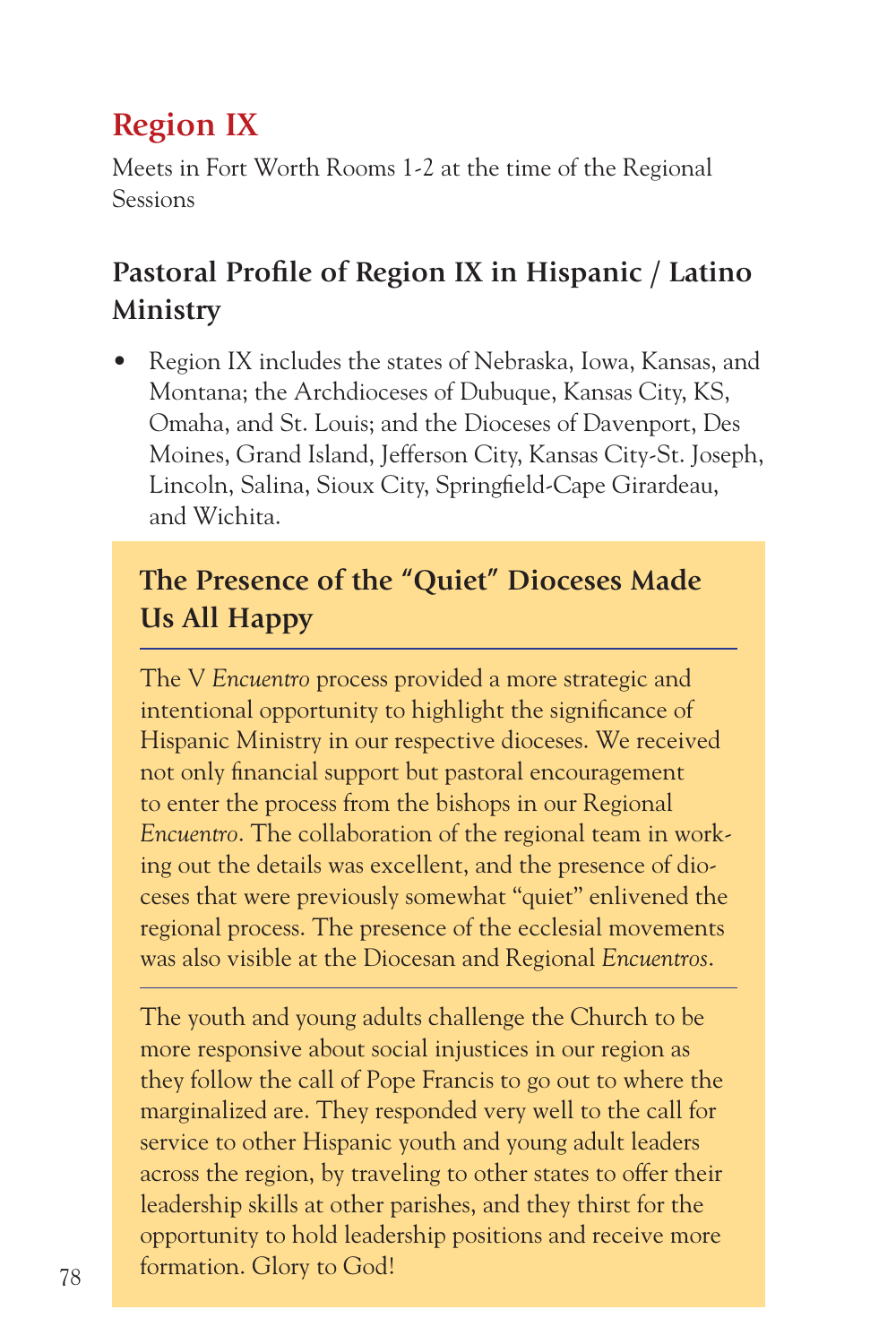- Lead Bishop: **Bishop Richard Pates, Diocese of Des Moines**
- Regional Co-Chairs: **Milagros Calvetti and Sr. Angela Erevia, MCDP**
- Anchoring Institution: **Diocese of Des Moines**
- Diocesan personnel dedicated to Hispanic ministry in the region:
	- ◊ In offices of Hispanic Ministry\* : **18**
	- ◊ Responsible for *Pastoral Juvenil Hispana*: **2**
	- ◊ In ethnic/multicultural or other specialized offices: **3**
	- ◊ Clerical personnel assisting these leaders: **4**
- Estimated Hispanic Catholic population:
	- **◊ 217,000** immigrant Hispanic Catholics
	- **◊ 322,000** Hispanic Catholics born in the U.S.
	- **◊ 20%** of the Catholics in the region are Hispanic / Latino
- Parishes with Hispanic / Latino Ministry: **165**
- Masses in Spanish:
	- ◊ Weekly Masses: **205**
	- ◊ Once-a-month Masses: **25**
	- ◊ Attendance per Mass: **251** (**10.7%** of all Hispanic Catholics)
- Among Catholic children from 0 to 17 years old:
	- **◊ 30%** are Hispanics / Latinos born in the U.S.
	- **◊ 3%** are immigrant Hispanics / Latinos
	- ◊ In K-8 Catholics schools, **9.1%** are Hispanics / Latinos
	- ◊ In Catholic high schools, **7.5%** are Hispanics / Latinos

<sup>\*</sup> May include personnel in other offices when their responsibility is for the Latino community, such as the Director of Hispanic Catechesis.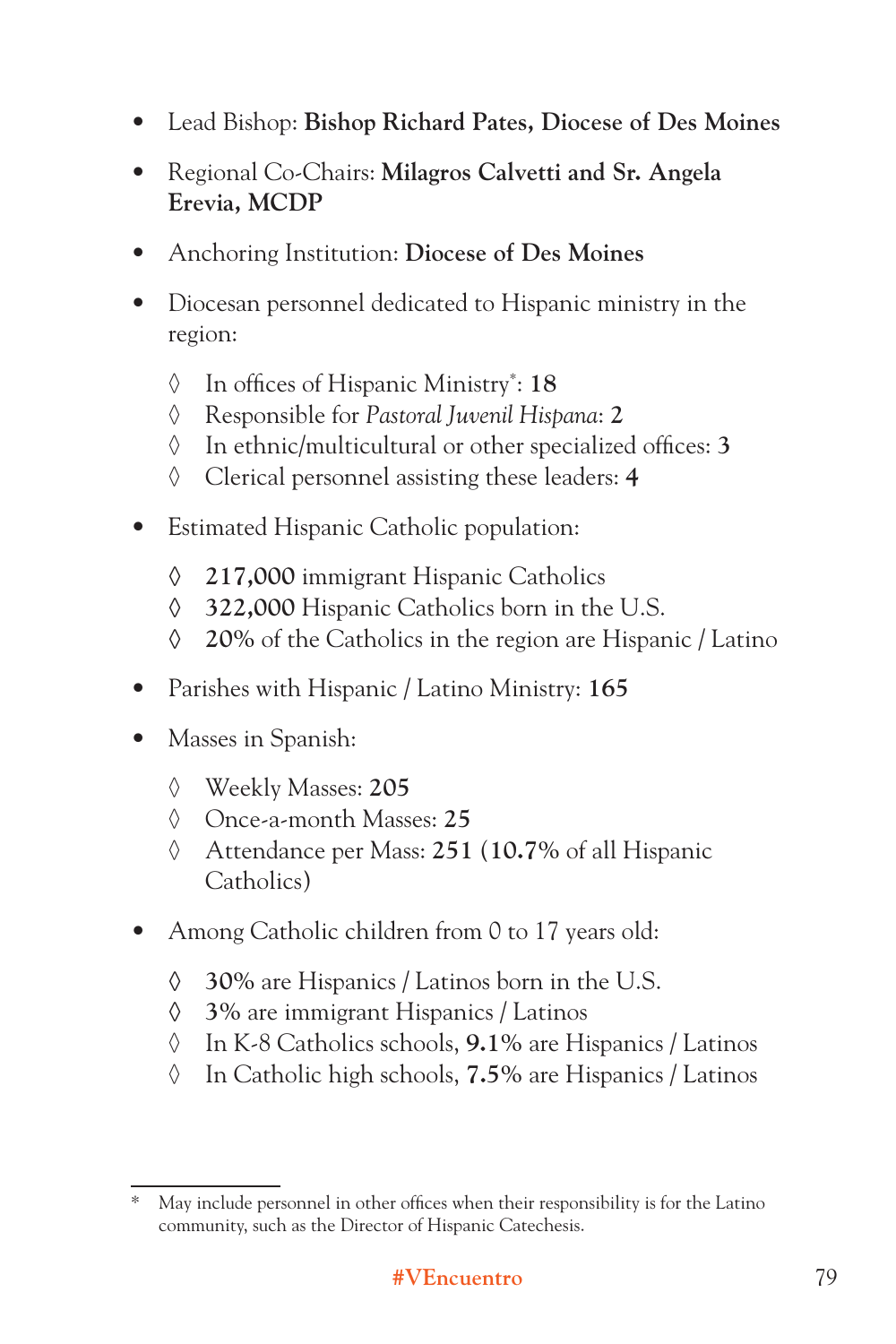- Hispanic / Latino ecclesial ministers serving in the region:
	- ◊ Immigrant priests: **40**
	- ◊ U.S.-born priests: **15**
	- ◊ Religious sisters and brothers: **102**
	- ◊ Deacons: **30**
	- ◊ Lay ecclesial ministers: **133**

#### **The V** *Encuentro* **in Region IX**

- Regional *Encuentro*:
	- ◊ Date: **Aprili 27 29, 2018**
	- ◊ Place: **Our Savior Retreat Center in Kansas City, KS**
	- ◊ Attendance: **144 delegates and 3 bishops**
- **14** Diocesan *Encuentros* were celebrated, with total attendance of **1,501**
- **1,397** leaders received training for the V *Encuentro* in **45** trainings
- Main areas of new outreach in parishes through the V *Encuentro*:
	- ◊ Hispanic / Latino young adults
	- ◊ Migrants and campesinos in rural areas
	- ◊ Homeless people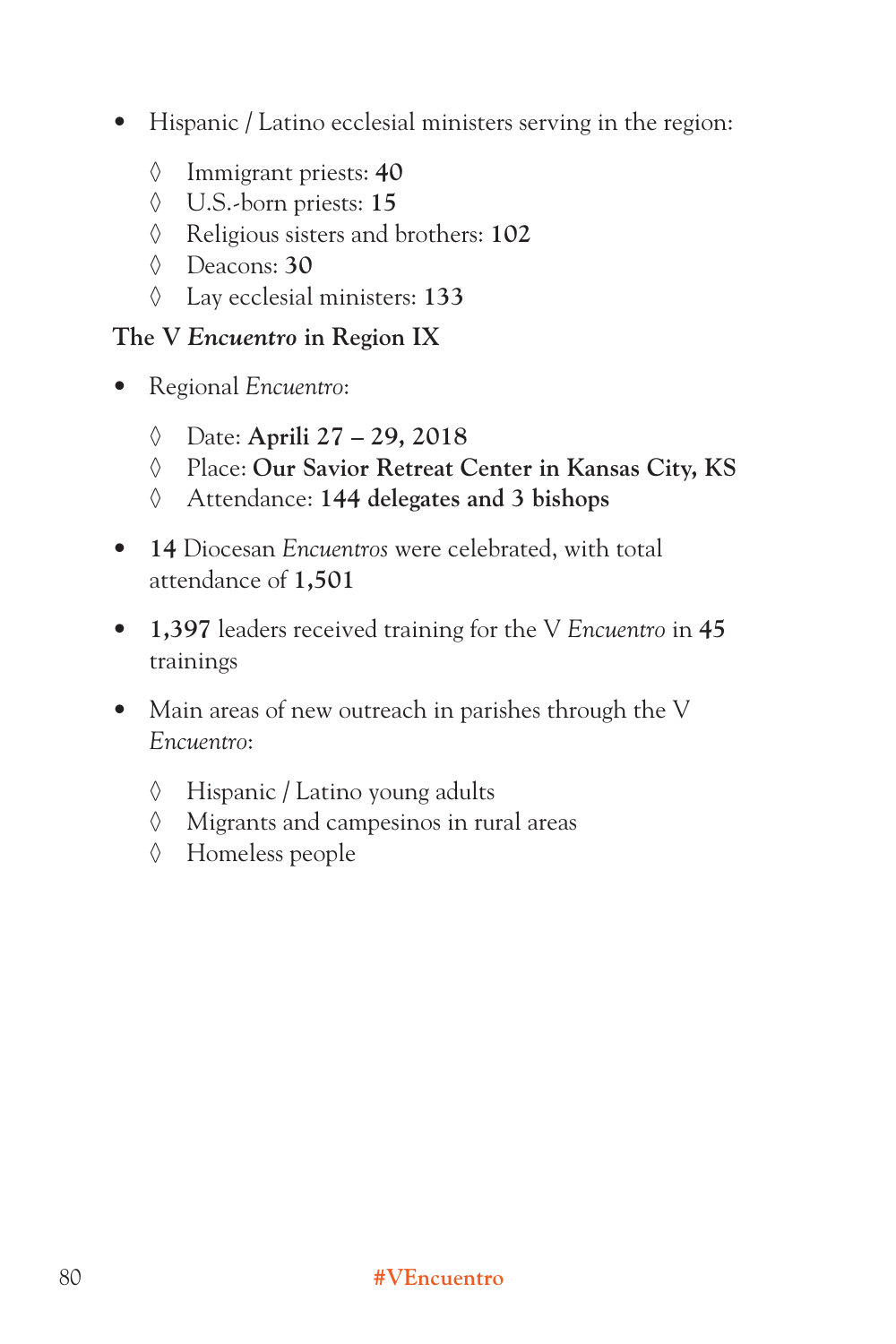# **Summary of the Main Contributions and Concepts from the Regional Consultation by Ministerial Area**

### **1. Evangelization and Mission**

- *Main gifts and opportunities:* The welcoming ministry recognizes the gift of acceptance in community gatherings.
- *Main obstacles and challenges:* Lack of training and lack of commitment to the ministry.
- *Top regional strategies:* Promoting retreats and movements for a personal encounter with Christ; training leaders to recognize the needs of Latinos; workshop on personal testimony and how to share the faith.

## **2. Hispanic Youth and Young Adult Ministry**

- *Main gifts and opportunities:* Increase vocations to marriage and religious life; involve young people in events to foster faith.
- *Main obstacles and challenges:* Other denominations attract more; financing; involve the family.
- *Top regional strategies:* Ministry that responds to the reality of Latino adolescents; create spaces for human and religious development; for Latino parents to consider sending their children to Catholic schools.

### **3. Faith Formation and Catechesis**

- *Main gifts and opportunities:* Continuous education for everyone; follow up after retreats; good use of social media.
- *Main obstacles and challenges:* Lack of knowledge of the faith; no support from the priests; lack of commitment.
- *Top regional strategies:* Biblical and theological training to know, love, follow, and proclaim Jesus; parent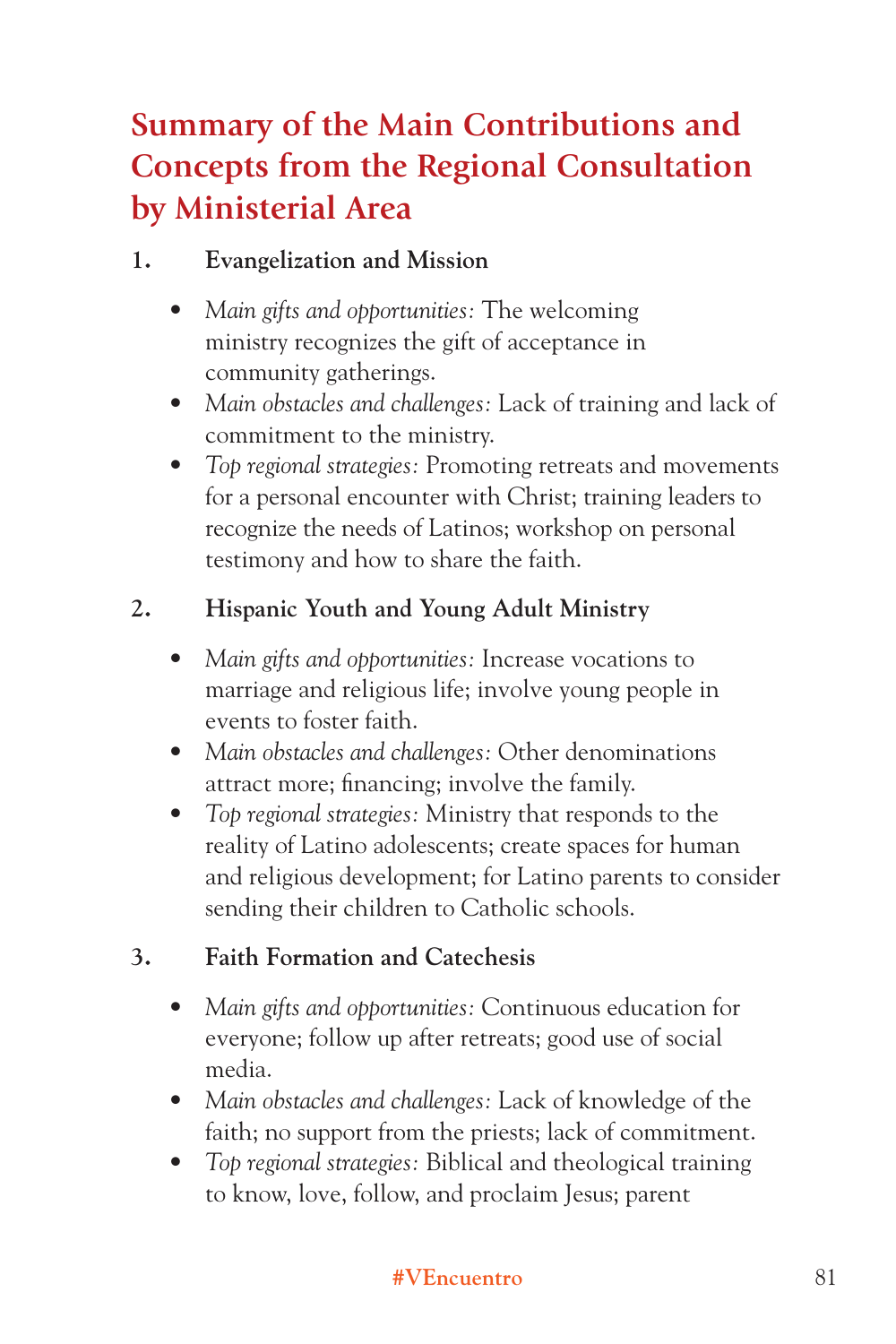participation in the formation of their children; bilingual and interactive programs with video.

# **4. Family Ministry**

- *Main gifts and opportunities:* Catechetical formation in the family; accompanying marriages; retreats with follow-up; thematic conferences.
- *Main obstacles and challenges:* Priests who do not enter different cultures; lack of prayer and reverence at home; lack of knowledge of the faith.
- *Top regional strategies:* Marriage preparation in all dimensions; develop, multiply, and support retreats for couples and families.

# **5. Intercultural Competencies**

- *Main gifts and opportunities:* Training on cultural diversity and traditions; Marian celebrations and bilingual Masses; better communication between cultural groups.
- *Main obstacles and challenges:* Language barrier; lack of priests with an intercultural vision; lack of commitment and participation in leadership.
- *Top regional strategies:* Intercultural and linguistic training at all levels to increase capacity to serve the community; hire staff with these capabilities already developed; workshops to unite diverse cultures.

# **6. Leadership Development and Pastoral Formation**

- *Main gifts and opportunities:* Leadership education and formation; opportunities to create young leaders; integration of Hispanic leaders.
- *Main obstacles and challenges:* Immigration status; financial and human resources; identify committed bilingual candidates.
- *Top regional strategies:* Update the pastoral, spiritual, and theological formation for liturgical ministers and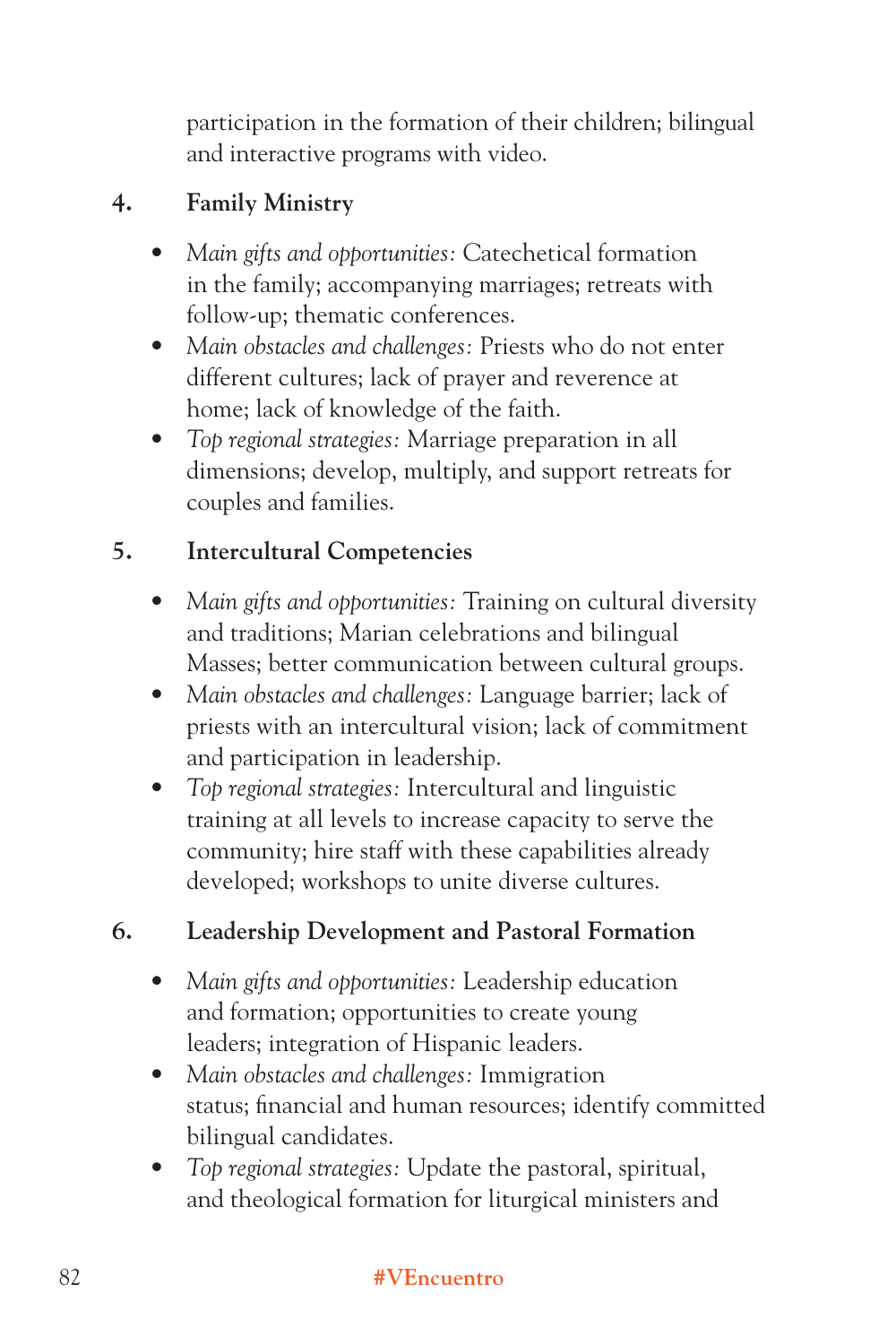people who give talks; biblical, theological, human, and pastoral formation of young adults; creation of a Regional Institute.

#### **7. Human Development**

- *Main gifts and opportunities:* Lawyers who can guide the community about their rights; an immigration office in each diocese; offer opportunities to learn English.
- *Main obstacles and challenges:* Lack of knowledge of immigration laws; lack of economic resources; low level of academic education.
- *Top regional strategies:* Workshop on civil rights and the immigration system; mobilize the Catholic healthcare system to treat addictions, mental health, and lack of health insurance; forming men as spouses and parents; anger management; respect for women and complementarity.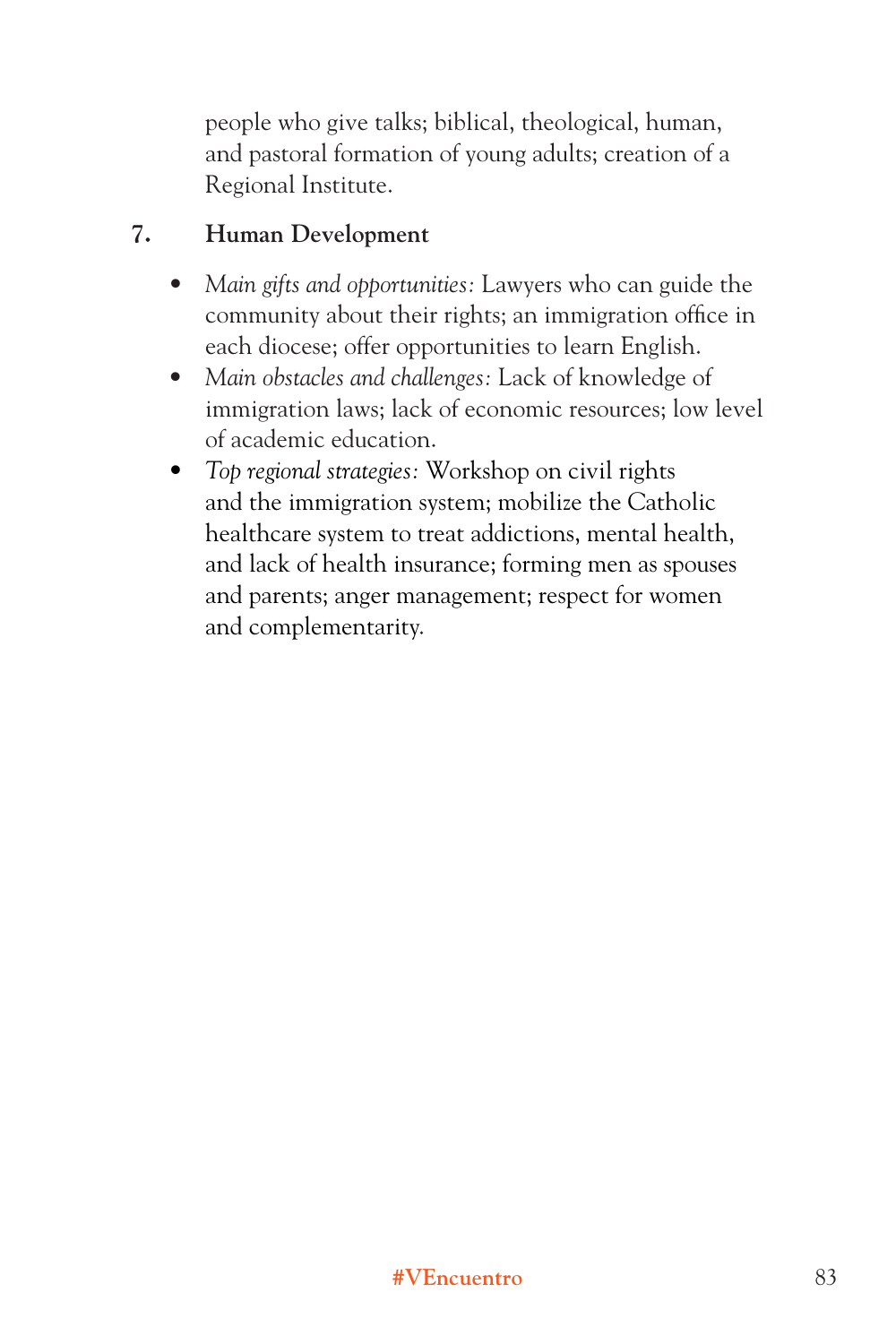# **Region X**

Meets in Texas Ballroom A at the time of the Regional Sessions

# **Pastoral Profile of Region X in Hispanic / Latino Ministry**

- **Region X** includes the states of Arkansas, Oklahoma, and Texas; the Archdioceses of Galveston-Houston, Oklahoma City, and San Antonio; and the Dioceses of Amarillo, Austin, Beaumont, Brownsville, Corpus Christi, Dallas, El Paso, Fort Worth, Laredo, Little Rock, Lubbock, San Angelo, Tulsa, Tyler, and Victoria
- Lead Bishop: **Bishop Joe Vásquez, Diocese of Austin**
- Regional Chair: **Julio Beltrán**
- Anchoring Institution: **Mexican American Catholic College**

# **United in Christ, Anything Can Be Achieved**

The Regional *Encuentro* was an experience that opened the eyes of almost everyone present. While the vast majority of young Catholics in the region are Latinos, we must break with "we have always done it that way" to accompany them in the process of becoming Missionary Disciples, Witnesses of God's Love. It also challenges us to open more spaces that can truly respond to the needs of young Latinos born in the US, and to encourage their participation and leadership.

tices in each ministry. We all have something to share! The V *Encuentro* has taught us that we can and must truly work in a *pastoral de conjunto*... Listen to us, accompany us and support us, so that our beautiful cultural diversity as Latinos enhances our union in Jesus Christ. It was often heard that: We should have this type of *encuentro* more frequently, to celebrate our faith and share the best prac-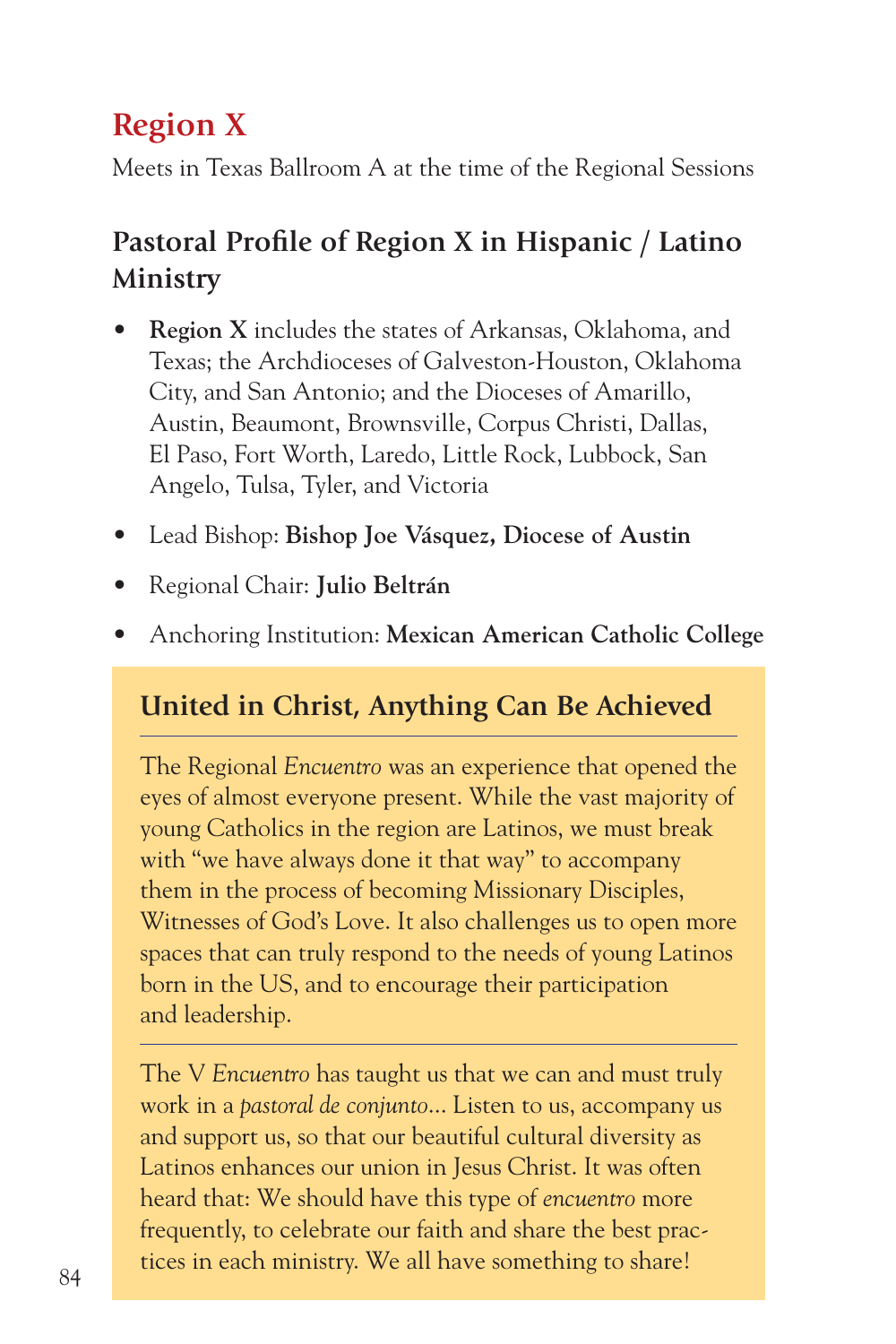- Diocesan personnel dedicated to Hispanic ministry in the region\* :
	- ◊ In offices of Hispanic Ministry† : **15**
	- ◊ Responsible for *Pastoral Juvenil Hispana*: **6**
	- ◊ In ethnic/multicultural or other specialized offices: **8**
	- ◊ Clerical personnel assisting these leaders: **7**
- Estimated Hispanic Catholic population:
	- **◊ 2,203,000** immigrant Hispanic Catholics
	- **◊ 3,893,000** Hispanic Catholics born in the U.S.
	- **◊ 72%** of the Catholics in the region are Hispanic / Latino
- Parishes with Hispanic / Latino Ministry: **853**
- Masses in Spanish:
	- ◊ Weekly Masses: **1,528**
	- ◊ Once-a-month Masses: **22**
	- ◊ Attendance per Mass: **299** (**7.6%** of all Hispanic Catholics)
- Among Catholic children from 0 to 17 years old:
	- **◊ 75%** are Hispanics / Latinos born in the U.S.
	- **◊ 6%** are immigrant Hispanics / Latinos
	- ◊ In K-8 Catholics schools, **41%** are Hispanics / Latinos
	- ◊ In Catholic high schools, **36%** are Hispanics / Latinos
- Ministros eclesiales hispanos / latinos sirviendo en la Region X:
	- ◊ Immigrant priests: **377**
	- ◊ U.S.-born priests: **194**
	- ◊ Religious sisters and brothers: **657**

<sup>\*</sup> Of the six (arch)dioceses that do not have personnel dedicated to Hispanics or other ethnic groups, three of them (El Paso, Laredo, and San Antonio) expect all of their diocesan offices to serve Hispancis.

<sup>†</sup> Puede incluir personal en otras oficinas cuando su responsabilidad es por el pueblo latino, p.ej. Coordinador/a de Catequesis para los Hispanos.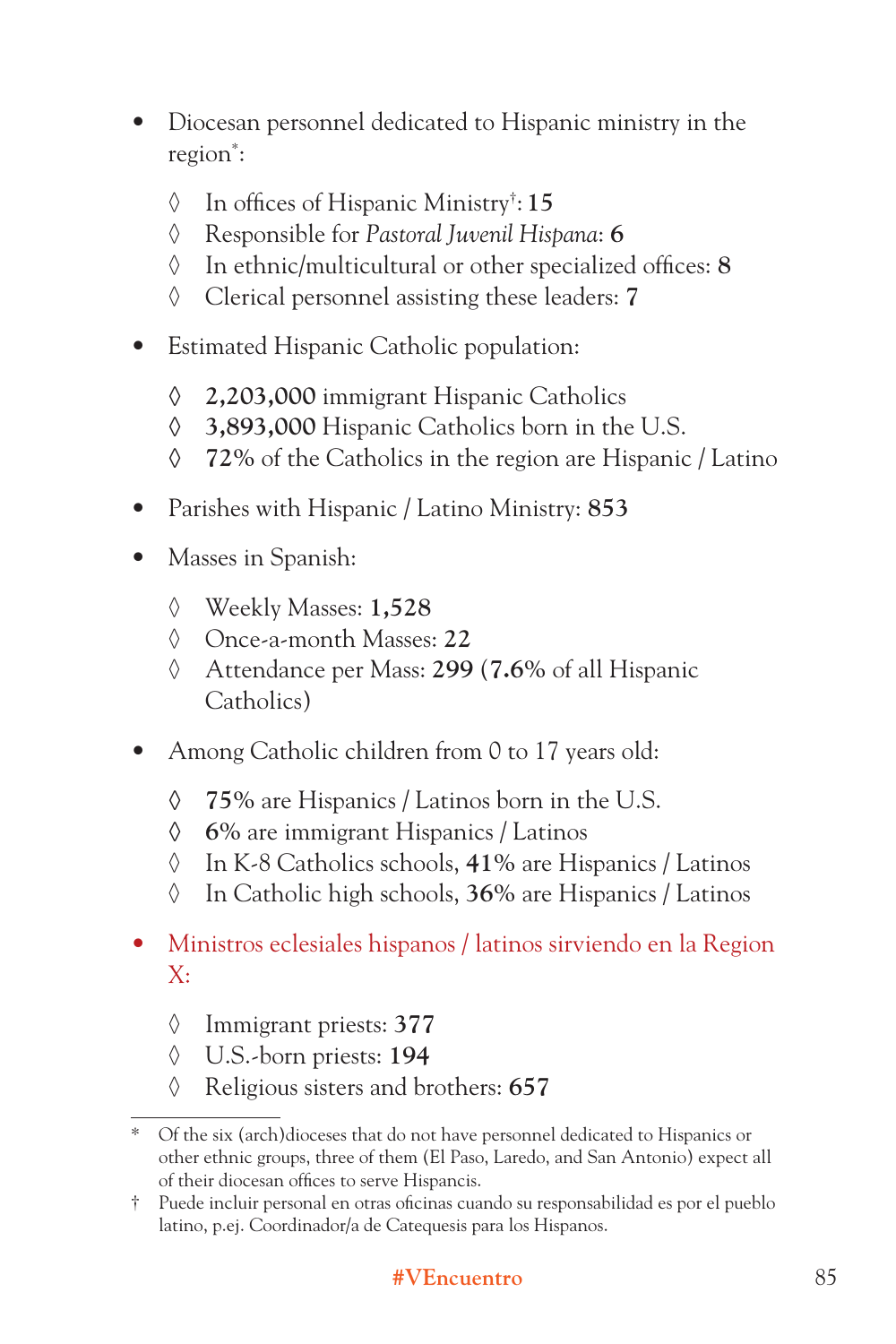- ◊ Deacons: **814**
- ◊ Lay ecclesial ministers: **2,800+**

#### **The V** *Encuentro* **in Region X**

- Regional *Encuentro*:
	- ◊ Date: **April 13 15, 2018**
	- ◊ Place: **La Cantera Resort in San Antonio, TX**
	- ◊ Attendance: **811 delegates and 21 bishops**
- **16** Diocesan *Encuentros* were celebrated, with total attendance of **7,877**
- **4,574** leaders received training for the V *Encuentro* in **179** trainings
- Main areas of new outreach in parishes through the V *Encuentro*:
	- ◊ Hispanic / Latino young adults
	- ◊ English-speaking Hispanics / Latinos
	- ◊ Migrants and campesinos in rural areas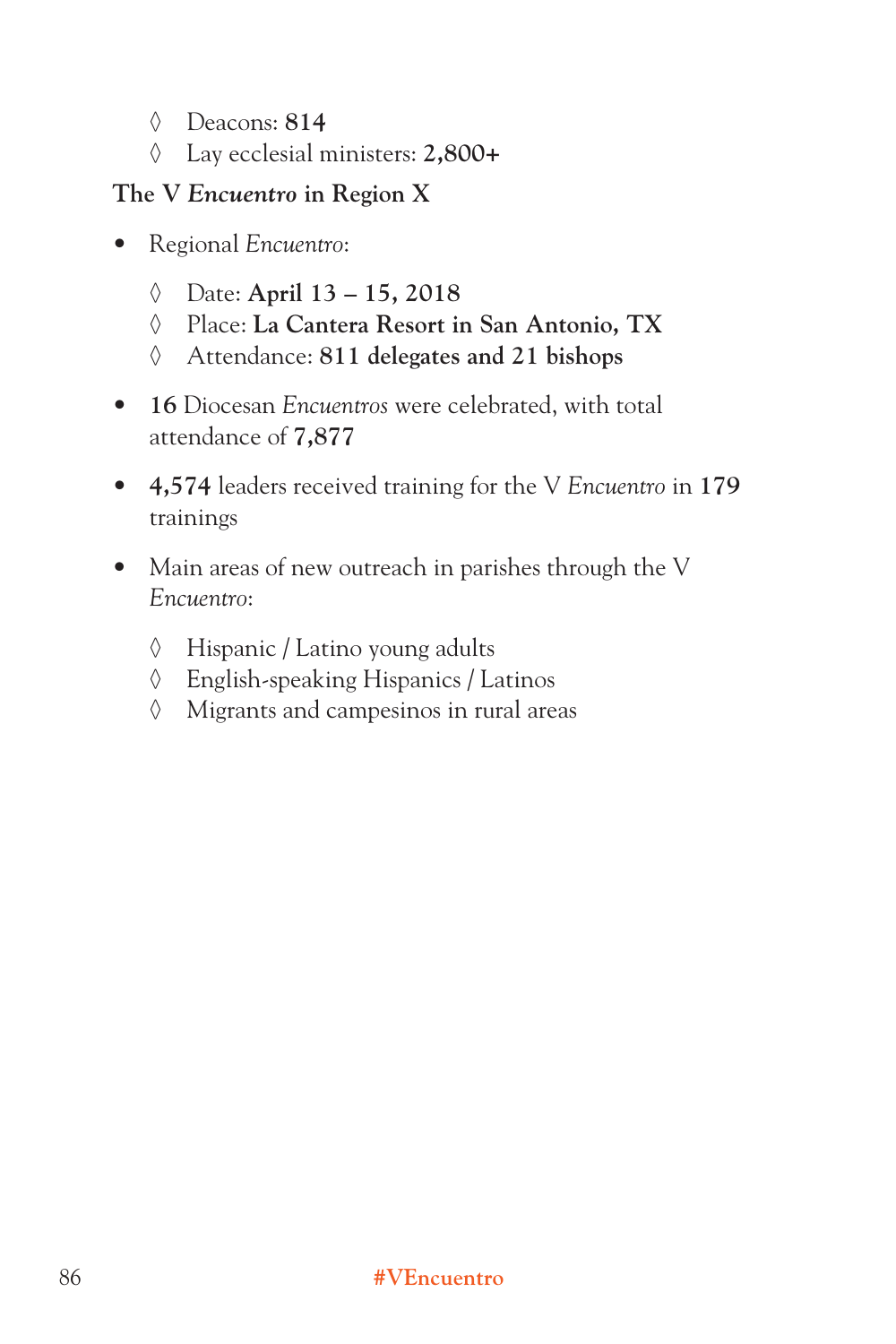# **Summary of the Main Contributions and Concepts from the Regional Consultation by Ministerial Area**

### **1. Evangelization and Mission**

- *Main gifts and opportunities:* Identify needs; become attentive listeners; leaders ready to go forth.
- *Main obstacles and challenges:* Internal wars; «it has always been like this» or «nothing can change;" language and culture barriers.
- *Top regional strategies:* Continuous visits of missionary disciples to the peripheries; training to listen and accompany; welcoming workshop.

#### **2. Faith Formation and Catechesis**

- *Main gifts and opportunities:* Adults trained; support of diocesan offices; family catechesis.
- *Main obstacles and challenges:* Absence of the father in catechesis; family breakdown; adults with limited studies; scarce resources.
- *Top regional strategies:* Promote the best resources for adult education; involve parents in the catechesis of their children; prioritize catechesis on marriage.

### **3. Leadership Development and Pastoral Formation**

- *Main gifts and opportunities:* Training from the diocese; balance parish resources; collaboration.
- *Main obstacles and challenges:* Cost to start from scratch; lack of motivation / interest; good process management.
- *Top regional strategies:* Invite and train new leaders; pastoral formation workshops.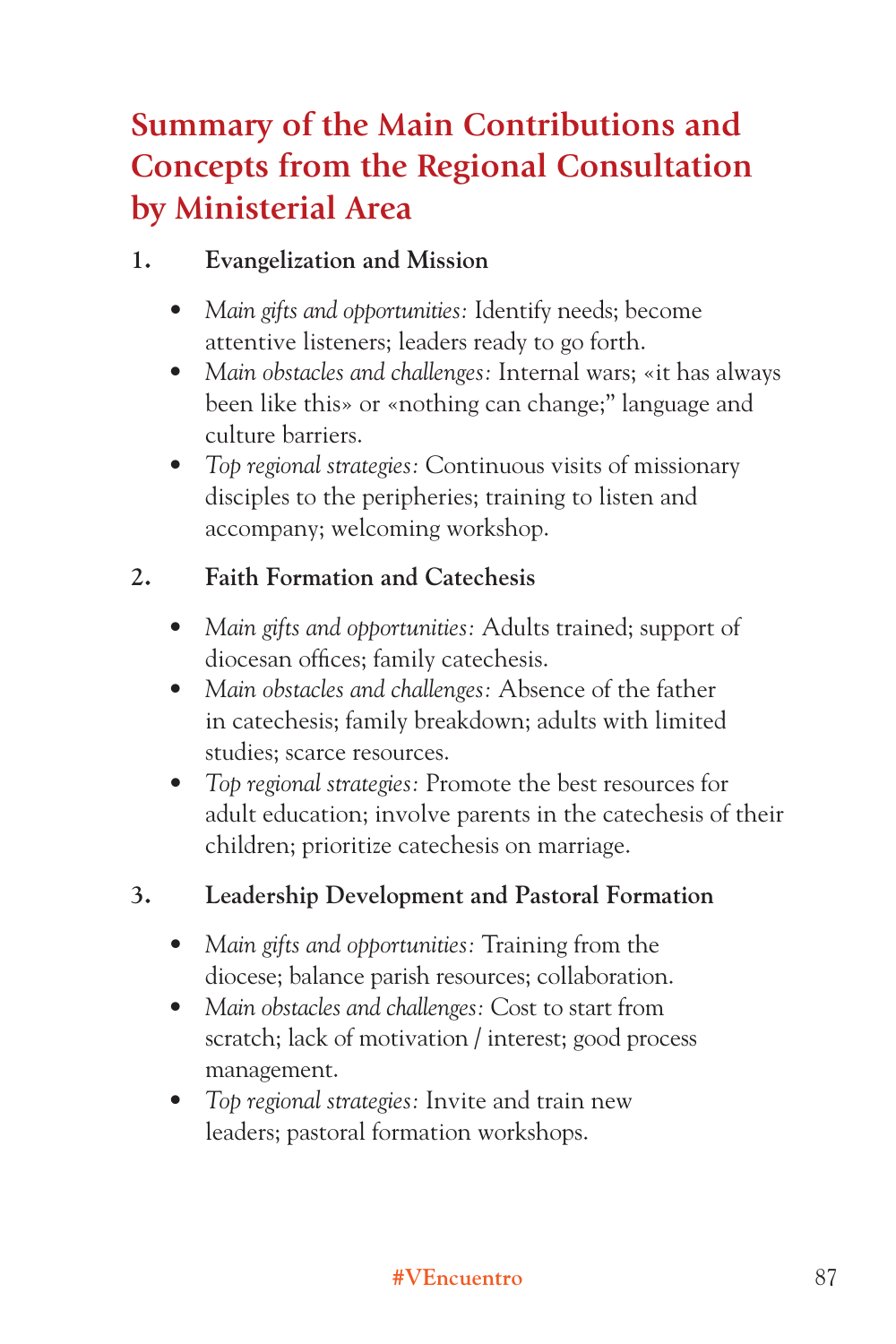#### **4. Ministry with Hispanic Adolescents**

- *Main gifts and opportunities:* More self-esteem; social conscience; active adolescents in the community.
- *Main obstacles and challenges:* Lack of support from parents, parish priests and dioceses; lack of infrastructure and financial resources.
- *Top regional strategies:* Adolescents active in decision making; guidance about the school system for immigrant parents; mentors.

## **5. Ministry of Hispanic Young Adults**

- *Main gifts and opportunities:* Commitment and faith of Hispanics; evangelization retreats; sharing forums.
- *Main obstacles and challenges:* Acceptance of the oppression from Anglo groups; lack of support in the church; battles for control of the groups.
- *Top regional strategies:* Young people active in decision making; young people trained as missionaries to their peers; catechesis on marriage.

### **6. Stewardship and Development**

- *Main gifts and opportunities:* Talents of the young generation; wealth of diversity; openness.
- *Main obstacles and challenges:* Closed-minded pastors; adequate training; lack of motivation; leaders vying for control; lack of young leaders.
- *Top regional strategies:* No longer «alms" but "stewardship"; workshop to discern gifts and talents; invest in the formation of Latino leaders.

# **7. Family Ministry**

*• Main gifts and opportunities:* Communication and inclusivity; promote unity and family values.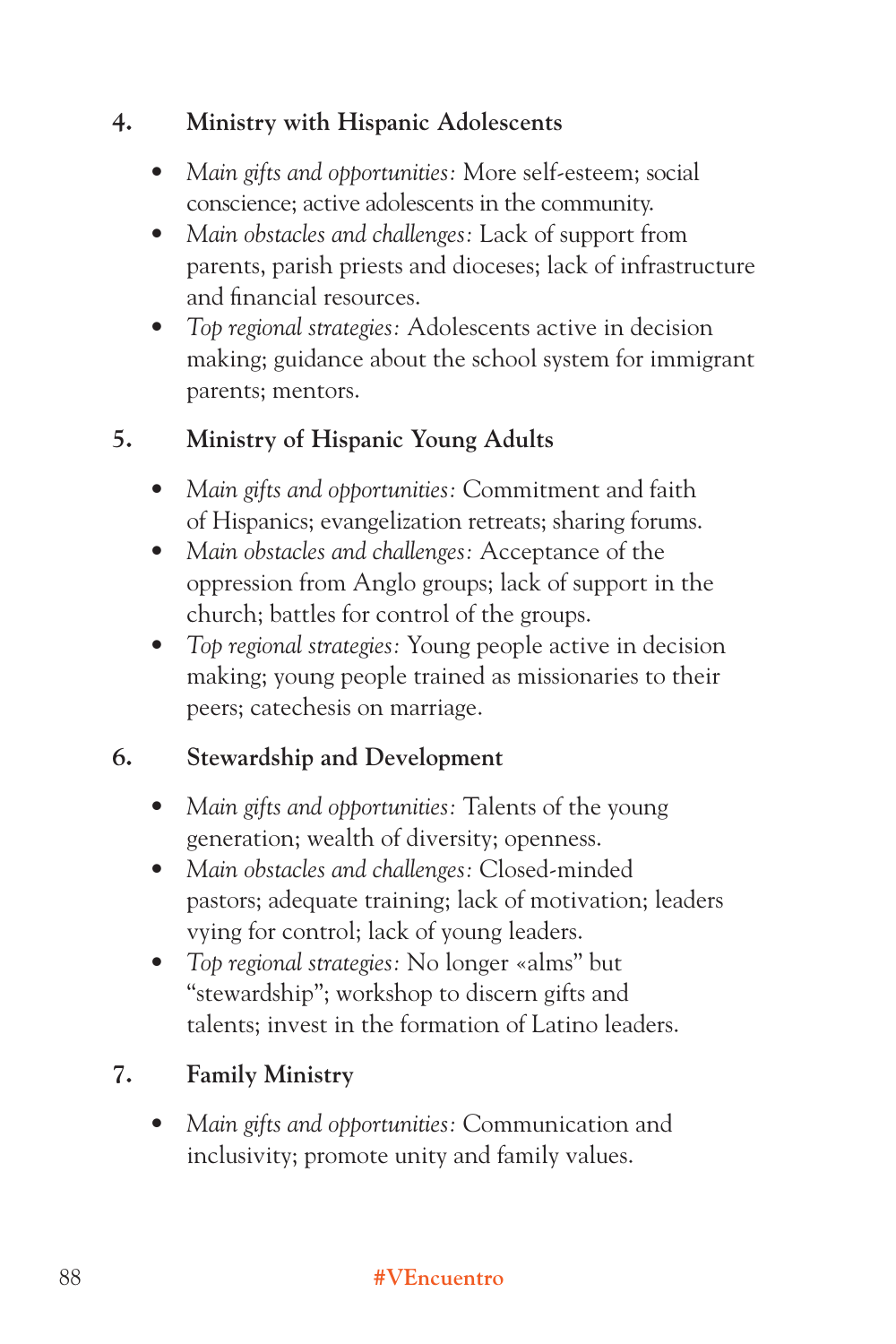- *Main obstacles and challenges:* Harmful dynamics in the family; relativism; lack of good examples; they neglect children for being too active.
- *Top regional strategies:* Directory on accompanying Latino families; marriage ministry; vocational materials for families.

### **8. Immigration**

- *Main gifts and opportunities:* Credibility of the Church to obtain legal services; raise awareness inside and outside the Church; spiritual support.
- *Main obstacle and challenges:* Pro-bono lawyers hard to find; mental health services; multiculturalism.
- *Top regional strategies:* Regional advisory team for immigrant affairs; advocacy of bishops for immigration reform; service directory.

#### **9. Communications and New Media**

- *Main gifts and opportunities:* Bilingual newsletter; involve the youth; distribution platforms.
- *Main obstacles and challenges:* Access to technology; privacy; costs; update of web pages; ability to use social networks; addictiveness.
- *Top regional strategies:* Workshop on the use of technology; models of good use of the media; make parish events known throughout the diocese.

### **10. Ministry with the Incarcerated and Detained**

- *Main gifts and opportunities:* Change the lives of prisoners; spiritual support for families; spiritual community inside the prison.
- *Main obstacles and challenges:* Acceptance of the prison ministry; language and immigration status requirements to serve; prison rules and laws.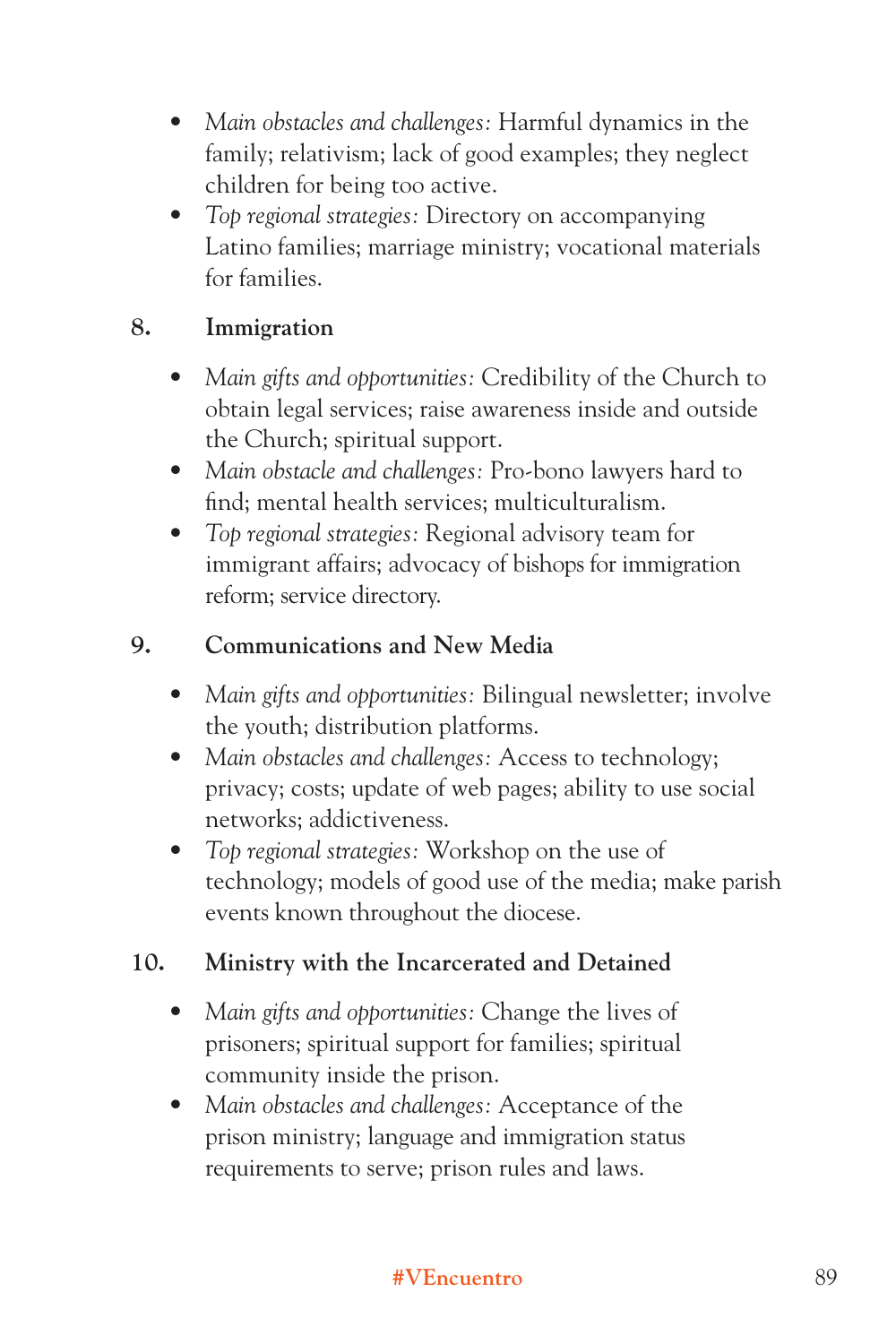*• Top regional strategies:* Advocate for prison reform; promote restorative justice; pastoral formation; reintegration of ex-offenders.

#### **11. Scripture and Theology**

- *Main gifts and opportunities:* Trust in evangelization; strengthen relationships within the parish, between parishes, and with the diocese.
- *Main obstacles and challenges:* Leadership formation; session schedules; cost of materials; participation of the parish leaders.
- *Top regional strategies:* Biblical studies by age, ministries, and languages; biblical animation of Hispanic ministry; online theology in Spanish.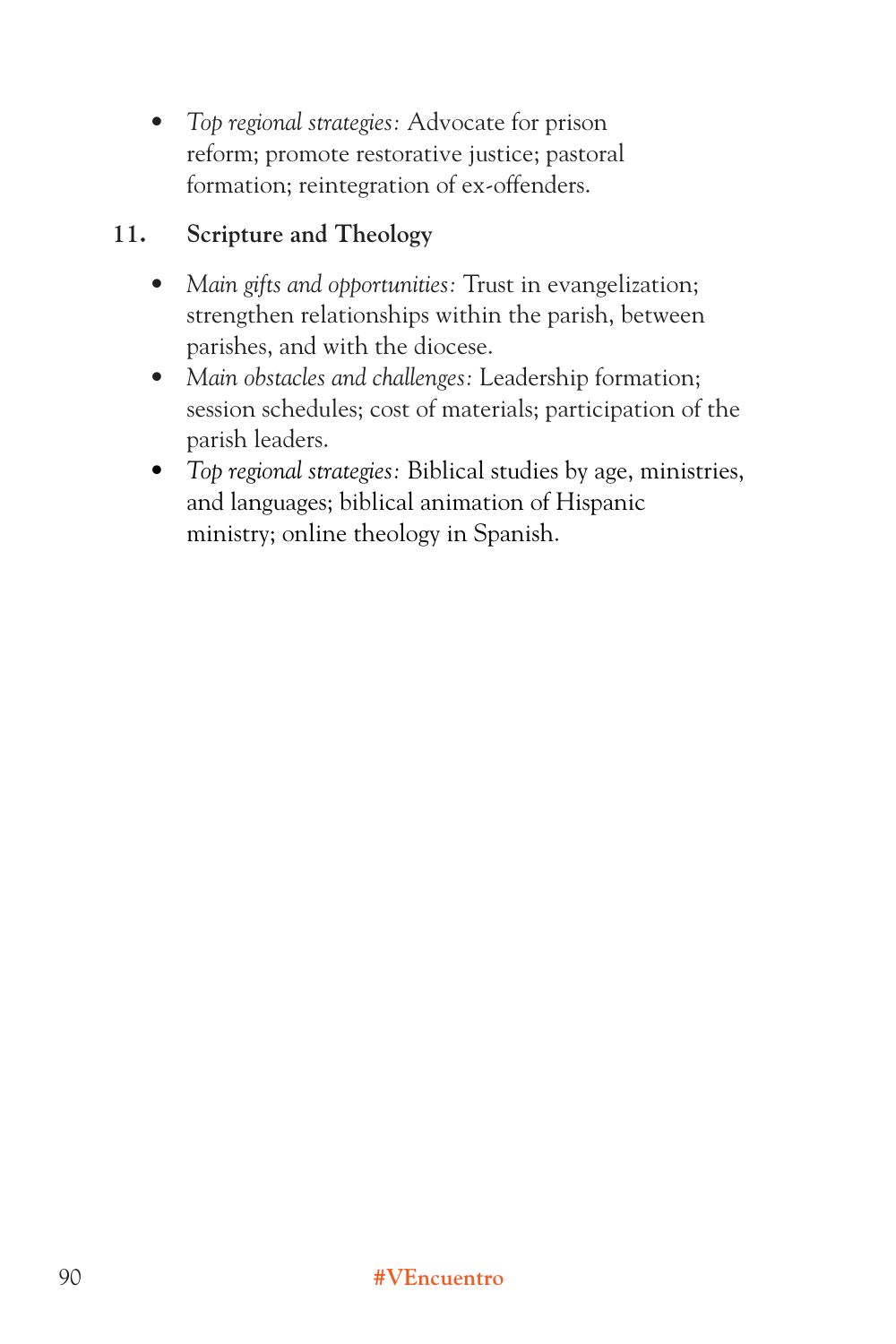# **Region XI**

Meets in Texas Ballroom B at the time of the Regional Sessions

# **Pastoral Profile of Region XI in Hispanic / Latino Ministry**

• Region XI includes the states of California, Hawaii, and Nevada; the Archdioceses of Los Angeles and San Francisco; and the Dioceses of Fresno, Honolulu, Las Vegas, Monterey, Oakland, Orange, Reno, Sacramento, San Bernardino, San Diego, San Jose, Santa Rosa, and Stockton.

# **Called to Make the Kingdom of God Present Where We Live**

The process of the V *Encuentro* in Region XI gave us the opportunity to create a greater awareness in the ecclesial community of what it means to be a missionary disciple. The ecclesiology of the V *Encuentro* helped us all to recognize ourselves as ecclesial ministers with different roles and responsibilities, but all of us walking together responding to the call to make present the Kingdom of God in the place where we live, work, study, and fulfill ourselves as people and as a community.

The diocesan directors promoted an experience of *pastoral de conjunto* among the dioceses and among the various ministries and organizations. The presence of 22 bishops from California, Nevada, and Hawaii at the Regional *Encuentro* was a testimony to the unity of the Church in Region XI and gave an extraordinary impetus in the process, as the participants felt accompanied, listened to and affirmed as Church.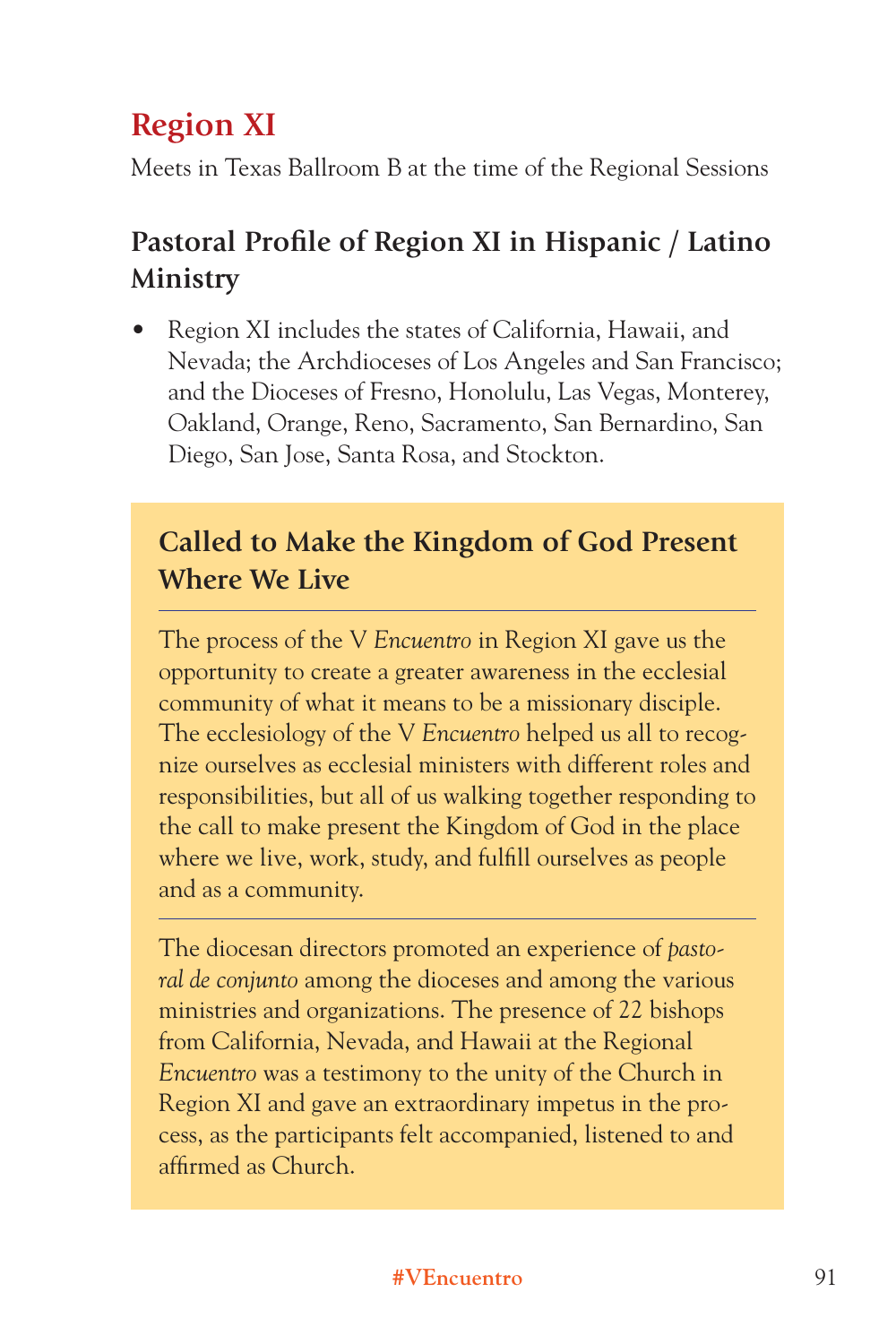- Lead Bishop: **Bishop Gerald Barnes, Diocese of San Bernardino**
- Regional Chair: **Digna Ramírez-López**
- Anchoring Institution: **California Catholic Conference**
- Diocesan personnel dedicated to Hispanic ministry in the region\* :
	- ◊ In offices of Hispanic Ministry† : **13**
	- ◊ Responsible for *Pastoral Juvenil Hispana*: **6**
	- ◊ In ethnic/multicultural or other specialized offices: **5**
	- ◊ Clerical personnel assisting these leaders: **7**
- Estimated Hispanic Catholic population:
	- **◊ 3,867,000** immigrant Hispanic Catholics
	- **◊ 5,184,000** Hispanic Catholics born in the U.S.
	- **◊ 66%** of the Catholics in the region are Hispanic / Latino
- Parishes with Hispanic / Latino Ministry: **762**
- Masses in Spanish:
	- ◊ Weekly Masses: **1,786**
	- ◊ Once-a-month Masses: **10**
	- ◊ Attendance per Mass: **459** (**9.1%** of all Hispanic Catholics)
- Among Catholic children from 0 to 17 years old:
	- **◊ 73%** are Hispanics / Latinos born in the U.S.
	- **◊ 5%** are immigrant Hispanics / Latinos
	- ◊ In K-8 Catholics schools, **35.5%** are Hispanics / Latinos
	- ◊ In Catholic high schools, **27.7%** are Hispanics / Latinos

<sup>\*</sup> Of the three (arch)dioceses that do not have an office dedicated to Hispanics or other ethnic groups, two of them (Los Angeles and San Bernardino) expect all diocesan offices to serve Hispanics.

<sup>†</sup> May include personnel in other offices when their responsibility is for the Latino community, such as the Director of Hispanic Catechesis.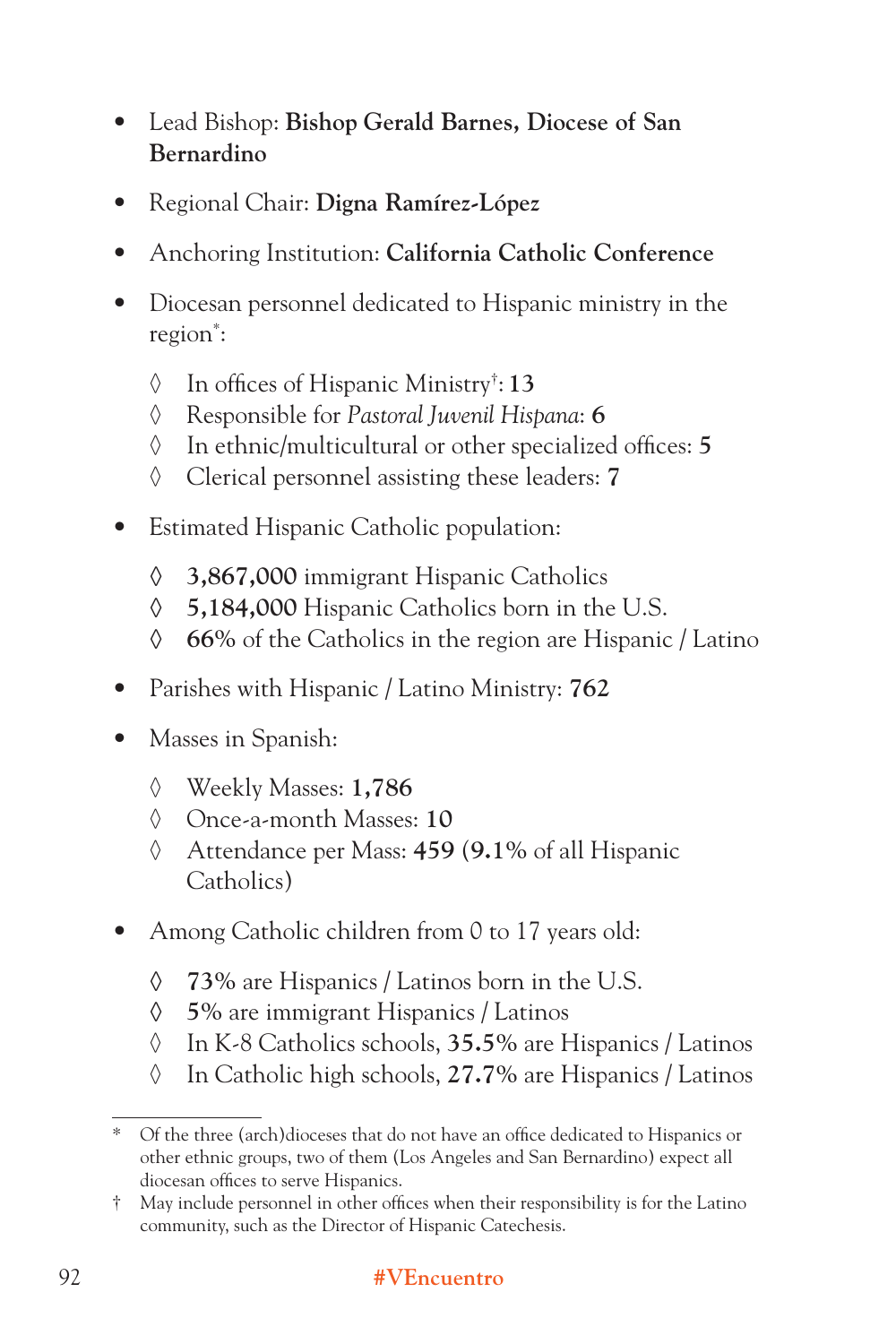- Hispanic / Latino ecclesial ministers serving in the region:
	- ◊ Immigrant priests: **510**
	- ◊ U.S.-born priests: **175**
	- ◊ Religious sisters and brothers: **618**
	- ◊ Deacons: **460**
	- ◊ Lay ecclesial ministers: **598**

#### **The V** *Encuentro* **in Region XI**

- Regional *Encuentro*:
	- ◊ Date: **April 27 29, 2018**
	- ◊ Place: **Convention Center in Visalia, CA**
	- ◊ Attendance: **1303 delegates and 22 bishops**
- **14** Diocesan *Encuentros* were celebrated, with total attendance of **5,486**
- **6,459** leaders received training for the V *Encuentro* in **225** trainings
- Main areas of new outreach in parishes through the V *Encuentro*:
	- ◊ Hispanic / Latino young adults
	- ◊ English-speaking Hispanics / Latinos
	- ◊ People incarcerated or detained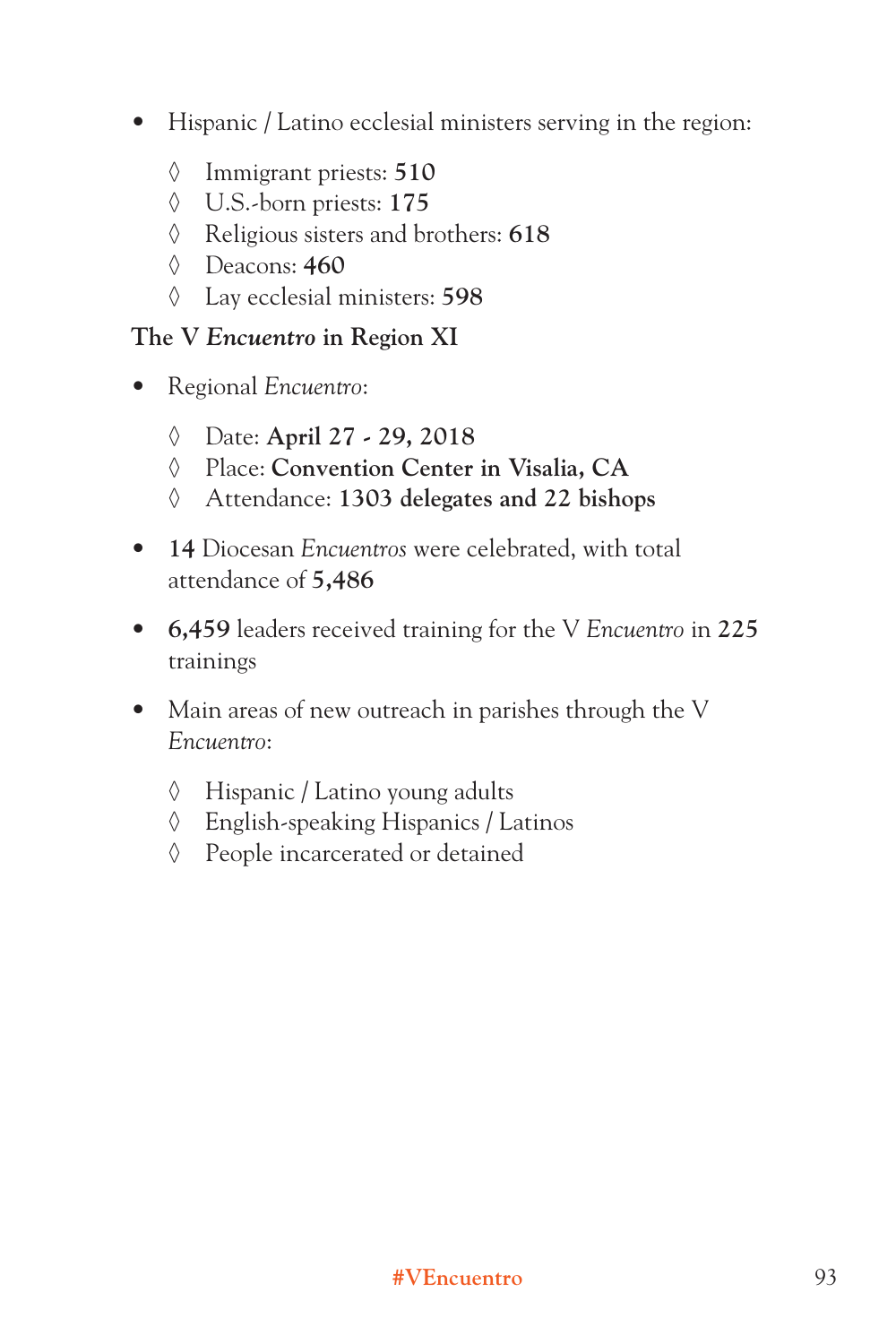# **Summary of the Main Contributions and Concepts from the Regional Consultation by Ministerial Area**

#### **1. Hispanic Youth and Young Adult Ministry**

- *Main gifts and opportunities:* Spaces for welcoming Hispanic young people; technology in ministry; vocational discernment; peer accompaniment.
- *Main obstacles and challenges:* Lack of support and resources from the parish; social pressures and depression; family involvement at church.
- *Top regional strategies:* Evangelization and catechesis that start from their reality; form young protagonists for evangelization; listen to young people to improve ministry; comprehensive *Pastoral Juvenil Hispana*.

### **2. Family Ministry**

- *Main gifts and opportunities:* Availability of bilingual counselors to address conflicts in the family.
- *Main obstacles and challenges:* Materials for families are lacking; certified leaders to help them; affordable resources for evangelization and retreats.
- *Top regional strategies:* Confront machismo and domestic violence; broader marriage preparation; establish collaboration with family-based movements.

#### **3. Evangelization and Catechesis**

- *Main gifts and opportunities:* Prioritize people over requirements; evangelizing movements; prayer in catechesis; participation of families.
- *Main obstacles and challenges:* Lack of well-planned evangelization with priority on the peripheries and marginalized; shortage of trained catechists; follow-up.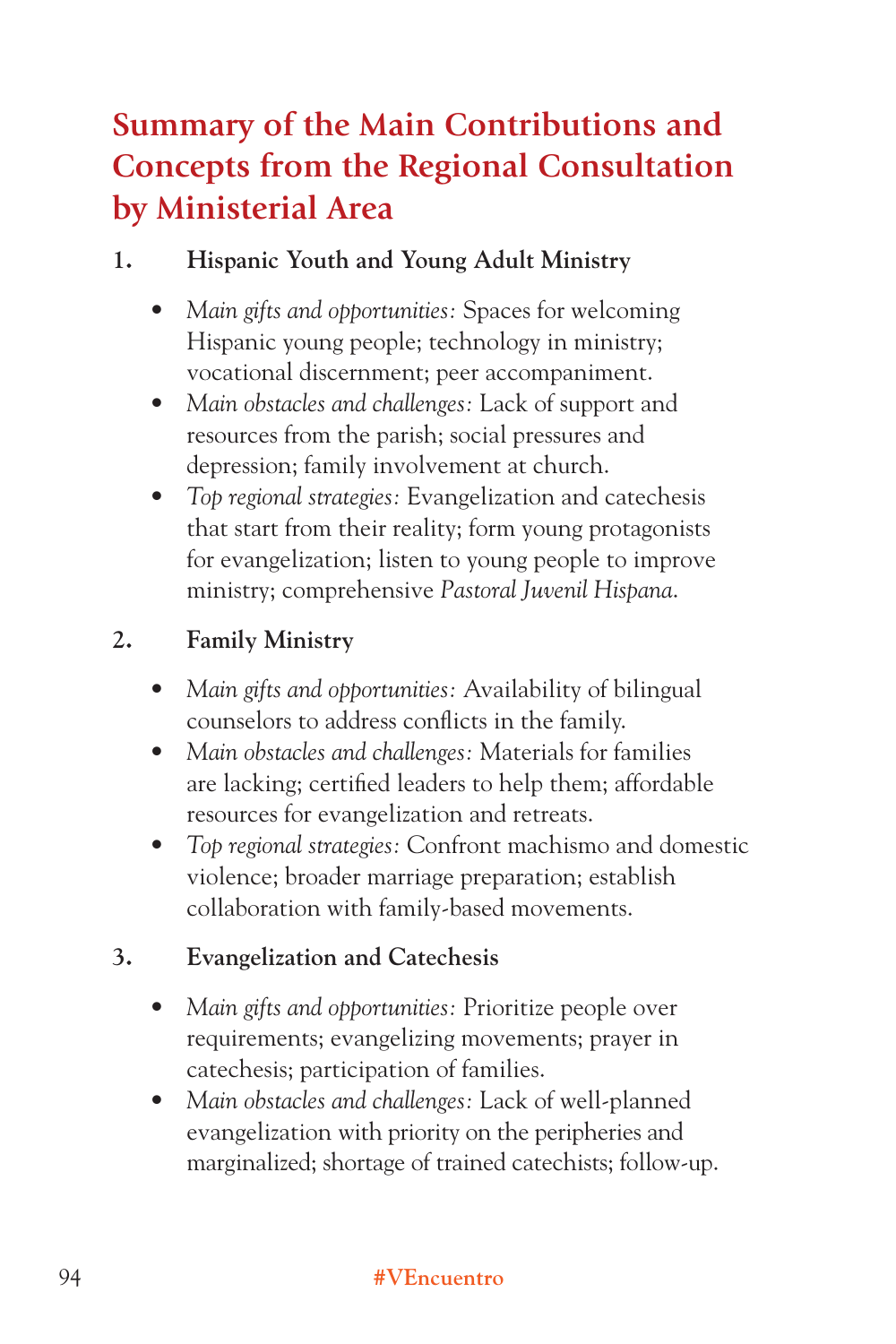*• Top regional strategies:* Integrate technology without losing the relational base; models of mission to the peripheries; give witness to the Gospel and faith in daily life; reach parents through children's catechesis; review and update the catechesis.

### **4. Leadership Development and Ministry Formation**

- *Main gifts and opportunities:* Continuous formation, from basic to advanced; use of technology; multicultural.
- *Main obstacles and challenges:* Lack support from clergy and formation for servant leaders; diocesan, parish, and community communication.
- *Top regional strategies:* Form leaders as ecclesial ministers; guidebook for leadership formation; train leaders and catechists to use technology; create a network of resources.

### **5. Vocations**

- *Main gifts and opportunities:* Utilize seminarians and religious for vocational promotion; social networks; empowerment of local leaders; testimony of the faith.
- *Main obstacles and challenges:* Lack of vocational accompaniment of young people; crisis of Christian values in the family; consumerism and secularism.
- *Top regional strategies:* Human development of young people; cultivate a vocational culture; Bible study and family catechesis; Confirmation focused on service to society and the Church.

### **6. Social Justice (Immigration, Environment, etc.)**

*• Main gifts and opportunities:* Hispanic culture that creates bridges and is pro-life; vote on political issues; human dignity from conception to death.

#### **#VEncuentro** 95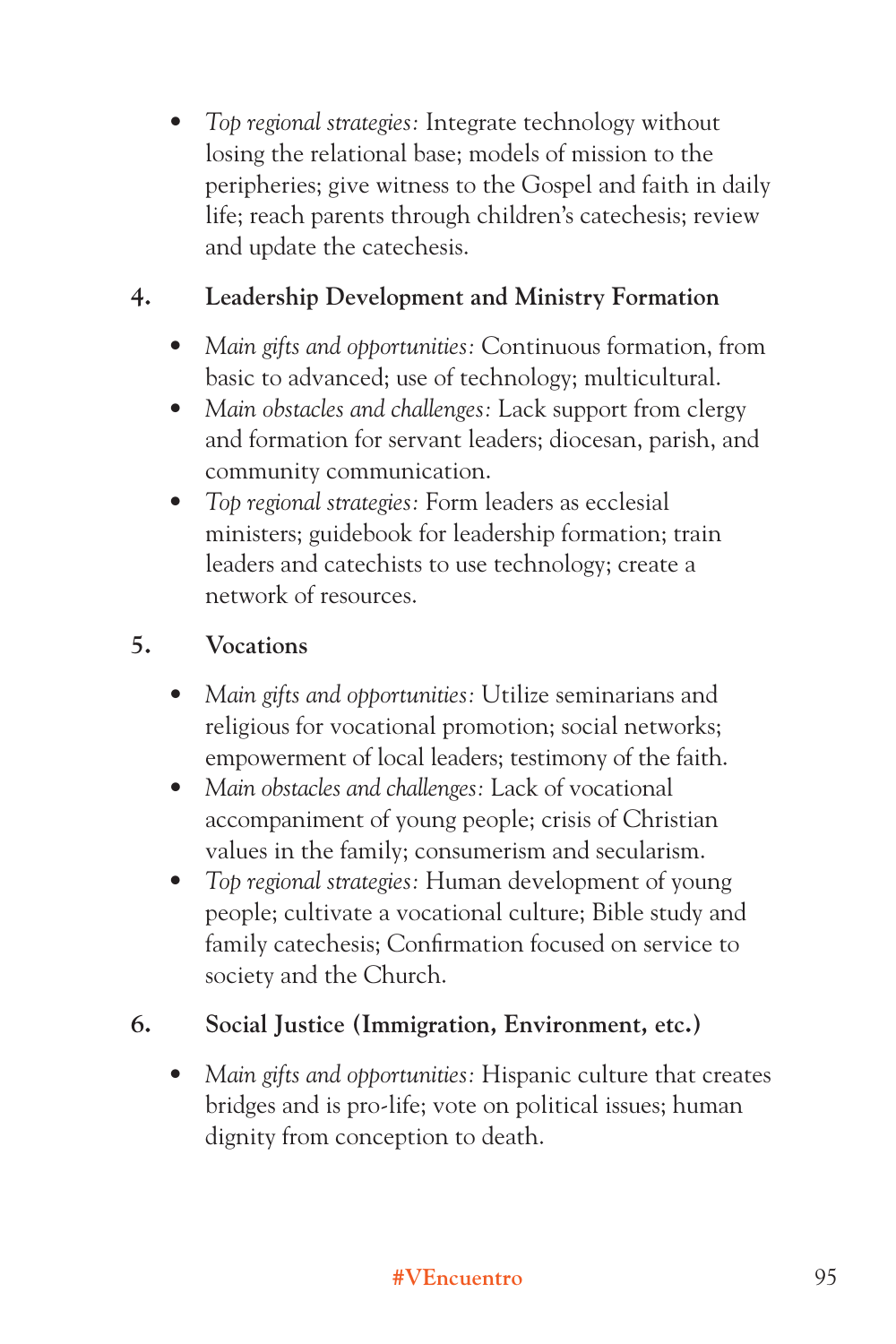- *Main obstacles and challenges:* Lack of solidarity between documented and undocumented; immigration status; lack of political participation.
- *Top regional strategies:* Promote the totality of Catholic social teaching; inform the community about immigration issues; accompany mixed families (documented and undocumented).

### **7. Ministry of the Detained and Incarcerated, Restorative Justice**

- *Main gifts and opportunities:* Hispanics maintain contact with prisoners in the family; many are detained because of immigration issues; Hispanic prisoners seek spiritual support.
- *Main obstacles and challenges:* Without documents, they cannot visit; fear of being abandoned; lack of reintegration programs for communities.
- *Top regional strategies:* Recruit and train for prison ministry and restorative justice; establish a plan to listen and respond to the cry of the inmates and their families.

# **8. Education (Catholic Schools, Higher Education)**

- *Main gifts and opportunities:* Scholarships for Catholic schools and university studies; openness and information about Catholic schools for Latino families.
- *Main obstacles and challenges:* Lack of accompaniment of Latino students in universities; immigrant parents do not know the pathways to higher education, or how to obtain scholarships.
- *Top regional strategies:* Mentor and accompany young Latinos to help them complete higher education; campaign to motivate academic perseverance; orientation for parents.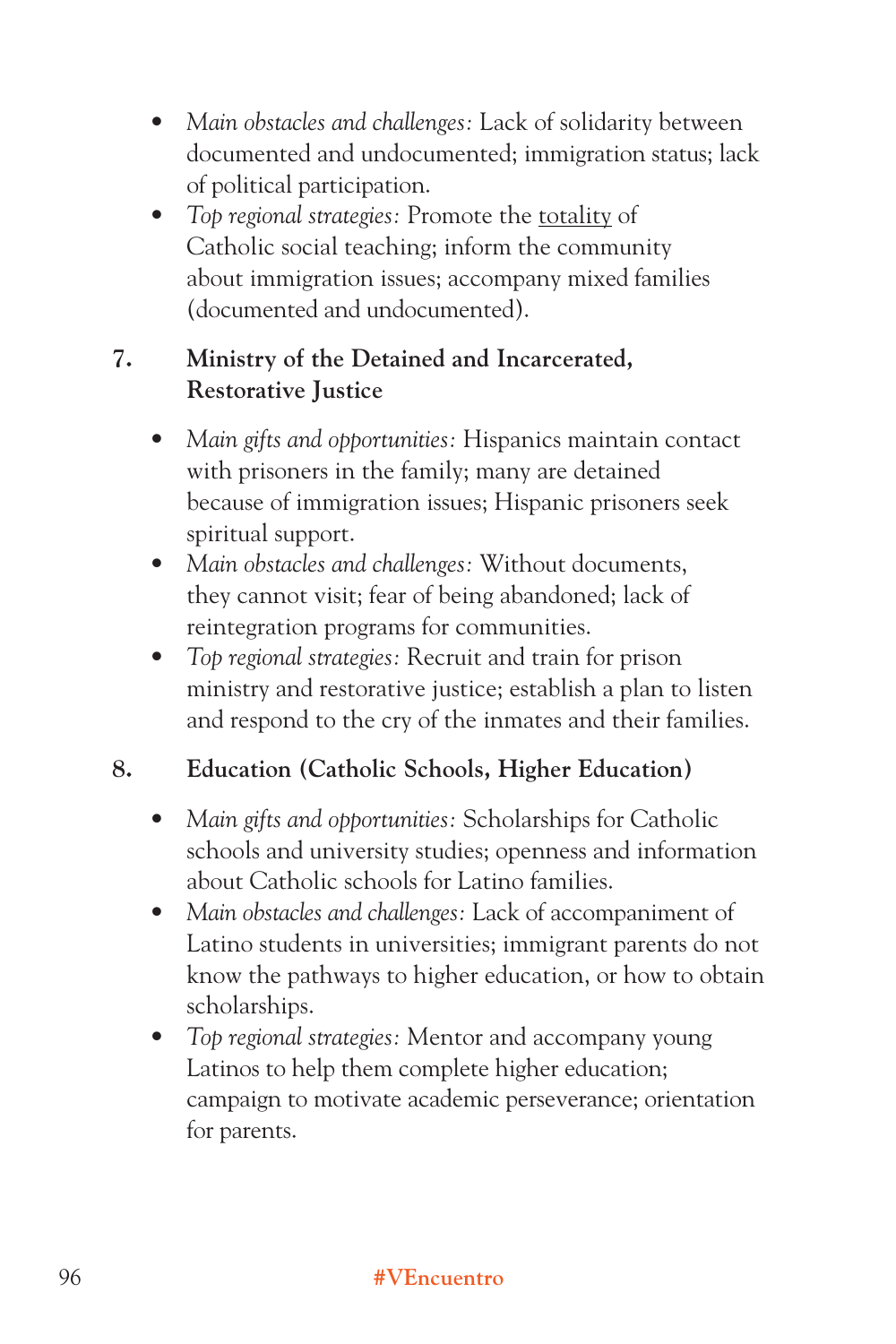#### **9. Migrant Ministry**

- *Main gifts and opportunities:* Communications and support organizations; services from the parish; seminarians can visit; awareness.
- *Main obstacles and challenges:* How to identify migrant farmworkers in the cities; communication; fear of immigration status; services lacking.
- *Top regional strategies:* Form parish teams in collaboration with the Catholic Migrant Farmworker Network; raise awareness about the value of the farmworkers; defend their rights.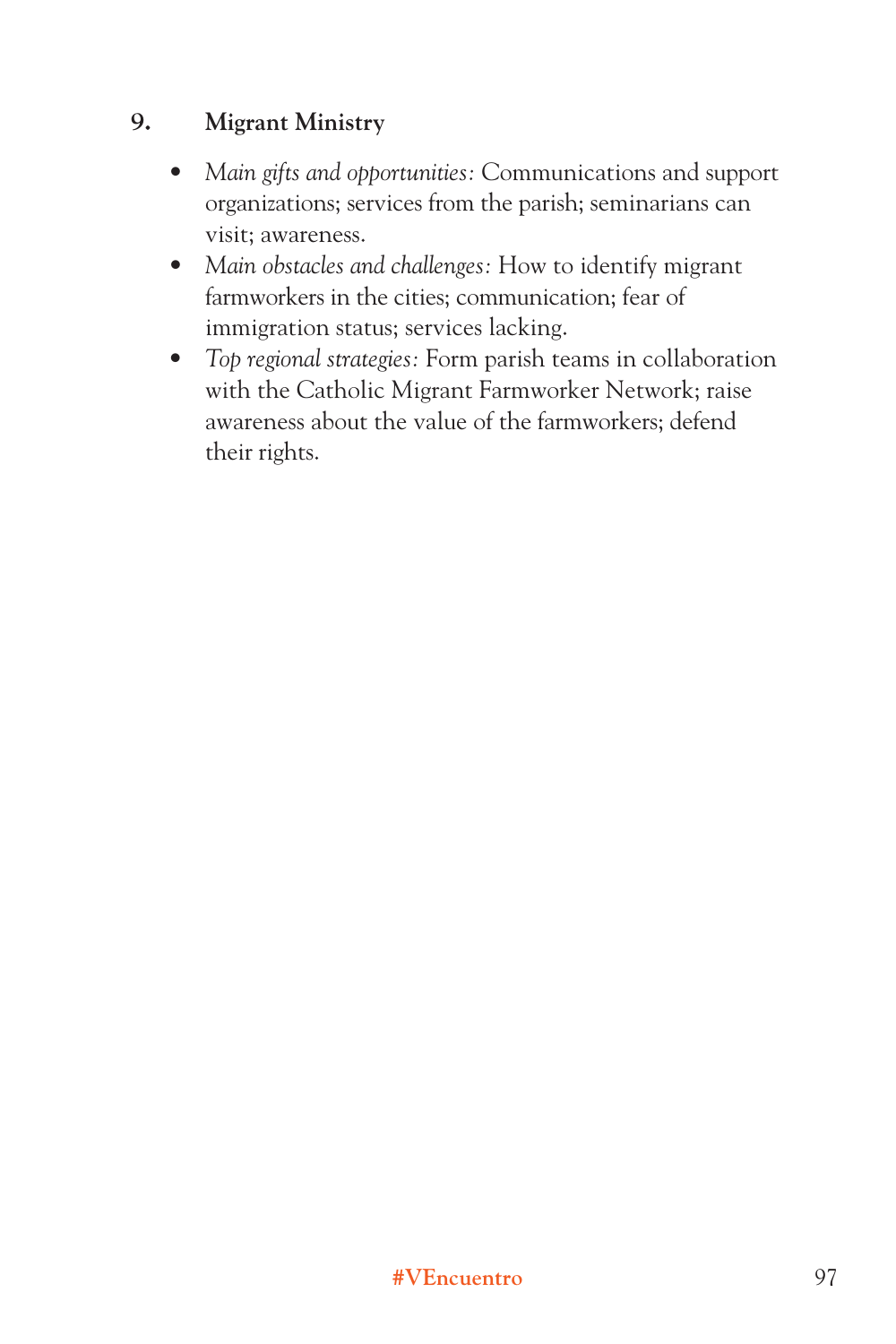# **Region XII**

Meets in San Antonio Rooms 1-2-3 at the time of the Regional Sessions

# **Pastoral Profile of Region XII in Hispanic / Latino Ministry**

- Region XII includes the states of Alaska, Idaho, Montana, Oregon and Washington; the Archdioceses of Anchorage, Portland, and Seattle; and the Dioceses of Baker, Boise, Fairbanks, Great Falls-Billings, Helena, Juneau, Spokane, and Yakima.
- Lead Bishop: **Bishop Eusebio Elizondo, Archdiocese of Seattle**

# **Thank God for Our Lead Bishop**

The fact that our Regional V *Encuentro* Lead Bishop, Eusebio Elizondo of Seattle, is also the Episcopal Moderator of the Northwest Regional Office for Hispanic Affair (NWROHA), which we've had for 37 years, has been really helpful from the beginning of our V *Encuentro* Journey as a region.

Through the infrastructure the NWROHA provided, the regional leadership was soon convened to assess the resources it had and to engage regional leaders from national organizations (such as CRS, Maryknoll, OCP) to complement what was missing. This level of engagement in *pastoral de conjunto* proved to be invaluable at the celebration of our Regional *Encuentro*, where we gathered in a meaningful way our regional leadership for Hispanic Ministry for the first time in the last 15 years!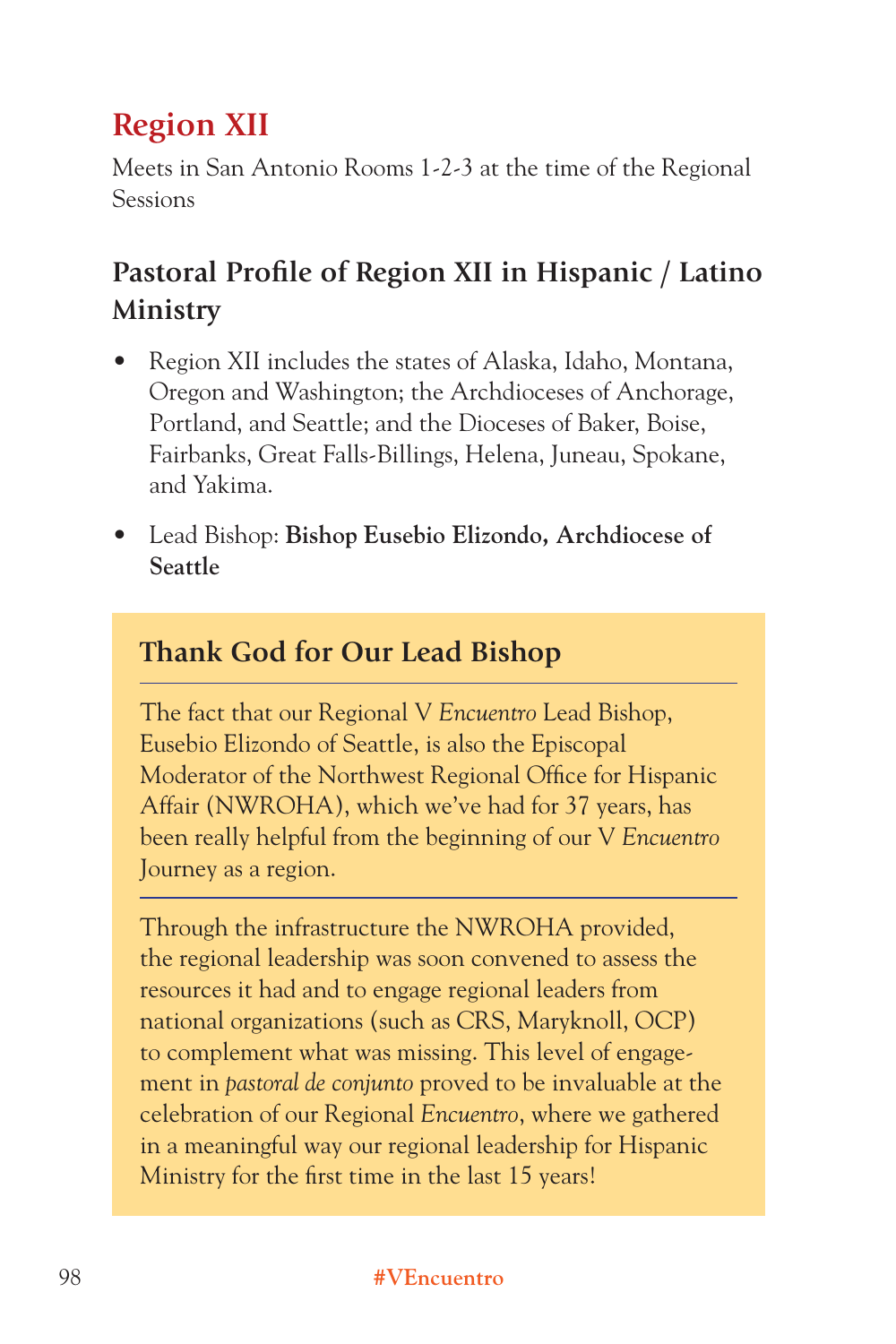- Regional Co-Chairs: **Edwin Ferrera and Carlos Carrillo**
- Anchoring Institution: **Oregon Catholic Press**
- Diocesan personnel dedicated to Hispanic ministry in the region\* :
	- ◊ In offices of Hispanic Ministry† : **8**
	- ◊ Responsible for *Pastoral Juvenil Hispana*: **1**
	- ◊ In ethnic/multicultural or other specialized offices: **0**
	- ◊ Clerical personnel assisting these leaders: **0**
- Estimated Hispanic Catholic population:
	- **◊ 295,000** immigrant Hispanic Catholics
	- **◊ 481,000** Hispanic Catholics born in the U.S.
	- **◊ 34%** of the Catholics in the region are Hispanic / Latino
- Parishes with Hispanic / Latino Ministry: **197**
- Masses in Spanish:
	- ◊ Weekly Masses: **248**
	- ◊ Once-a-month Masses: **17**
	- ◊ Attendance per Mass: **385** (**13.1%** of all Hispanic Catholics)
- Among Catholic children from 0 to 17 years old:
	- **◊ 47%** are Hispanics / Latinos born in the U.S.
	- **◊ 3%** are immigrant Hispanics / Latinos
	- ◊ In K-8 Catholics schools, **10.1%** are Hispanics / Latinos
	- ◊ In Catholic high schools, **7.9%** are Hispanics / Latinos

<sup>\*</sup> Of the eleven (arch)dioceses in the region, five do not have an office or personnel for Hispanic Ministry or Multicultural Ministry.

<sup>†</sup> May include personnel in other offices when their responsibility is for the Latino community, such as the Director of Hispanic Catechesis.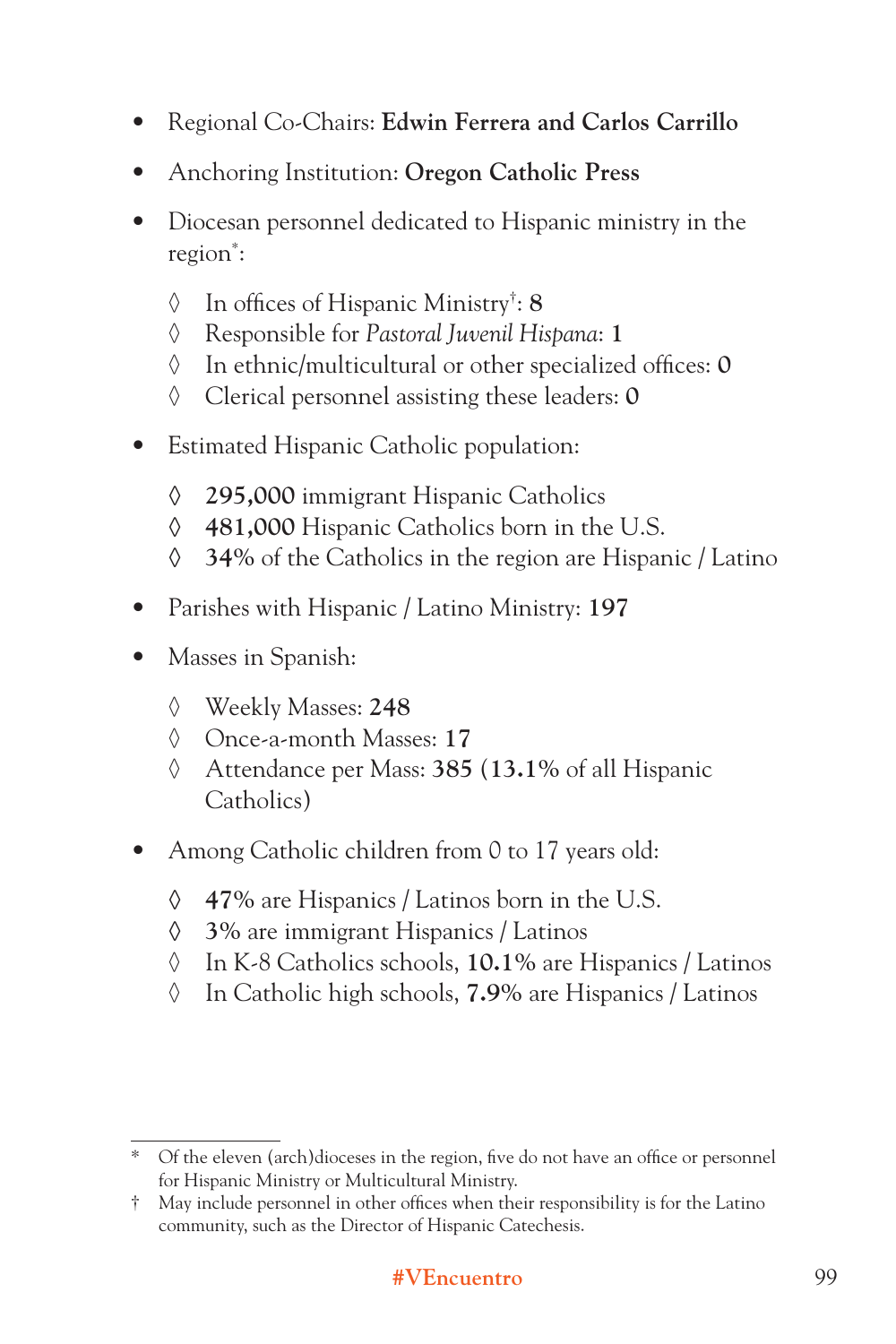- Hispanic / Latino ecclesial ministers serving in the region:
	- ◊ Immigrant priests: **81**
	- ◊ U.S.-born priests: **13**
	- ◊ Religious sisters and brothers: **30**
	- ◊ Deacons: **52**
	- ◊ Lay ecclesial ministers: **87**

#### **The V** *Encuentro* **in Region XII**

- Regional *Encuentro*:
	- ◊ Date: **June 22 24, 2018**
	- ◊ Place: **Portland State University in Portland, OR**
	- ◊ Attendance: **170 delegates and 3 bishops**
- **6** Diocesan *Encuentros* were celebrated, with total attendance of **6,638**
- **677** leaders received training for the V *Encuentro* in **33** trainings
- Main areas of new outreach in parishes through the V *Encuentro*:
	- ◊ Hispanic / Latino young adults
	- ◊ Migrants and campesinos in rural areas
	- ◊ Homeless people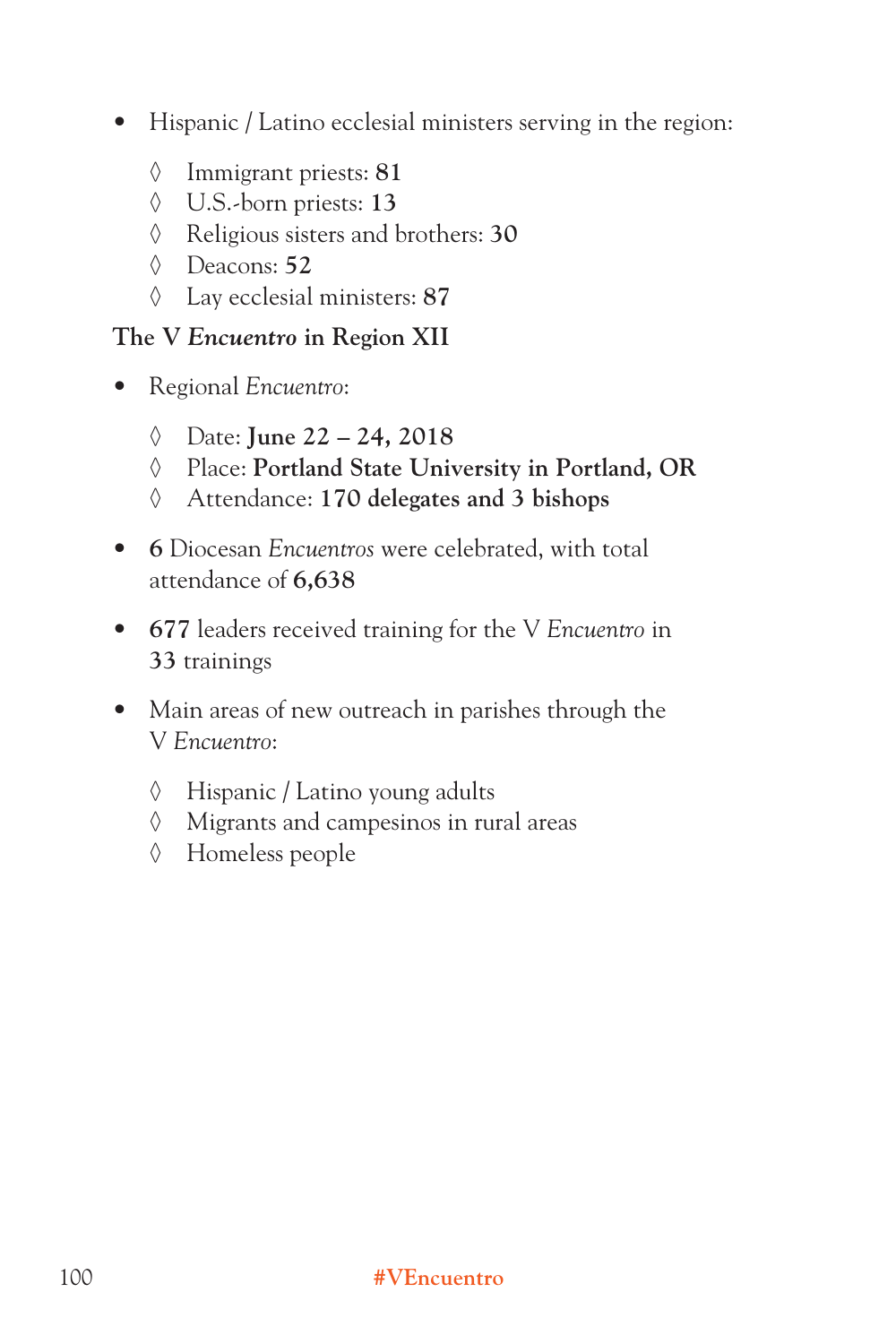# **Summary of the Main Contributions and Concepts from the Regional Consultation by Ministerial Area**

### **1. Evangelization and Mission**

- *Main gifts and opportunities:* Interest in evangelization; family catechesis; new media; *pastoral de conjunto;* movements; hospitality.
- *Main obstacles and challenges:* Leadership training; involving the family; leaving the comfort zone; information about resources; catechesis.
- *Top regional strategies:* Train hospitality ministers; initiate a project of missionary disciples; promote events in new ways.

## **2. Faith Formation and Catechesis**

- *Main gifts and opportunities:* Growing in faith; family unity; active participation in the parish.
- *Main obstacles and challenges:* Lack of commitment; family issues; lack of communication; culture clashes.
- *Top regional strategies:* Biblical studies in both languages; formation on the Mass; marriage preparation.

### **3. Intercultural Competencies**

- *Main gifts and opportunities:* Support from priests; cultural celebrations; accompanying the young people; be more welcoming.
- *Main obstacles and challenges:* Language; lack of trained leaders; fear of being judged; lack of trust; better communication.
- *Top regional strategies:* Successful models of cultural integration; ongoing formation of priests for Hispanic ministry and language; intercultural training.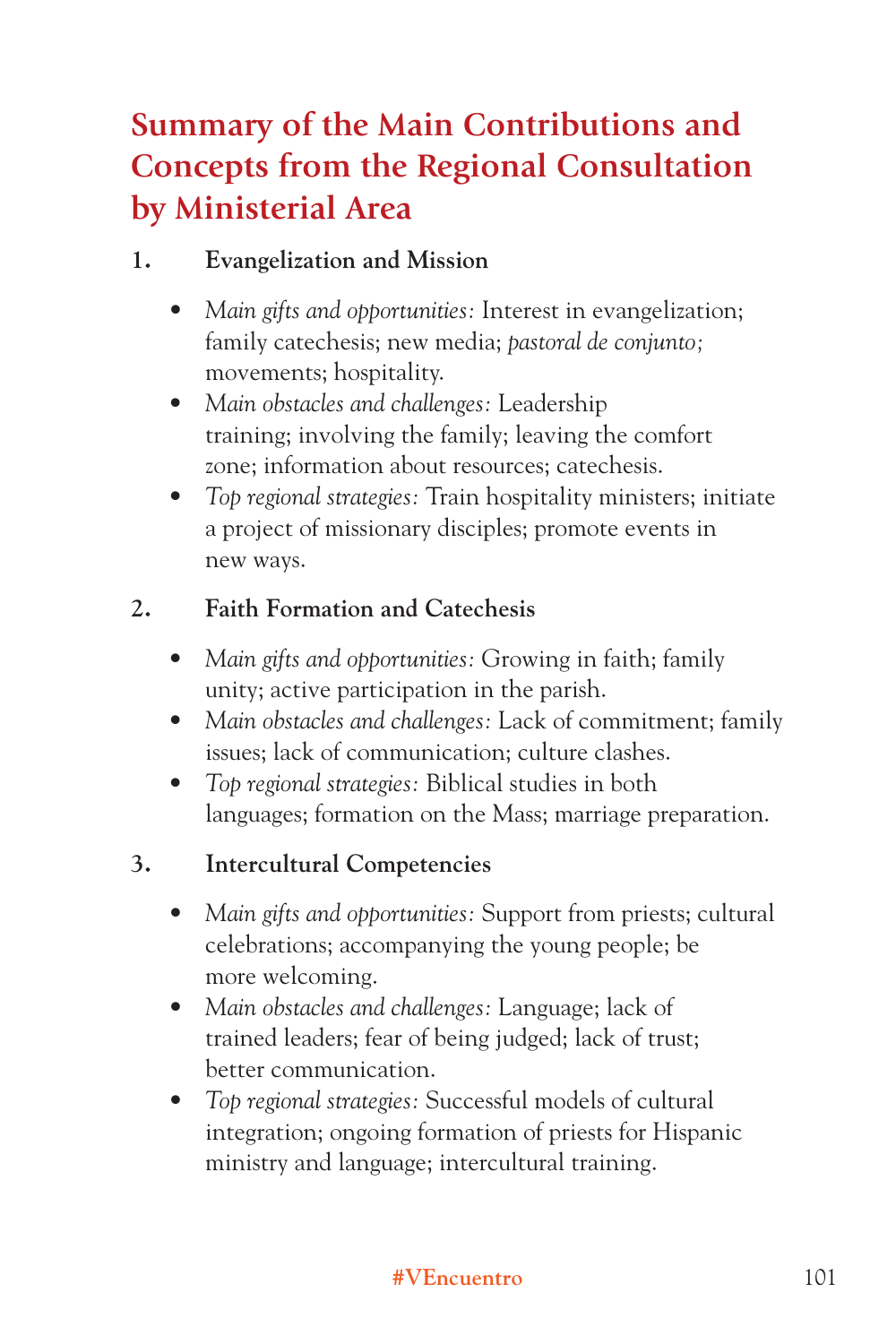#### **4. Leadership Development and Pastoral Formation**

- *Main gifts and opportunities:* Continuing education; opportunities to serve; young leaders; discovering one's gifts.
- *Main obstacles and challenges:* Lack of diocesan support; language; lack of communication; requirements.
- *Top regional strategies:* Campaign to identify new leaders; form a regional pastoral institute; share best practices; increase language, cultural, and administrative abilities. "Once we start to think

#### **5. Hispanic Youth and Young Adult Ministry**

- *Main gifts and opportunities:* Youth events; new methods of training; connect with families; more young leaders; support of pastoral leaders.
- *Main obstacles and challenges:* Culture clashes; active participation of young people; time; budgets; resistance to change in the parishes.
- *Top regional strategies:* Raising awareness among parish priests; promote resources; campaign to

about the kind of world we are leaving to future generations, we look at things differently; we realize that the world is a gift which we have freely received and must share with others. Since the world has been given to us, we can no longer view reality in a purely utilitarian way, in which efficiency and productivity are entirely geared to our individual benefit. Intergenerational solidarity is not optional, but rather a basic question of justice, since the world we have received also belongs to those who will follow us." – *Laudato Si'*, no. 159

identify young leaders; spiritual retreats; collaborate with diocesan offices.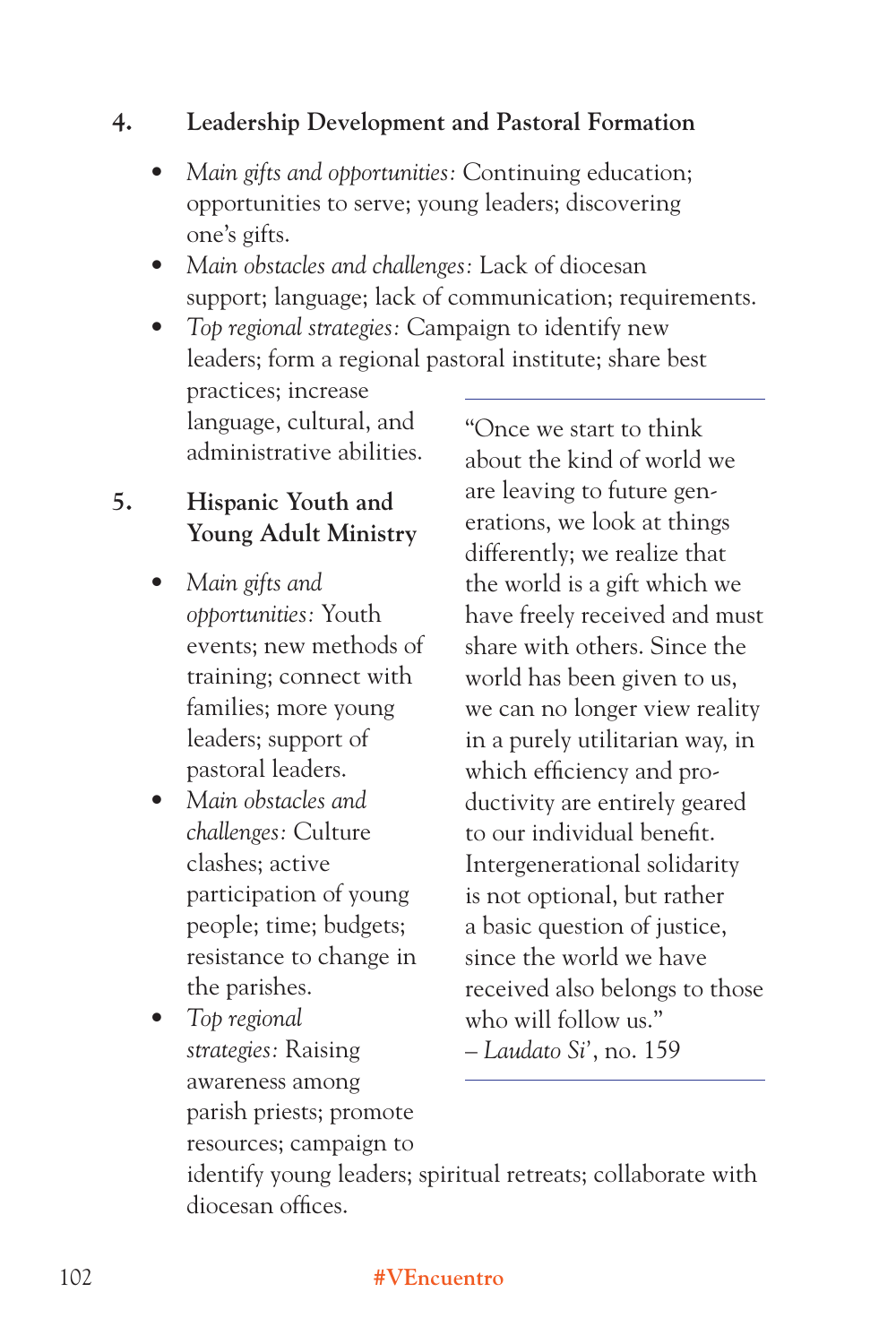#### **6. Liturgy and Spirituality**

- *Main gifts and opportunities:* Popular celebrations and devotions; hospitality; special Masses for children and youth; parents.
- *Main obstacles and challenges:* Training for leaders; communication between parish groups; lack of support; follow-up after sacraments.
- *Top regional strategies:* Formation of liturgical ministers; share successful practices; respond to spiritual needs; formation of pastoral leaders in Latino spirituality.

#### **7. Vocations**

- *Main gifts and opportunities:* Youth events; family catechesis; collaboration between parishes and diocesan offices.
- *Main obstacles and challenges:* Do not take advantage of tools; lack of communication, financial means, and bilingual leaders.
- *Top regional strategies:* Formation of the clergy language, culture, and Hispanic ministry; implement best practices; develop tools for promotion; vocation to marriage.

#### **8. Care for Creation**

- *Main gifts and opportunities:* Recycle; awareness and responsibility for the environment; love nature as a gift from God.
- *Main obstacles and challenges:* Lack of awareness; indifference; financial resources; bad habits; lack a culture of environmental care.
- *Top regional strategies:* Collaborate with CRS; improve public transportation systems; better understand ecosystems; promote simple steps to make a difference in the environment.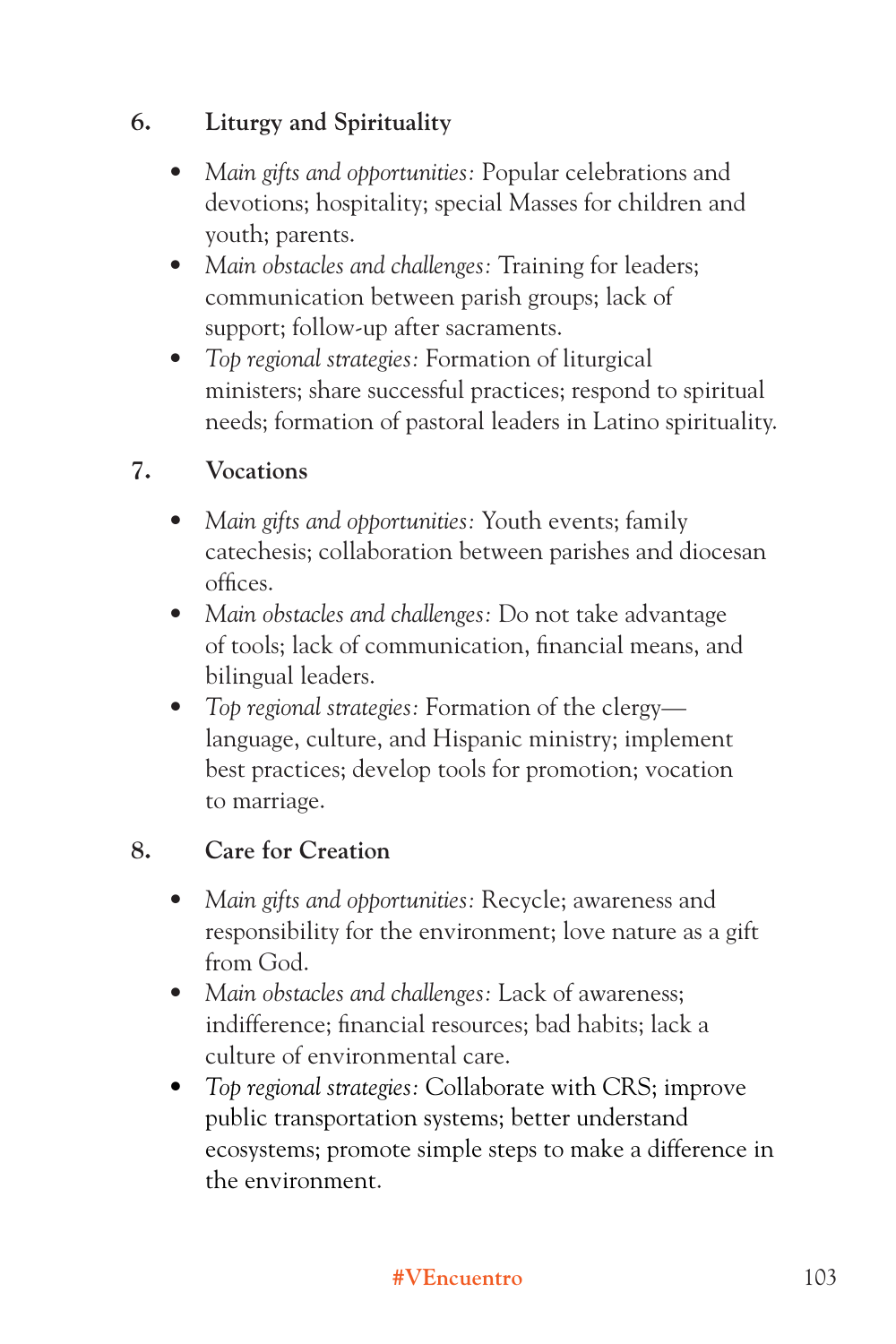# **Region XIII**

Meets in the Exhibition Hall, Room TX1 at the time of the Regional Sessions

# **Pastoral Profile of Region XIII in Hispanic / Latino Ministry**

• Region XIII includes the states of Arizona, Colorado, New Mexico, Utah, and Wyoming; the Archdioceses of Denver and Santa Fe; and the Dioceses of Cheyenne, Colorado Springs, Gallup, Las Cruces, Phoenix, Pueblo, Salt Lake City, and Tucson

# **We Celebrate Our Reality Together... We Are Not So Alone Anymore!**

The V *Encuentro* has definitely strengthened the *Pastoral de Conjunto* of the ten dioceses that make up Region XIII. Through the Regional *Encuentro*, this approach became even more profound, because when all the dioceses of Region XIII met, we went from being an institution to becoming a great family.

Despite the challenges of being a region composed mostly of mission dioceses located in an extensive geographic territory, collaboration and accompaniment among the leadership of each diocese have been exemplary, and an effective support network for Hispanic ministry has been created. We hope it will continue to grow ever stronger.

We met personally, and we shared food, thoughts, experiences, and dreams. We celebrated our realities together and we felt that our Lord is with us. Now we can truly say that we are a Church *en salida,* and we are not so alone anymore!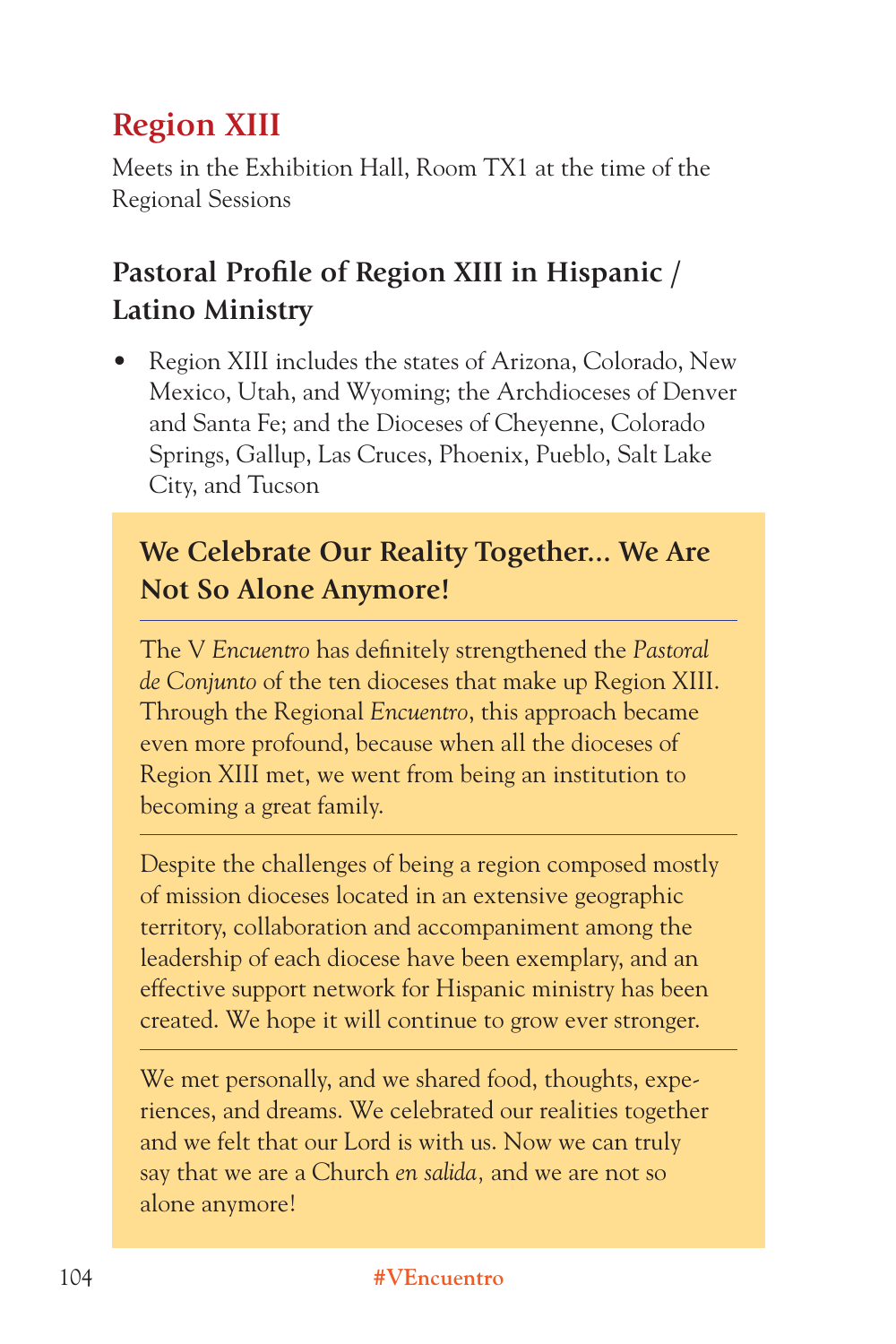- Lead Bishop: **Bishop Oscar Cantú, Diocese of Las Cruces**
- Regional Co-Chairs: **Rocío González and Ignacio Rodríguez**
- Anchoring Institution: **Diocese of Salt Lake City**
- Diocesan personnel dedicated to Hispanic ministry in the region\* :
	- ◊ In offices of Hispanic Ministry† : **20**
	- ◊ Responsible for *Pastoral Juvenil Hispana*: **1**
	- ◊ In ethnic/multicultural or other specialized offices: **3**
	- ◊ Clerical personnel assisting these leaders: **5**
- Estimated Hispanic Catholic population:
	- **◊ 742,000** immigrant Hispanic Catholics
	- **◊ 1,798,000** Hispanic Catholics born in the U.S.
	- **◊ 61%** of the Catholics in the region are Hispanic / Latino
- Parishes with Hispanic / Latino Ministry: **307**
- Masses in Spanish:
	- ◊ Weekly Masses: **506**
	- ◊ Once-a-month Masses: **10**
	- ◊ Attendance per Mass: **285** (**5.8%** of all Hispanic Catholics)
- Among Catholic children from 0 to 17 years old:
	- **◊ 68%** are Hispanics / Latinos born in the U.S.
	- **◊ 4%** are immigrant Hispanics / Latinos
	- ◊ In K-8 Catholics schools, **40.9%** are Hispanics / Latinos
	- ◊ In Catholic high schools, **25.8%** are Hispanics / Latinos
- Hispanic / Latino ecclesial ministers serving in the Region:

<sup>\*</sup> Of the ten (arch)dioceses in the region, only one does not have an office or personnel for Hispanic Ministry or Multicultural Ministry.

<sup>†</sup> May include personnel in other offices when their responsibility is for the Latino community, such as the Director of Hispanic Catechesis.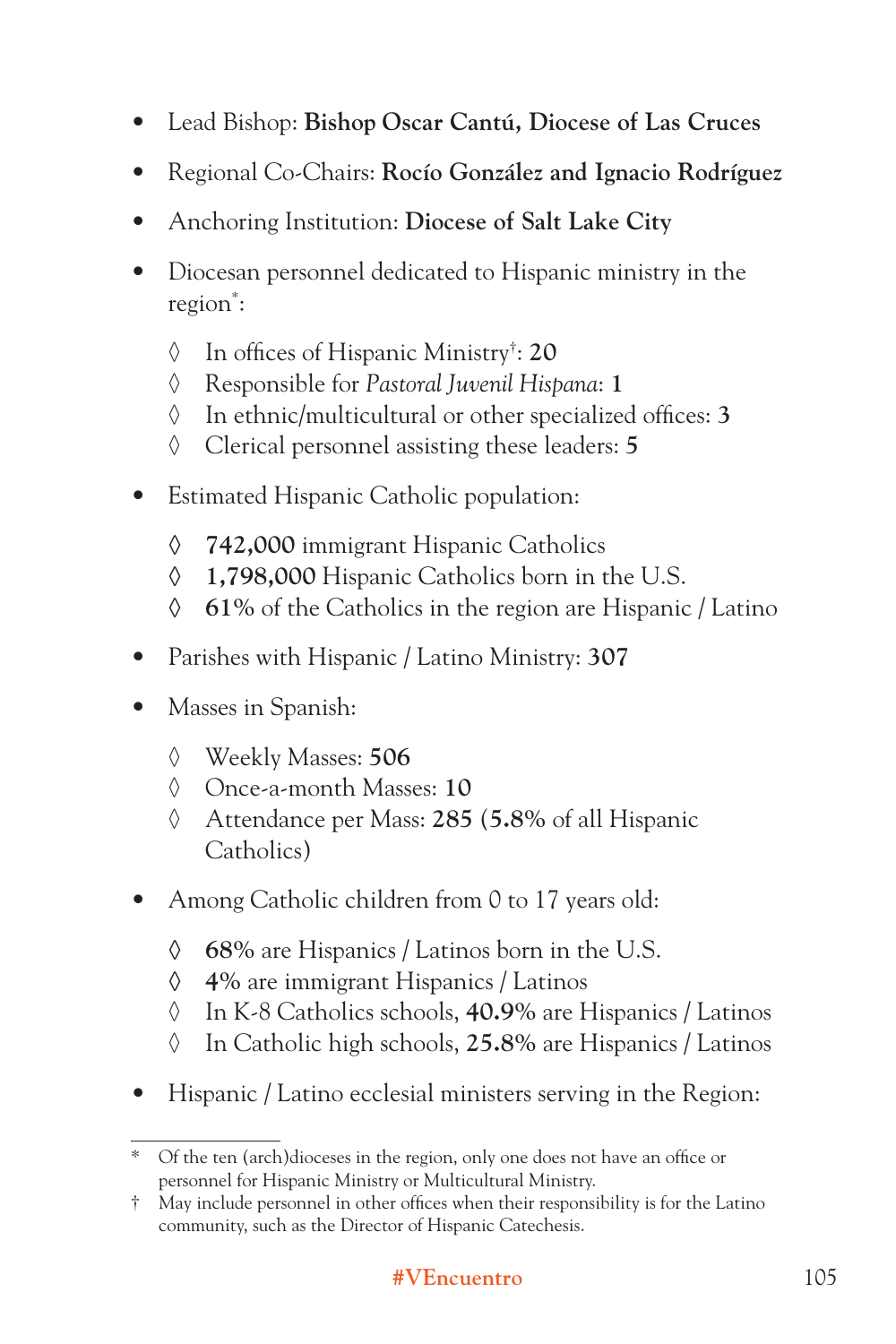- ◊ Immigrant priests: **147**
- ◊ U.S.-born priests: **99**
- ◊ Religious sisters and brothers: **136**
- ◊ Deacons: **323**
- ◊ Lay ecclesial ministers: **303**

#### **The V** *Encuentro* **in Region XIII**

- Regional Encuentro:
	- ◊ Date: **February 23 25, 2018**
	- ◊ Place: **Four Points by Sheraton North Hotel in Phoenix, AZ**
	- ◊ Attendance: **413 delegates and 12 bishops**
- **10** Diocesan *Encuentros* were celebrated, with total attendance of **1,636**
- **3,760** leaders received training for the V *Encuentro* in **157** trainings
- Main areas of new outreach in parishes through the V *Encuentro*:
	- ◊ Hispanic / Latino young adults
	- ◊ English-speaking Hispanics / Latinos
	- ◊ Incarcerated or detained people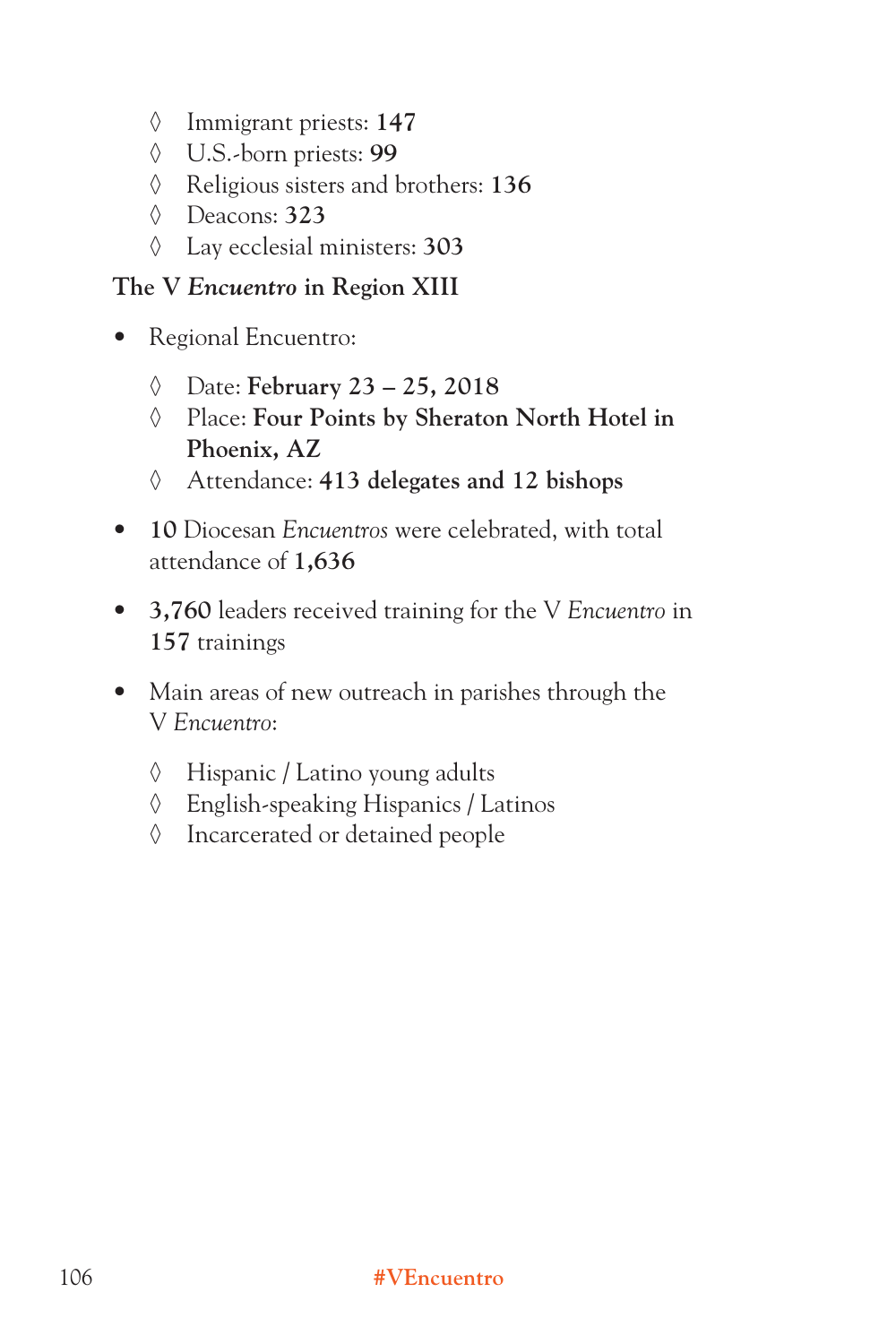# **Summary of the Main Contributions and Concepts from the Regional Consultation by Ministerial Area**

### **1. Evangelization and Mission**

- *Main gifts and opportunities:* High population of young Hispanics; evangelization in family and from the community; responsible use of our gifts.
- *Main obstacles and challenges:* Lack of resources; evangelization of millennials; problem of indifference.
- *Top regional strategies:* Send missionary disciples in every parish and community; promote practices to reach people in the peripheries; retreats and movements that lead to an encounter with Christ.

# **2. Faith Formation and Catechesis**

- *Main gifts and opportunities:* Priests who speak Spanish; active participation in the parish; family catechesis.
- *Main obstacles and challenges:* Parents who resist being catechized; parents taking children for catechesis could receive formation; mission to prisons.
- *Top regional strategies:* Have more inviting events for people not involved; retreats and movements that lead to an encounter with Jesus Christ.

### **3. Leadership Development and Pastoral Formation**

- *Main gifts and opportunities:* Use resources for more training and education; invite young people and children through new media.
- *Main obstacles and challenges:* The priest does not get involved with the groups; need for youth retreats that motivate them to continue in the Church.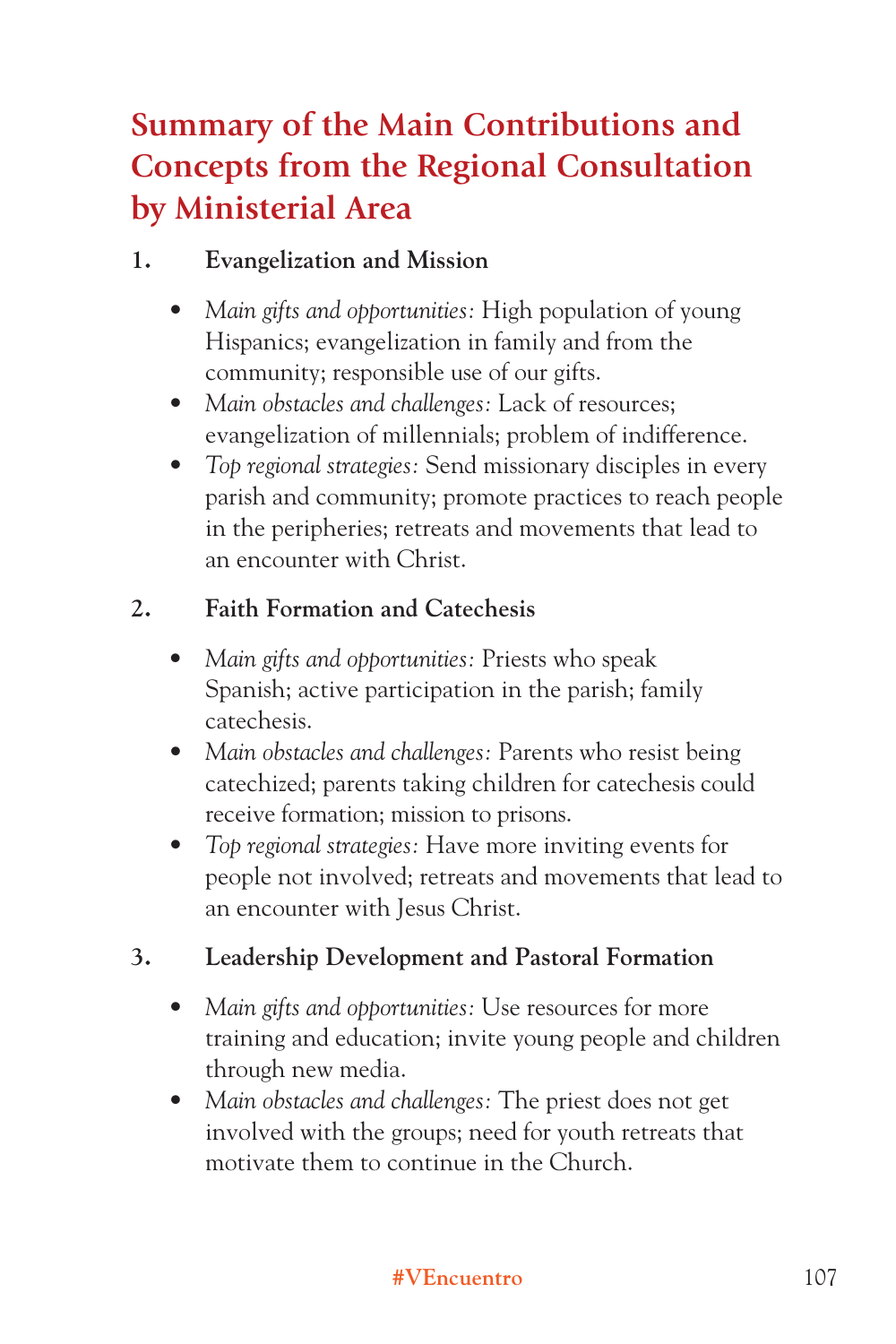*• Top regional strategies:* Train leaders to evangelize and serve; train young people for Bible studies; involve youth as protagonists.

#### **4. Stewardship and Development**

- *Main gifts and opportunities:* Create programs to respond to the problems of families; invite them to groups and ministries in parishes.
- *Main obstacles and challenges:* Language barrier; formation and training of leaders in ministries.
- *Top regional strategies:* Retirement home with low rates for parishes and groups; invest in leaders who are a priceless gift; secure resources.

# **5. Hispanic Youth Ministry**

- *Main gifts and opportunities:* Presence of priests; that people feel included and make friends; form Latino youth groups.
- *Main obstacles and challenges:* Lack of financial resources and support of priests; vocational discernment and catechetical innovation.
- *Top regional strategies:* Form young Hispanic leaders with emphasis on evangelization and mission to their peers; offer youth programs that respond to the reality of Latino teenagers.

# **6. Family Ministry**

- *Main gifts and opportunities:* Continuous education of children; greater participation in the parish and the sacraments; sacramental marriages.
- *Main obstacles and challenges:* Priests› support; leadership training; parents do not participate.
- *Top regional strategies:* Bilingual family counseling; use existing resources and identify alternatives; have an annual Gathering of Families.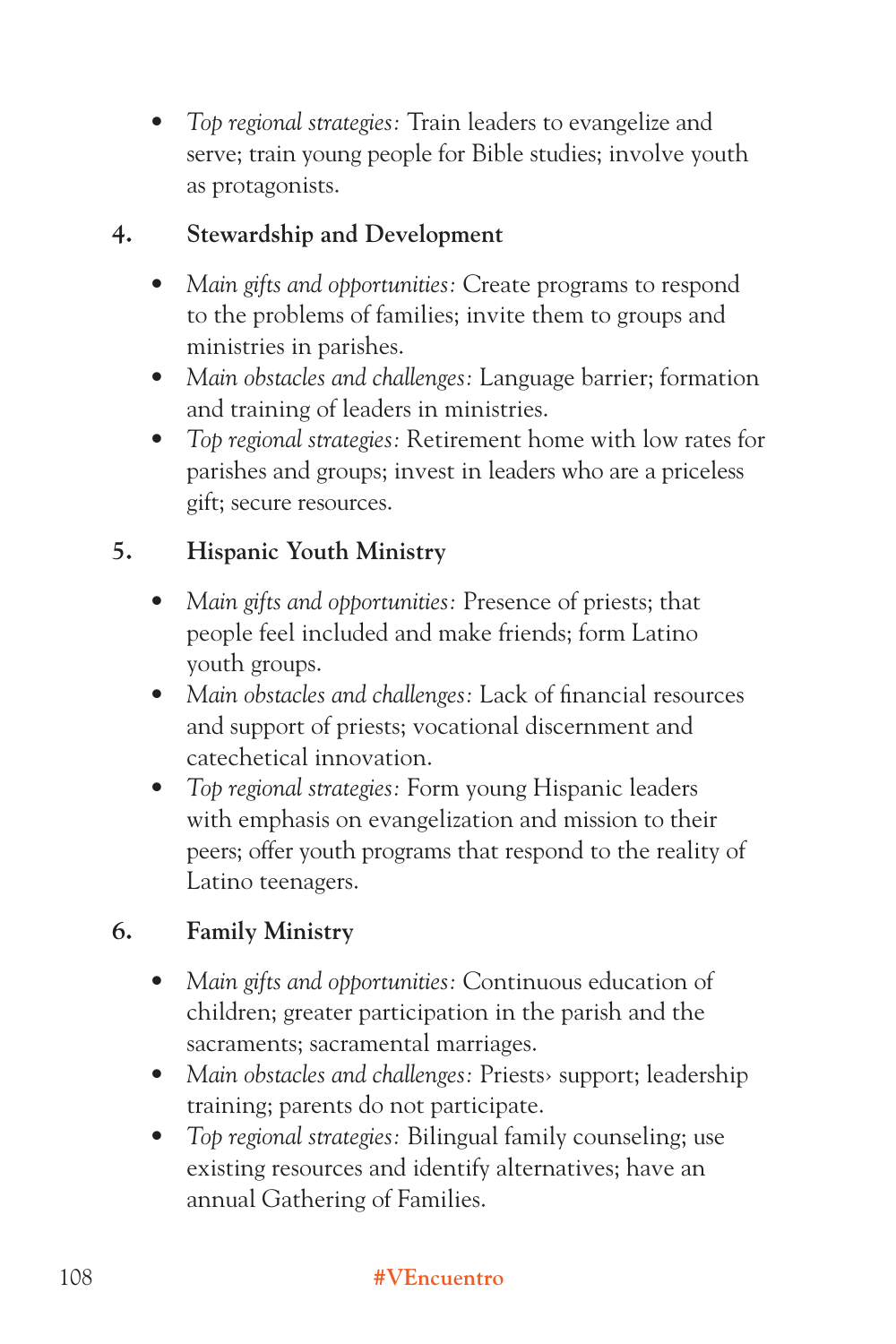## **7. Liturgy and Spirituality**

- *Main gifts and opportunities:* Bible study groups; liturgy committee for ongoing formation; involve young people.
- *Main obstacles and challenges:* Lack of liturgical formation; selection of hymns; secularism and lack of spirituality in the liturgy.
- *Top regional strategies:* Liturgical principles and multicultural / multilingual music; formation and workshops for liturgical ministers; best practices and resources for sacramental catechesis.

#### **8. Ecclesial Movements**

- *Main gifts and opportunities:* Parish priests and bishops who accompany the movements; formation of priests and laity; variety of groups and movements.
- *Main obstacles and challenges:* Lack of bilingual priests and deacons; acculturation of immigrant priests; long distances, abandoned parishes.
- *Top regional strategies:* Appreciate and strengthen the presence of ecclesial movements; promote collaboration among the movements; have a "Spiritual Director" for each movement.

#### **9. Vocations**

- *Main gifts and opportunities:* Young people looking for opportunities with God; potential of families to awaken vocations.
- *Main obstacles and challenges:* Poor communication with the director of vocations; collaboration between family ministry, youth and young adult ministry, and vocation ministry; retreats.
- *Top regional strategies:* Prayer program for vocations; collaborate with movements and groups for vocational retreats in each culture.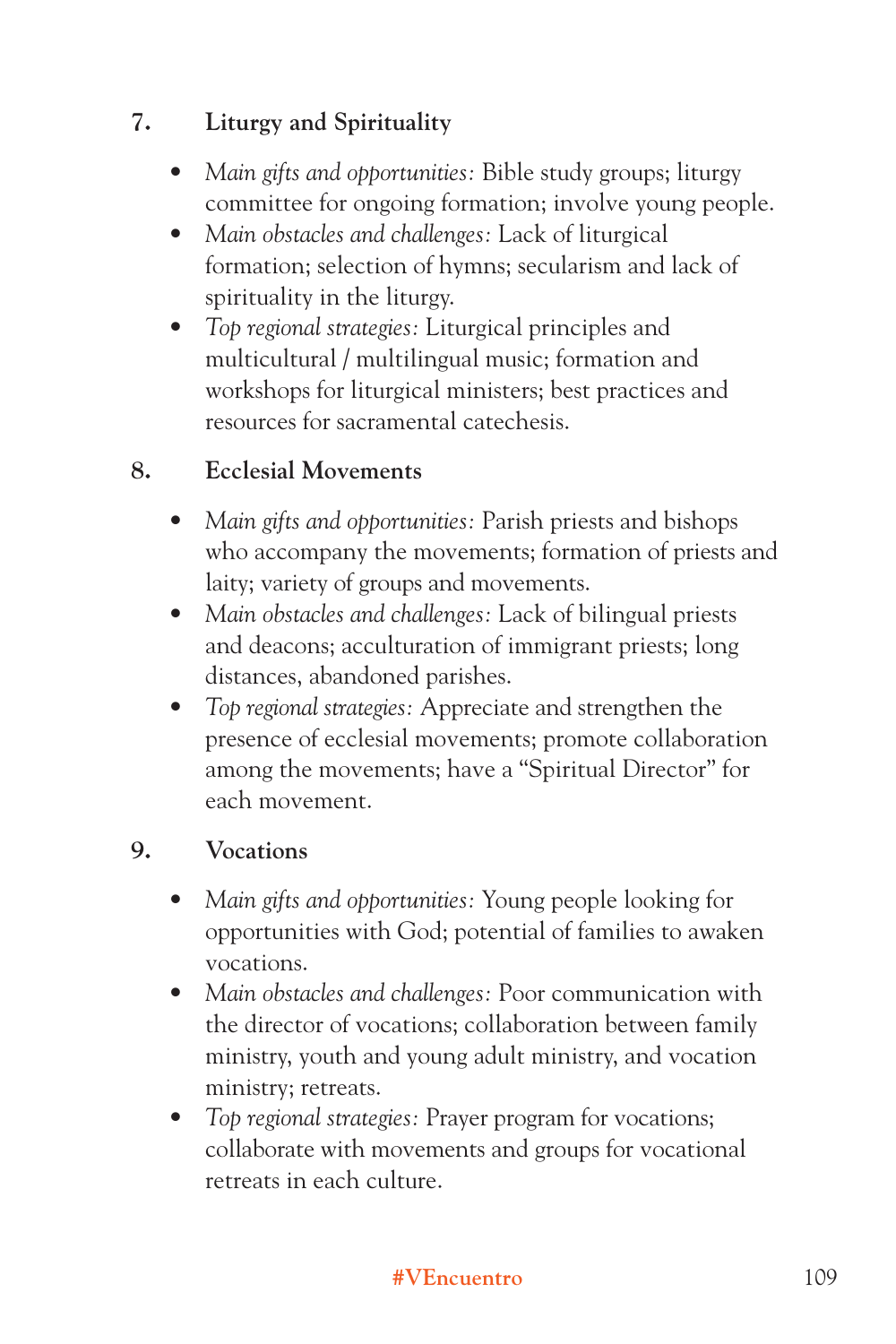#### **10. Intercultural Competencies**

- *Main gifts and opportunities:* Multiculturalism; the church has responded; lay ministries; devotion to Our Lady of Guadalupe; more Hispanic priests.
- *Main obstacles and challenges:* Money for materials; there is not much training for Latinos; lack of resources in Spanish and good translations.
- *Top regional strategies:* Go deeper with the cultures present in the region; participation of clergy and lay leaders; respectful integration of cultures.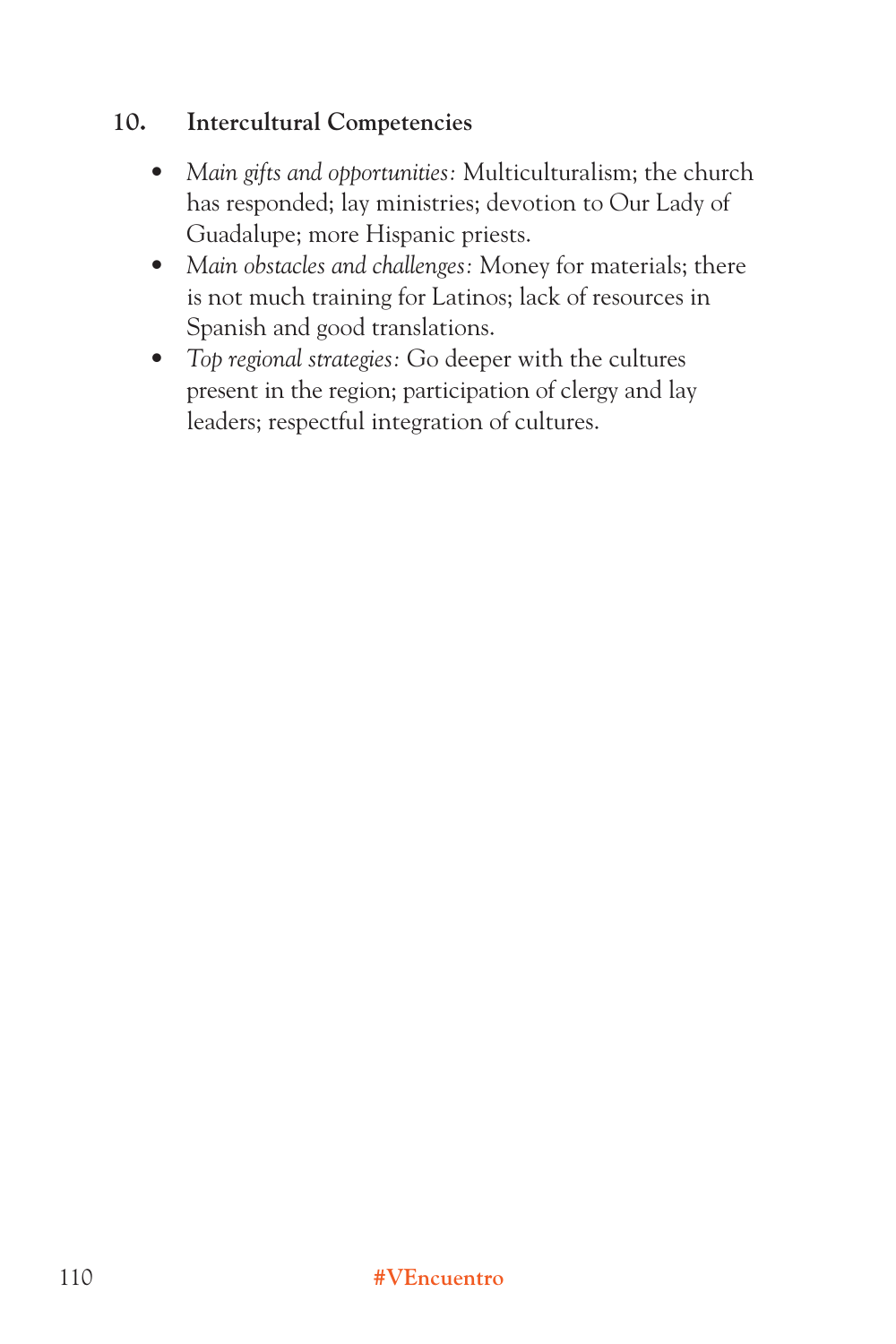# **Region XIV**

Meets in the Exhibition Hall, Room TX2 at the time of the Regional Sessions

# **Pastoral Profile of Region XIV in Hispanic / Latino Ministry**

• Region XIV includes the states of Florida, Georgia, North Carolina, and South Carolina; the Archdioceses of Atlanta and Miami; and the Dioceses of Charleston, Charlotte, Orlando, Palm Beach, Pensacola-Tallahassee, Raleigh, Savannah, St. Augustine, St. Petersburg, and Venice.

# **The Process Has Led to a Greater Commitment of Leaders**

Episcopal Region XIV is thankful to God for the V *Encuentro* process in a moment in which there is a growing number of bilingual Latinos, especially young adults, who are gradually being incorporated into parish, diocesan, and regional leadership. The process has strengthened communion in pastoral ministry *("Pastoral de Conjunto")* in the Southeast, with a greater commitment of leaders and the consolidation of the evangelization, communion, and formation efforts of its Regional Office (SEPI).

New leaders, ministries and programs have emerged, especially in *pastoral juvenil,* Hispanic family life, and pastoral care of the elderly, listening to their voices and strengthening ecclesial identity, communion, and sinodality. There is an increased commitment of the Hispanic community to global solidarity, advocacy for human rights, immigrants and their family unity, and pastoral attention to those in the peripheries, both local and global.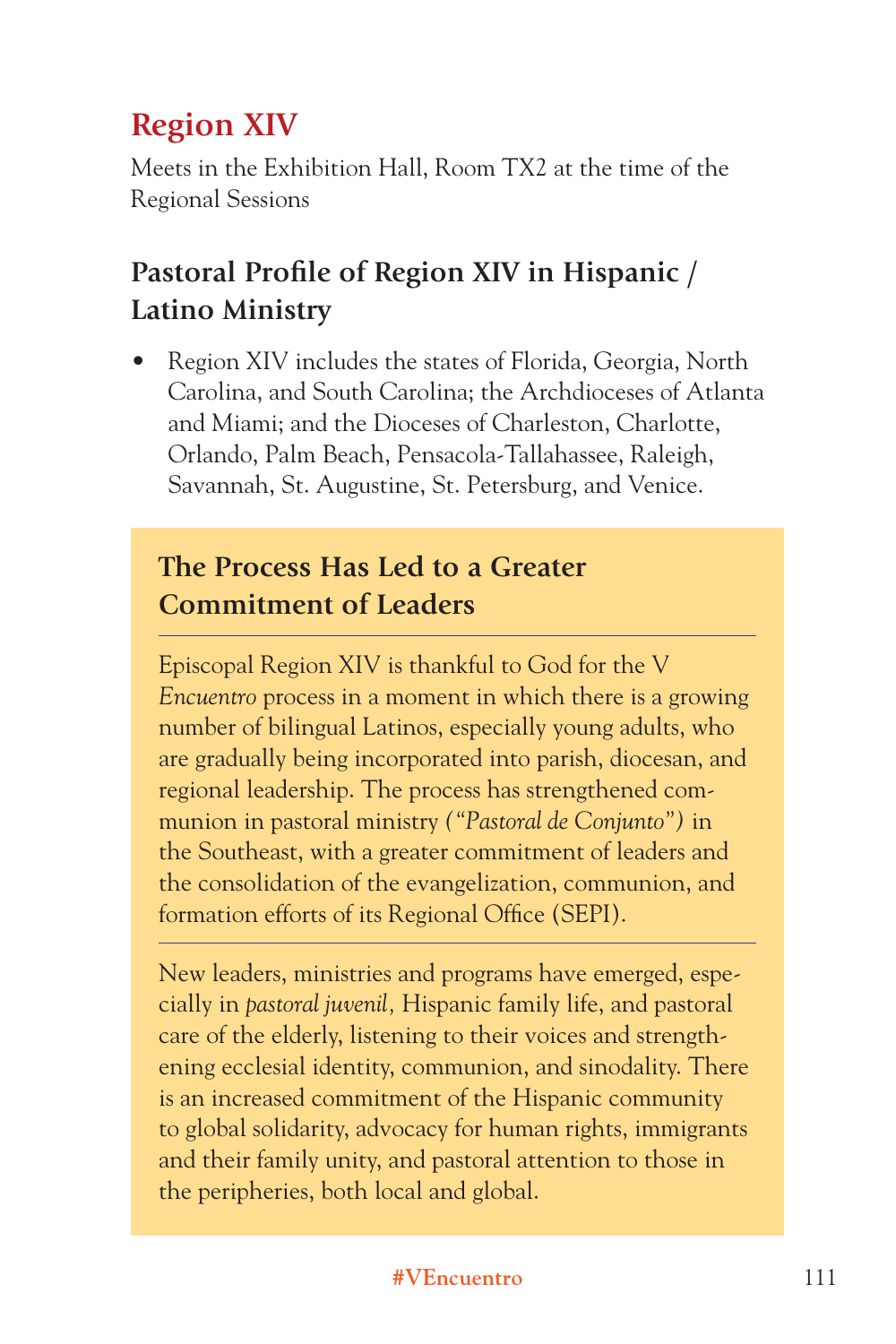- Lead Bishop: **Bishop Felipe Estévez, Diocese of St. Augustine**
- Regional Chair: **Angelica Viviana Iglesias**
- Anchoring Institution: **Southeast Pastoral Institute**
- Diocesan personnel dedicated to Hispanic ministry in the region\* :
	- ◊ In offices of Hispanic Ministry† : **12**
	- ◊ Responsible for *Pastoral Juvenil Hispana*: **3**
	- ◊ In ethnic/multicultural or other specialized offices: **4**
	- ◊ Clerical personnel assisting these leaders: **6**
- Estimated Hispanic Catholic population:
	- **◊ 2,160,000** immigrant Hispanic Catholics
	- **◊ 1,277,000** Hispanic Catholics born in the U.S.
	- **◊ 44%** of the Catholics in the region are Hispanic / Latino
- Parishes with Hispanic / Latino Ministry: **570**
- Masses in Spanish:
	- ◊ Weekly Masses: **911**
	- ◊ Once-a-month Masses: **15**
	- ◊ Attendance per Mass: **359** (**9.7%** of all Hispanic Catholics)
- Among Catholic children from 0 to 17 years old:
	- **◊ 47%** are Hispanics / Latinos born in the U.S.
	- **◊ 8%** are immigrant Hispanics / Latinos
	- ◊ In K-8 Catholics schools, **28.5%** are Hispanics / Latinos
	- ◊ In Catholic high schools, **33.8%** are Hispanics / Latinos

<sup>\*</sup> The Archdiocese of Miami does not have an office for Hispanic Ministry or other ethnic groups, but all offices are expected to serve Hispanics.

<sup>†</sup> May include personnel in other offices when their responsibility is for the Latino community, such as the Director of Hispanic Catechesis.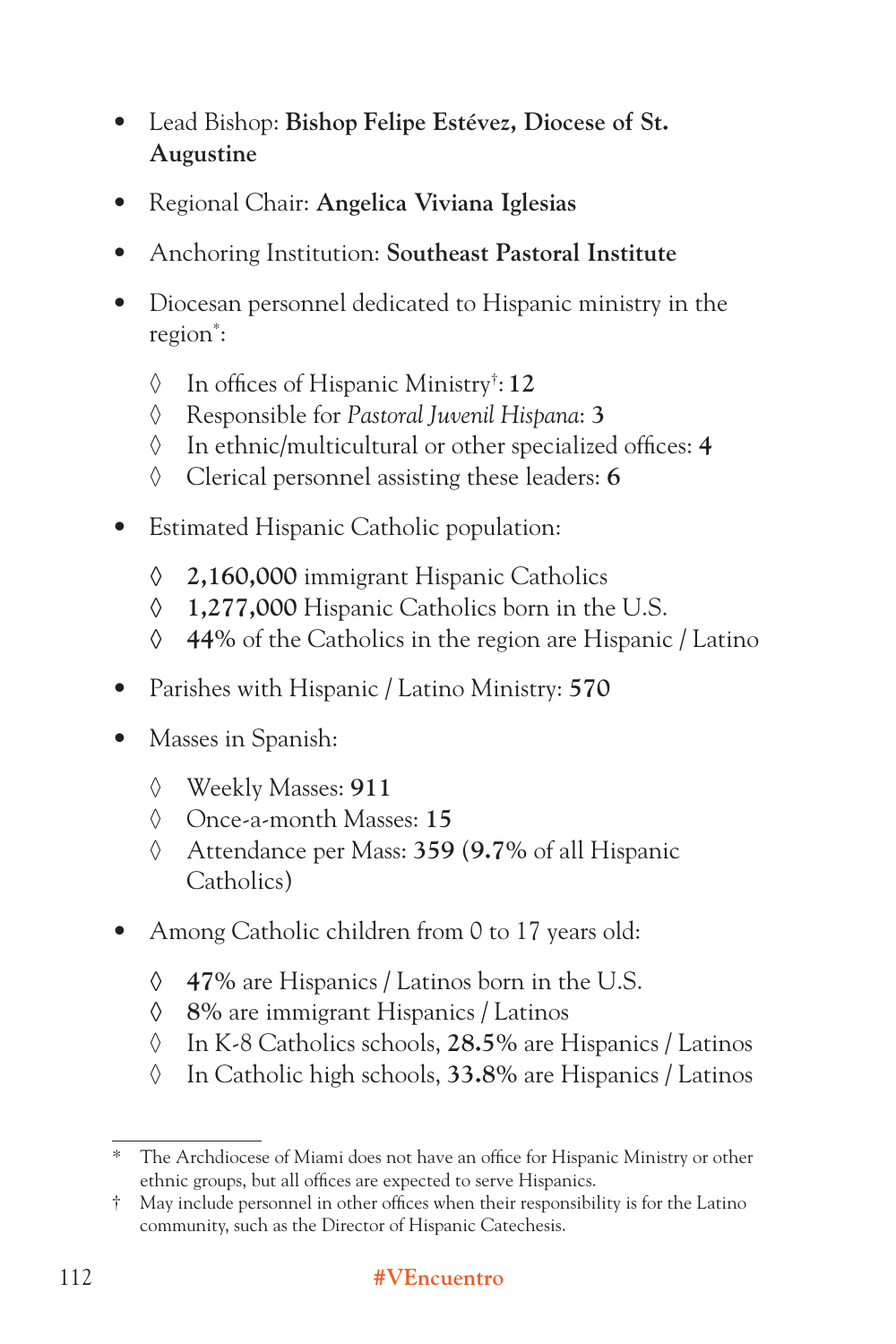- Hispanic / Latino ecclesial ministers serving in the region:
	- ◊ Immigrant priests: **312**
	- ◊ U.S.-born priests: **51**
	- ◊ Religious sisters and brothers: **184**
	- ◊ Deacons: **237**
	- ◊ Lay ecclesial ministers: **661**

#### **The V** *Encuentro* **in Region XIV**

- Regional *Encuentro*:
	- ◊ Date: **February 22 24, 2018**
	- ◊ Place: **Our Lady of Guadalupe Catholic Church in Miami, FL**
	- ◊ Attendance: **188 delegates and 10 bishops**
- **12** Diocesan *Encuentros* were celebrated, with total attendance of **4,163**
- **1,764** leaders received training for the V *Encuentro* in **56** trainings
- Main areas of new outreach in parishes through the V *Encuentro*:
	- ◊ Hispanic / Latino young adults
	- ◊ People living in housing projects
	- ◊ Migrants and campesinos in rural areas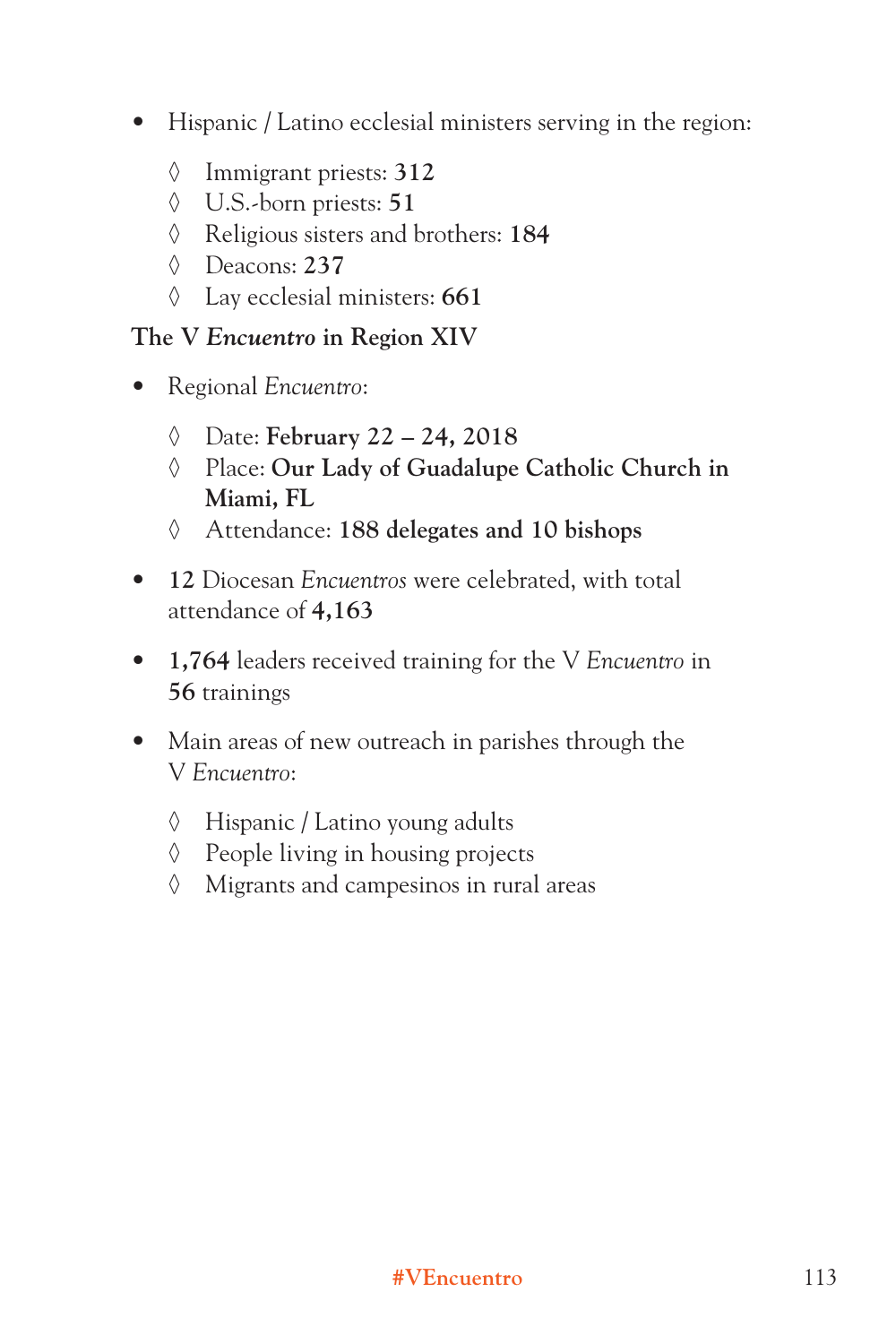# **Summary of the Main Contributions and Concepts from the Regional Consultation by Ministerial Area\***

# **1. Evangelization and Mission**

- *Main gifts and opportunities:* Repeat the V *Encuentro* process; activities beyond the parish; promote community integration.
- *Main obstacles and challenges:* Attention to social action; lack of training and commitment; evangelization teams; cooperation between the clergy and the laity.
- *Top regional strategies:* Train leaders to go out to the peripheries; train priests for Hispanic ministry; analyze social services.

# **2. Family Ministry**

- *Main gifts and opportunities:* Spirituality in the family; human resources for catechesis; embody values and moral virtues in the family.
- *Main obstacles and challenges:* Respond to the needs; cultural barriers; motivation and participation; work together; lack of resources.
- *Top regional strategies:* Strengthen family ties; establish the RCIA process; share resources and best practices.

# **3. Faith Formation and Catechesis**

- *Main gifts and opportunities:* Sunday school for children; biblical studies; workshops and conferences; base communities and other groups; vocations.
- *Main obstacles and challenges:* Form parish groups; defend and transmit the faith; intergenerational training; lack of resources; language.

<sup>\*</sup> Note: Regions V and XIV held their Encuentro together. Half of the Ministerial Areas are summarized here, and the other half can be found on page 55.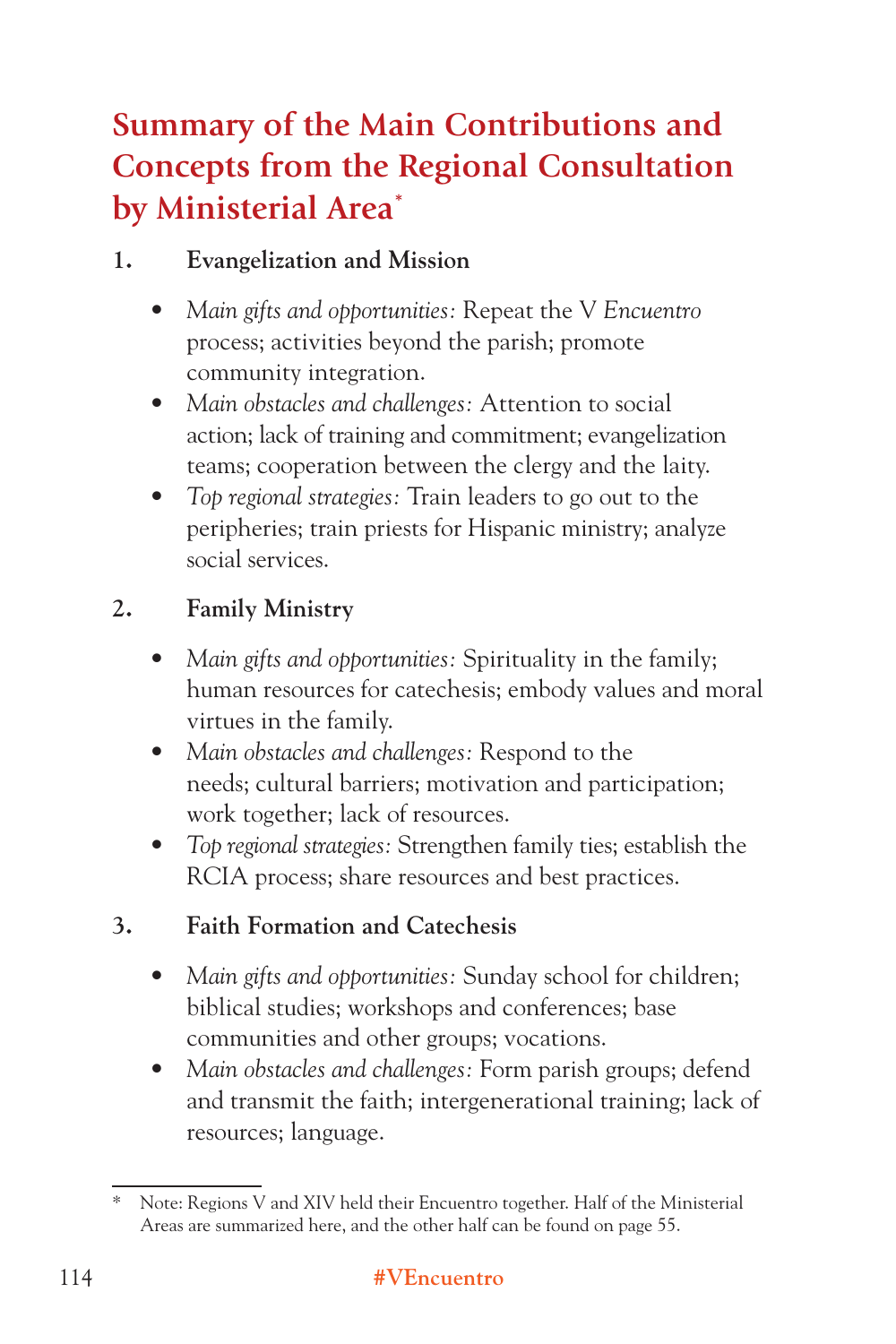*• Top regional strategies:* Get to know more resources; share best practices; work together at the regional level; resources for family catechesis.

# **4. Liturgy and Spirituality**

- *Main gifts and opportunities:* More spirituality and fruits of prayer; evangelism; diaconal vocations; bishops' support for Hispanic ministry.
- *Main obstacles and challenges:* Respect identity in the liturgy; lack of clergy available; need for sacramental catechesis.
- *Top regional strategies:* Formation of liturgical ministers; themes of popular religiosity; bilingual sacramental catechesis; integrate pastoral action with biblical reflections.

# **5. Vocations**

- *Main gifts and opportunities:* Focus on leaders; prayer; bilingual vocational promoter; presence of the parish priest in the community; catechesis.
- *Main obstacles and challenges:* Involve the family; diaconate program in Spanish; language; native vocations; immigration status; popular culture.
- *Top regional strategies:* Promote vocations through the family; talks by seminarians, priests, and religious; formation for the clergy on Hispanic ministry and the Spanish language.

### **6. Global Solidarity**

- *Main gifts and opportunities:* CRS resources; show balance between charity and justice; bridges with government offices.
- *Main obstacles and challenges:* Lack of economic resources; indifference; cultural barriers; resources available for training.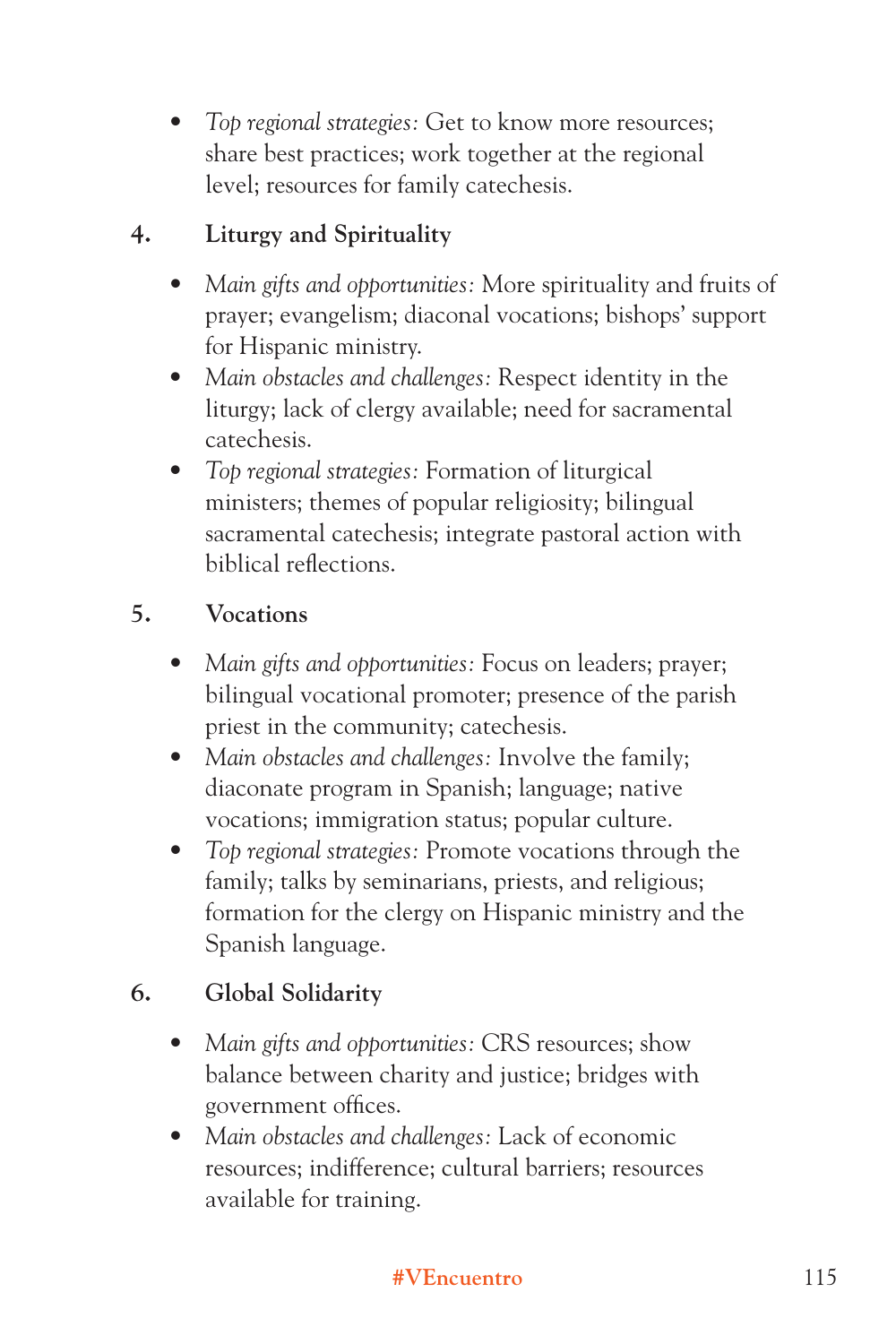*• Top regional strategies: Pastoral de conjunto* between parish and diocese; collaborate with office of social justice; local actions that have a global impact.

#### **7. Intercultural Competencies**

- *Main gifts and opportunities:* Participation of families and youth; cultural and intergenerational integration.
- *Main obstacles and challenges:* Awareness of cultural reality; getting the priests on board; opportunities for young people to recognize their culture.
- *Top regional strategies:* Requirement for Spanish and Hispanic Ministry in the seminary; training to unite the various cultural groups; promote the cultural integration of young people.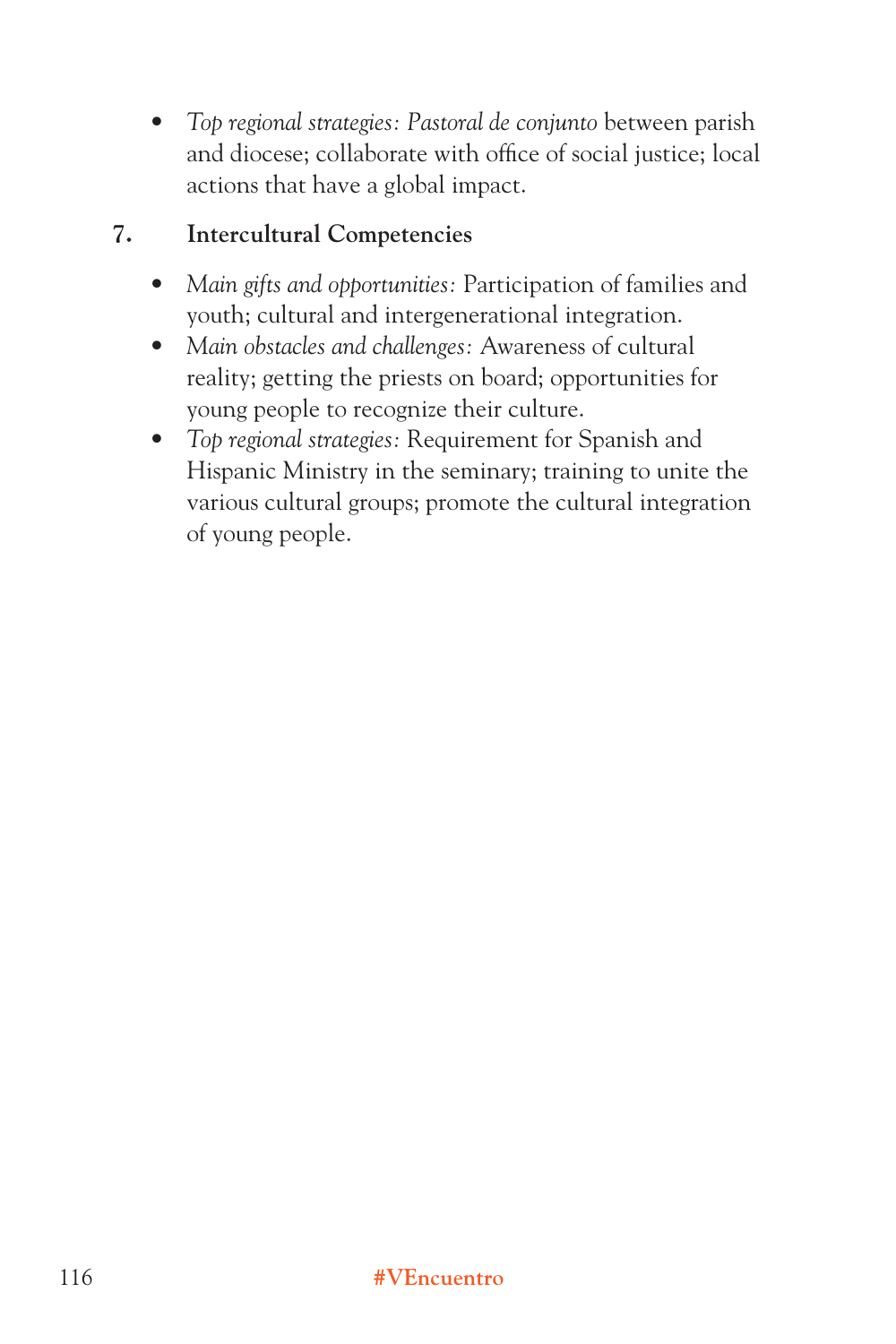# **OVERVIEW OF THE 28 MINISTERIAL AREAS**

During the process of the V National *Encuentro*, there will be an opportunity to discuss deeply the best pastoral practices in the 28 Ministerial Areas identified in the consultation. What is presented in the following pages does not pretend to explain the totality of each Ministerial Area, much less indicate a plan for the pastoral activities of the Church. Rather, it is an overview—a taste of the first fruits—of what has been said, what has been requested, and what has been prayed for over the course of the missionary visits and encuentros at the parish / organizational, diocesan, and regional levels.

The conversations in the Ministerial Area Sessions will draw mainly from a presentation of the topic by experts in the field and a two-page summary containing details from the results of the consultation and other important points of reference for the dialogue. That summary will be handed out at the beginning of the Session. There, with the help of the Holy Spirit, delegates will have the opportunity to discern and recommend the best practices that the Church should promote and implement at the national level to advance the evangelizing and pastoral mission of the Church in each Area.

In the following pages you will find important information about the location of the room where each Session will take place. All delegates will receive an assignment to one of the Ministerial Areas according to the preferences they expressed at the time of registration for the V National *Encuentro*. **It is very important that all go to their assigned Session,** because the spaces have been prepared according to the preferences and assignments.

After the information about the location and the team of organizers responsible for the Session, the regions that worked on this topic in the Regional *Encuentros* are indicated. Use this information to find pertinent data on the subject in the regional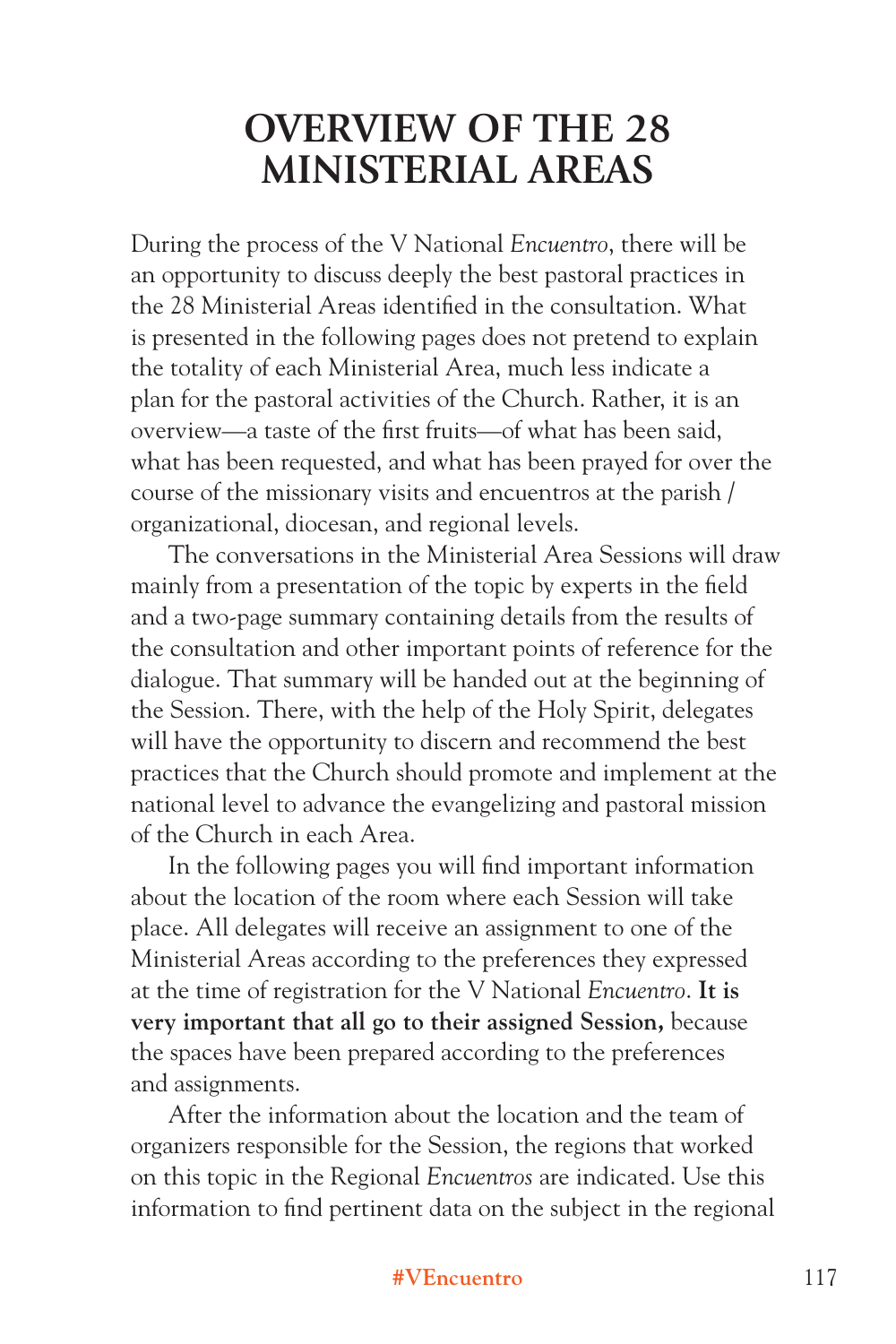pages of this document, from 25 to 116. Then there is a brief explanation of the main ideas emerging from the consultation and how this topic may be different from the perspective of the Hispanic ministry. These are the important factors that will contextualize the conversation in the Session, to give an idea of the breadth and depth of the discussions that will take place. For your own Session, the starting point will be the two-page flyer and the panel presentation, but your own lived experience in Hispanic ministry is the most important piece. May God bless all the delegates with the gift of discernment in these discussions, which are so important for the future of Hispanic ministry in the United States!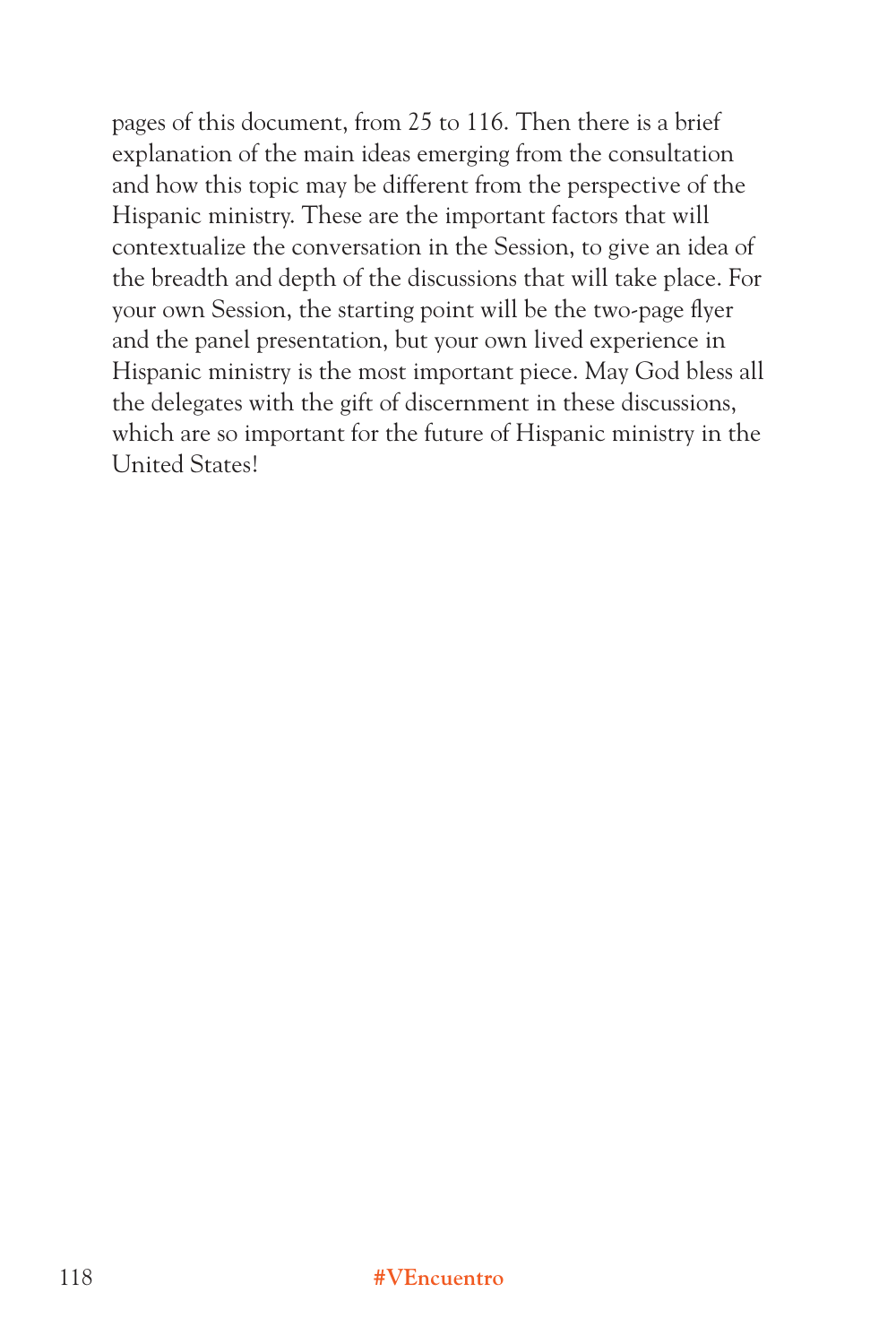#### **1. CAMPUS MINISTRY\***

(\*) NOTE: in this Session, high school, college and university campus ministry will be discussed.

| Meeting Room:            | Texas Ballroom Pre-Function Space,<br>Area 2                   |
|--------------------------|----------------------------------------------------------------|
| Lead Bishop:             | Bishop David Konderla,<br>Diocese of Tulsa                     |
|                          | Bishop Fernand Cheri,<br>Archdiocese of New Orleans            |
| Facilitators/Co-Leaders: | Wayne Romo, St. Mary's University,<br>San Antonio              |
|                          | Hno. Jose Matos-Auffant, St. Mary's<br>University, San Antonio |

Regions that discussed this Area:

Regions V and XIV

Main themes in the consultation:

Campus ministry is an opportunity to welcome students, provide ministries, develop young leaders and help them realize their potential. The relationship between the university or high school and the parish is very important to maintain the connection with the community of faith.

In the context of Hispanic Ministry:

Latino parents do not know about academic life in the US; there are few young Latinos in the universities; lack of connection with the parish where their families attend.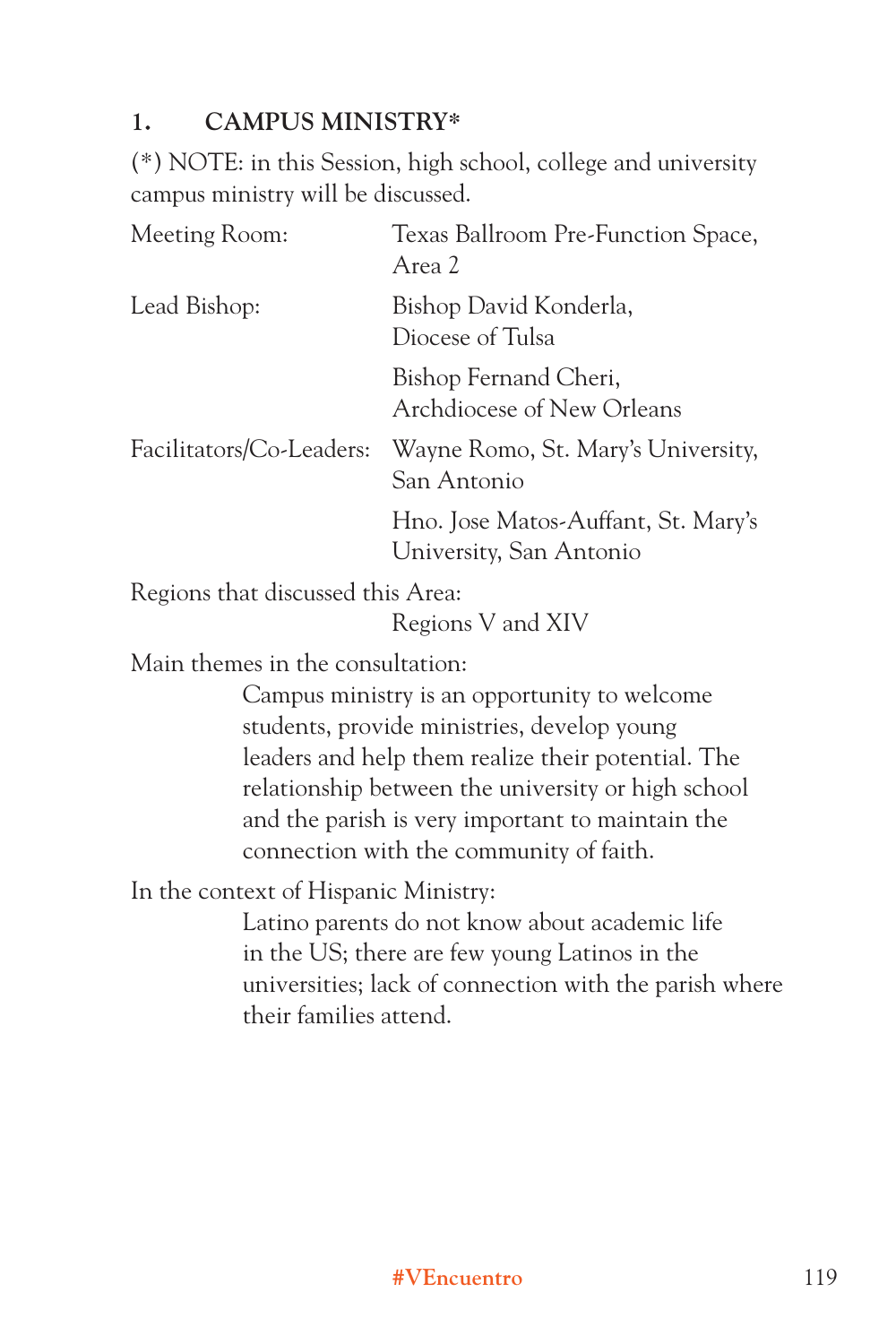#### **2. CARE FOR CREATION**

| Meeting Room:                     | Palomino, Room 1                                                  |
|-----------------------------------|-------------------------------------------------------------------|
| Lead Bishop:                      | Bishop James Wall, Diocese of Gallup                              |
|                                   | Bishop Edward Weisenburger,<br>Diocese of Tucson                  |
|                                   | Facilitators/Co-Leaders: Dan Misleh, Catholic Climate<br>Covenant |
|                                   | Ricardo Simmonds, USCCB Justice,<br>Peace and Human Development   |
| Regions that discussed this Area: |                                                                   |

Region XII

Main themes in the consultation:

Lack of training on how to care for the environment to leave a better world for future generations. It is necessary to make people aware of the impact of our actions and create a spirituality that creation is a gift from God. The information must be available in Spanish.

In the context of Hispanic Ministry:

Anti-values in Hispanic cultures: "we come from a third world country and we do not have a culture of environmental care, nor are there resources or a culture of recycling"; impact of environmental degradation on the health of agriculture and industry workers.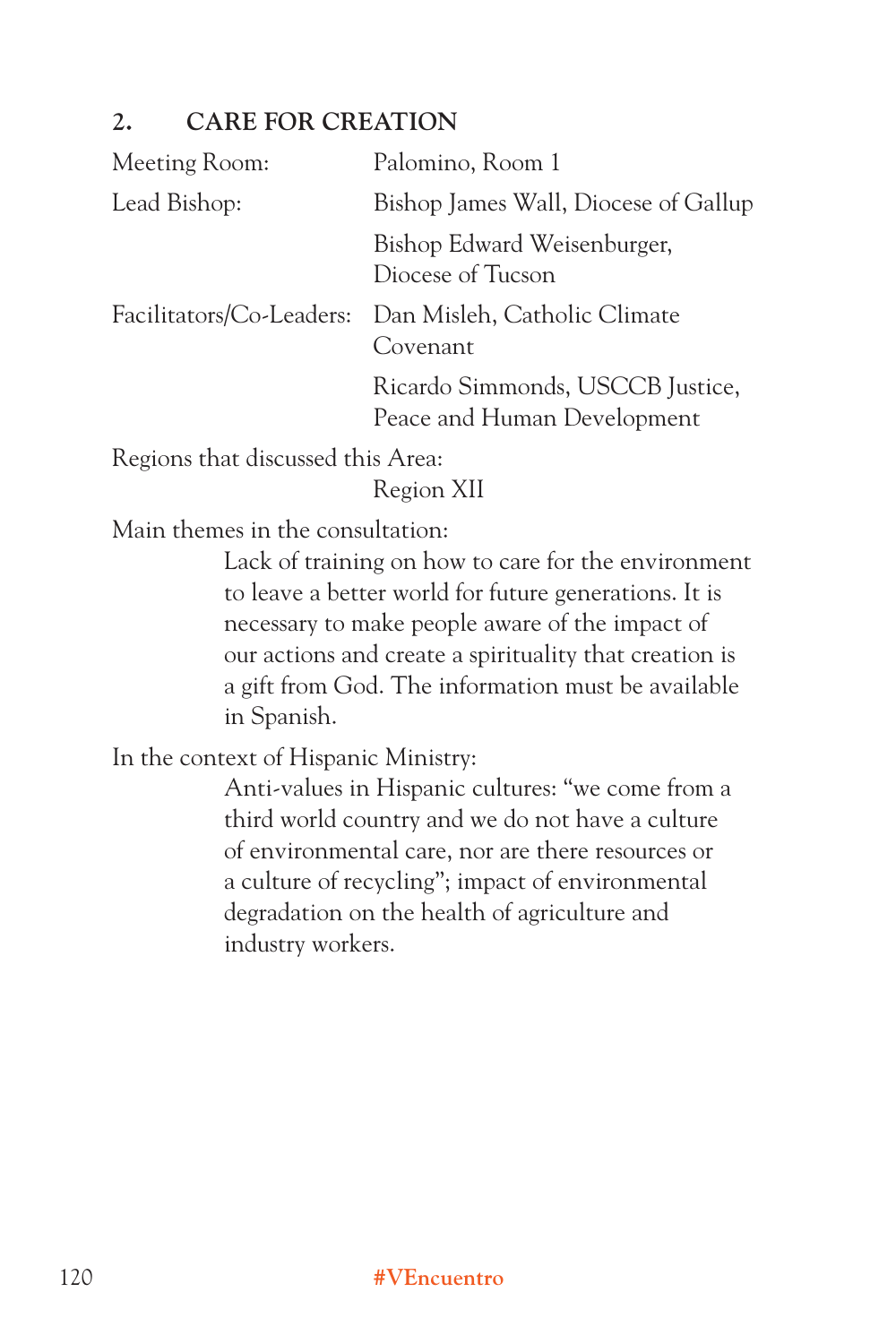# **3. CATHOLIC EDUCATION (K-12)**

| Meeting Room:            | Mustang, Room 2                                    |
|--------------------------|----------------------------------------------------|
| Lead Bishop:             | Archbishop George Lucas,<br>Archdiocese of Omaha   |
|                          | Bishop Manuel Cruz,<br>Archdiocese of Newark       |
| Facilitators/Co-Leaders: | Father Joe Corpora,<br>University of Notre Dame    |
|                          | Sr. John Mary Fleming, OP,<br>Nashville Dominicans |
| - 1 - 1 - 1              | $1.1 \cdot A$                                      |

Regions that discussed this Area:

Regions V, XI, and XIV

Main themes in the consultation:

The biggest obstacle to accessing Catholic schools is the cost. Provide information to parents about available scholarships and help them better understand the US educational system. Support Latino students to excel in their studies.

In the context of Hispanic Ministry:

Many immigrant parents have the dream that their children will go to college, but have no idea how to support them, nor do they understand the school system. They need to see examples of Hispanics who have achieved their educational goals.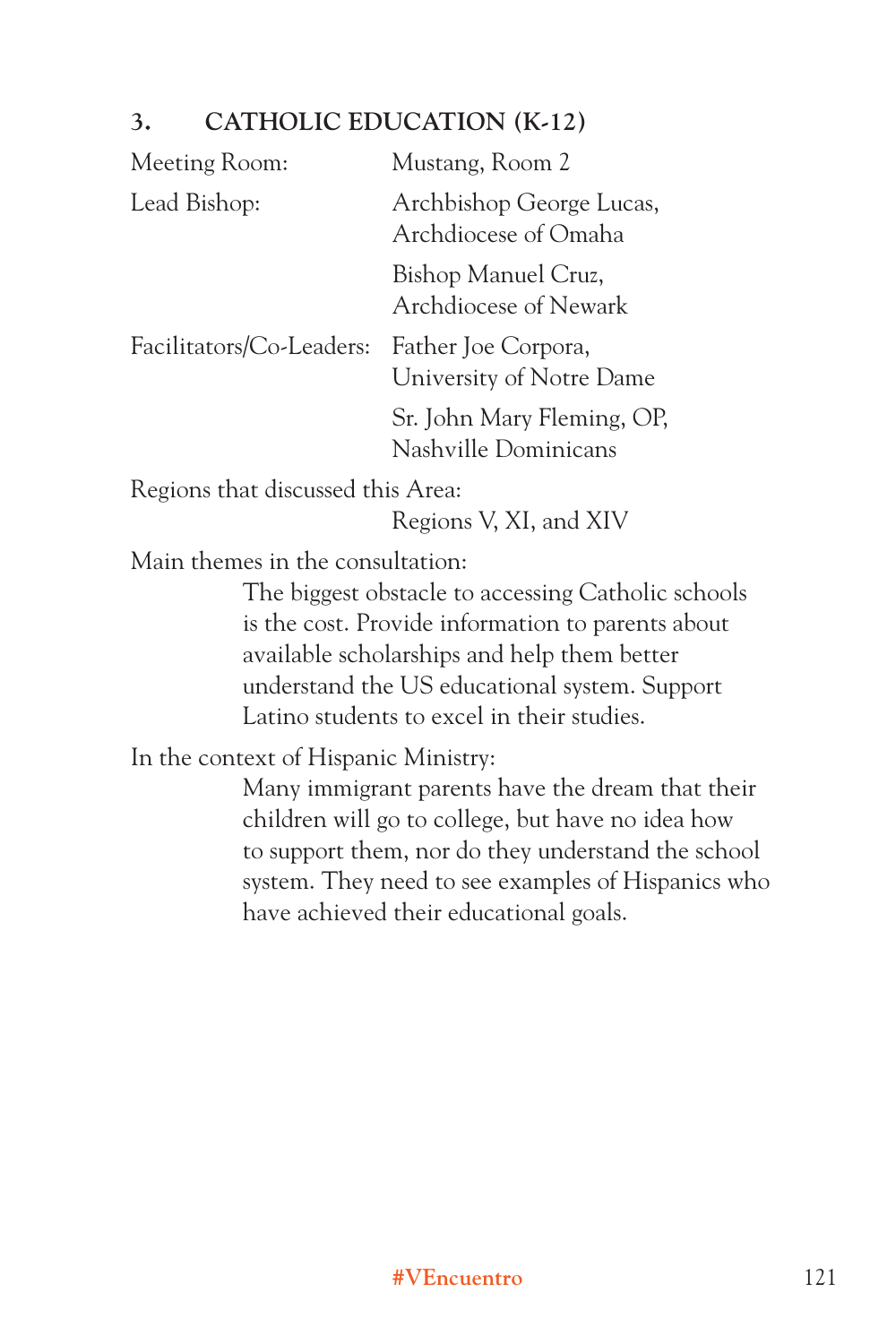#### **4. COMMUNICATIONS AND NEW MEDIA**

| Meeting Room:       | Appaloosa, Room 3                                                              |
|---------------------|--------------------------------------------------------------------------------|
| Lead Bishop:        | Archbishop José Gómez,<br>Archdiocese of Los Angeles                           |
|                     | Archbishop Gregory Aymond,<br>Archdiocese of New Orleans                       |
|                     | Facilitators/Co-Leaders: Dr. Patty Jiménez, USCCB V<br>Encuentro National Team |
|                     | Miguel Guilarte, USCCB<br>Communications and Public Affairs                    |
| $\mathbf{r}$ . 1 1. | $1 \quad 1 \quad . \qquad A$                                                   |

Regions that discussed this Area:

Region X

Main themes in the consultation:

The new media are a great resource to distribute information in a wide and convenient way in both languages, as well as to reach young people. Adequate communications training is needed for our leaders to learn how to use and maintain the updated media. The availability of technology is an obstacle.

In the context of Hispanic Ministry:

The young Latino generation is made up of digital natives, but the door is rarely open to them to contribute in Church communications. Sometimes language is an obstacle.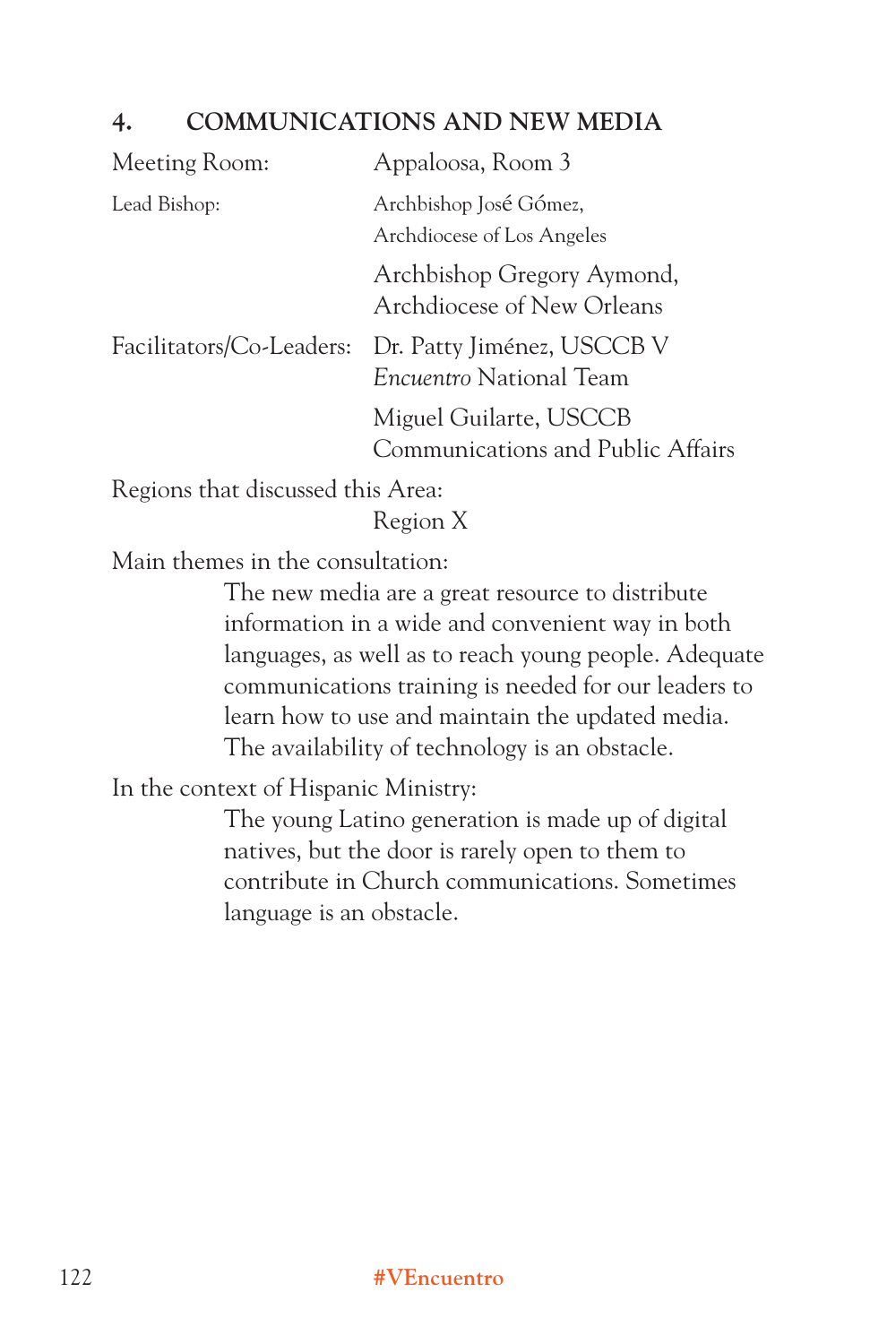#### **5. ECCLESIAL MOVEMENTS**

| Meeting Room: | Fort Worth, Rooms 1-2                                                              |
|---------------|------------------------------------------------------------------------------------|
| Lead Bishop:  | Archbishop Paul Coakley,<br>Archdiocese of Oklahoma City                           |
|               | Bishop Eusebio Elizondo, M.Sp.S.,<br>Archdiocese of Seattle                        |
|               | Facilitators/Co-Leaders: Andrés Arango, Renovación<br>Carismática Católica Hispana |
|               | José Luis (Pepe) Romero, USCCB<br>Cultural Diversity in the Church                 |

Regions that discussed this Area:

Region XIII

Main themes in the consultation:

There are many groups and ecclesial movements with different gifts and charisms. There must be more collaboration and cooperation among the movements to work together in the mission of the Church. The diocese can offer training opportunities and support groups more. Bilingual priests and deacons are also needed to accompany them.

In the context of Hispanic Ministry:

The reach of the movements to the second and third generation, especially in English, is very small. There is competition between movements and with parish ministries.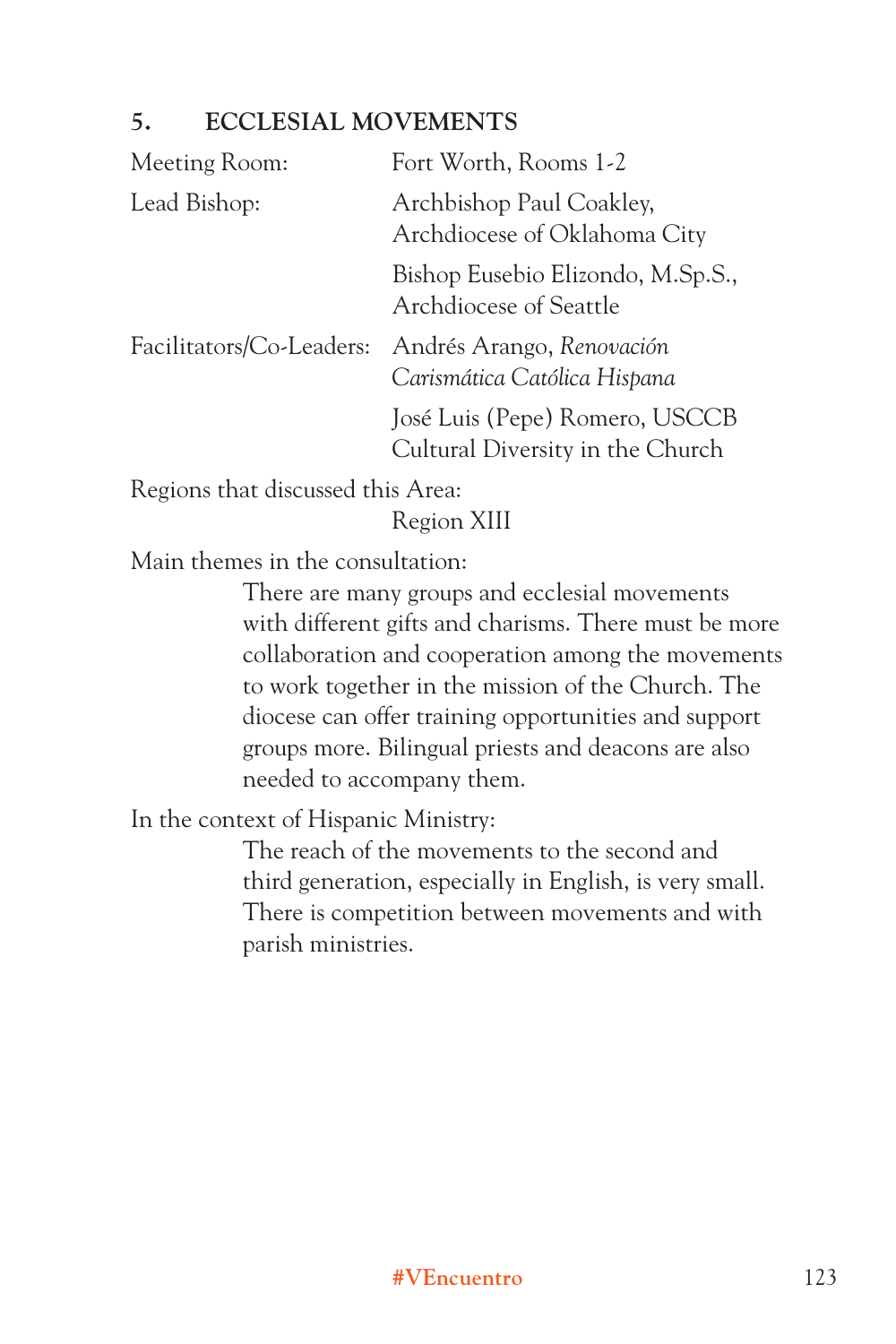#### **6. ECUMENISM**

| Meeting Room:                                                                                                                                                                                                                                                                                                                      | Palomino, Room 3                                                   |
|------------------------------------------------------------------------------------------------------------------------------------------------------------------------------------------------------------------------------------------------------------------------------------------------------------------------------------|--------------------------------------------------------------------|
| Lead Bishop:                                                                                                                                                                                                                                                                                                                       | Bishop Dennis Madden,<br>Archdiocese of Baltimore                  |
|                                                                                                                                                                                                                                                                                                                                    | Bishop Placido Rodríguez,<br>Diocese of Lubbock                    |
|                                                                                                                                                                                                                                                                                                                                    | Facilitators/Co-Leaders: Joel Rodríguez, Diocese of Fort Worth     |
|                                                                                                                                                                                                                                                                                                                                    | Father Alfred Baca, USCCB<br>Ecumenical and Interreligious Affairs |
| $\mathbf{D}$ $\mathbf{I}$ $\mathbf{I}$ $\mathbf{I}$ $\mathbf{I}$ $\mathbf{I}$ $\mathbf{I}$ $\mathbf{I}$ $\mathbf{I}$ $\mathbf{I}$ $\mathbf{I}$ $\mathbf{I}$ $\mathbf{I}$ $\mathbf{I}$ $\mathbf{I}$ $\mathbf{I}$ $\mathbf{I}$ $\mathbf{I}$ $\mathbf{I}$ $\mathbf{I}$ $\mathbf{I}$ $\mathbf{I}$ $\mathbf{I}$ $\mathbf{I}$ $\mathbf{$ |                                                                    |

Regions that discussed this Area:

Region I

Main themes in the consultation:

There is resistance on the part of Latino Catholics for ecumenical work. One might collaborate with the diocesan offices of liturgy, ecumenism, and evangelization to learn more about the ministry. Ecumenical work can be a great opportunity to develop activities for the benefit of the Hispanic community. It would be important to offer biblical and theological training to Hispanic Catholic leaders to facilitate dialogue.

In the context of Hispanic Ministry:

The proselytizing of other groups has divided families and created distrust. The lack of biblical and theological knowledge of many Catholic Latinos has limited collaboration.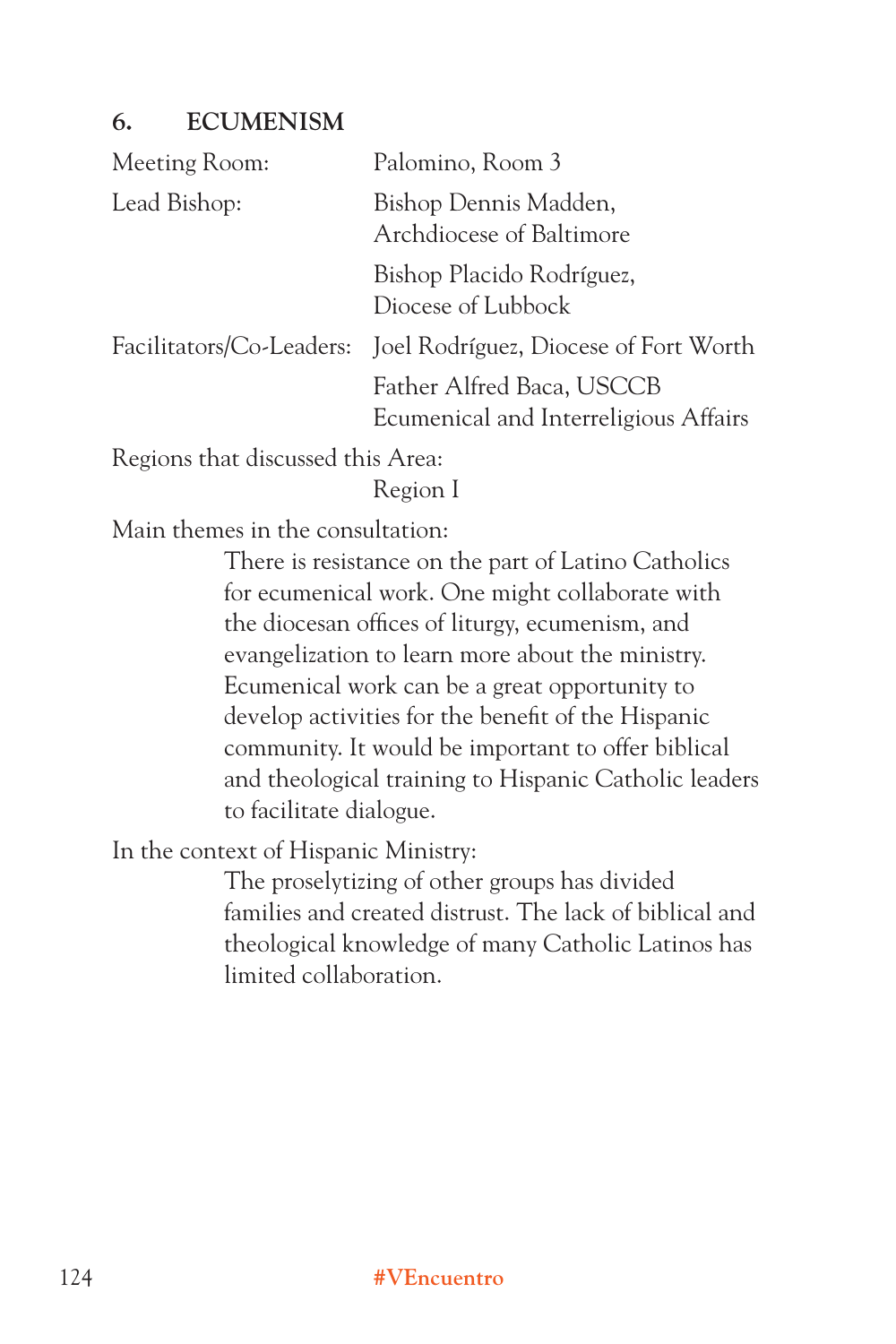#### **7. EVANGELIZATION AND MISSION**

| Meeting Room:            | Exhibition Hall, TX 1                                            |
|--------------------------|------------------------------------------------------------------|
| Lead Bishop:             | Seán Cardinal O'Malley,<br>Archdiocese of Boston                 |
|                          | Bishop Mario Dorsonville-Rodríguez,<br>Archdiocese of Washington |
| Facilitators/Co-Leaders: | Marilyn Santos, USCCB<br>Evangelization and Catechesis           |
|                          | Kathia Arango,<br>Archdiocese of Philadelphia                    |

Regions that discussed this Area:

All regions

Main themes in the consultation:

A well-planned evangelization in the spirit of *Evangelii Gaudium* is needed, where parish ministries are tuned to respond to the needs of the community. We need to identify and train lay leaders to go on a mission, give more impetus to social action and create welcoming communities. We must strengthen the presence of priests to celebrate the sacraments and accompany the Hispanic community.

In the context of Hispanic Ministry:

The ecclesial movements and their charisms have a strong impact on the evangelization of the Latino faithful, but they do not always have good relations with the parish or the diocese. They could take advantage of the festivities and devotions to achieve a closer collaboration. Both sides could improve their action and outreach with social services.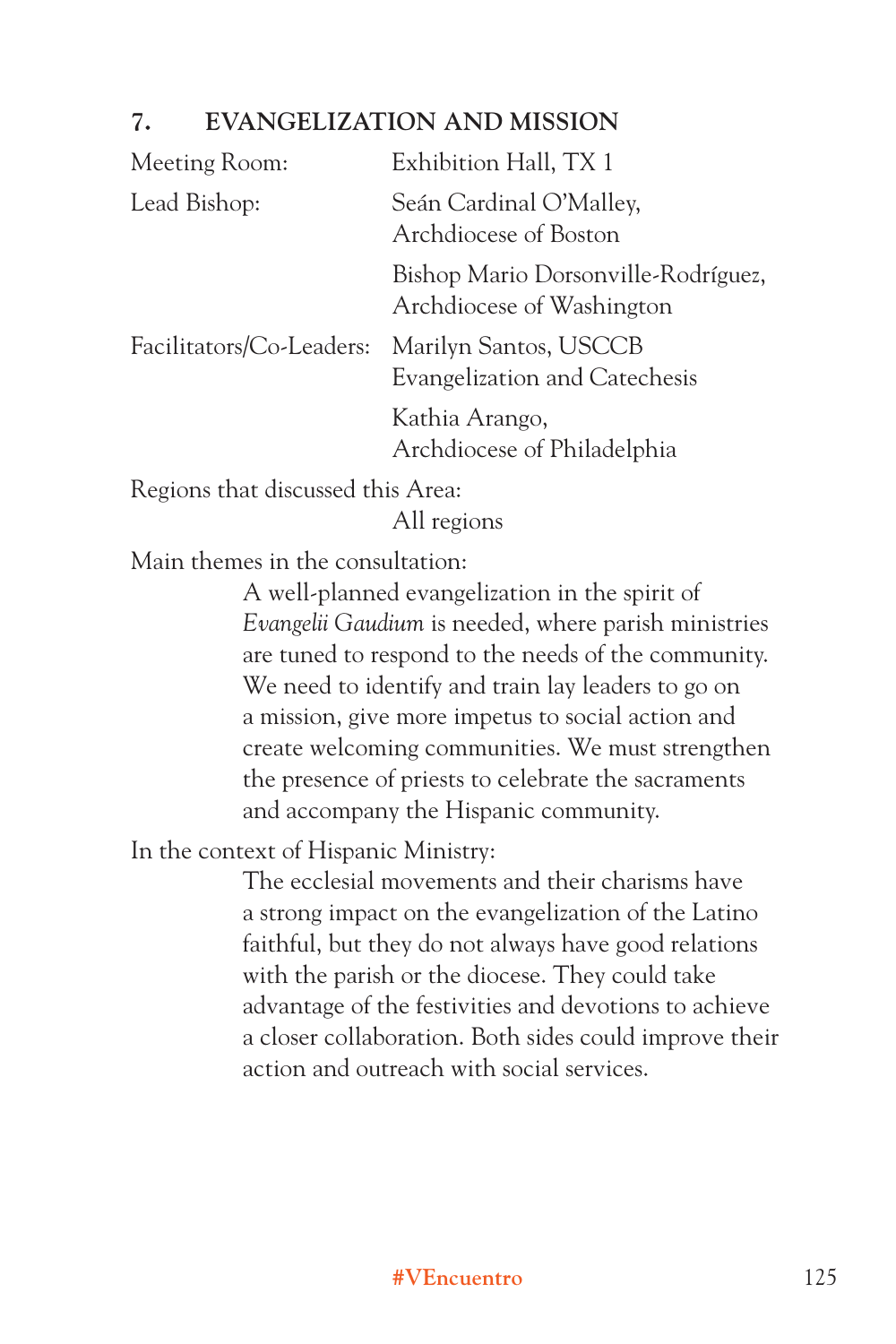#### **8. FAITH FORMATION AND CATECHESIS**

| Meeting Room:            | Exhibition Hall, TX 2                                      |
|--------------------------|------------------------------------------------------------|
| Lead Bishop:             | Bishop John Barres,<br>Diocese of Rockville Centre         |
|                          | Bishop Ricardo Ramírez,<br>Diocese of Las Cruces           |
| Facilitators/Co-Leaders: | Peter Ductram, Federation for<br>Catechesis with Hispanics |
|                          | Carlos Taja, USCCB<br>Evangelization and Catechesis        |
|                          |                                                            |

Regions that discussed this Area:

All regions

Main themes in the consultation:

Parents have a very important role in the formation of their children's faith, but they do not always accept it, nor are they prepared for the responsibility. New training models are needed that respect and respond to the current reality of families. We must welcome everyone and prepare them to share their gifts in the Church and society.

In the context of Hispanic Ministry:

Language is a big challenge—it is sometimes difficult to find bilingual Latino catechists, and the children speak less and less Spanish. It is also necessary to strengthen the training of catechists and offer them good materials, dynamic and easy to handle, grounded in the lived reality and experience of Hispanic / Latino Catholics.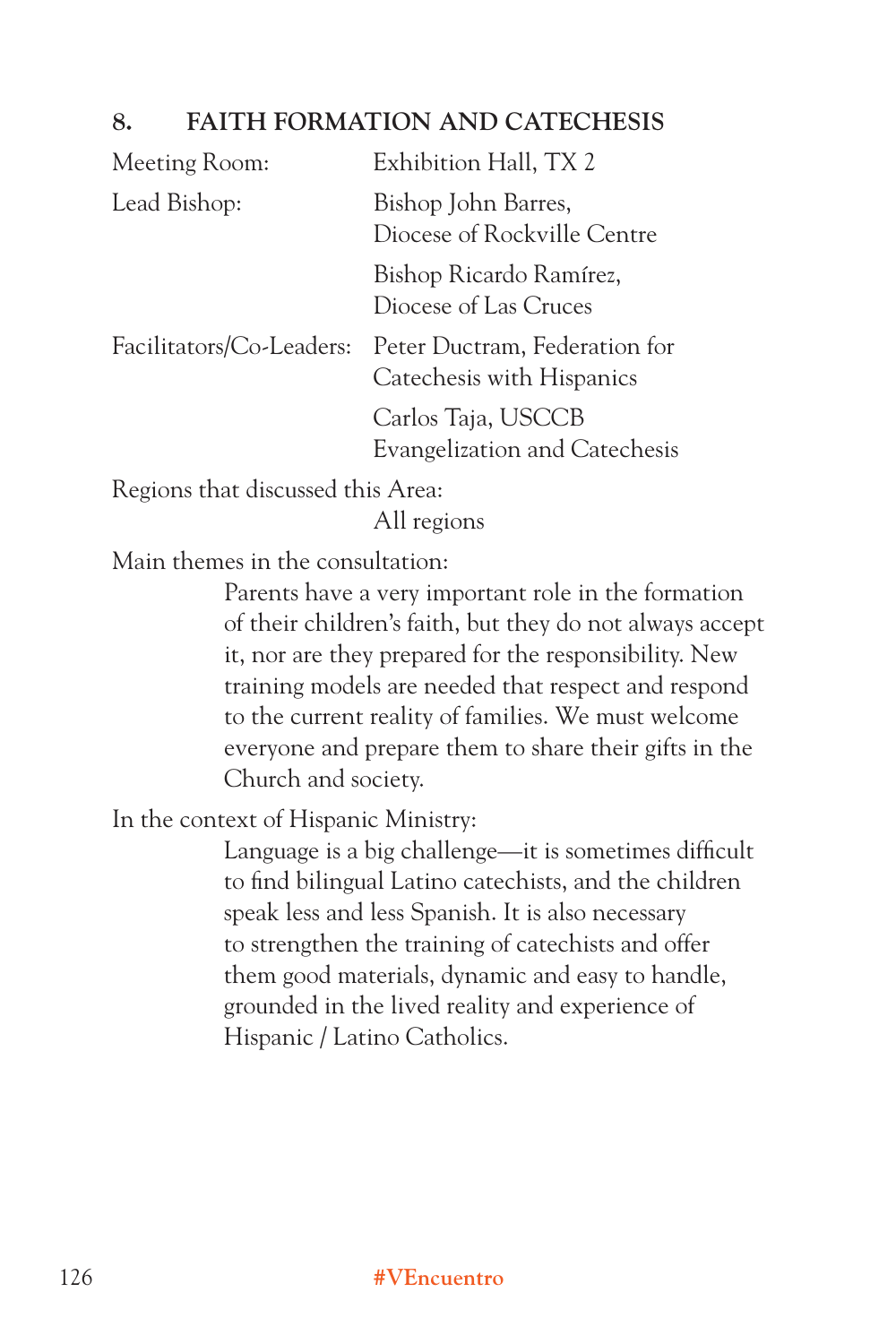#### **9. FAMILY MINISTRY**

| Meeting Room:            | Texas Ballroom, Rooms 1-2-3                                                        |
|--------------------------|------------------------------------------------------------------------------------|
| Lead Bishop:             | Bishop Michael Burbidge,<br>Diocese of Arlington                                   |
|                          | Bishop Rutilio del Riego,<br>Diocese of San Bernardino                             |
| Facilitators/Co-Leaders: | Jake Samour, National Association<br>of Catholic Family Life Ministers<br>(NACFLM) |
|                          | Julia Dezelski, USCCB Laity,<br>Marriage, Family Life and Youth                    |

Regions that discussed this Area:

All regions, except Region XII

Main themes in the consultation:

Family ministry promotes unity and values in the family and fosters spiritual and cultural practices. It is an opportunity to improve communication between parents and children and to accompany families in crisis who feel lonely and disconnected. More and better resources need to be developed, and family counseling professionals identified, to help families suffering from deportation or other family conflicts.

In the context of Hispanic Ministry:

Latino cultures place a lot of value on the family, but are affected by poverty, violence inside and outside the home, separation, lack of models, early pregnancies and single mothers, addictions, long hours of work, and little capacity to transmit the faith in a foreign cultural environment and in another language.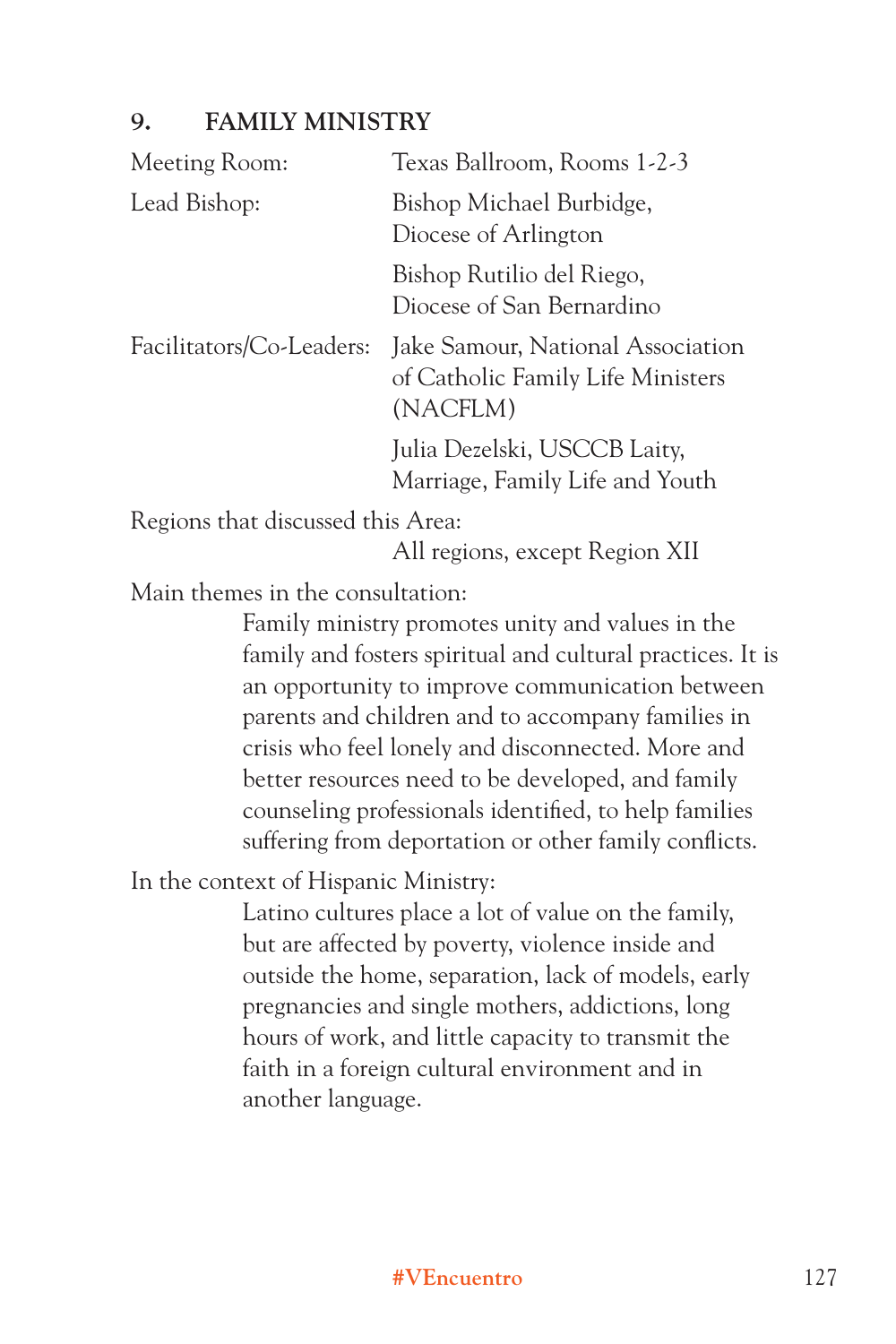# **10. GLOBAL SOLIDARITY**

| Meeting Room:                                                  | Texas Ballroom Pre-Function Space,<br>Area 1                                                                                                                                                                                                               |
|----------------------------------------------------------------|------------------------------------------------------------------------------------------------------------------------------------------------------------------------------------------------------------------------------------------------------------|
| Lead Bishop:                                                   | Bishop Gregory Parkes,<br>Diocese of St. Petersburg                                                                                                                                                                                                        |
|                                                                | Bishop Oscar Cantú,<br>Diocese of Las Cruces                                                                                                                                                                                                               |
| Facilitators/Co-Leaders:                                       | Roberto Rojas,<br>Catholic Relief Services (CRS)                                                                                                                                                                                                           |
|                                                                | Virginia Farris, USCCB<br>International Justice and Peace                                                                                                                                                                                                  |
| Regions that discussed this Area:                              | Regions V and XIV                                                                                                                                                                                                                                          |
| Main themes in the consultation:                               | More training in Spanish is needed on the social<br>doctrine of the church and the resources that exist.<br>Pray for the needs of nations, and forge relationships<br>with Catholic organizations and government offices<br>to advocate for global issues. |
| In the context of Hispanic Ministry:<br>precarious conditions. | Many people think that the only way to contribute<br>to global solidarity is with economic resources, but<br>it does not become a priority when they live in                                                                                               |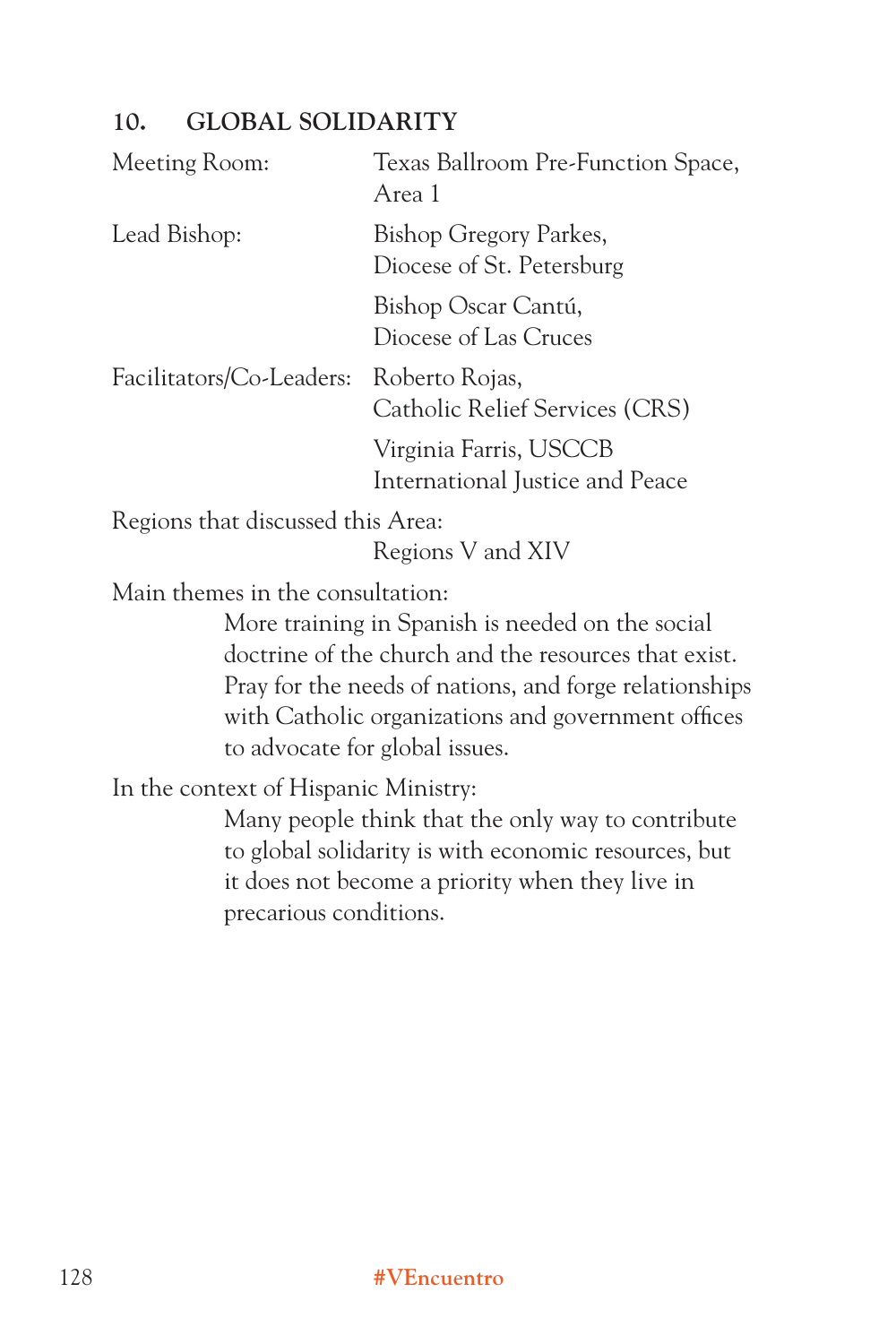#### **11. HIGHER EDUCATION\***

*(\*) NOTA: in this Session, education in colleges, universities, and graduate schools will be discussed.*

| Meeting Room: | Mustang, Room 1                                              |
|---------------|--------------------------------------------------------------|
| Lead Bishop:  | Bishop Richard Malone,<br>Diocese of Buffalo                 |
|               | Bishop Kevin Rhoades,<br>Diocese of Fort Wayne-South Bend    |
|               | Facilitators/Co-Leaders: Dr. Hosffman Ospino, Boston College |
|               | Barbara McCrabb,<br><b>USCCB Catholic Education</b>          |
|               |                                                              |

Regions that discussed this Area:

Regions VII and XI

Main themes in the consultation:

That there be collaboration between schools and parents to teach them the process and requirements for admission to the university, the financial resources available, and the expectations of young people to achieve higher education. Young people under DACA (Deferred Action for Childhood Arrivals) and TPS (Temporary Protective Status) need support and safe spaces to discern how to handle these issues on the way to college.

In the context of Hispanic Ministry:

Immigrant parents need a good orientation to the educational system in the US. The same for American Hispanics who have not achieved a university degree for generations. Many times, public schools in poor neighborhoods are also underperforming in their results; the advocacy of the entire community is required to improve the level of teaching.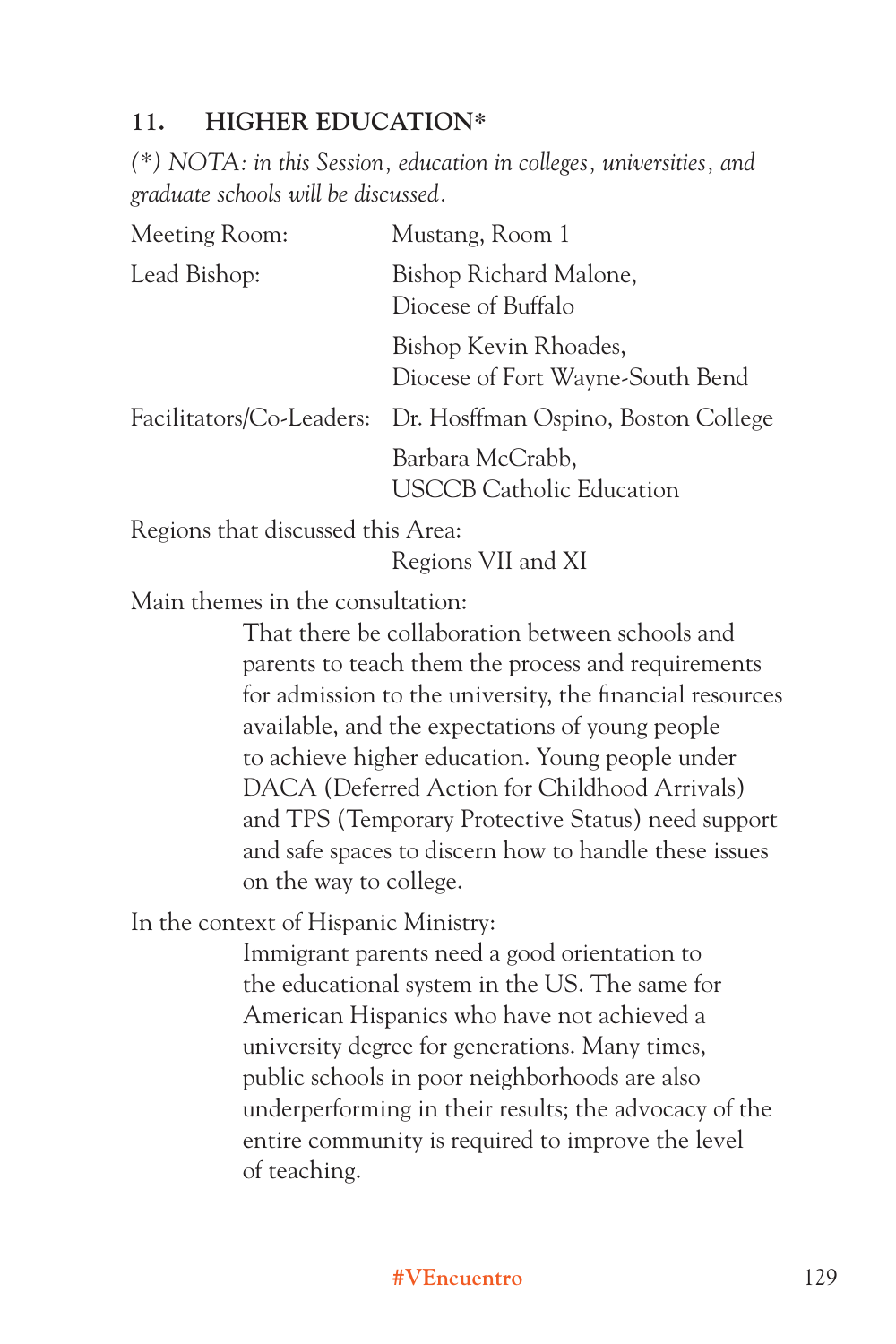#### **12. HISPANICS IN PUBLIC AND PROFESSIONAL LIFE**

| Meeting Room: | Dallas, Rooms 3-4                                                                       |
|---------------|-----------------------------------------------------------------------------------------|
| Lead Bishop:  | Bishop Jaime Soto,<br>Diocese of Sacramento                                             |
|               | Bishop Robert Brennan,<br>Diocese of Rockville Centre                                   |
|               | Facilitators/Co-Leaders: Rodrigo Vela, Catholic Association of<br>Latino Leaders (CALL) |
|               | Anthony Granado, USCCB Justice,<br>Peace and Human Development                          |

Regions that discussed this Area:

Region IV

Main themes in the consultation:

Build social networks with Latino professionals in the community to support the ministries of the church, especially youth ministry. Hispanic professionals can make presentations and encourage them to move forward. Sometimes it is difficult to live our faith in the world, and it would be good to form support groups for Latino Catholic professionals.

In the context of Hispanic Ministry:

There are young immigrant professionals who cannot practice their profession or who have difficulty maintaining the connection with the Church and the Catholic faith.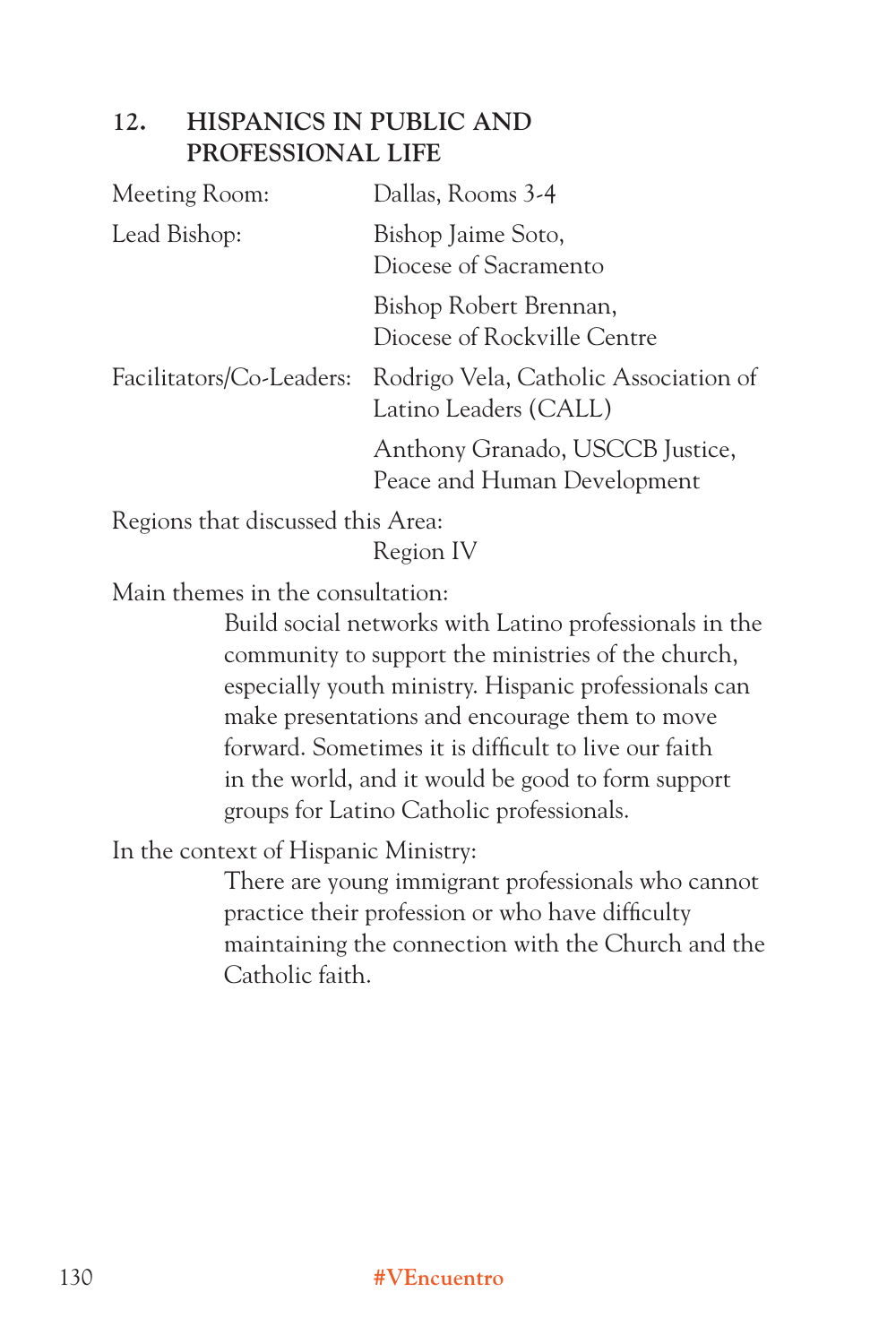#### **13. HUMAN DEVELOPMENT**

| Meeting Room:            | Mustang, Room 5                                                 |
|--------------------------|-----------------------------------------------------------------|
| Lead Bishop:             | Archbishop Thomas Wenski,<br>Archdiocese of Miami               |
|                          | Bishop James Tamayo,<br>Diocese of Laredo                       |
| Facilitators/Co-Leaders: | Digna Ramírez-López,<br>Diocese of Stockton                     |
|                          | Ralph McCloud, USCCB Catholic<br>Campaign for Human Development |
|                          |                                                                 |

Regions that discussed this Area:

Regions I and IX

Main themes in the consultation:

The areas of human development identified in the consultation are mainly focused on the needs for health, work, family, and education. It is necessary to know the needs and also the social services available in the community. The general perception is that the church does not do enough to raise awareness and respond to needs in the community.

In the context of Hispanic Ministry:

Immigrants, in particular, need guidance on immigration laws and their rights because their horizons are tremendously limited by immigration status: health services, work, education, family unity, and reception of the sacraments.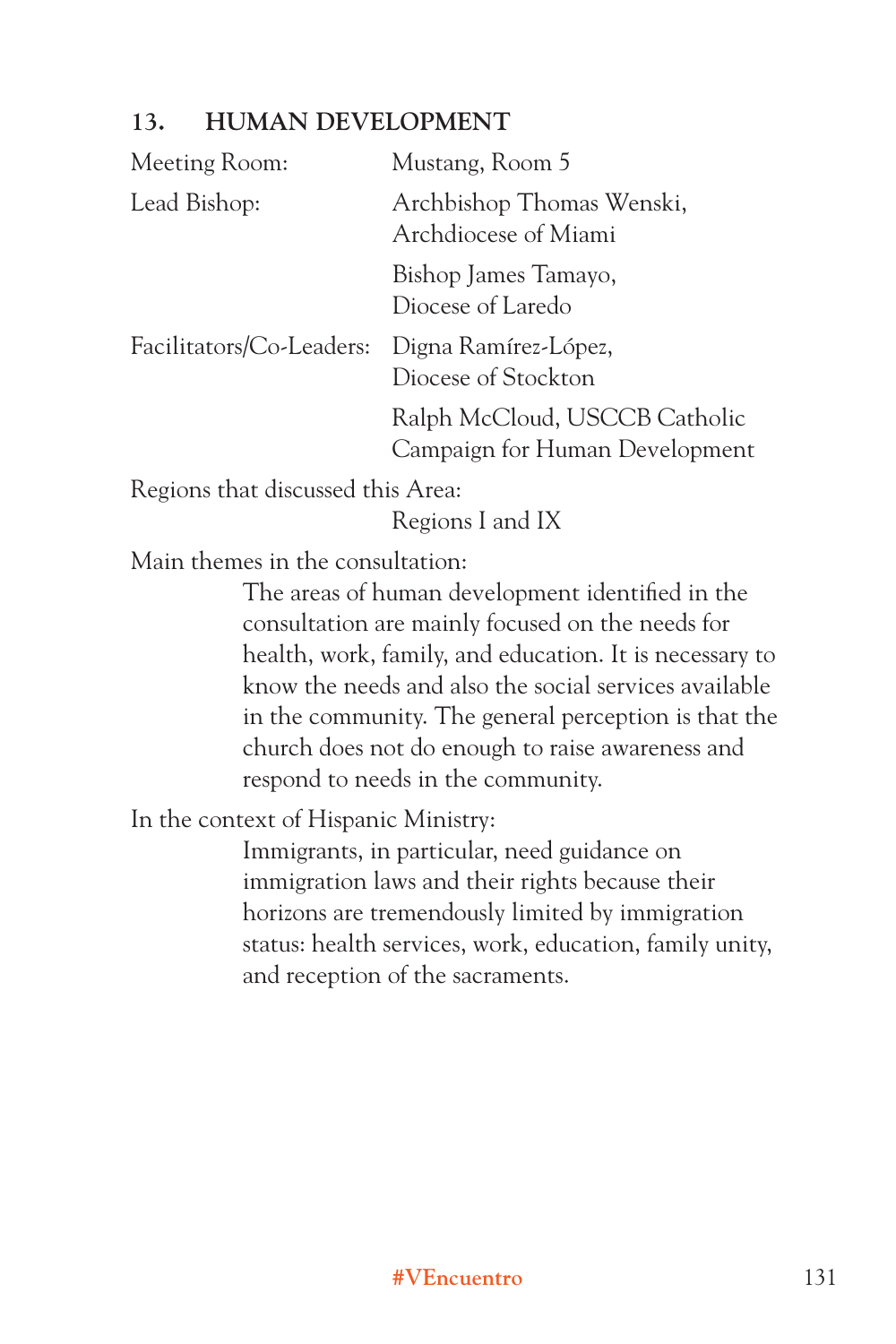#### **14. IMMIGRATION**

| Meeting Room:                     | Austin, Rooms 1-2-3                                                    |
|-----------------------------------|------------------------------------------------------------------------|
| Lead Bishop:                      | Archbishop John Wester,<br>Archdiocese of Santa Fe                     |
|                                   | Bishop David G. O'Connell,<br>Archdiocese of Los Angeles               |
| Facilitators/Co-Leaders:          | Elena Segura, Archdiocese of Chicago                                   |
|                                   | Ashley Feasley, USCCB Migration<br>Policy and Office of Public Affairs |
| Regions that discussed this Area: |                                                                        |
|                                   | Regions I, II, III, IV, V, VI, VII, X, XI<br>and XIV                   |

Main themes in the consultation:

Undocumented immigrants are living in a constant state of fear—of deportation, of family separation, of the political environment—and this prevents access to basic services and participation in the church. The help of lawyers is needed to educate the community and defend the rights of immigrants, and of mental health professionals to support families when there is deportation.

In the context of Hispanic Ministry:

The parish can provide information on these issues and raise awareness inside and outside the church, especially when facing the current political and social environment where racism and xenophobia are increasingly accepted in society.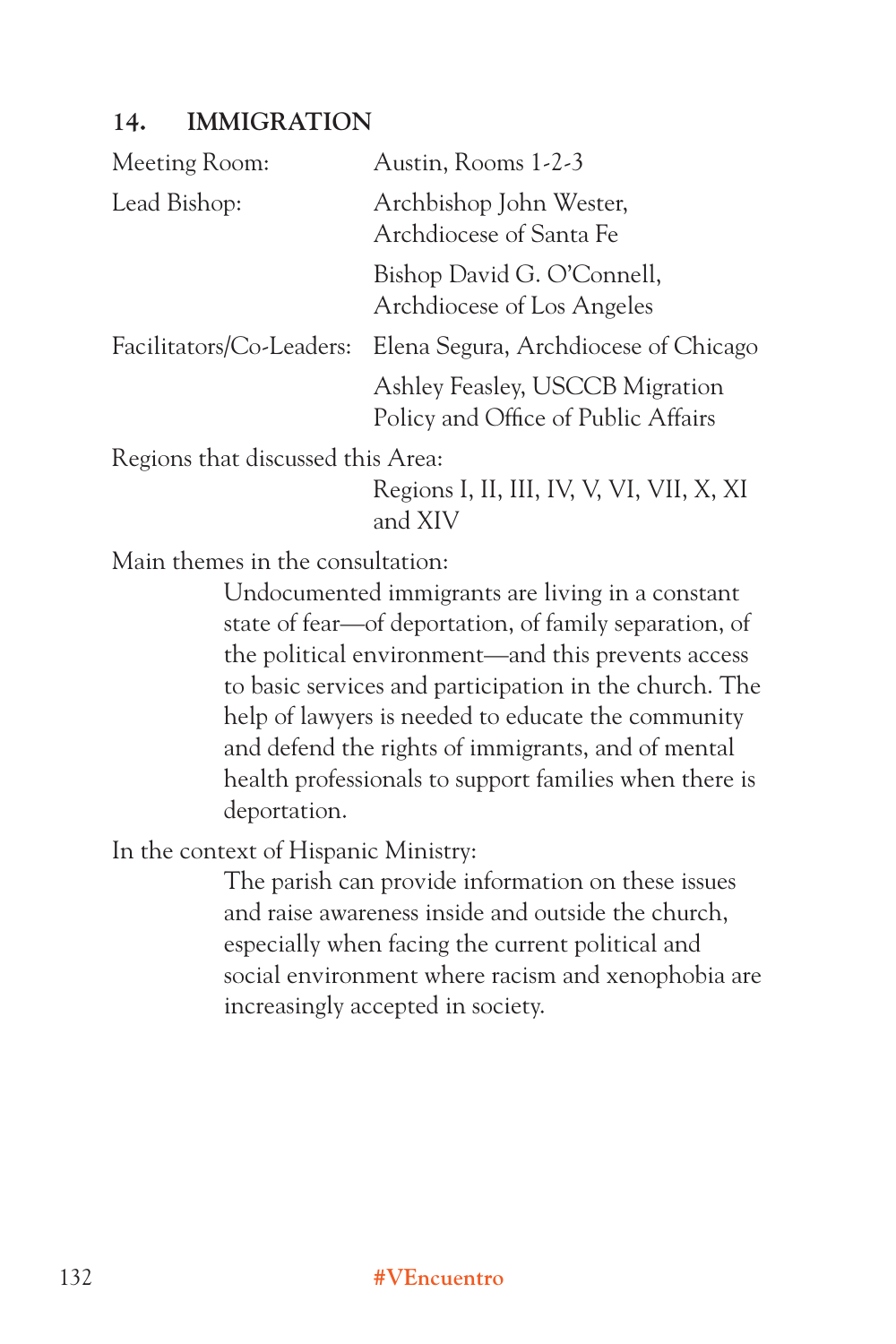#### **15. INTERCULTURAL COMPETENCIES**

| Meeting Room:                     | San Antonio, Rooms 1-2-3                                                 |
|-----------------------------------|--------------------------------------------------------------------------|
| Lead Bishop:                      | Archbishop Gustavo García-Siller,<br>M.Sp.S., Archdiocese of San Antonio |
|                                   | Bishop Shelton Fabre,<br>Diocese of Houma-Thibodaux                      |
|                                   | Facilitators/Co-Leaders: Lynette Sáenz, Diocese of Rochester             |
|                                   | Sr. Myrna Tordillo, USCCB<br>Cultural Diversity in the Church            |
| Regions that discussed this Area: |                                                                          |
|                                   | Regions II, IV, V, VI, IX, XII, XIII,                                    |

and XIV

Main themes in the consultation:

Trained leaders are needed to foster unity in diversity in the church and to form a community of communities. We must create safe spaces to interact with different cultures where cultural traditions, bilingual Masses, and patron saint festivals are celebrated. Language is often a barrier, but the youth can help.

In the context of Hispanic Ministry:

We must recognize the generational and cultural diversity by country of origin within the Latino community. Young people in particular are vulnerable because they have grown up between two cultures. It is important to accompany them and promote their cultural and spiritual identity. Promote youth in the parish life.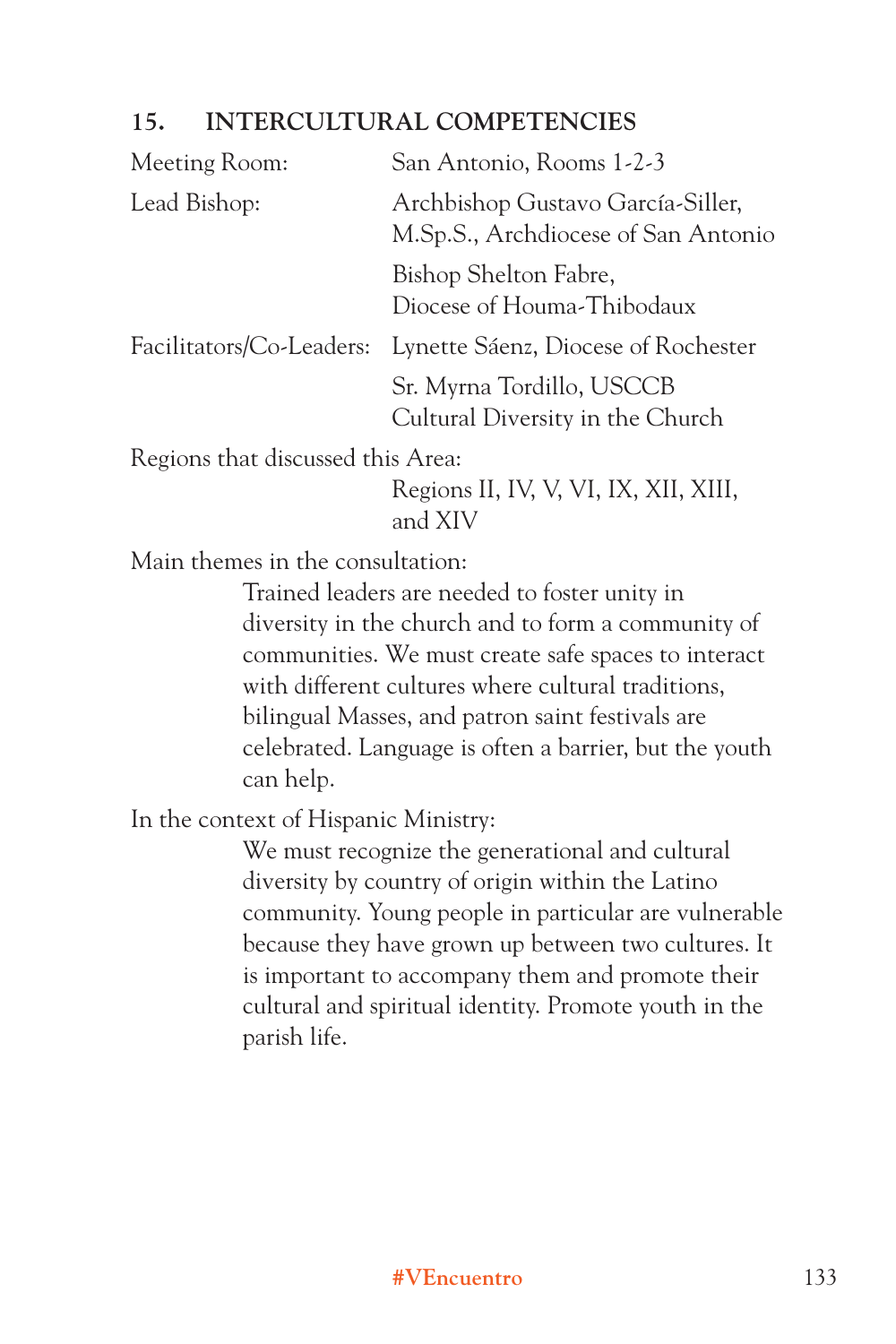#### **16. JUSTICE AND PEACE**

| Meeting Room:                     | Appaloosa, Room 1                                                                                                        |
|-----------------------------------|--------------------------------------------------------------------------------------------------------------------------|
| Lead Bishop:                      | Bishop Dennis Sullivan,<br>Diocese of Camden                                                                             |
|                                   | Bishop Richard Pates,<br>Diocese of Des Moines                                                                           |
| Facilitators/Co-Leaders:          | Estela Villagrán-Manancero, National<br>Catholic Association of Diocesan<br>Directors for Hispanic Ministry<br>(NCADDHM) |
|                                   | Ivone Guillen, USCCB Justice,<br>Peace and Human Development                                                             |
| Regions that discussed this Area: |                                                                                                                          |

Regions I, IV, VIII, and XI

Main themes in the consultation:

Major social issues in the Hispanic community are: poverty, discrimination, domestic violence, fair wages, immigration, DACA, crime, and drugs. It is necessary to talk about these issues from the pulpit and organize political participation and Hispanic presence in public life. It is necessary to establish processes or programs to raise awareness, inform, and educate young people in aspects of social justice.

In the context of Hispanic Ministry:

Youth ministry and other ministries in Latin America have a long and beautiful tradition of participation and social activism, but much of that has been lost in the US because of the fear of deportation. We must find ways to restore the Latino prophetic voice.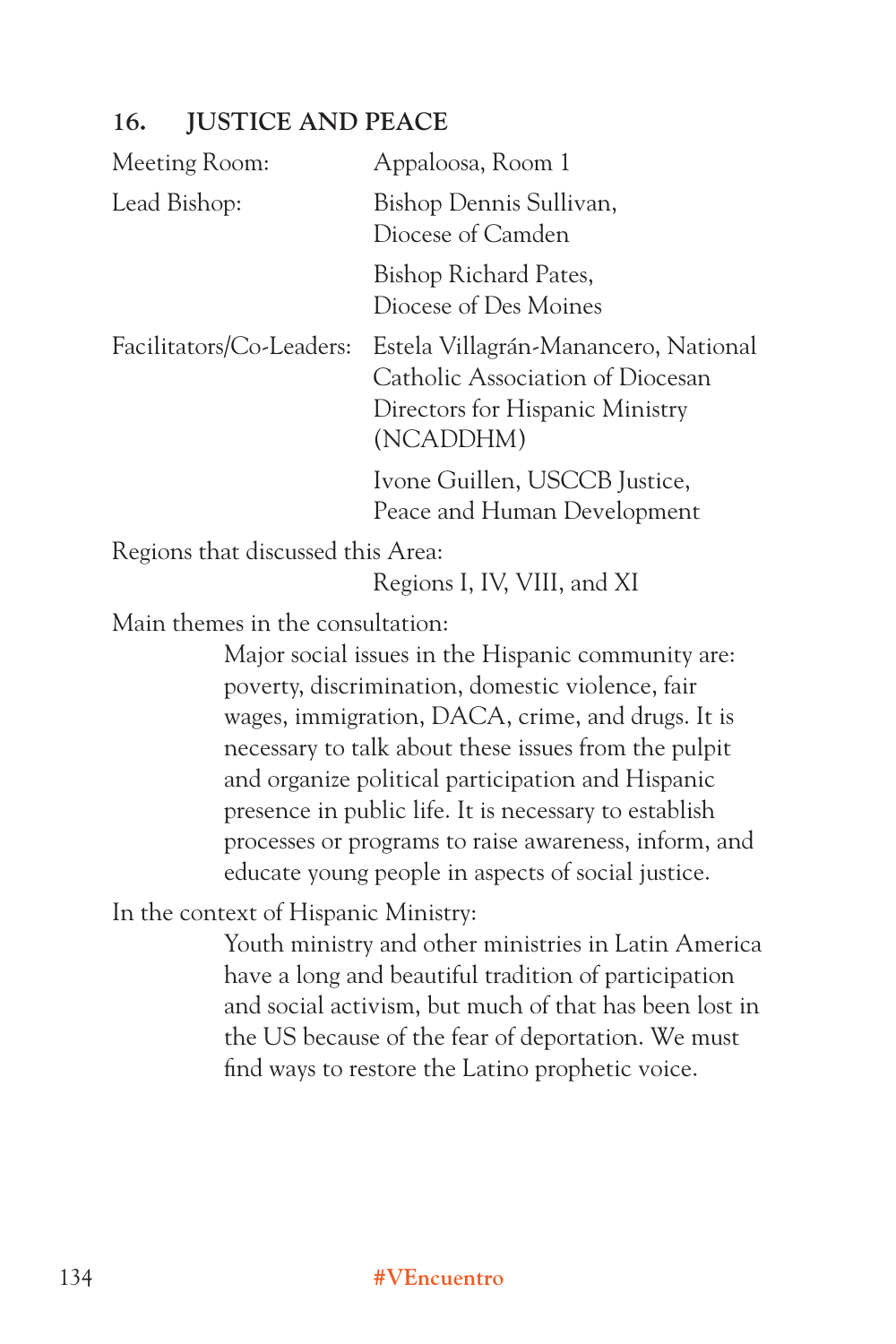#### **17. LATINAS IN CHURCH AND SOCIETY**

| <b>Meeting Room:</b>     | Appaloosa, Room 2                                           |
|--------------------------|-------------------------------------------------------------|
| Lead Bishop:             | Bishop Jorge Rodríguez,<br>Archdiocese of Denver            |
|                          | Bishop Oscar Solís,<br>Diocese of Salt Lake City            |
| Facilitators/Co-Leaders: | Sr. Ana Maria Pineda,<br>Santa Clara University             |
|                          | Mar Muñoz-Visoso, USCCB<br>Cultural Diversity in the Church |

Regions that discussed this Area:

Region III

Main themes in the consultation:

We should pay more attention to the needs of women and promote them in the spiritual, professional, and personal spheres. It was suggested to offer retreats and mentoring at the diocesan level for women and to create family ministry programs in the parishes.

In the context of Hispanic Ministry:

Young Latinas have attained higher levels of academic education than their male peers, but many times they still stay at home taking care of the children. Without undermining the value of this ministry, we must advocate for greater possibilities of participation in public and work life, including in the Church where many are lay ecclesial ministers.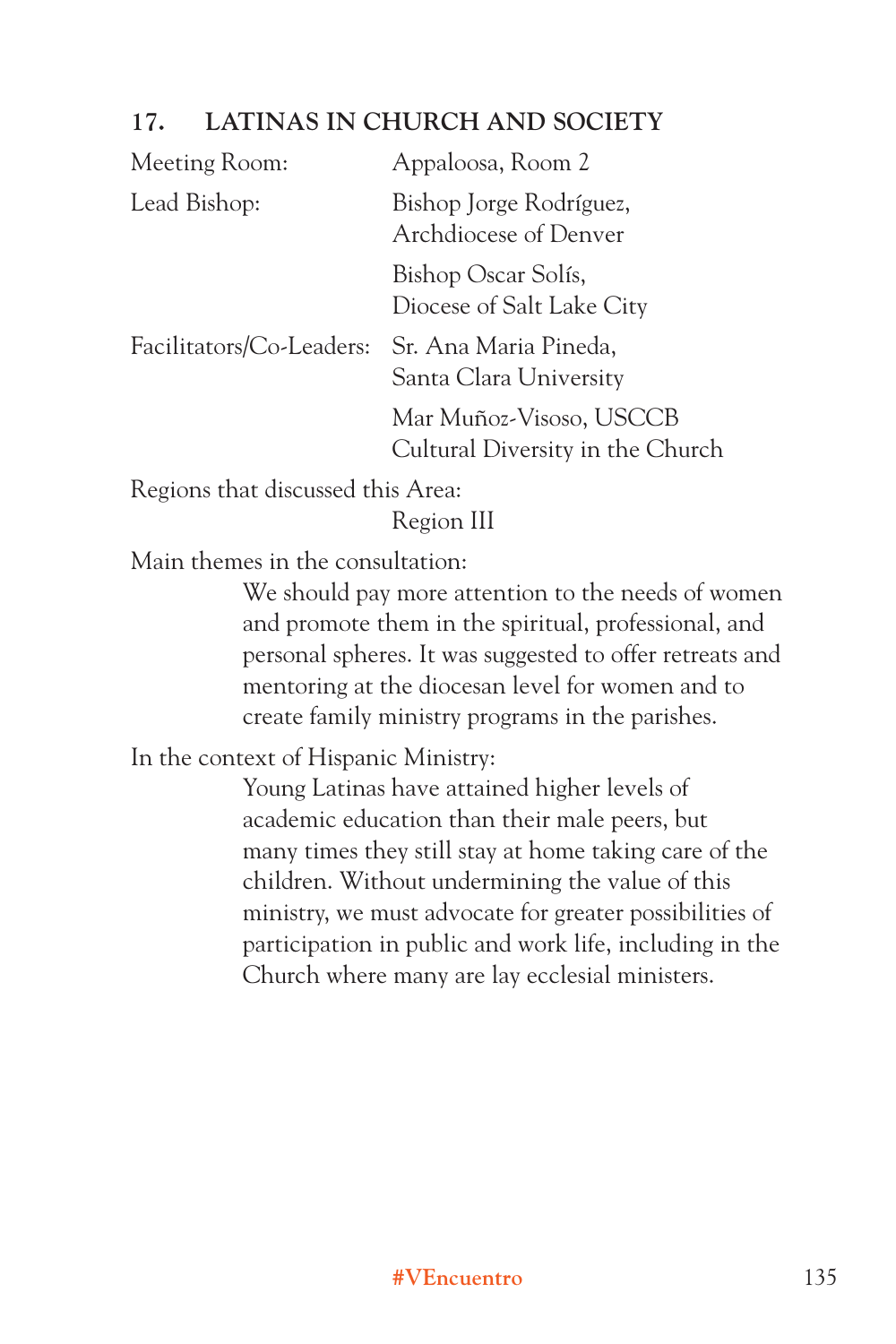#### **18. LEADERSHIP DEVELOPMENT AND MINISTRY FORMATION**

| Meeting Room:            | Yellow Rose Ballroom                                           |
|--------------------------|----------------------------------------------------------------|
| Lead Bishop:             | Bishop Gerald Barnes,<br>Diocese of San Bernardino             |
|                          | Bishop Donald Hanchon,<br>Archdiocese of Detroit               |
| Facilitators/Co-Leaders: | Alejandro Siller, Federación de<br>Institutos Pastorales (FIP) |
|                          | Harry Dudley,<br><b>USCCB Catholic Education</b>               |

Regions that discussed this Area:

All regions

Main themes in the consultation:

More support from the clergy was requested—to get involved in the Hispanic community, offer spiritual guidance, welcome different cultures and encourage the formation of parish leaders and their active participation. Trained leaders are needed to serve in the peripheries, to create new ministries to serve the most vulnerable, and to work in pastoral care together. In particular, young leaders must be trained.

In the context of Hispanic Ministry:

Low levels of educational attainment, as well as language limitations, are factors that must be overcome in the training of Latino leaders. Pastoral institutes and movements have responded, but there is much more to be done. It is also important to train priests and seminarians for Hispanic ministry.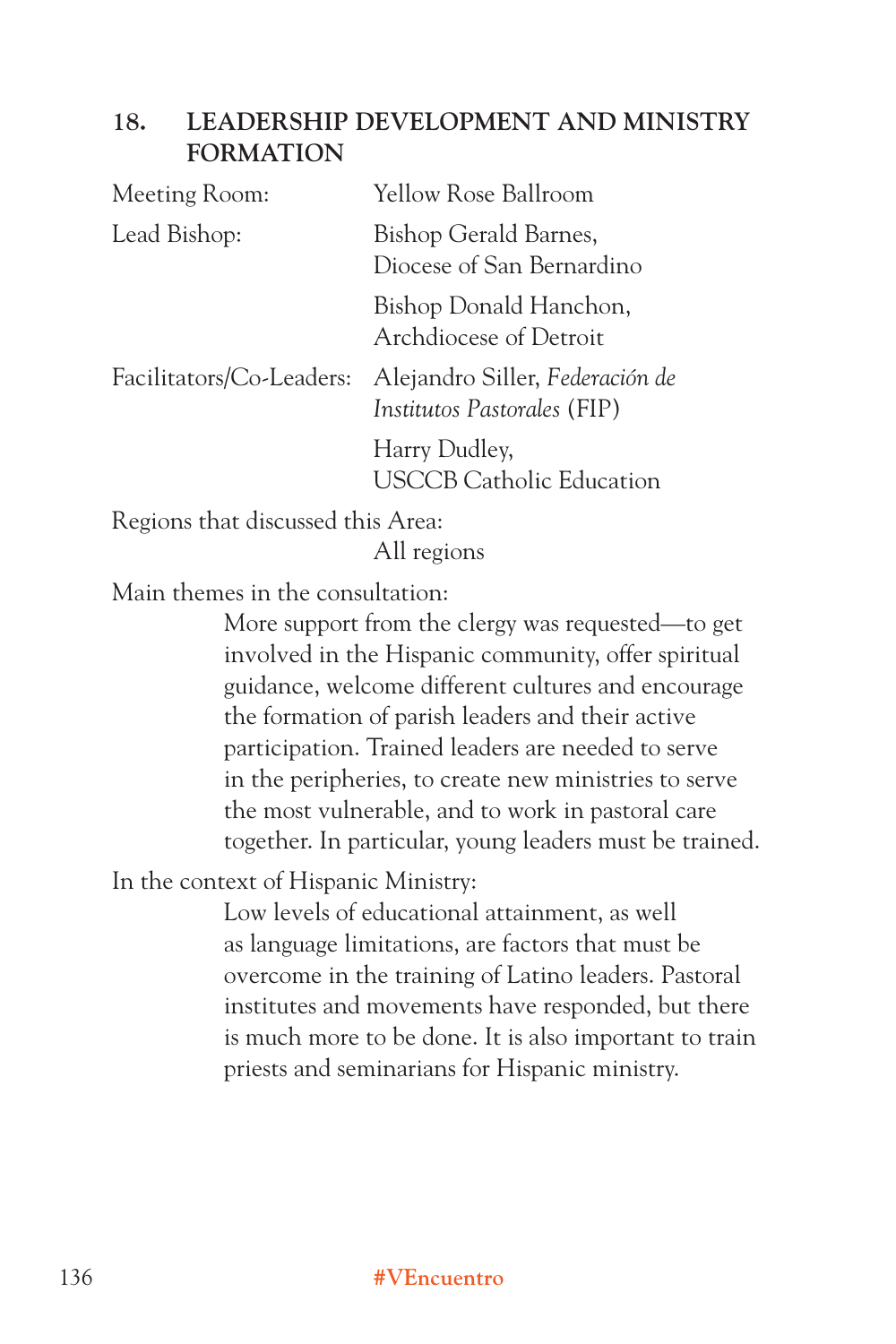#### **19. LITURGY AND SPIRITUALITY**

| Meeting Room:                     | Fort Worth, Rooms 5-6-7                                    |
|-----------------------------------|------------------------------------------------------------|
| Lead Bishop:                      | Bishop Octavio Cisneros,<br>Diocese of Brooklyn            |
|                                   | Bishop Michael Boulette,<br>Archdiocese of San Antonio     |
| Facilitators/Co-Leaders:          | Pedro Rubalcava, Instituto Nacional<br>Hispano de Liturgia |
|                                   | Carmen Aguinaco,<br><b>USCCB Divine Worship</b>            |
| Regions that discussed this Area: |                                                            |

Regions I, III, V, VI, VII, VIII, XII, XIII, and XIV

Main themes in the consultation:

Liturgical and spiritual formation for altar servers at Mass and parents. Correct beliefs and practices that go against the Catholic faith. Recognize different cultures and organize Masses in Spanish, celebrations of cultural traditions, festivities, and devotions. More unity and better communication between the different committees and parish groups. Involve young people and children in the Mass.

In the context of Hispanic Ministry:

The acceptance and integration in the liturgical life of popular Latino devotions is key and requires knowledge and pastoral sensitivity on the part of the parish priest.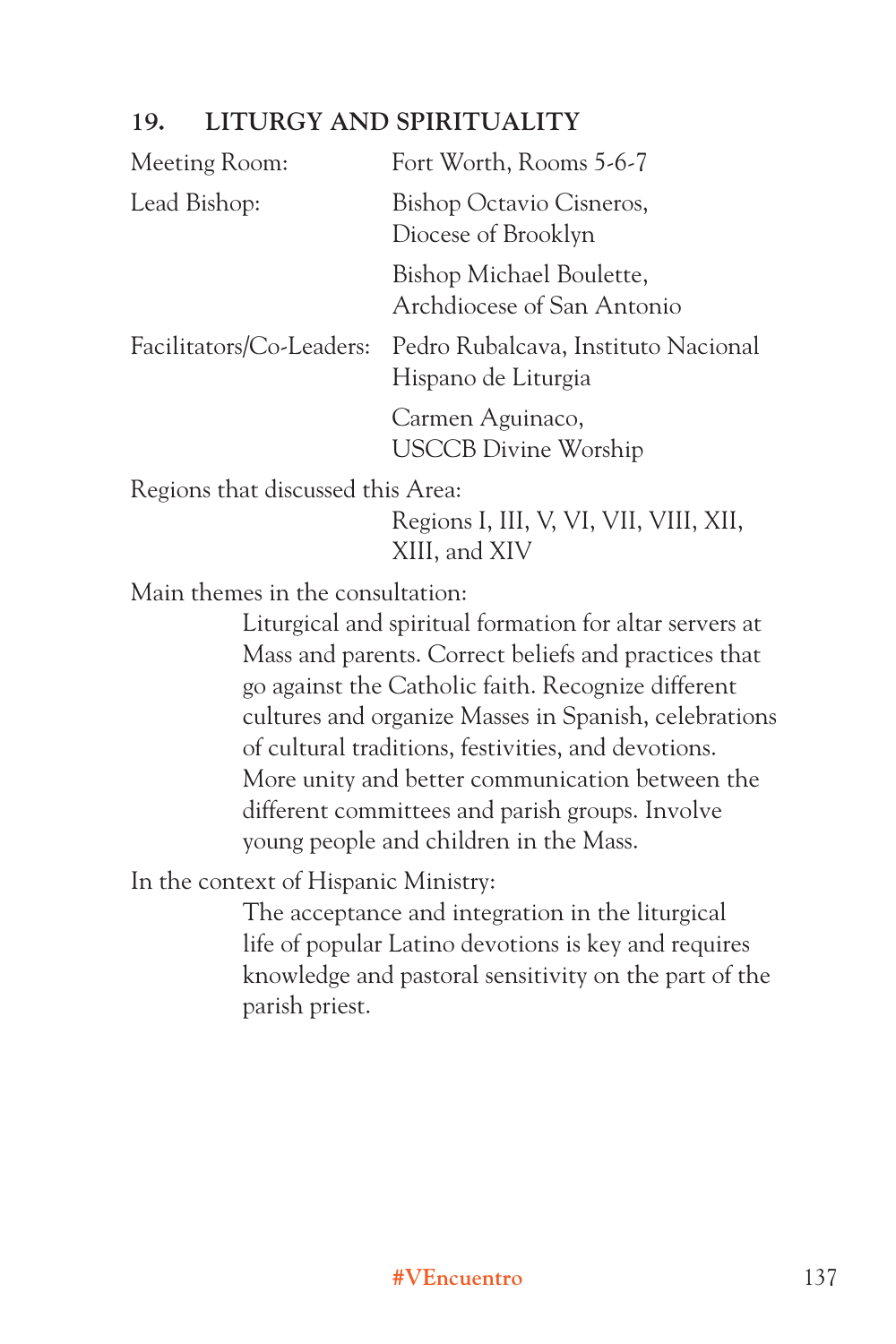## **20. MIGRANT MINISTRY**

| Meeting Room:                        | Mustang, Room 4                                                                                                                                                                                                        |
|--------------------------------------|------------------------------------------------------------------------------------------------------------------------------------------------------------------------------------------------------------------------|
| Lead Bishop:                         | Bishop Armando Ochoa,<br>Diocese of Fresno                                                                                                                                                                             |
|                                      | Bishop Joseph Tyson,<br>Diocese of Yakima                                                                                                                                                                              |
| Facilitators/Co-Leaders:             | José López, Diocese of Stockton                                                                                                                                                                                        |
|                                      | David Corrales, USCCB Cultural<br>Diversity in the Church                                                                                                                                                              |
| Regions that discussed this Area:    | Regions II, VII, and XI                                                                                                                                                                                                |
| Main themes in the consultation:     |                                                                                                                                                                                                                        |
|                                      | Promote the integration of migrant workers and their<br>families in society and the church. Know their needs<br>and the resources that exist in each Region. Offer<br>pastoral services, catechesis, and legal advice. |
| In the context of Hispanic Ministry: |                                                                                                                                                                                                                        |

The climate against immigrants and immigration laws are a great challenge. We must raise our prophetic voice in favor of the poor and immigrants inside and outside the Church.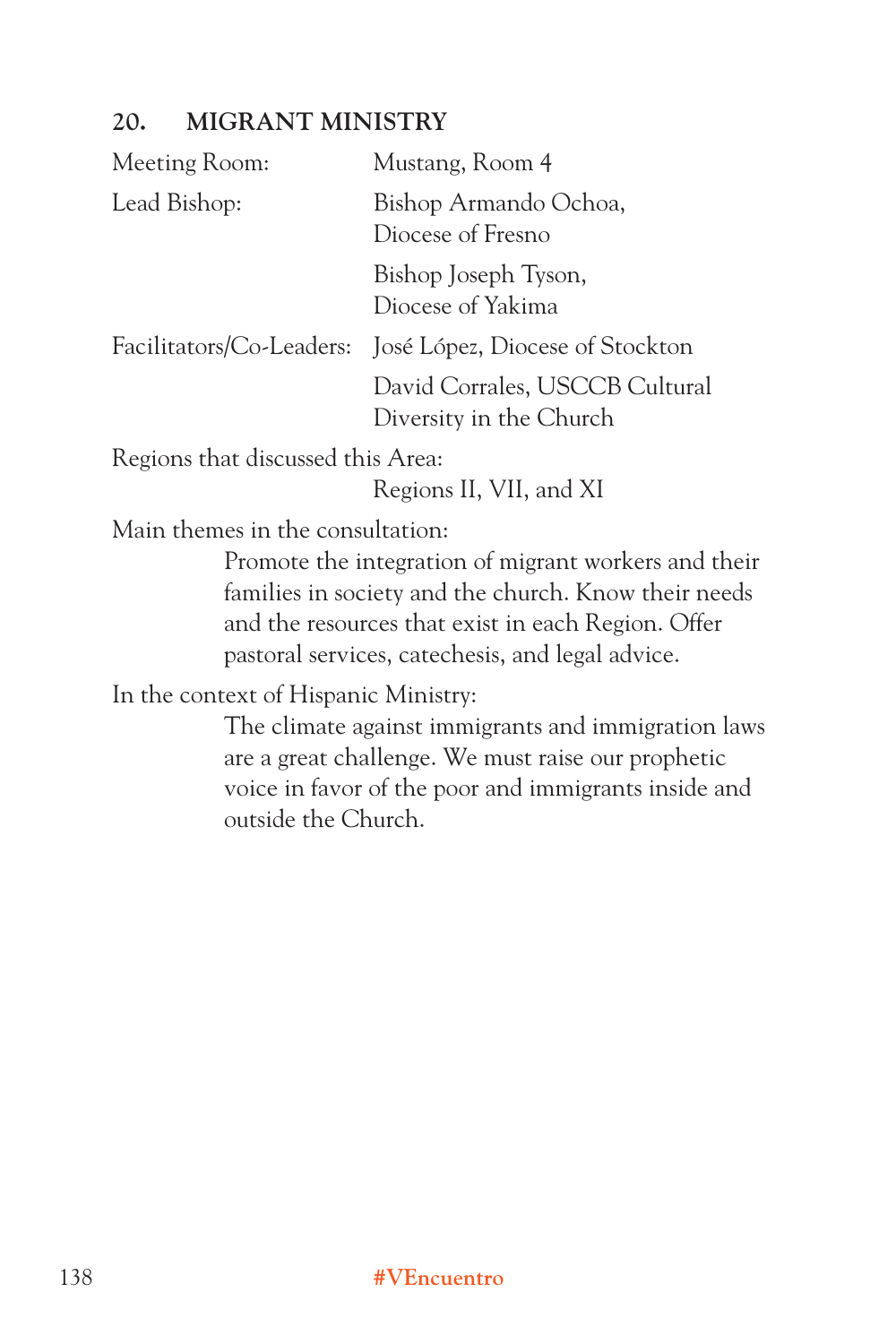#### **21. MINISTRY AMONG PEOPLE WITH DISABILITIES AND THE DEAF COMMUNITY**

| Meeting Room:            | Dallas, Room 7                                                       |
|--------------------------|----------------------------------------------------------------------|
| Lead Bishop:             | Daniel Cardinal DiNardo,<br>Archdiocese of Galveston-Houston         |
|                          | Bishop James Conley,<br>Diocese of Lincoln                           |
| Facilitators/Co-Leaders: | Esther García, National Catholic<br>Partnership on Disability (NCPD) |
|                          | Jan Benton, National Catholic<br>Partnership on Disability (NCPD)    |

Regions that discussed this Area:

Region II

Main themes in the consultation:

Go out to meet and identify people with disabilities in the community. Make the necessary modifications to integrate them into the community. Provide formation and pastoral accompaniment to them and their families. Train leaders for this ministry.

In the context of Hispanic Ministry:

Sometimes Latino families hide the presence of children and adults with disabilities, with the result that they do not receive the services available and do not participate in the faith community. One must be sensitive to that taboo and work to transform those attitudes.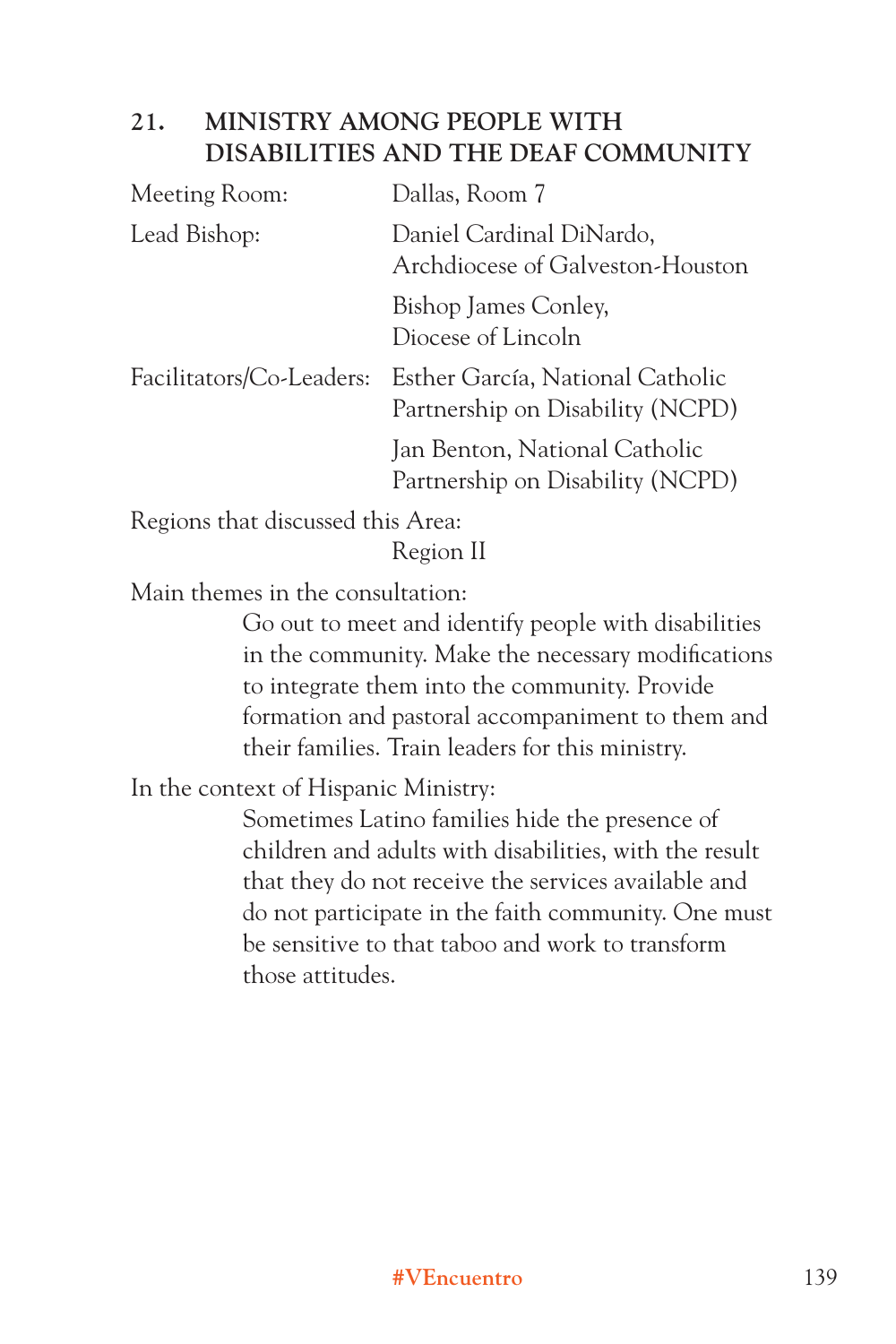## **22. MINISTRY OF HISPANIC YOUNG ADULTS (HISPANIC YOUNG ADULT MINISTRY)**

| Meeting Room:            | Texas Ballroom, Rooms 4-5-6                                                                                                |
|--------------------------|----------------------------------------------------------------------------------------------------------------------------|
| Lead Bishop:             | Archbishop William Lori,<br>Archdiocese of Baltimore                                                                       |
|                          | Bishop Nelson Pérez,<br>Diocese of Cleveland                                                                               |
| Facilitators/Co-Leaders: | Father Alejandro López-Cardinale,<br>Boston College / National Catholic<br>Network de Pastoral Juvenil Hispana<br>(La RED) |
|                          | Nicholas Stein, USCCB National<br>Advisory Team on Young Adult<br>Ministry                                                 |

Regions that discussed this Area:

All regions, except Region XIII

Main themes in the consultation:

Give the opportunity for Hispanic young adults to become an active part of the community, parish, and diocese. Train leaders to serve as protagonists in this ministry, accompany other young people, and participate in the ministries of the church. Give them confidence to take leadership and develop pastoral plans. Designate funds for Hispanic young adult ministry. More communication between pastoral leaders and young people.

In the context of Hispanic Ministry:

It has been seen in many regions that Hispanic young adult ministry is better organized and reaches out to more young people than the young adult ministry in English, yet it has less acceptance and support from some of the pastors. This is a constant struggle.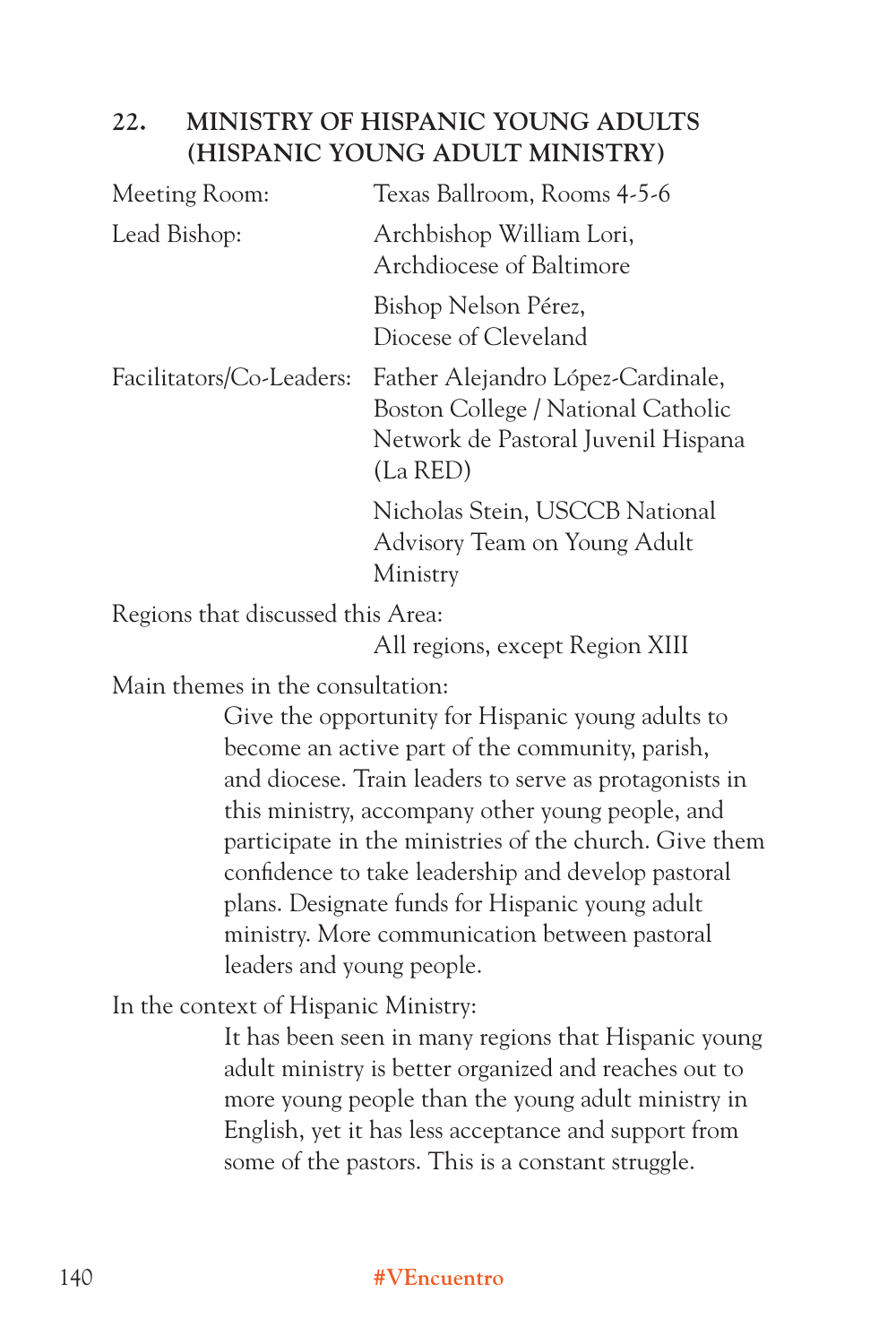## **23. MINISTRY WITH HISPANIC ADOLESCENTS (HISPANIC YOUTH MINISTRY)**

| Meeting Room:            | Austin, Rooms 4-5-6                                               |
|--------------------------|-------------------------------------------------------------------|
| Lead Bishop:             | Bishop Andrew Cozzens,<br>Archdiocese of St. Paul-Minneapolis     |
|                          | Bishop Alberto Rojas,<br>Archdiocese of Chicago                   |
| Facilitators/Co-Leaders: | Martha Maria Morales, Catholic<br><b>Relief Services (CRS)</b>    |
|                          | Dominic Lombardi, USCCB Laity,<br>Marriage, Family Life and Youth |

Regions that discussed this Area:

All regions, except Region III

Main themes in the consultation:

The presence of adolescents in the church is important. Comprehensive training was requested for Hispanic teens with retreats, workshops, liturgies, and mentors. There was talk of the lack of financial support and resources for pastoral work. We need to identify leaders for youth groups that work collaboratively with the pastor and the community.

In the context of Hispanic Ministry:

We must have more confidence in adolescents and invite them to serve in ministries. Also let them exercise their leadership within youth ministry. Due to cultural and linguistic differences among Latino teens, not to mention all other Catholic teens, it is important to open multiple spaces for them to connect and participate.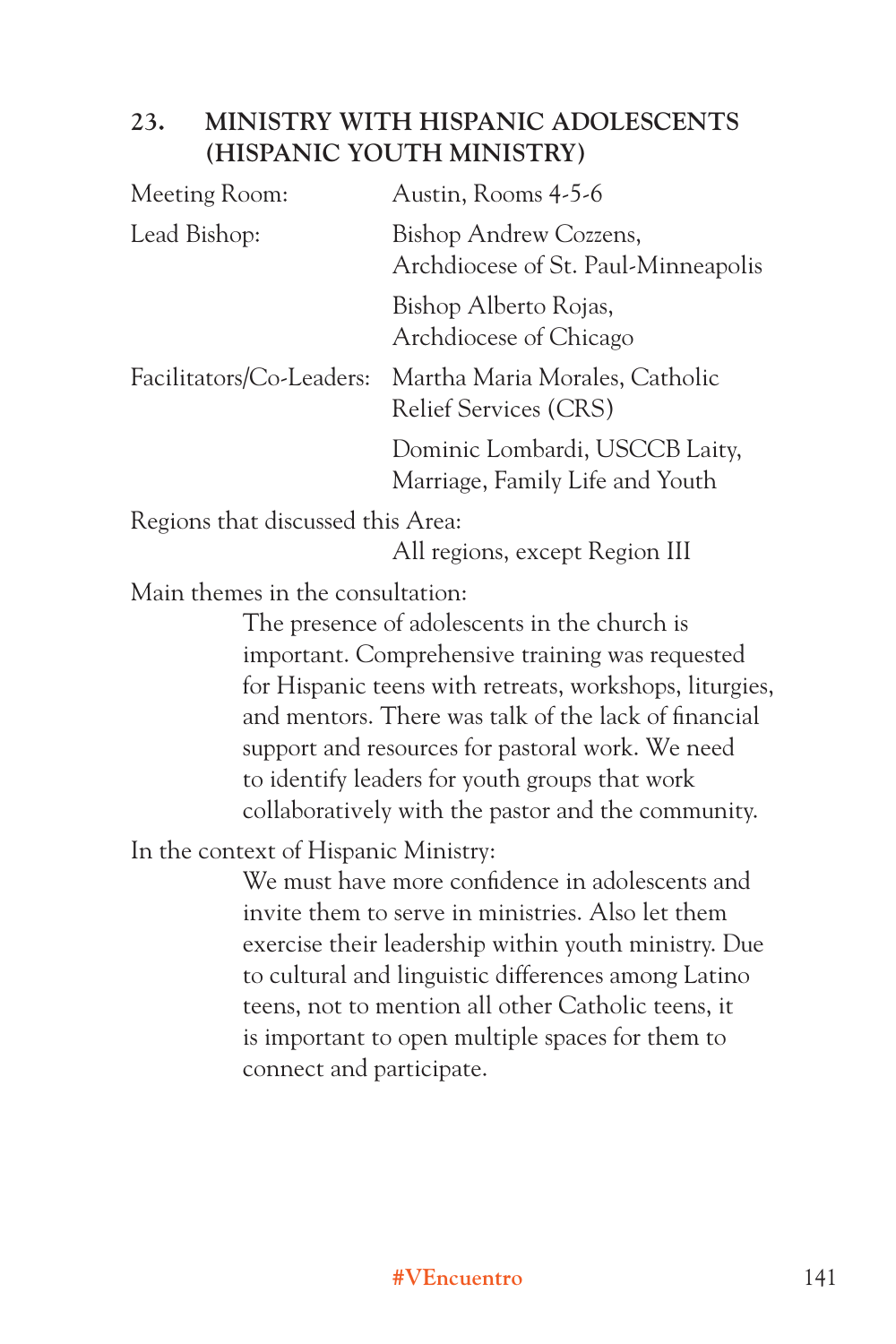# **24. MINISTRY WITH THE INCARCERATED AND DETAINED**

| Meeting Room:                           | Palomino, Room 2                                              |  |  |
|-----------------------------------------|---------------------------------------------------------------|--|--|
| Lead Bishop:                            | Bishop Mario Avilés, CO,<br>Diocese of Brownsville            |  |  |
|                                         | Bishop Eduardo Nevares,<br>Diocese of Phoenix                 |  |  |
| Facilitators/Co-Leaders: Karen Clifton, | Catholic Mobilizing Network                                   |  |  |
|                                         | Father Mike Carson, USCCB<br>Cultural Diversity in the Church |  |  |

Regions that discussed this Area:

Regions X and XI

Main themes in the consultation:

Form leaders for ministry with the imprisoned and accompany their families. Learn more about the resources in the diocese. Reintegration programs are needed to help the incarcerated upon their return into social life. Support advocacy campaigns to change laws or unfair policies.

In the context of Hispanic Ministry:

There are currently many detained immigrants who have not committed any criminal offense, as well as unaccompanied minors who need support and advocacy from the faith community. We should not abandon them.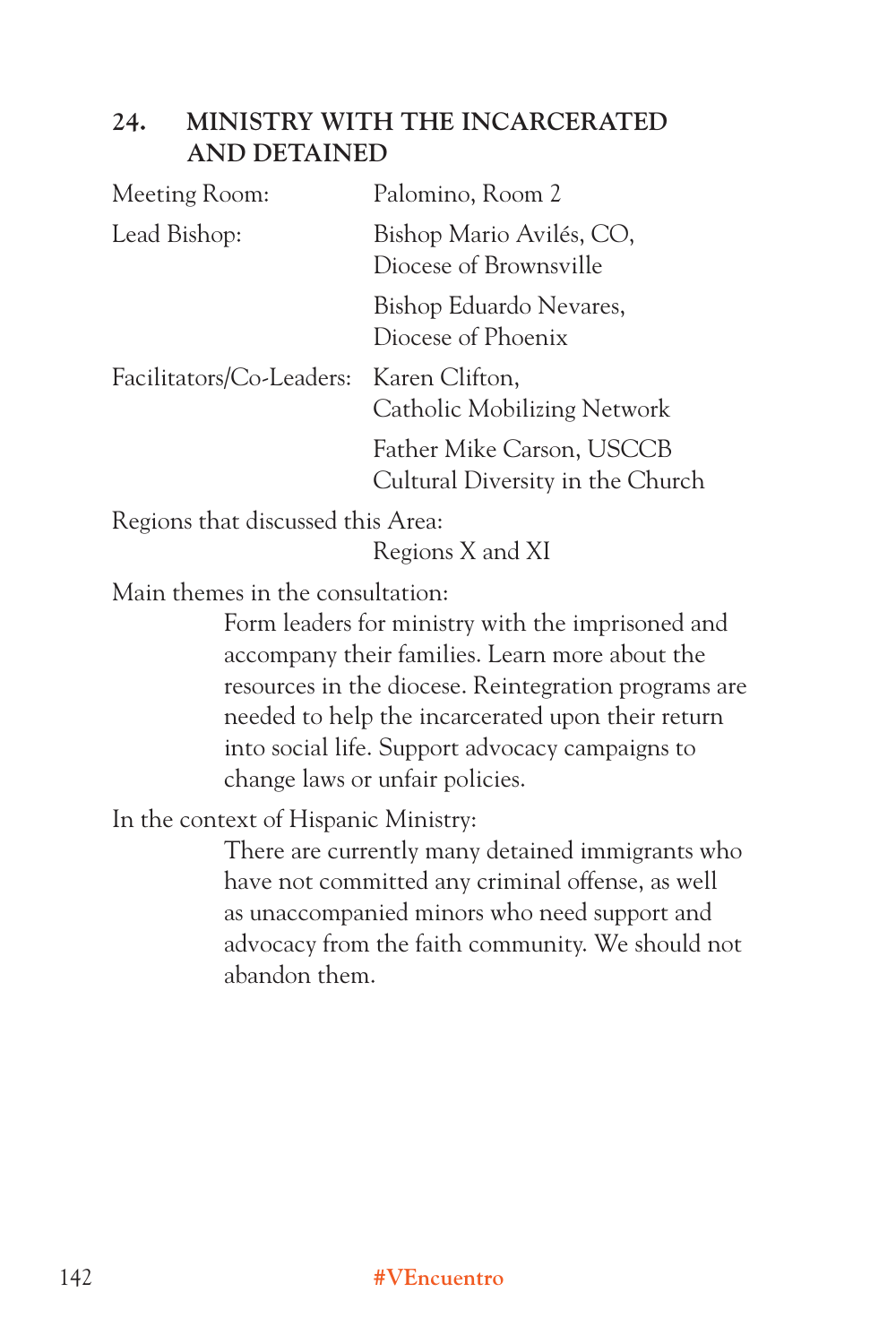# **25. PRO-LIFE MINISTRIES**

| Meeting Room: | Mustang, Room 6                                                                           |
|---------------|-------------------------------------------------------------------------------------------|
| Lead Bishop:  | Bishop Felipe Estévez,<br>Diocese of St. Augustine                                        |
|               | Bishop Mark Seitz, Diocese of El Paso                                                     |
|               | Facilitators/Co-Leaders: Ken Johnson-Mondragón,<br><b>USCCB V Encuentro National Team</b> |
|               | Anne McGuire,<br><b>USCCB</b> Pro-Life Activities                                         |
|               |                                                                                           |

Regions that discussed this Area:

Region VI

Main themes in the consultation:

Protect and defend human dignity from conception to natural death against everything that threatens life. Train young people and support parents to handle the issues. Instruct parents and children about human dignity, sexuality, self-care, and the appropriate use of technology, especially during sacramental preparation and quinceañeras.

In the context of Hispanic Ministry:

In addition to attacks on life such as abortion, euthanasia, and the death penalty, Hispanics in the consultation spoke about the risks to human life from gang violence; gun violence in drug trafficking; the high and increasing rate of suicide; domestic violence; violence motivated by racism; the deadly impact of alcohol and drugs; climate change and lack of access to life-saving health services.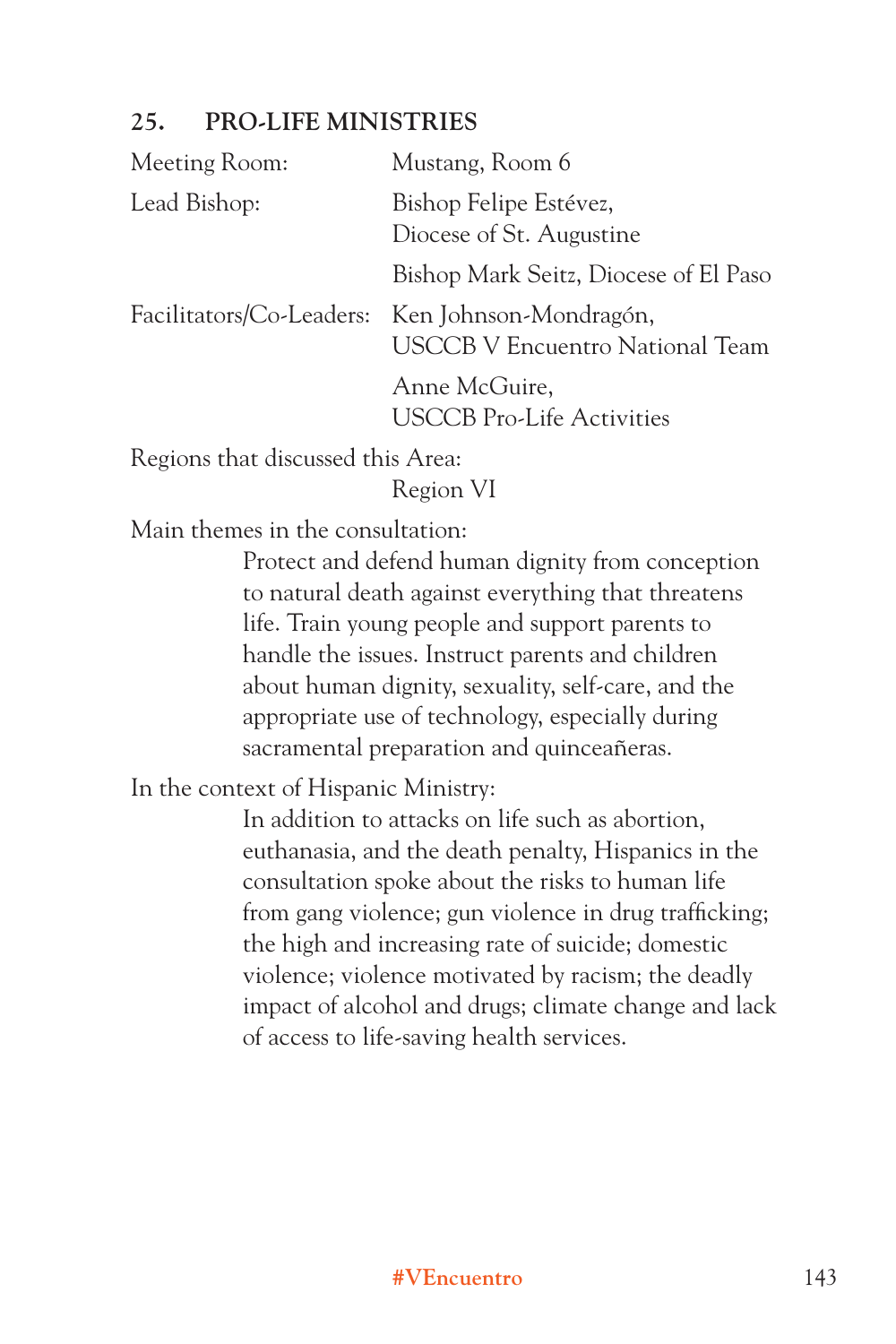# **26. SCRIPTURE AND THEOLOGY**

| Meeting Room:                     | San Antonio, Rooms 4-5-6                                            |
|-----------------------------------|---------------------------------------------------------------------|
| Lead Bishop:                      | Bishop Daniel Flores,<br>Diocese of Brownsville                     |
|                                   | Bishop Anthony Taylor,<br>Diocese of Little Rock                    |
|                                   | Facilitators/Co-Leaders: Juan Rendón, Diocese of Fort Worth         |
|                                   | Alejandro Aguilera-Titus, USCCB<br>Cultural Diversity in the Church |
| Regions that discussed this Area: |                                                                     |

Region X

Main themes in the consultation:

Offer biblical studies to foster social interaction in the parish and / or inter-parish connections in the diocese. Train leaders to evangelize with the Word of God and answer questions (apologetics). Sacred Scripture transforms lives and leads to a deep life of prayer and spirituality.

In the context of Hispanic Ministry:

The adaptation of programs and content to different ages and stages of life was requested, especially with programs and materials for youth and young adults.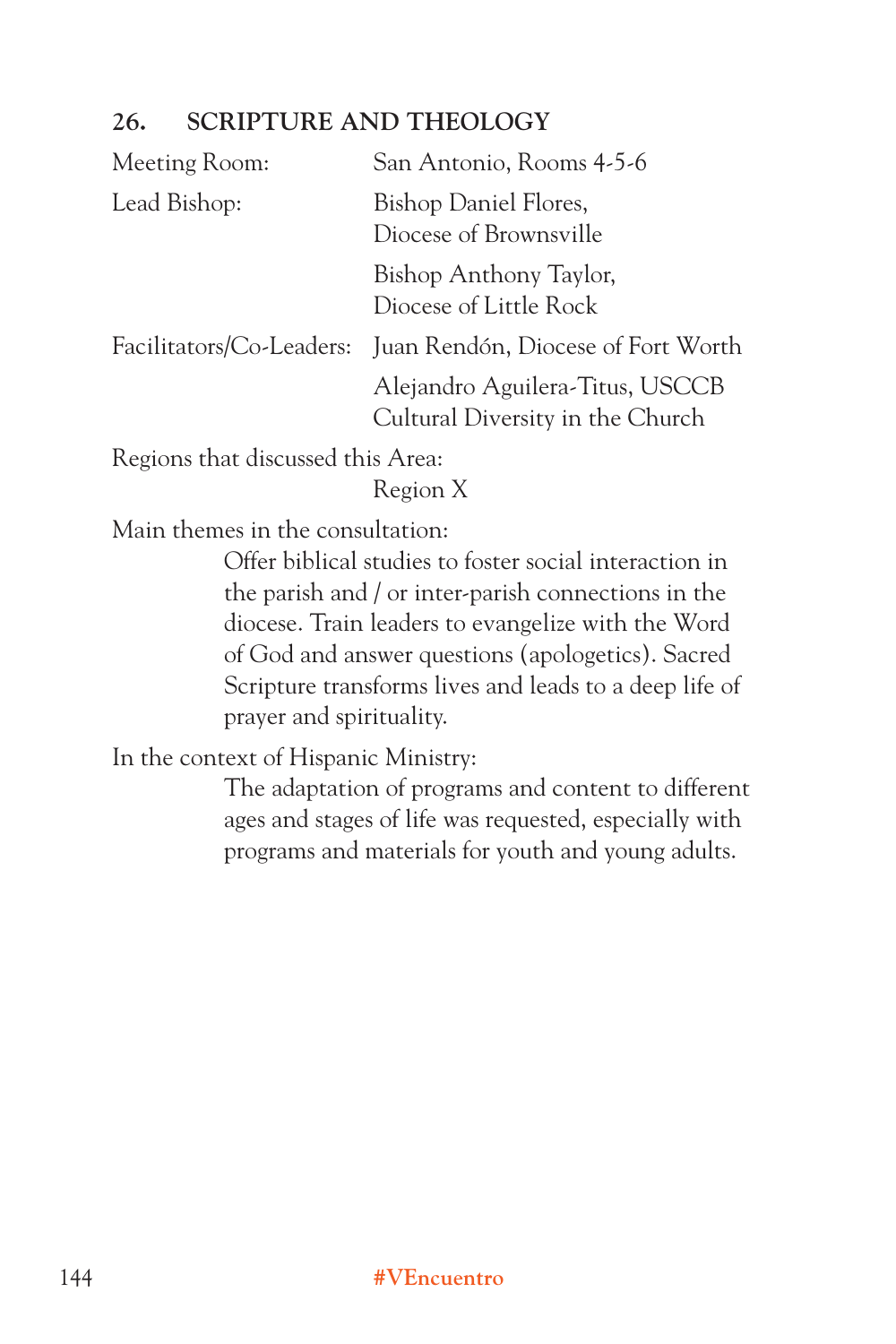# **27. STEWARDSHIP AND DEVELOPMENT**

| Meeting Room:            | Mustang, Room 3                                                           |  |  |
|--------------------------|---------------------------------------------------------------------------|--|--|
| Lead Bishop:             | Archbishop Alexander K. Sample,<br>Archdiocese of Portland                |  |  |
|                          | Bishop Michael Mulvey,<br>Diocese of Corpus Christi                       |  |  |
| Facilitators/Co-Leaders: | Javier Bustamante,<br>Archdiocese of Washington                           |  |  |
|                          | Joseph Citro, Greater Mission /<br><b>USCCB V Encuentro National Team</b> |  |  |
|                          |                                                                           |  |  |

Regions that discussed this Area:

Regions I, IV, V, VI, X, XIII, and XIV

Main themes in the consultation:

The Latino community has many gifts to contribute and is ready to serve, but sometimes the clergy are not motivated to work with Hispanics. Invite and train people to serve in various ministries, councils, and commissions. Promote new leaders, especially youth and adolescents. Raise awareness among the Hispanic community about the importance of contributing financially.

In the context of Hispanic Ministry:

Latinos in the consultation, when speaking of stewardship and development, spoke first about the investment of financial resources for the formation of leaders (e.g. having a priest who speaks Spanish and knows the culture) or the willingness to share their gifts of time and talent. The concept of raising funds, although not absent, comes much later. One must take this into account and adapt the processes accordingly.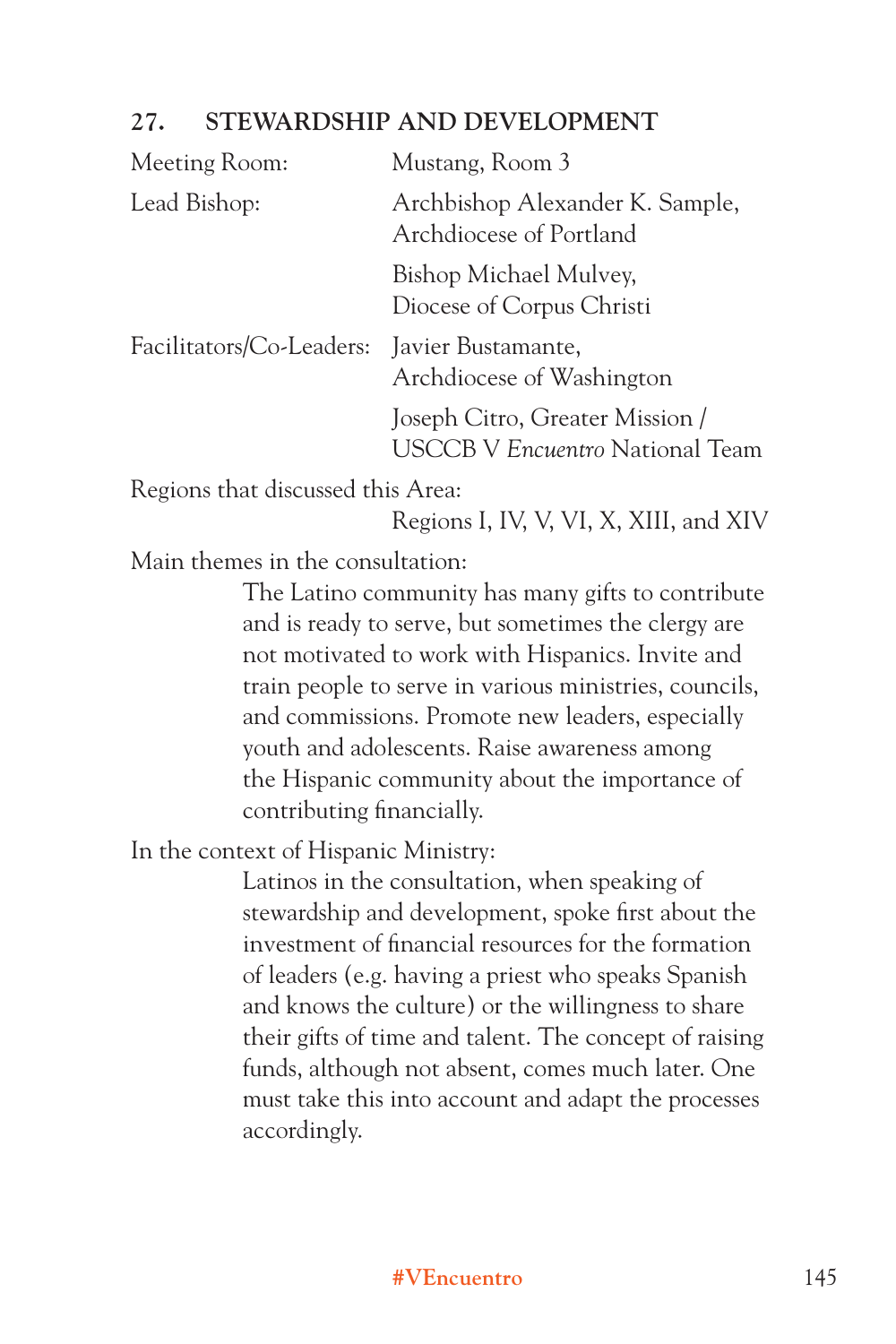# **28. VOCATIONS**

| Meeting Room:                     | Dallas, Rooms 5-6                                                                         |
|-----------------------------------|-------------------------------------------------------------------------------------------|
| Lead Bishop:                      | Joseph Cardinal Tobin, C.Ss.R.,<br><b>Archdiocese of Newark</b>                           |
|                                   | Bishop Arturo Cepeda,<br>Archdiocese of Detroit                                           |
| Facilitators/Co-Leaders:          | Father Rafael Capó, Southeast<br>Pastoral Institute on Hispanic/Latino<br>Ministry (SEPI) |
|                                   | Sr. Inma Cuesta, CMS, Asociación<br>de Hermanas Latinas Misioneras en<br>América (AHLMA)  |
|                                   | Father Ralph O'Donnell,<br><b>USCCB</b> Clergy,<br>Consecrated Life and Vocations         |
| Regions that discussed this Area: |                                                                                           |

Regions III, IV, V, VI, VII, XI, XII, XIII, and XIV

Main themes in the consultation:

Identify vocation directors for discernment and the promotion of vocations. Take advantage of priests, seminarians, deacons, and religious to promote vocations. Create a committee and organize vocational programs such as retreats and camps. Involve families more, especially in prayer and dialogue with their children. Accompany the young people in their life project. Integrate Hispanic ministry in the formation required for all seminarians.

In the context of Hispanic Ministry:

An urgent need in the Latino community is the promotion of the vocation to sacramental marriage, because there are many unmarried couples, often due to lack of money or immigration status. Similarly,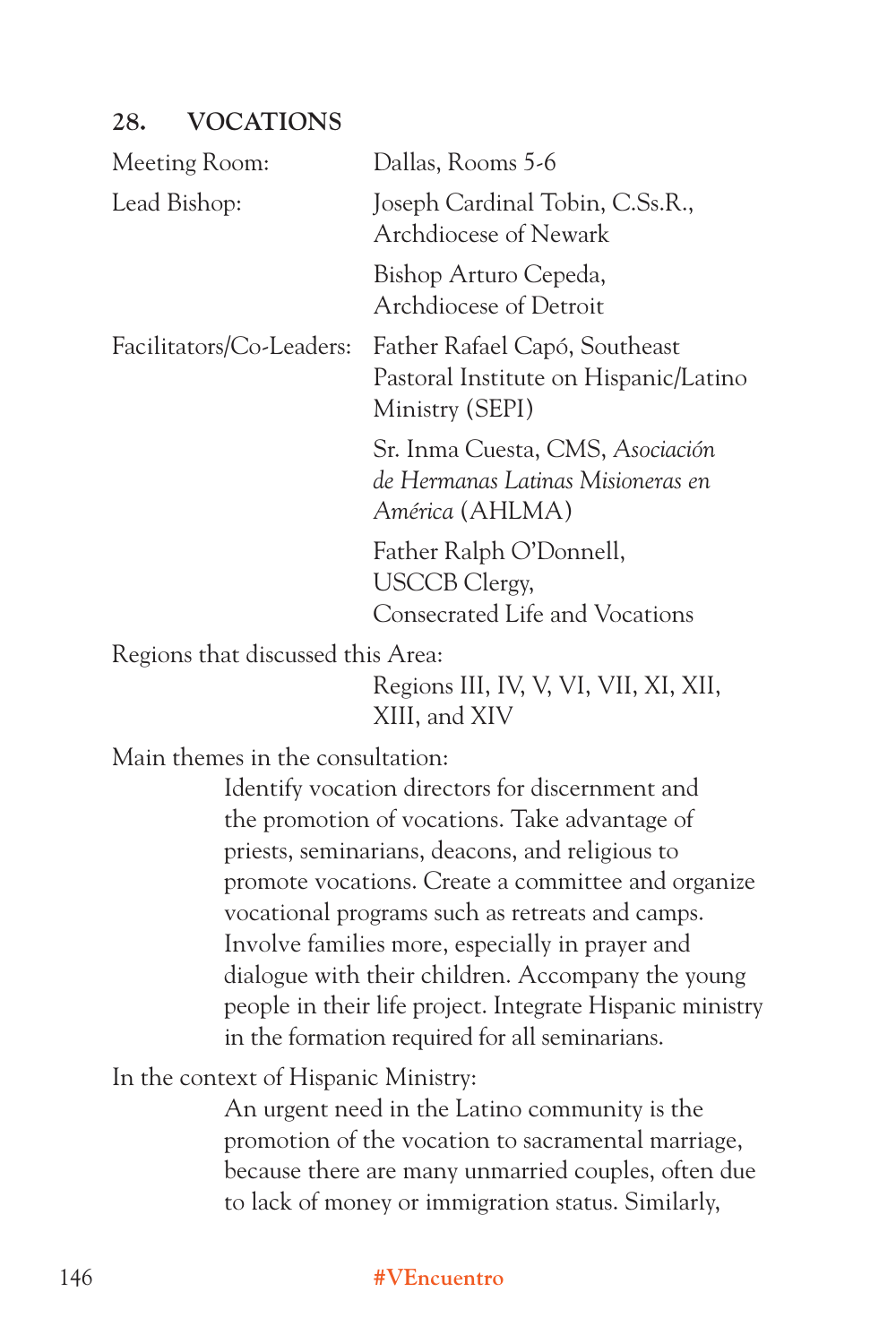immigration status and / or the level of academic education can be impediments to entrance into the seminary or religious life.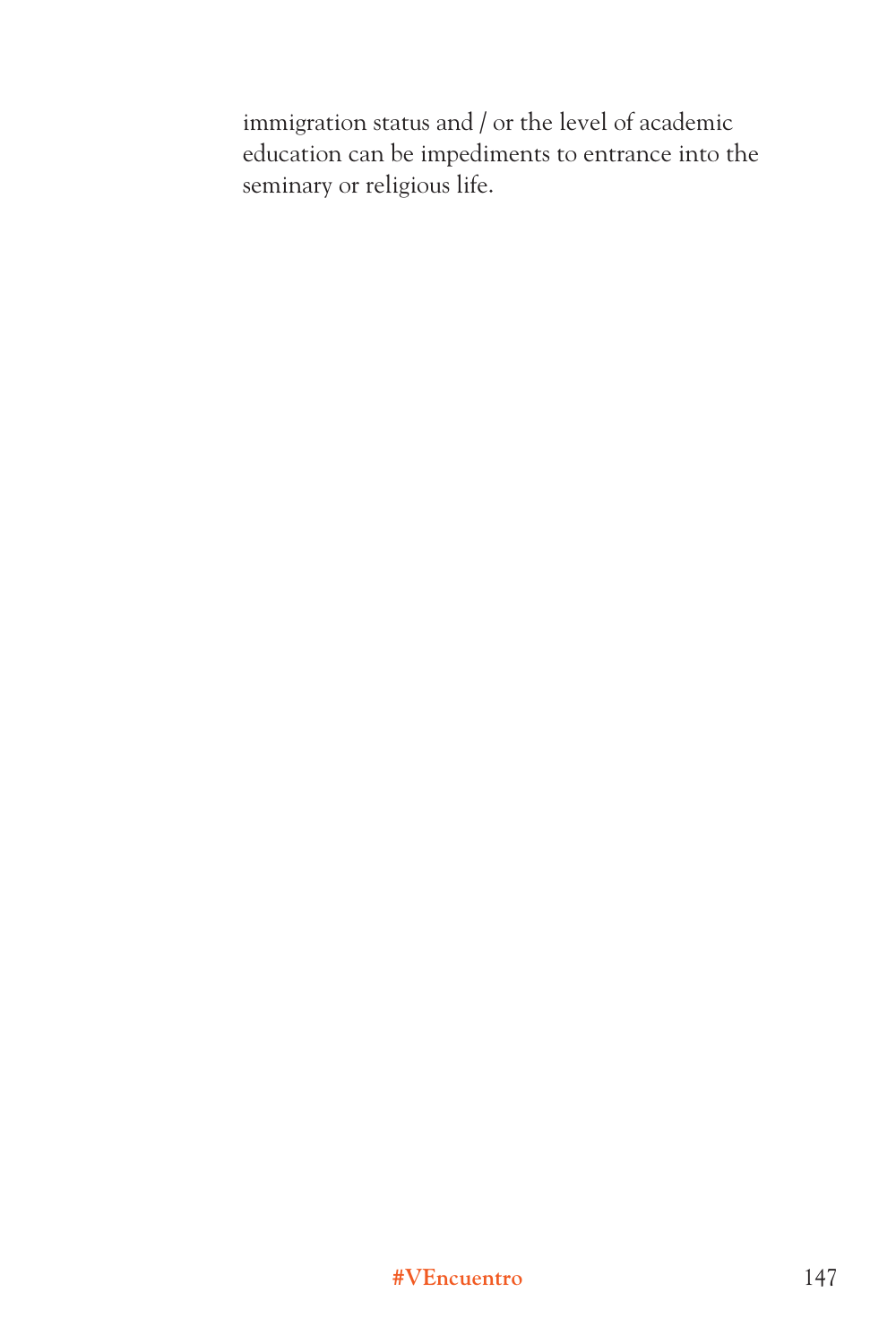# **KEY DEMOGRAPHIC, SOCIAL, AND RELIGIOUS STATISTICS AT THE NATIONAL LEVEL**

The V *Encuentro* National Research Team has prepared summaries of the key demographic, social, and religious statistics for every Latin Rite Catholic diocese and episcopal region in the United States. These reports have three main parts, each with their respective sources, as follows:

**Distribution of the Catholic population in the diocese or region, by age group and race/ethnicity.** The first chart and table in every report is drawn from an original analysis carried out by the V *Encuentro* National Research Team, based on: a) two large surveys conducted by the Pew Research Center in 2013 and 2014; b) annual surveys conducted by the Public Religion Research Institute (PRRI) from 2013 to 2016; c) a report prepared for the USCCB by the Center for Applied Research in the Apostolate (CARA) in 2014; and d) U.S. Census Bureau data from Census 2000, the 2016 American Community Survey (ACS), and the March 2017 Current Population Survey (CPS).

**Pastoral outreach in Catholic Hispanic Ministry, and Hispanics / Latinos in ecclesial ministry.** Starting in December 2017, the V *Encuentro* National Research Team conducted a survey of diocesan offices, achieving a 100% response rate. Although some dioceses were not able to provide complete data or gave only estimates for certain questions, the results offer the most comprehensive analysis to date with respect to Catholic parishes, schools, and ministers.

**Social data from the American Community Survey.** Several social variables tracked by the U.S. Census Bureau can provide insight for the pastoral leaders who accompany Hispanics and their families in ministry. The V *Encuentro* National Research Team coded the public data from the 2016 one-year summary file and the 2011-2015 five-year summary file, so that they could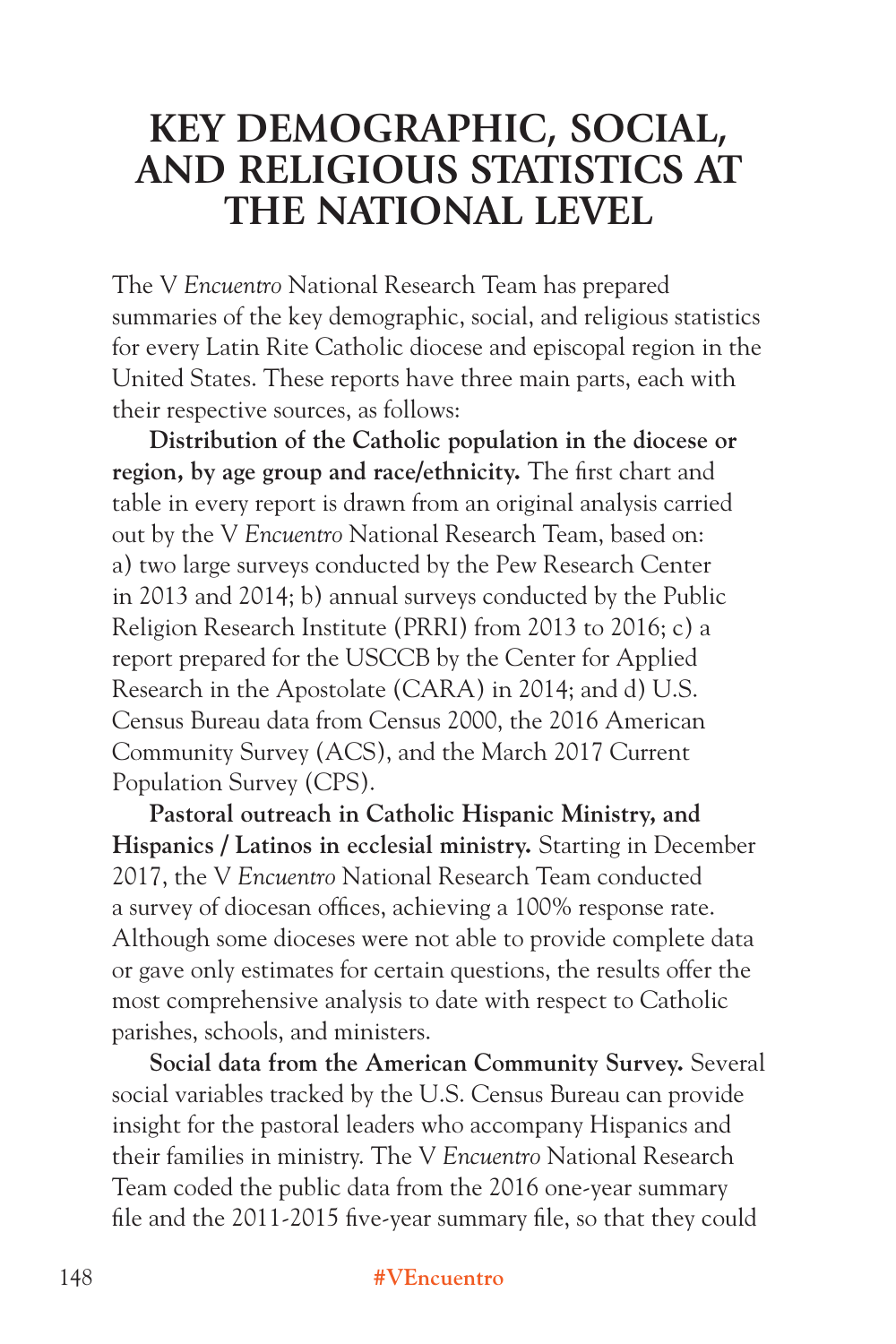be analyzed by diocese. Fourteen variables were then selected for analysis and reported in charts, often comparing Hispanic and non-Hispanic white responses. Keep in mind that these results reflect the entire population of each group, not just the Catholics.

The diocesan and regional reports, together with a more detailed explanation of the methodology that was utilized in preparing the data, are available on the V *Encuentro* website at:

> *https://vencuentro.org/ v-encuentro-diocesan-participation-and-information/*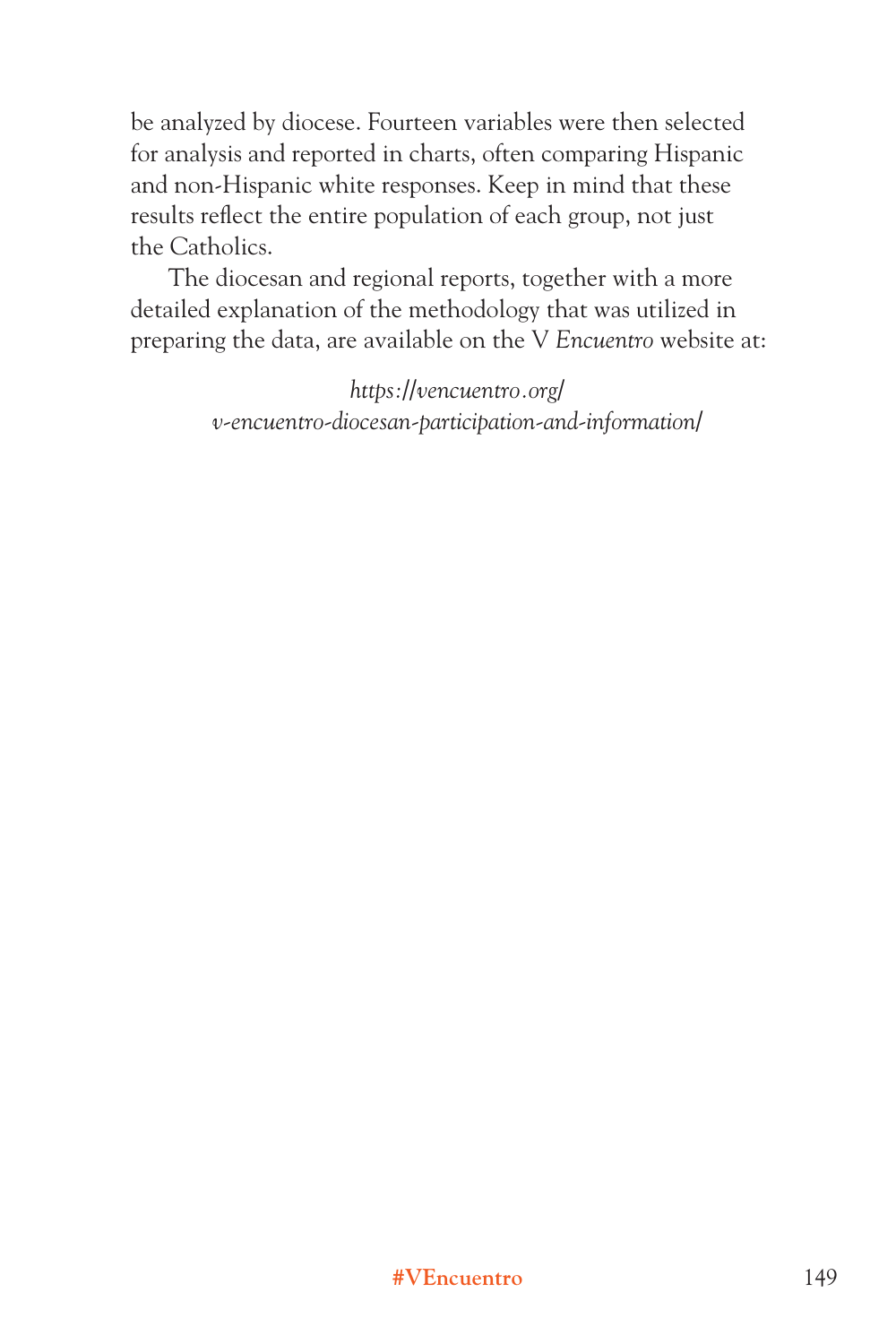

| Total Population and Catholic Population in the U.S., by Race/Ethnicity                                    |             |             |        |                          |                 |  |  |  |
|------------------------------------------------------------------------------------------------------------|-------------|-------------|--------|--------------------------|-----------------|--|--|--|
| Racial/Ethnic Groups in the<br><b>Total Population</b><br><b>Total Population</b><br><b>Estimated</b><br>% |             |             |        |                          |                 |  |  |  |
| <b>United States</b>                                                                                       | in 2000     | in 2016     | Change | <b>Catholics in 2016</b> | <b>Catholic</b> |  |  |  |
| White                                                                                                      | 194,552,774 | 197,486,695 | 1.5%   | 39,103,000               | 19.8%           |  |  |  |
| Hispanic/Latino - Immigrant                                                                                | 15,568,820  | 21,985,918  | 41.2%  | 13,451,000               | 61.2%           |  |  |  |
| Hispanic/Latino $-2^{nd}$ Gen.                                                                             | 10,460,250  | 19,061,117  | 82.2%  | 9,578,000                | 50.2%           |  |  |  |
| Hispanic/Latino $-3^{rd}$ Gen. $+$                                                                         | 9,276,748   | 16,342,716  | 76.2%  | 7,029,000                | 43.0%           |  |  |  |
| Black/African American                                                                                     | 34,658,190  | 43,160,385  | 24.5%  | 2,240,000                | 5.2%            |  |  |  |
| Asian/Native Am./Other*                                                                                    | 16,905,124  | 25,090,684  | 48.4%  | 3,433,000                | 13.7%           |  |  |  |
| Total                                                                                                      | 281,421,906 | 323,127,515 | 14.8%  | 74,834,000               | 23.2%           |  |  |  |

\* The surveys on which the Catholic population estimates are based were not large enough to generate reliable estimates of the Asian, Native American, Pacific Islander, and Other Catholic populations separately, so they are grouped together here and throughout all the V *Encuentro* demographic reports for regions and dioceses.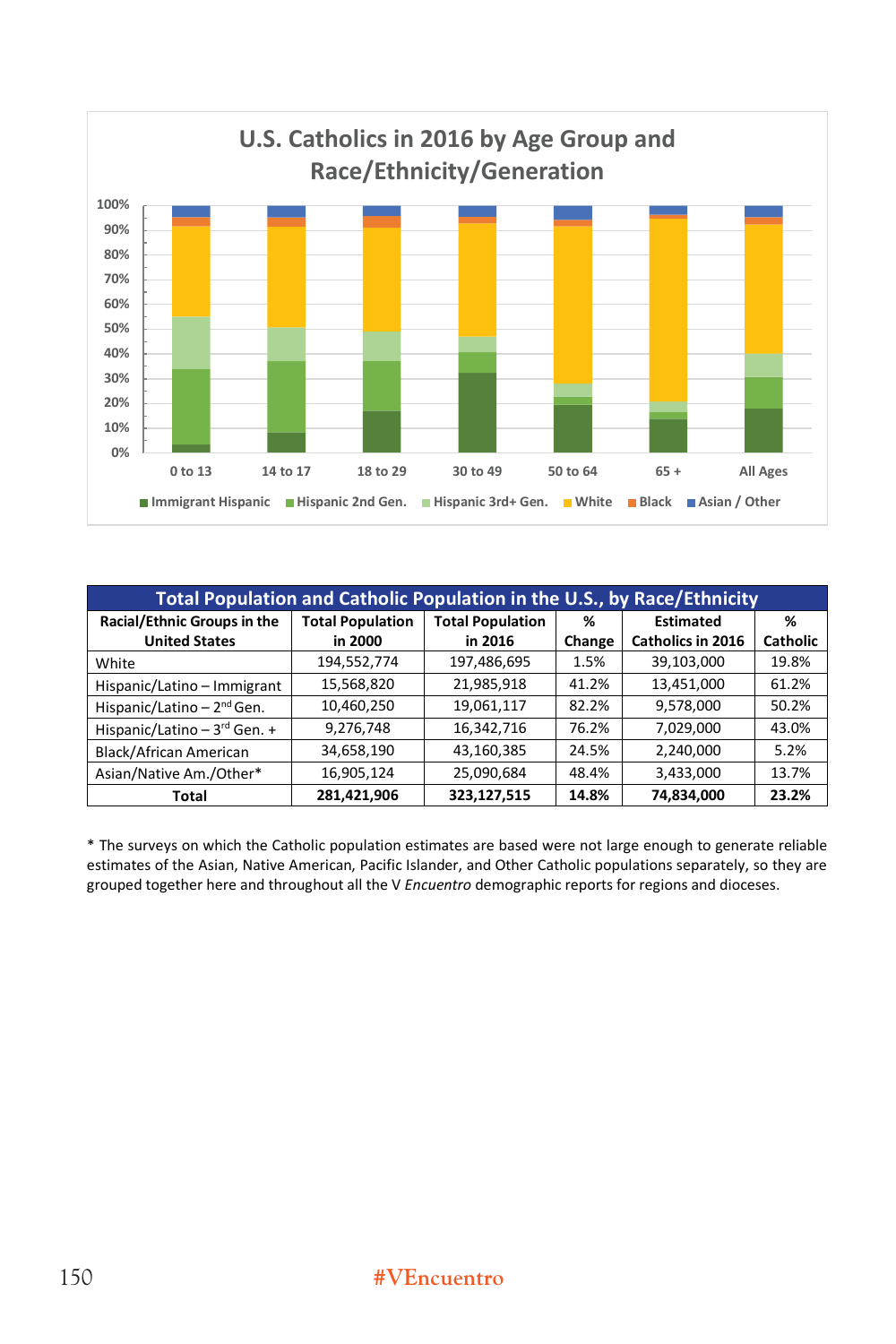| <b>Hispanic/Latino Population by Episcopal Region</b> |                    |                    |        |                           |                 |  |  |
|-------------------------------------------------------|--------------------|--------------------|--------|---------------------------|-----------------|--|--|
| <b>Episcopal Region</b>                               | Hispanic/Latino    | Hispanic/Latino    | ℅      | <b>Estimated Hispanic</b> | %               |  |  |
|                                                       | Population in 2000 | Population in 2016 | Change | Catholics in 2016         | <b>Catholic</b> |  |  |
| Region I                                              | 875,225            | 1,579,247          | 80%    | 776,000                   | 49.1%           |  |  |
| Region II                                             | 2,867,583          | 3,749,158          | 31%    | 2,064,000                 | 55.1%           |  |  |
| <b>Region III</b>                                     | 1,511,279          | 2,685,246          | 78%    | 1,295,000                 | 48.2%           |  |  |
| <b>Region IV</b>                                      | 651,965            | 1,533,992          | 135%   | 713,000                   | 46.5%           |  |  |
| Region V                                              | 406,914            | 1,014,741          | 149%   | 523,000                   | 51.6%           |  |  |
| <b>Region VI</b>                                      | 541,000            | 908,282            | 68%    | 427,000                   | 47.0%           |  |  |
| <b>Region VII</b>                                     | 1,937,719          | 3,014,347          | 56%    | 1,641,000                 | 54.4%           |  |  |
| <b>Region VIII</b>                                    | 162,071            | 340,423            | 110%   | 181,000                   | 53.2%           |  |  |
| <b>Region IX</b>                                      | 483,742            | 962,362            | 99%    | 539,000                   | 56.0%           |  |  |
| Region X                                              | 6,935,836          | 11,505,289         | 66%    | 6,096,000                 | 53.0%           |  |  |
| <b>Region XI</b>                                      | 11,448,225         | 16,266,275         | 42%    | 9,051,000                 | 55.6%           |  |  |
| <b>Region XII</b>                                     | 816,076            | 1,722,340          | 111%   | 776,000                   | 45.1%           |  |  |
| <b>Region XIII</b>                                    | 3,029,832          | 4,814,067          | 59%    | 2,540,000                 | 52.8%           |  |  |
| <b>Region XIV</b>                                     | 3,591,981          | 7,293,982          | 103%   | 3,437,000                 | 47.1%           |  |  |
| Total                                                 | 35,259,448         | 57,389,751         | 63%    | 30,058,000                | 52.4%           |  |  |

| Hispanic Ministry in the Parishes and Catholic Schools of the U.S., by Episcopal Region |                                                   |                                       |                                               |                                   |                                  |                                                   |  |
|-----------------------------------------------------------------------------------------|---------------------------------------------------|---------------------------------------|-----------------------------------------------|-----------------------------------|----------------------------------|---------------------------------------------------|--|
| <b>Episcopal Region</b>                                                                 | # of Parishes with<br>Hispanic/Latino<br>Ministry | Weekly<br><b>Masses in</b><br>Spanish | <b>Monthly</b><br><b>Masses in</b><br>Spanish | <b>Total</b><br><b>Attendance</b> | # of Latino/a<br>Students (K-8)  | # of Latino/a<br><b>Students</b><br>(high school) |  |
| Region I                                                                                | 130                                               | 207                                   | 9                                             | 64,347                            | 5,513/62,280                     | 2,453/39,058                                      |  |
| Region II                                                                               | 322                                               | 513                                   | $\overline{7}$                                | 152,825                           | 22,317/109,590                   | 9,774/59,790                                      |  |
| <b>Region III</b>                                                                       | 256                                               | 469                                   | 10                                            | 114,926                           | 13,126/138,789                   | 4,996/65,149                                      |  |
| <b>Region IV</b>                                                                        | 160                                               | 180                                   | 11                                            | 72,368                            | 4,124/61,474                     | 2,204/31,395                                      |  |
| <b>Region V</b>                                                                         | 244                                               | 294                                   | 17                                            | 65,003                            | 4,552/101,998                    | 1,686/48,902                                      |  |
| <b>Region VI</b>                                                                        | 111                                               | 136                                   | 31                                            | 41,332                            | 4,986/98,092                     | 1,845/41,425                                      |  |
| <b>Region VII</b>                                                                       | 333                                               | 625                                   | 18                                            | 232,995                           | 30,828/182,147                   | 8,285/59,831                                      |  |
| <b>Region VIII</b>                                                                      | 66                                                | 70                                    | 14                                            | 18,706                            | 1,986/44,550                     | 930/12,189                                        |  |
| Region IX                                                                               | 165                                               | 205                                   | 25                                            | 57,673                            | 9,439/104,023                    | 2,851/37,923                                      |  |
| Region X                                                                                | 853                                               | 1,528                                 | 22                                            | 463,431                           | 27,629/66,696                    | 9,077/25,063                                      |  |
| Region XI                                                                               | 762                                               | 1,786                                 | 10                                            | 823,976                           | 52,170/146,917                   | 20,610/74,443                                     |  |
| <b>Region XII</b>                                                                       | 197                                               | 248                                   | 17                                            | 102,026                           | 3,619/35,990                     | 1,200/15,278                                      |  |
| <b>Region XIII</b>                                                                      | 307                                               | 506                                   | 10                                            | 147,070                           | 13,948/34,103                    | 3,756/14,572                                      |  |
| <b>Region XIV</b>                                                                       | 570                                               | 911                                   | 15                                            | 332,698                           | 24,838/87,066                    | 12,635/37,402                                     |  |
| Total                                                                                   | 4,476                                             | 7,678                                 | 216                                           | 2,689,376                         | 219,075/1,273,715 82,302/562,420 |                                                   |  |
| Missing dioceses*                                                                       | $\Omega$                                          | 0                                     | 0                                             | 0                                 | 5(0.6%)                          | 8(0.7%)                                           |  |

\* Percentages indicate the proportion of the U.S. Hispanic / Latino Catholic population that lives in the dioceses that did not respond.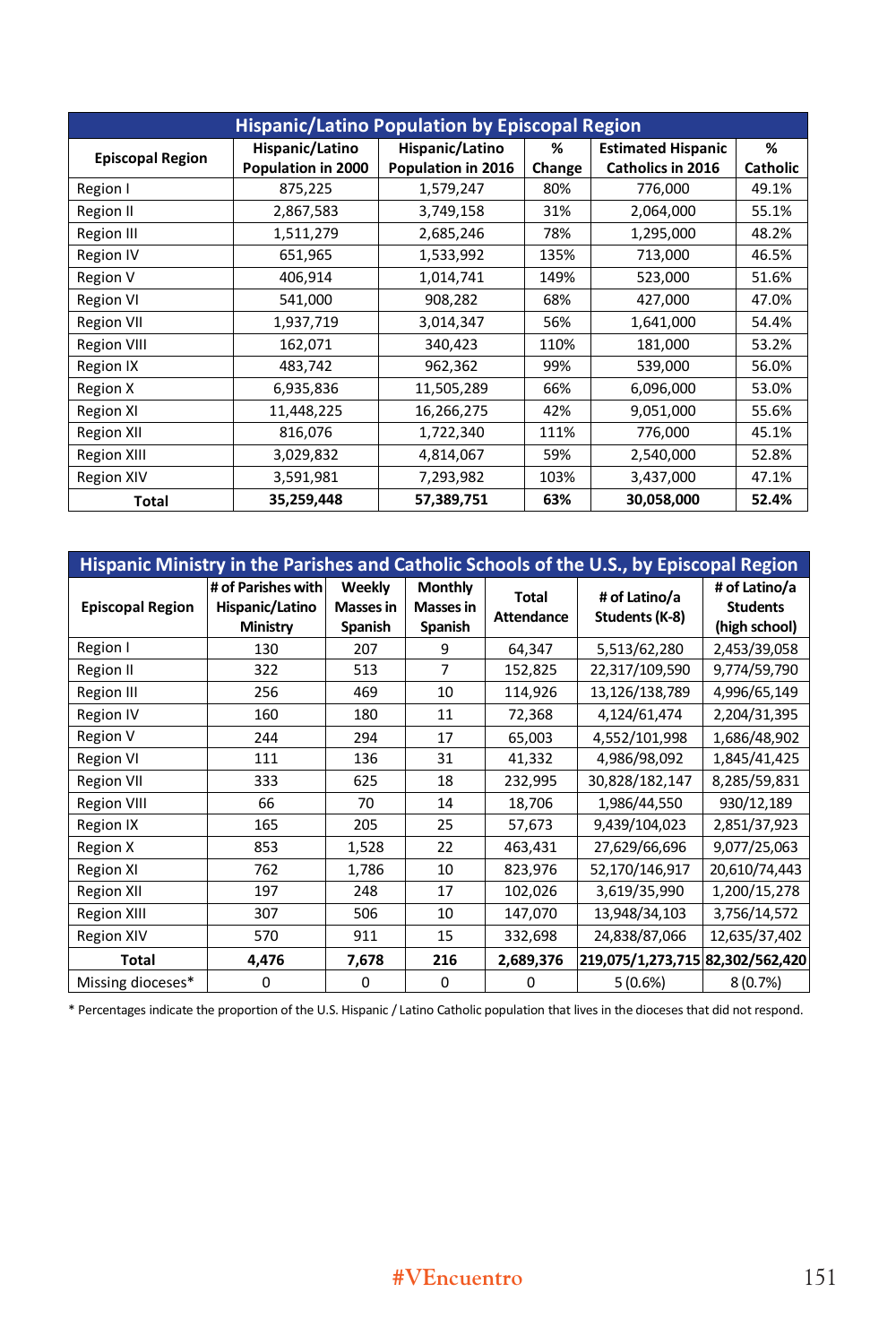| Number of Hispanic/Latino Ecclesial Ministers in the U.S., by Episcopal Region |                |                |              |                |                |                  |  |
|--------------------------------------------------------------------------------|----------------|----------------|--------------|----------------|----------------|------------------|--|
|                                                                                | <b>Priests</b> |                |              | Religious (men |                | Lay Ecclesial    |  |
| <b>Episcopal Region</b>                                                        | <b>Active</b>  | <b>Retired</b> | Foreign-born | and women)     | <b>Deacons</b> | <b>Ministers</b> |  |
| Region I                                                                       | 104            | 5              | 98           | 61             | 82             | 73               |  |
| Region II                                                                      | 154            | 22             | 122          | 129            | 147            | 269              |  |
| <b>Region III</b>                                                              | 209            | 22             | 198          | 97             | 139            | 215              |  |
| <b>Region IV</b>                                                               | 75             | 5              | 63           | 22             | 30             | 173              |  |
| Region V                                                                       | 86             | 5              | 76           | 65             | 45             | 185              |  |
| <b>Region VI</b>                                                               | 33             | 4              | 31           | 51             | 40             | 78               |  |
| <b>Region VII</b>                                                              | 223            | 7              | 190          | 116            | 201            | 163              |  |
| <b>Region VIII</b>                                                             | 18             | 1              | 18           | 25             | 6              | 45               |  |
| <b>Region IX</b>                                                               | 51             | 4              | 40           | 102            | 30             | 133              |  |
| Region X                                                                       | 530            | 41             | 377          | 657            | 814            | 2,828            |  |
| <b>Region XI</b>                                                               | 607            | 78             | 510          | 618            | 460            | 598+             |  |
| <b>Region XII</b>                                                              | 86             | 8              | 81           | 30             | 52             | 87               |  |
| <b>Region XIII</b>                                                             | 213            | 33             | 147          | 136            | 323            | 303              |  |
| <b>Region XIV</b>                                                              | 316            | 47             | 312          | 184            | 237            | 661              |  |
| Total                                                                          | 2,705          | 282            | 2,263        | 2,293          | 2,606          | 5,811            |  |
| Missing dioceses*                                                              | 0              | 5(1.7%)        | 0            | 4 (1.0%)       | 2(0.7%)        | 19 (26.2%)       |  |

\* Percentages indicate the proportion of the U.S. Hispanic / Latino Catholic population that lives in the dioceses that did not respond. + Five dioceses, accounting for 62% of the Hispanic Catholics in Region XI, did not provide a number for lay ecclesial ministers.



### Ratio of Catholic Lay People to Priests in 2016

\* Based on an estimate that 82% of the Catholic priests in the U.S. in 2016 were white, non-Hispanic.

+ To avoid a distortion of the comparison, the U.S.-born minor children of immigrants (among whom there are no priests) were counted as immigrants.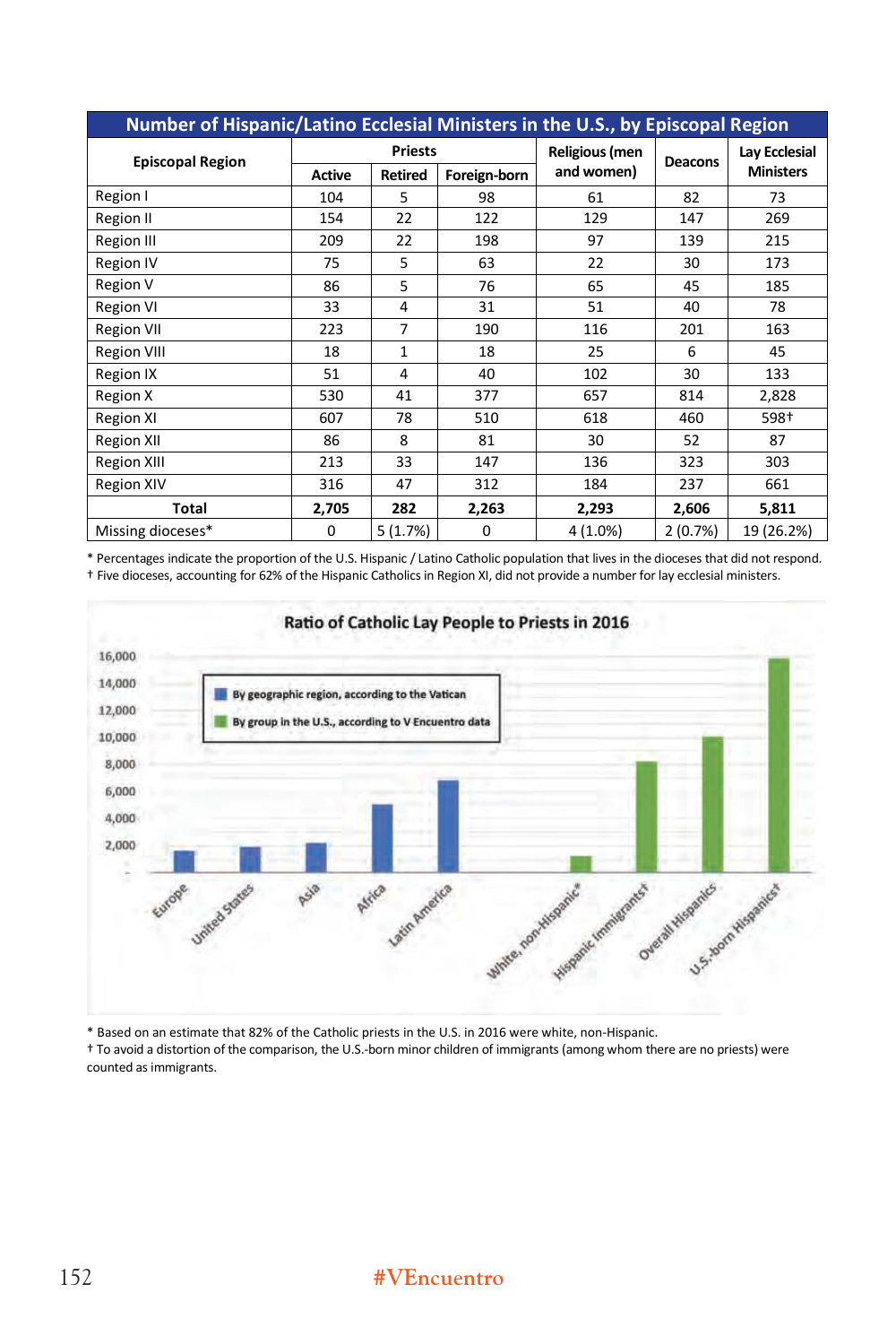## **Public ata from the U.S. Census Bureau?s American Community Survey**









Median Hispanic Household Income: \$55,000 Median White Household Income: \$77,000



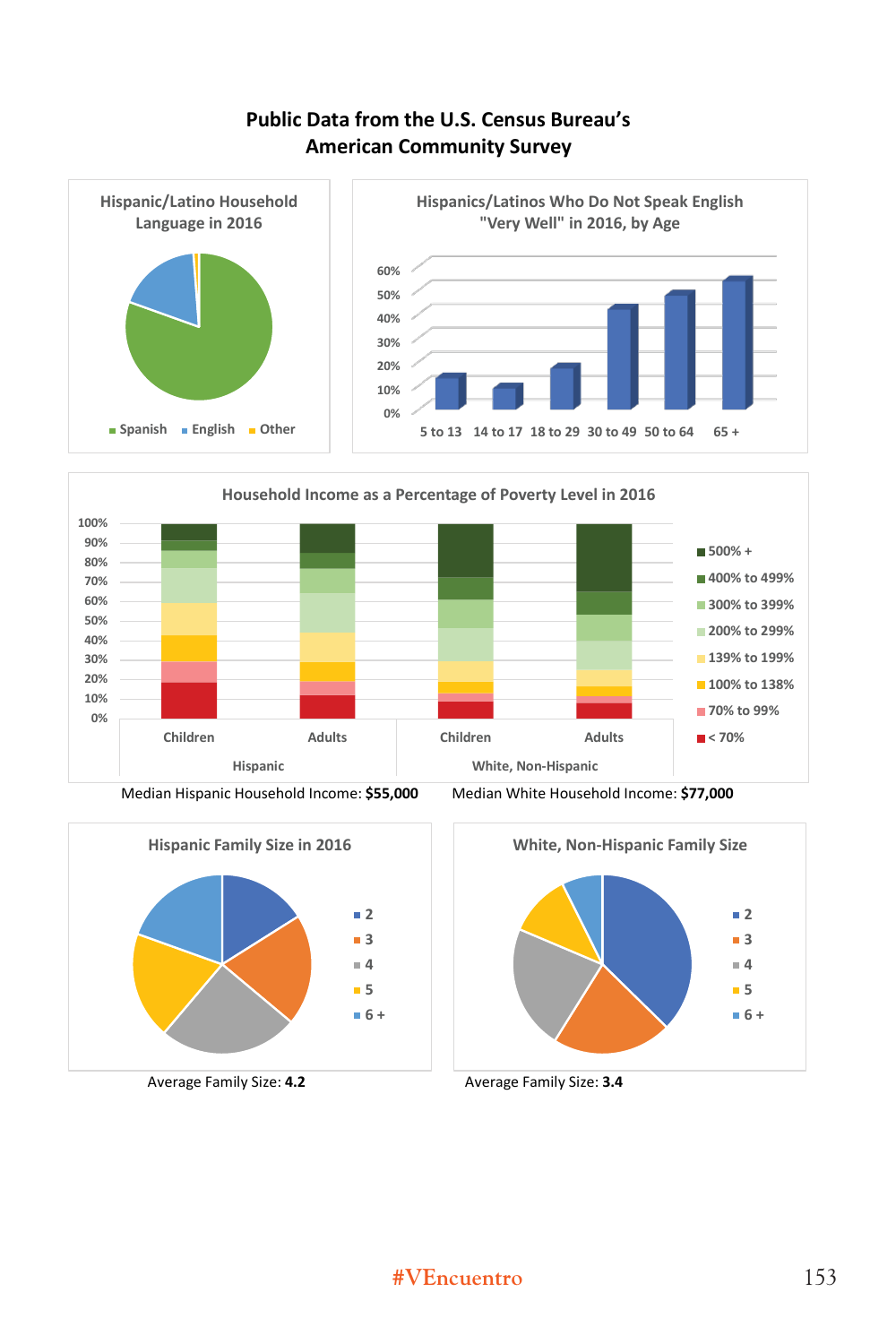

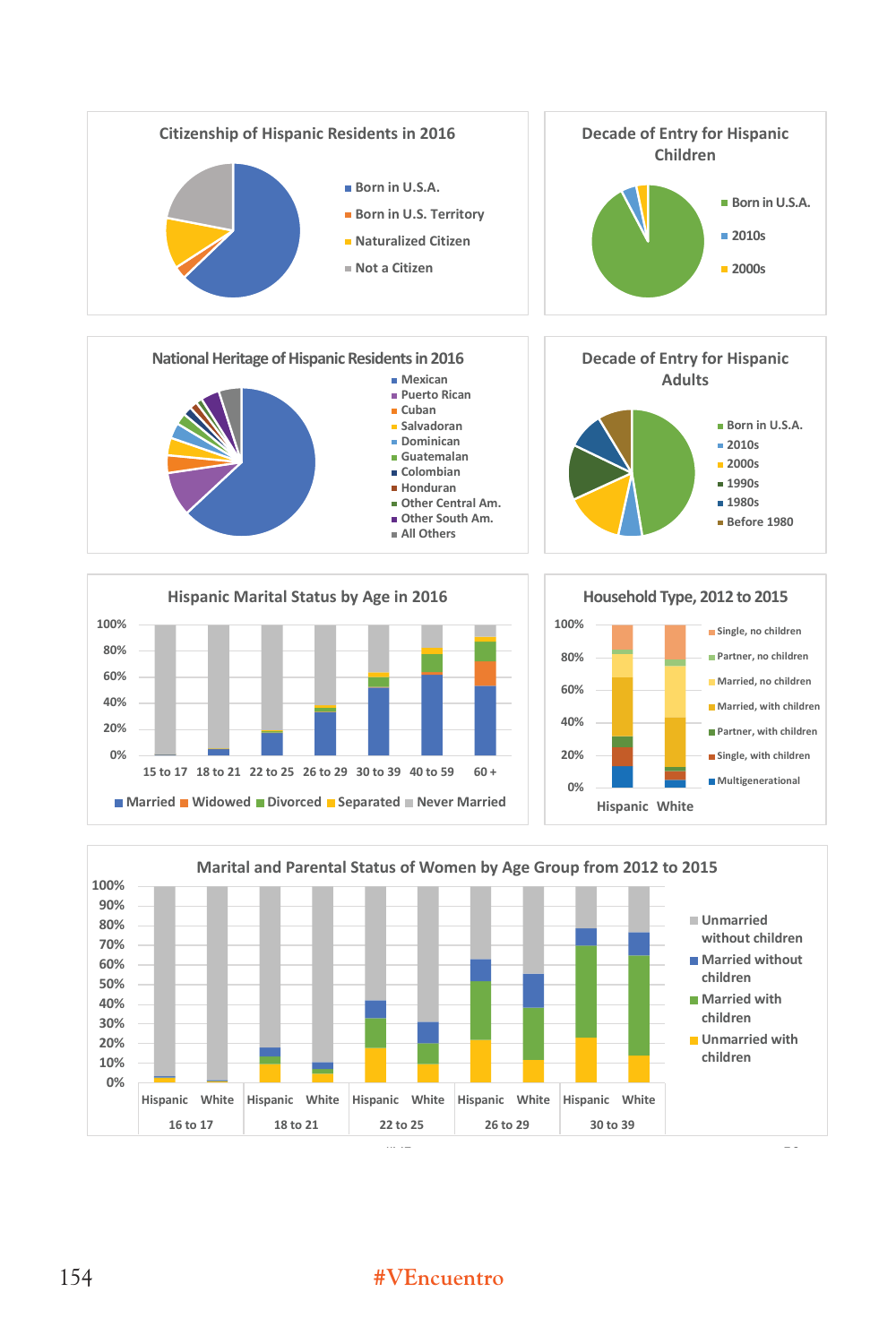

\* Numbers may exceed 100% because some individuals may have a combination of public and private insurance.



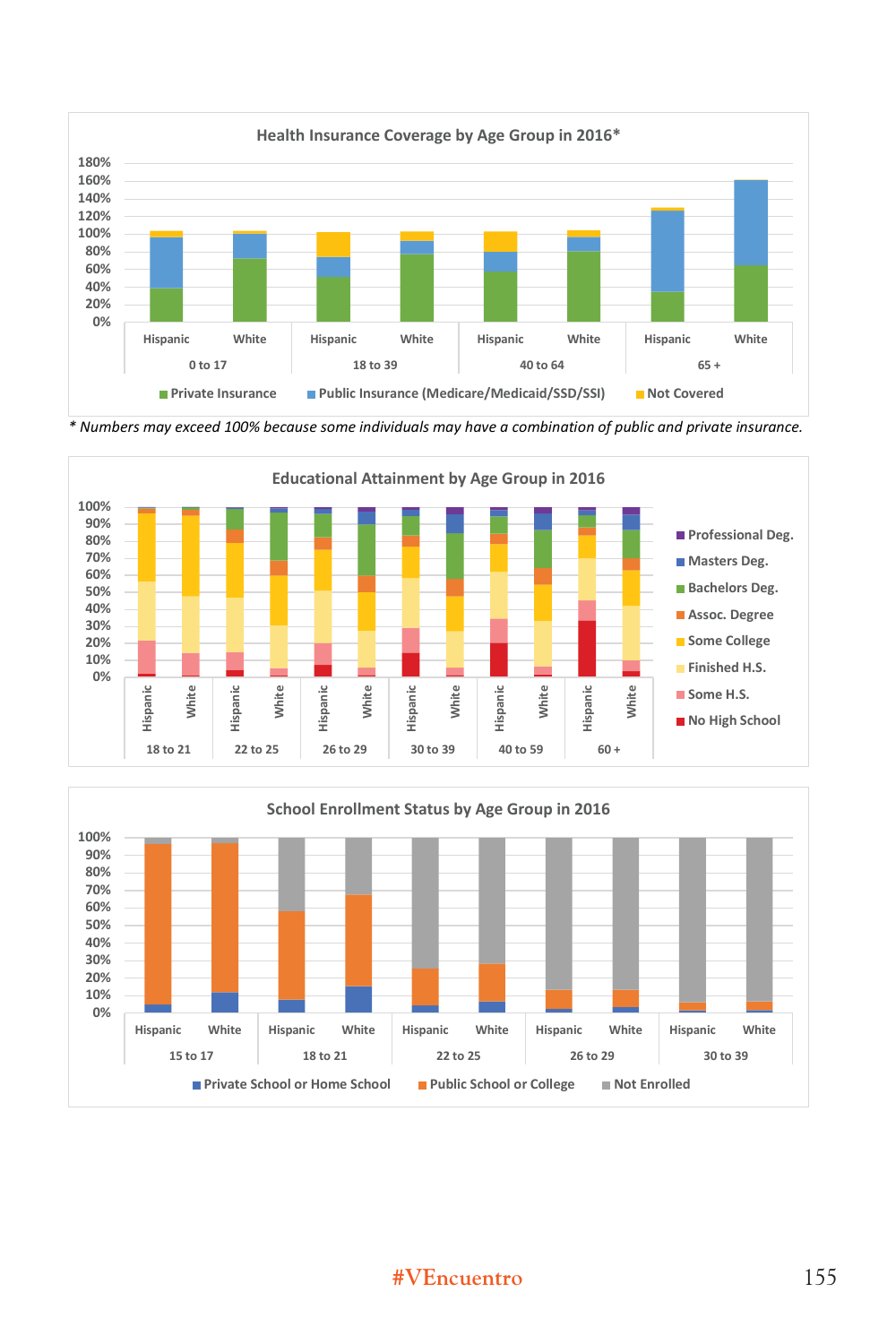# **ACKNOWLEDGMENTS**

Archbishop Gustavo García-Siller of San Antonio, Chairman of the Committee on Cultural Diversity in the Church, and Bishop Nelson Pérez of Cleveland, Chairman of the Subcommittee on Hispanic Affairs, on behalf of our respective committee and subcommittee members, are grateful to all who have contributed to the consultation process and the preparation of the *National Working Document for the V National Encuentro on Hispanic/ Latino Ministry*.

We first wish to thank His Holiness Pope Francis for his vocal support of the V *Encuentro*. We are honored to walk with our Holy Father as he points us towards a culture of encounter, accompaniment, and missionary discipleship. We are especially grateful for his vision which he gave to the Church through *Evangelii Gaudium*, which the V *Encuentro* seeks to implement.

We also thank our brother bishops whose support for the consultation process has been invaluable for achieving its goals of deeply getting to know the reality of the Hispanic people in each diocese of the country. We especially thank the lead regional bishops for the V *Encuentro*, who are presiding over the regional conversations at this national event and have given generously of their time, energy, wisdom, and pastoral guidance so that the V *Encuentro* might bear fruit: Seán Cardinal O'Malley, Archbishop of Boston (Region I); Bishop Octavio Cisneros of Brooklyn (Region II); Bishop Manuel Cruz of Newark (Region III); Bishop Mario E. Dorsonville-Rodríguez of Washington (Region IV); Archbishop Gregory Aymond of New Orleans (Region V); Bishop Donald Hanchon of Detroit (Region VI); Bishop Alberto Rojas of Chicago (Region VII); Bishop Andrew Cozzens of Saint Paul and Minneapolis (Region VIII); Bishop Richard Pates of Des Moines (Region IX); Bishop Joe Vásquez of Austin (Region X); Bishop Gerald Barnes of San Bernardino (Region XI); Bishop Eusebio Elizondo of Seattle (Region XII); Bishop Oscar Cantú of Las Cruces (Region XIII); and Bishop Felipe Estévez of St. Augustine (Region XIV).

Together with them, we are grateful to the regional coordinators for the V *Encuentro*, who with their Regional Teams have accompanied the consultation process of the V *Encuentro* at every level and have secured the faithfulness of the regional and diocesan documents to the consultations on which they were based: Silvio Cuellar of Providence and Sr. Mary Jude Lazarus of Norwich (Region I); Wanda F. Vasquez of New York (Region II); Deacon Asterio Velasco of Newark (Region III); Sr. Inma Cuesta, CMS of Richmond and Lia Salinas of Baltimore (Region IV); Eva González of Louisville (Region V); Verónica Rodríguez of Kalamazoo and Rev. Ernesto Rodríguez of Youngstown (Region VI); Enid Román-De Jesús of Fort Wayne-South Bend (Region VII); Estela Villagrán Manancero and Luz Zagal, both from Saint Paul and Minneapolis (Region XIII); Milagros Calvetti of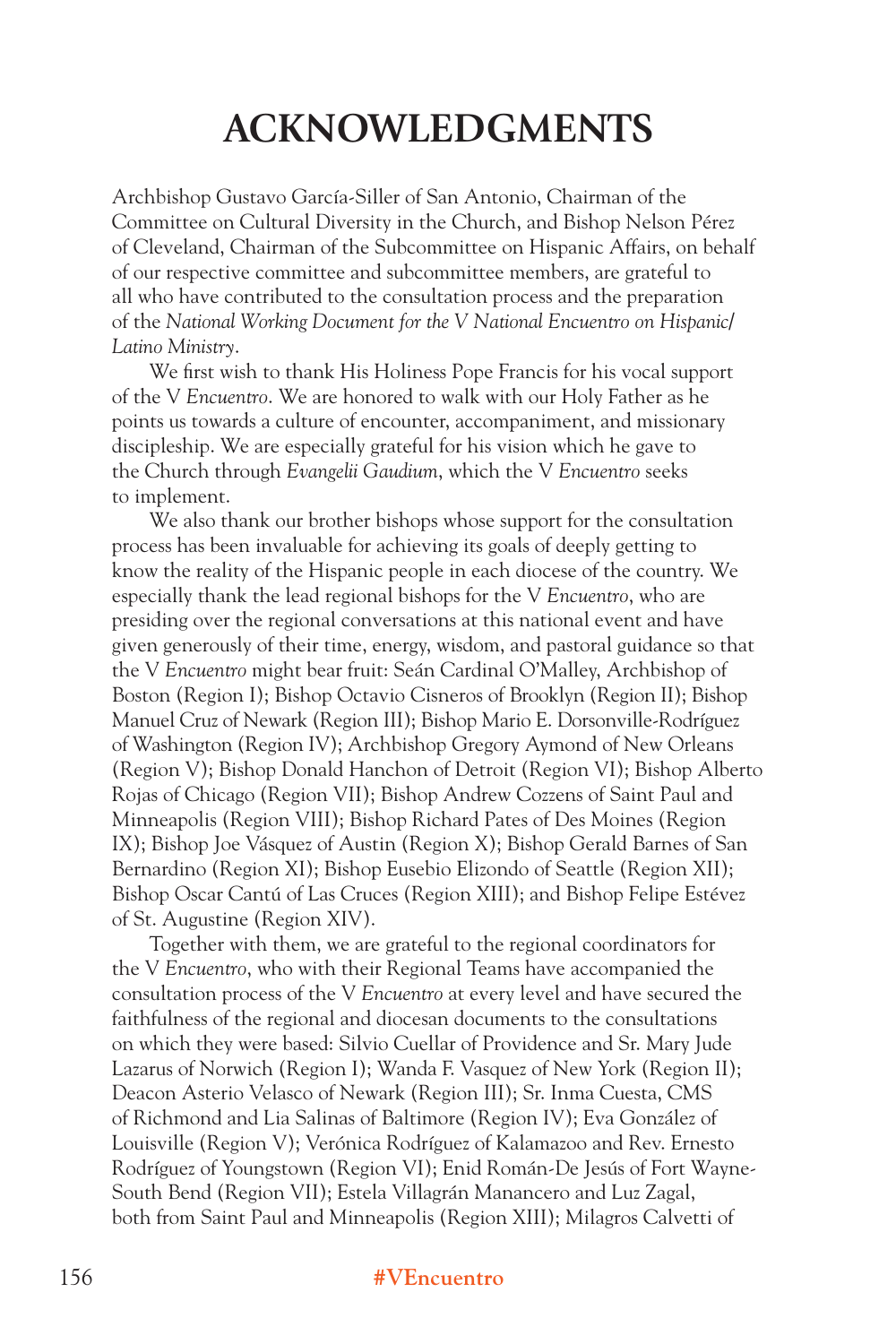Springfield-Cape Girardeau and Sr. Angela Erevia, MCDP of Dodge City (Region IX); Julio Beltrán of Beaumont (Region X); Digna Ramírez-López of Stockton (Region XI); Edwin Ferrera and Carlos Carrillo, both from Seattle (Region XII); Rocío González of Santa Fe and Ignacio Rodríguez of Phoenix (Region XIII); and Angélica Viviana Iglesias of *Catholic Relief Services* (Region XIV). It is not possible in this space to thank by name all the regional, diocesan, and parish teams of the V *Encuentro*, but without their efforts and diligence in the collection and reporting of the data, all the contributions and insights from the consultation would have vanished with the wind. Thank you!

Special thanks to the members of the Encuentro National Team of Accompaniment, the "Equipo Nacional de Acompañamiento para el V Encuentro" (ENAVE), a representative group of national Catholic organizations committed to advancing the call to the V *Encuentro* and who have overseen the nationwide consultation and implementation efforts: Alejandro Aguilera-Titus (USCCB); Carmen Aguinaco (USCCB); Andrés Arango (Renovación Carismática Católica Hispana); Bishop Gerald Barnes (San Bernardino); Jan Benton (National Catholic Partnership on Disability [NCPD]); Fr. Rafael Capó-Iriarte (Southeast Pastoral Institute [SEPI]); Oscar Carranza (V Encuentro National Event); Bishop Arturo Cepeda (Detroit); Dr. Arturo Chavez (Mexican American Catholic College [MACC]); Joseph Citro (V Encuentro Development); Fr. Joe Corpora (University of Notre Dame); Santiago Cortés-Sjoberg (National Catholic Council for Hispanic Ministry [NCCHM]); Sr. Inma Cuesta, CMS (Asociación de Hermanes Latinas Misioneras en América [AHLMA]); Peter Ductram (Federation of Catechesis with Hispanics/National Conference for Catechetical Leadership [NCCL]); Bishop Daniel E. Flores (Brownsville); Esther Garcia (NCPD); Archbishop Gustavo García-Siller (San Antonio); Archbishop José Gómez (Los Angeles); Ivone Guillen (USCCB); Nadia Jara (Instituto Fe y Vida); Paul Jarzembowski (USCCB); Dr. Patricia Jiménez (V Encuentro Communications); Ken Johnson-Mondragón (V Encuentro Research); Deacon Pedro Laboy (Asociación Nacional de Diáconos Hispanos); Christina Lamas (National Federation for Catholic Youth Ministry [NFCYM]); Fr. Alejandro López-Cardinale (National Catholic Network de Pastoral Juvenil Hispana [LaRED]); José López (Catholic Migrant Farmworker Network); Barbara Humphrey McCrabb (USCCB); Anne McGuire (USCCB); Fr. Juan Molina (USCCB/Asociación Nacional de Sacerdotes Hispanos); MarthaMaría Morales (Catholic Relief Services [CRS]); Mar Muñoz-Visoso (USCCB); Roberto Navarro (CRS); Michelle Orellana (USCCB); Dr. Hosffman Ospino (Boston College); Bishop Nelson Pérez (Cleveland); Roberto Rojas (CRS); José Luis (Pepe) Romero (USCCB); Pedro Rubalcava (Instituto Nacional Hispano de Liturgia); Jake Samour (National Association of Catholic Family Life Ministers [NACFLM]); Jason Shanks (Our Sunday Visitor); Alejandro Siller (Federación de Institutos Pastorales [FIP]); Fr. Andrew Small (Pontifical Mission Societies in the United States); Carlos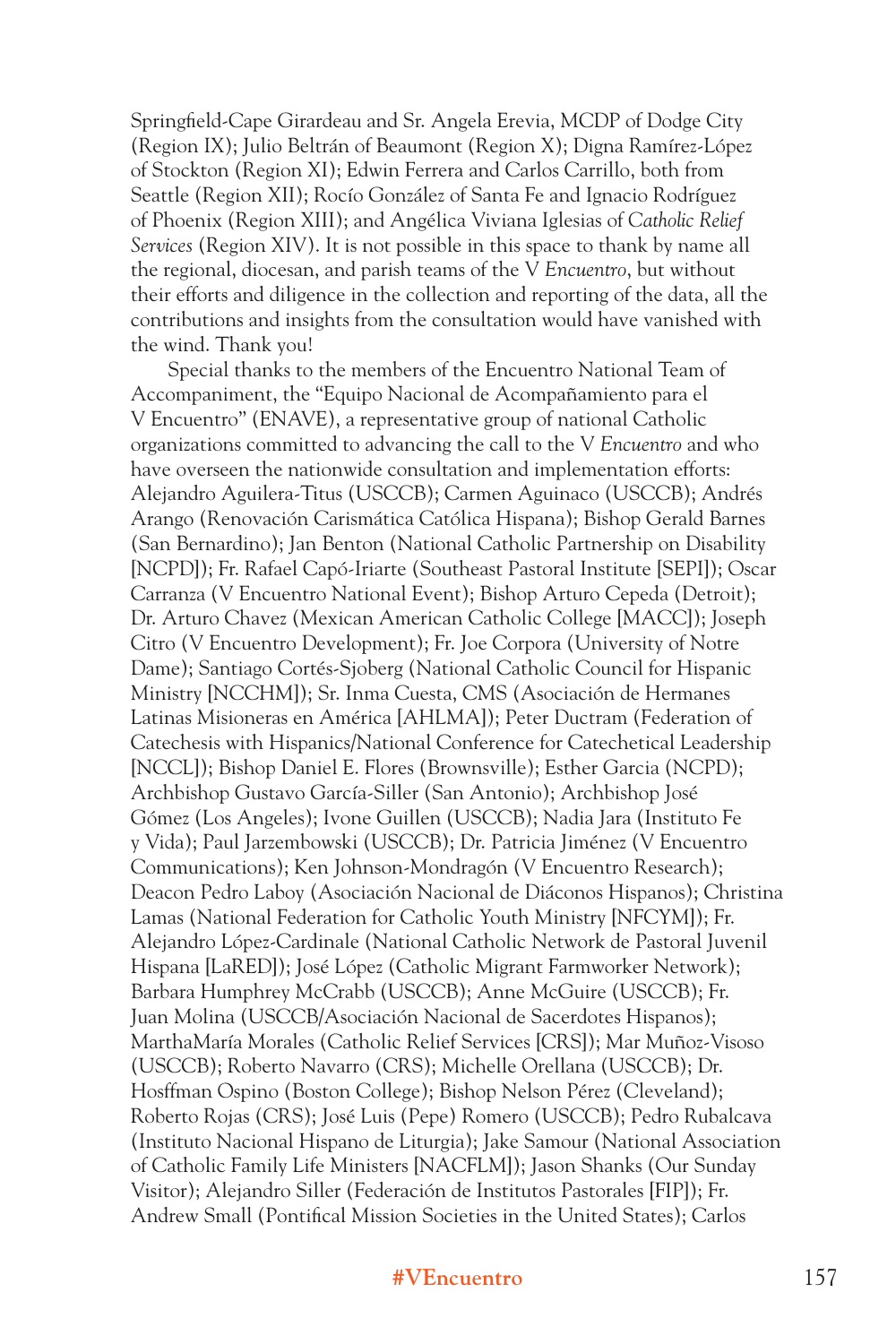Taja (USCCB); Rodrigo Vela (Catholic Association of Latino Leaders); and Estela Villagrán-Manancero (National Catholic Association of Diocesan Directors for Hispanic Ministry [NCADDHM]).

The preparation of the 28 Ministerial Area Sessions for the V National *Encuentro* has been spearheaded by their respective co-leaders with support from the corresponding lead bishops. Their names are listed in the brief description of each session on pages 119-147 of this document. We extend our sincere gratitude to each of them for their willingness to contribute their gifts and experience to those sessions.

In a special way, we thank the staff at the USCCB who led and guided the entire *Encuentro* process, in particular Mar Muñoz-Visoso, Executive Director of the Secretariat for Cultural Diversity in the Church, who manages the staff for the committee with oversight responsibility for the V *Encuentro*; Alejandro Aguilera-Titus, the National *Encuentro* Coordinator who has accompanied this process since its inception and has responsibility for implementing the V *Encuentro* proces; and the USCCB *Encuentro* staff consultants: Oscar Carranza, Joseph Citro, Dr. Patricia Jiménez, and Ken Johnson-Mondragón. We are also very appreciative of the USCCB staff who assisted with the final editing and coordinated efforts related to the publication, design, and printing of this *Working Document*.

We are grateful to the V *Encuentro* Research and Consultation Team, consisting of Ken Johnson-Mondragón as Coordinator and Lead Writer, Lynette Sáenz as Research Assistant and Contributor, and Mayra Reyes as Communications Specialist, for their development work in the preparation of this National Working Document, as well as their management of the consultation aspects of the V *Encuentro* process. Providing professional advice on the research design were the members of the V *Encuentro* Research Advisory Committte: Dr. Richard Wood, Dr. Luis Fraga, Dr. Hosffman Ospino, Dr. Patricia Jiménez, and Alejandro Aguilera-Titus. Assisting the Team with data collection and analysis were Dr. Patricia Jiménez, Carina Maysenhalder, Monica Johnson, Maggie Johnson, Keith Flynn, Cynthia Apodaca, Solomon Apodaca, and Timothy Johnson. In addition, Dr. Patricia Jiménez, Francisco "Paco" López Arenas, Francisco Castillo, Monica Johnson, and Maggie Johnson provided writing and editorial assistance to the Team in the development of the Regional and National Working Documents. Research design for the initial stages of the consultation was carried out by members of the ENAVE Process and Editorial Team: Alejandro Aguilera-Titus, Petra Alexander, Rev. Rafael Capó, Carmen Fernández-Aguinaco, Rev. Alejandro López-Cardinale, Dr. Hosffman Ospino, Roberto Rojas, and Alejandro Siller-González. We offer our heartfelt thanks to one and all.

Furthermore, we extend our profound gratitude to all those who contributed financially to make the Encuentro process possible. In a special way, we thank our "Padrino" sponsors: Oregon Catholic Press (OCP); Catholic Relief Services (CRS); Loyola Press; and Our Sunday Visitor (OSV). We also extend our appreciation to: Knights of Columbus (Caballeros